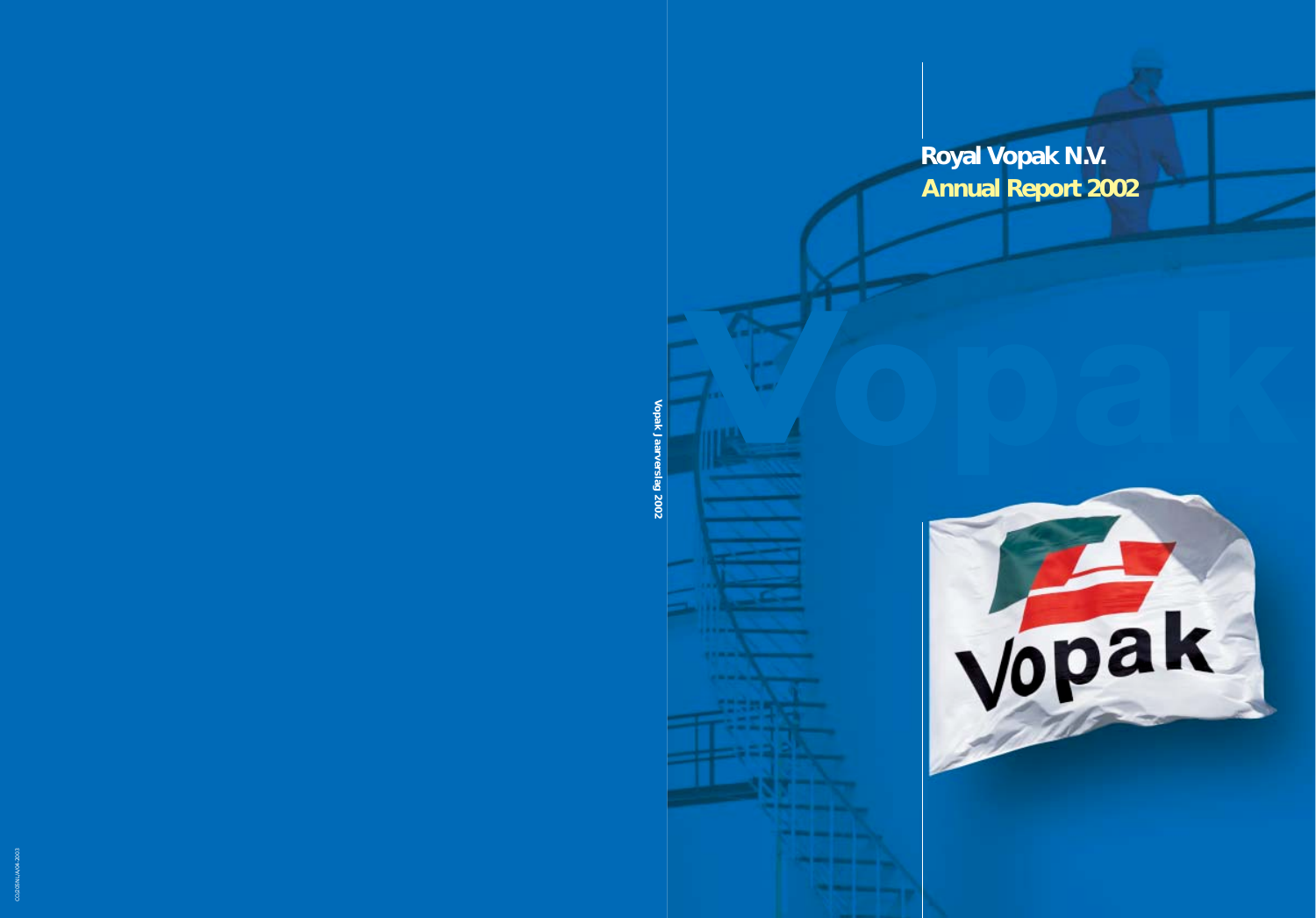## **Key figures**

| $\epsilon$ 796.2 million      |
|-------------------------------|
| $\epsilon$ 111.3 million      |
|                               |
| $\epsilon$ 1.62               |
|                               |
| Number of employees<br>4.075  |
| Tank storage facilities<br>66 |
| 31                            |
| 145                           |
|                               |

## **Main activities**

Chemical tank terminals Oil tank terminals Shipping Other logistic services

*\*excluding extraordinary items after income taxes*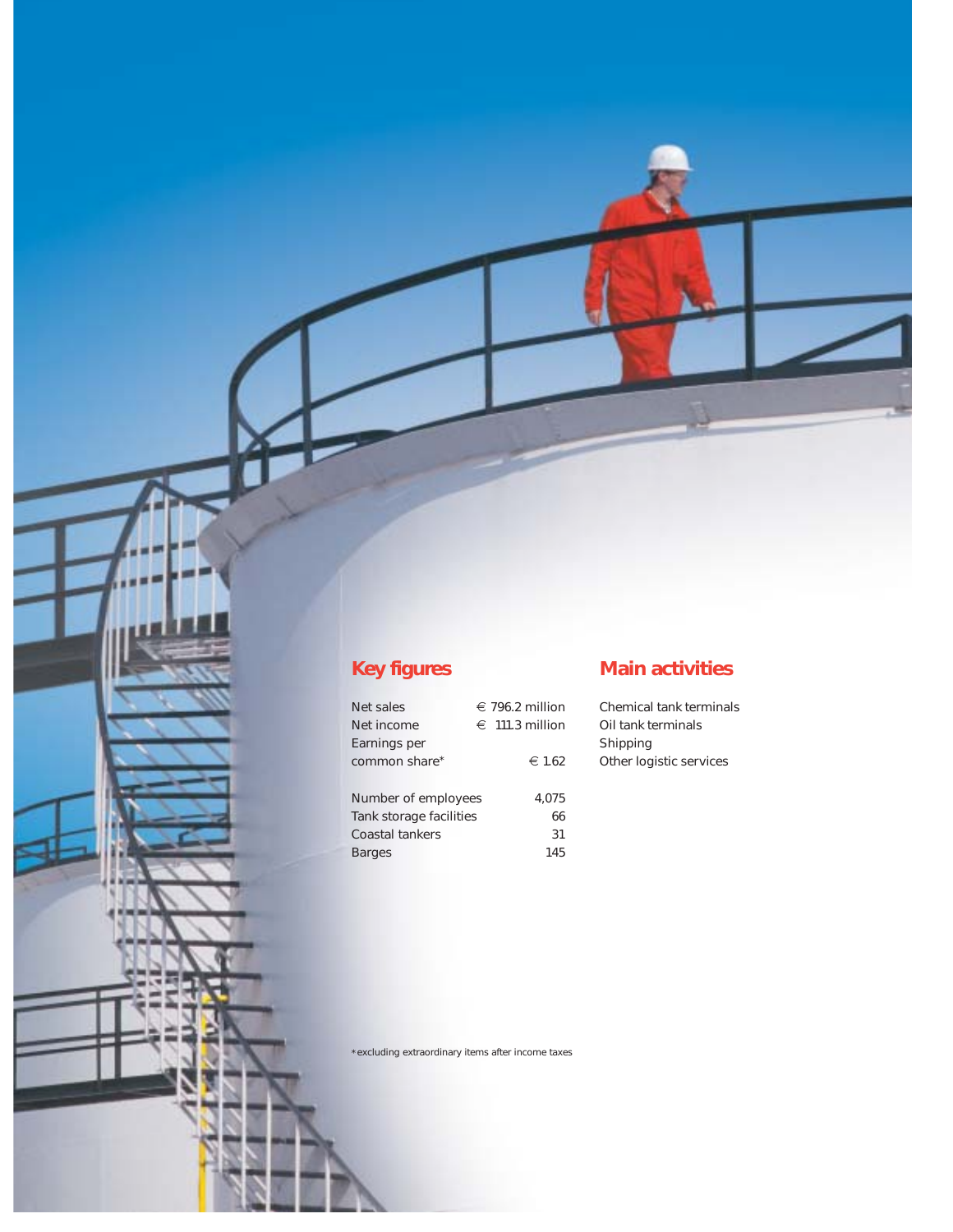## **Royal Vopak Annual Report 2002**

This annual report, containing the report of the Executive Board and the Annual Accounts, is also available in Dutch. In the event of textual inconsistencies between the English and the Dutch versions, the latter shall prevail.

Copies of the Dutch and English versions of this annual report can be obtained from Royal Vopak, Corporate Communication & Investor Relations:

Phone : +31 10 4002778 Fax : +31 10 4047302 E-mail : investor.relations@vopak.com

The annual report is also available on the Internet: www.vopak.com

#### **Koninklijke Vopak N.V. (Royal Vopak)**

Westerlaan 10, 3016 CK Rotterdam P.O. Box 863, 3000 AW Rotterdam Phone : +31 10 4002911 Fax : +31 10 4139829 E-mail : info@vopak.com Website: www.vopak.com

Registered at the Company Registry of the Rotterdam Chamber of Commerce under number 24295332.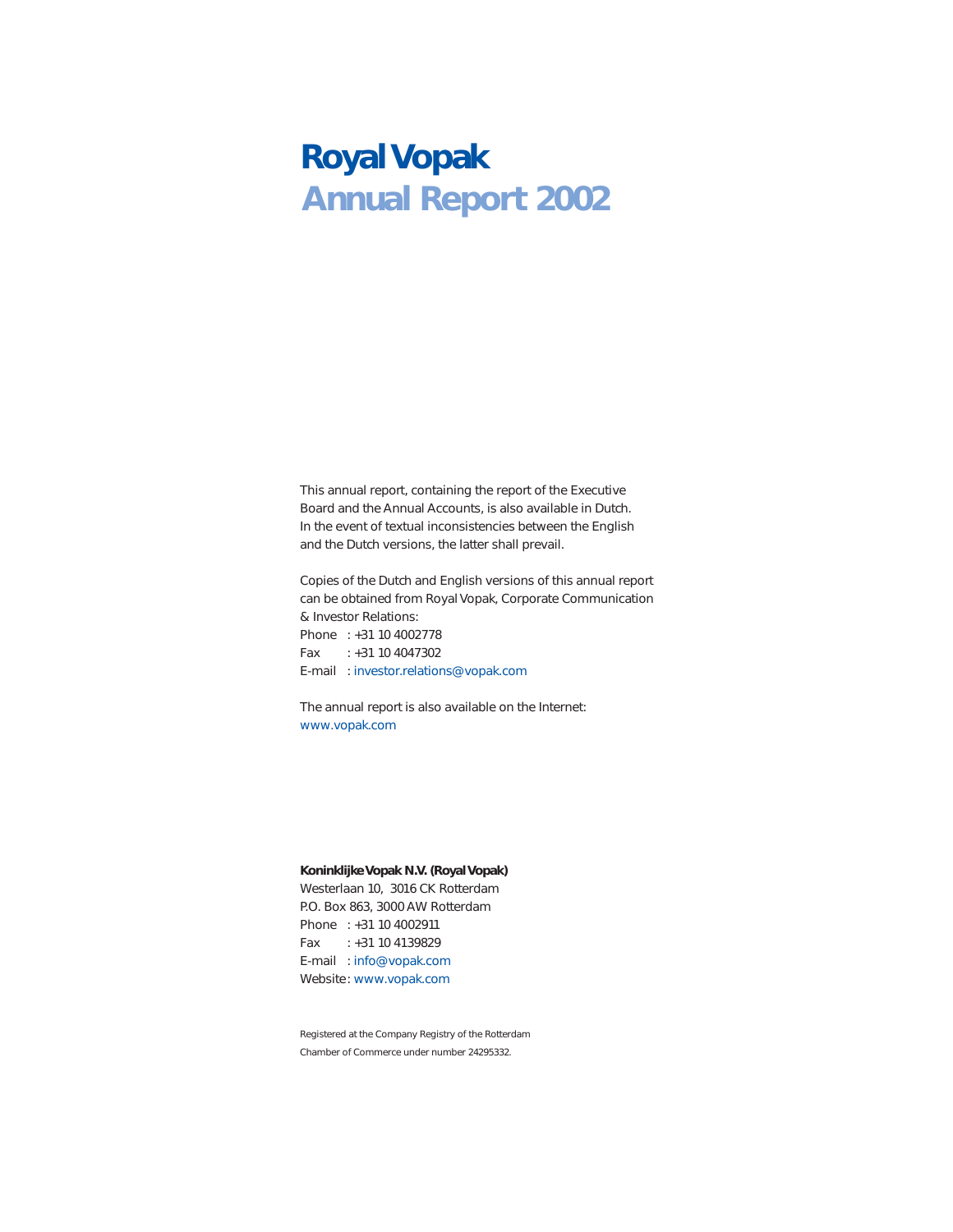#### **Contents**

- 3 Profile
- 4 The world of Vopak
- 6 Policy highlights
- 7 Key figures
- 8 Report of the Supervisory Board
- 10 To our shareholders, customers, partners and employees

#### **12 Report of the Executive Board**

- 12 Financial performance
- 19 Safety, health and environment
- 20 Organization and employees
- 22 Information & communication technology
- **23 Review by division**
- 23 Chemicals Logistics Europe & Africa
- 28 Oil Logistics Europe & Middle East
- 32 Asia
- 34 Logistics North America
- 35 Logistics Latin America

#### 36 Risk management

- 38 Information for shareholders
- 40 Corporate governance

#### **41 2002 Financial Statements**

#### **42 Consolidated financial statements**

- 42 Consolidated income statement
- 43 Consolidated balance sheet at 31 December, after proposed distribution
- of net income 44 Consolidated statement of cash flows
- 45 Group accounting policies
- 50 Notes to the consolidated income statement
- 54 Notes to the consolidated balance sheet

#### **65 Financial statements**

- 65 Income statement
- 65 Balance sheet at 31 December, after proposed distribution of net income
- 66 Notes to the financial statements

#### **72 Other information**

- 72 Auditors' report
- 72 Articles of Association provisions governing the distribution of net income
- 73 Proposed distribution of net income
- 73 Stichting Vopak
- 74 Information on the Executive Board members
- 75 Information on the Supervisory Board members
- 76 List of most important company officers
- 77 List of most important group companies and equity participations
- 78 Five-year consolidated review
- 79 Glossary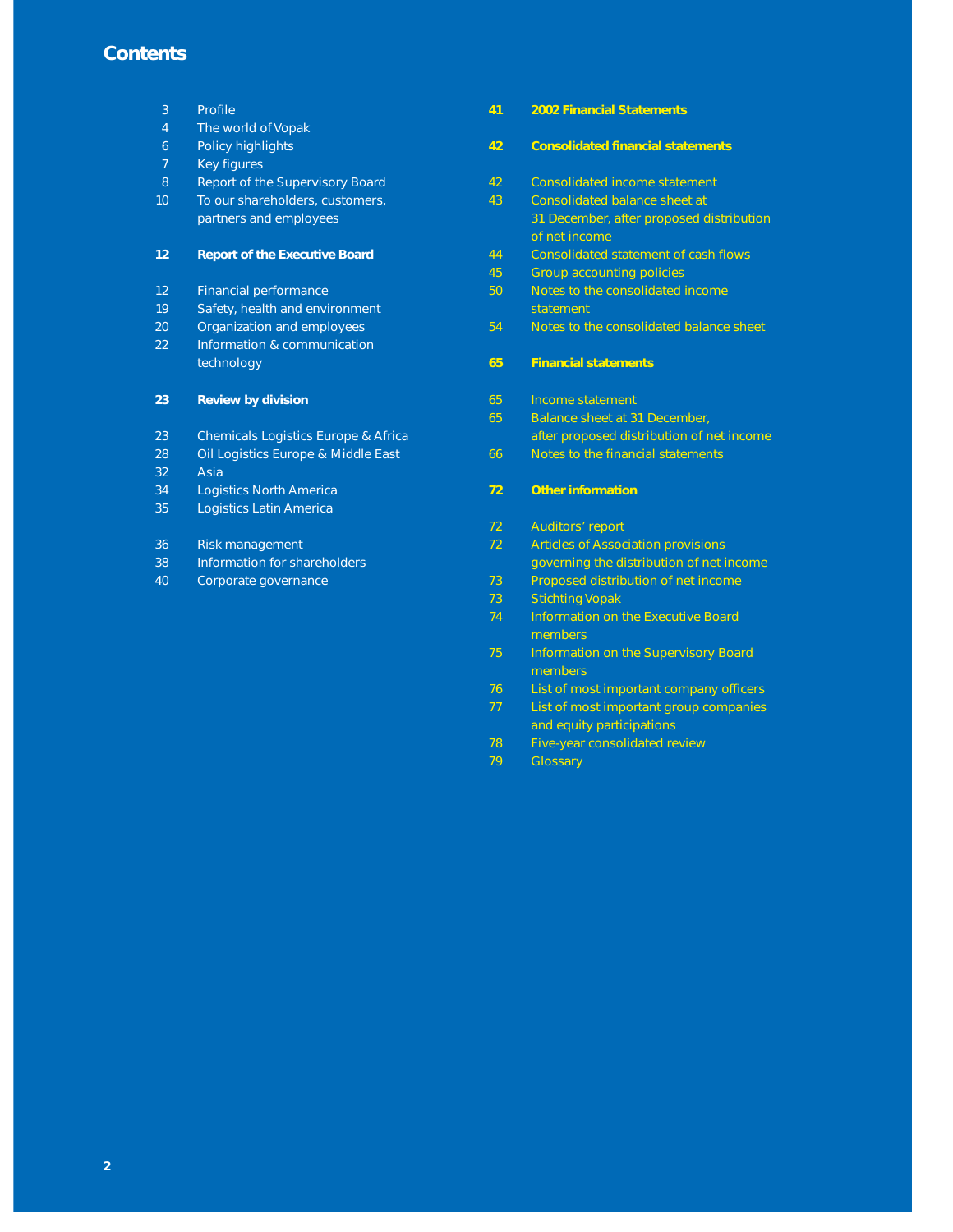# **Professionals in liquid bulk logistics**

Royal Vopak provides independent tank terminal capacity over the whole world to the chemical and oil industries for the storage of liquid chemical products and oil products. Related to this, Vopak also provides a wide range of valueadded logistic services, such as tanker shipping, barging and warehousing, independently or in cooperation with strategic partners. The company is divided globally into five market regions and operates a network of 66 tank terminals with a combined storage capacity of approximately 19.4 million  $m<sup>3</sup>$  in 26 countries.

Vopak's strength derives from a combination of factors:

- A strong global infrastructure of tank terminals.
- Experienced and well-trained staff.
- Recognisable quality through Vopak's adherence to the highest industry standards.
- A strict policy regarding safety, health and environment.
- An effective ICT infrastructure.
- A strong track record in terms of strategic alliance with third parties.
- Vopak's development of integrated logistic concepts based on tank storage.

Vopak's strategy concentrates on further expanding and optimising its network of tank terminals, providing specialist logistic concepts and entering into strategic alliances that provide related logistic services. In the short-term, Vopak aims to improve its financial ratios by reducing the fixed assets involved in providing additional logistic services.

In 2002, Vopak achieved net sales of EUR 796.2 million and a net income of EUR 111.3 million before dividend on cumulative financing preference shares. At the end of 2002, the company had a workforce of 4,075 employees. Vopak's shares are listed on Euronext, Amsterdam, The Netherlands.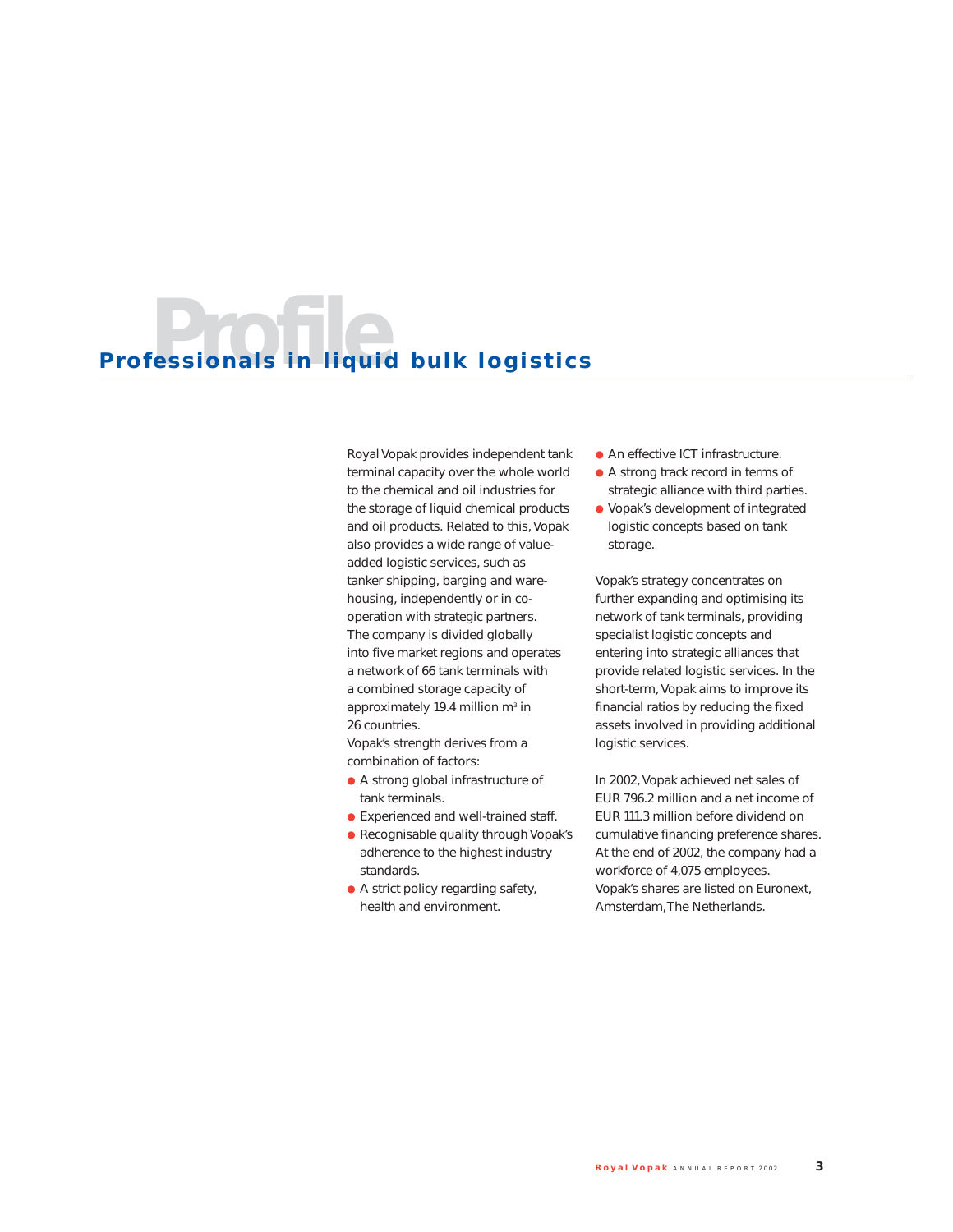## **The world of Vopak**

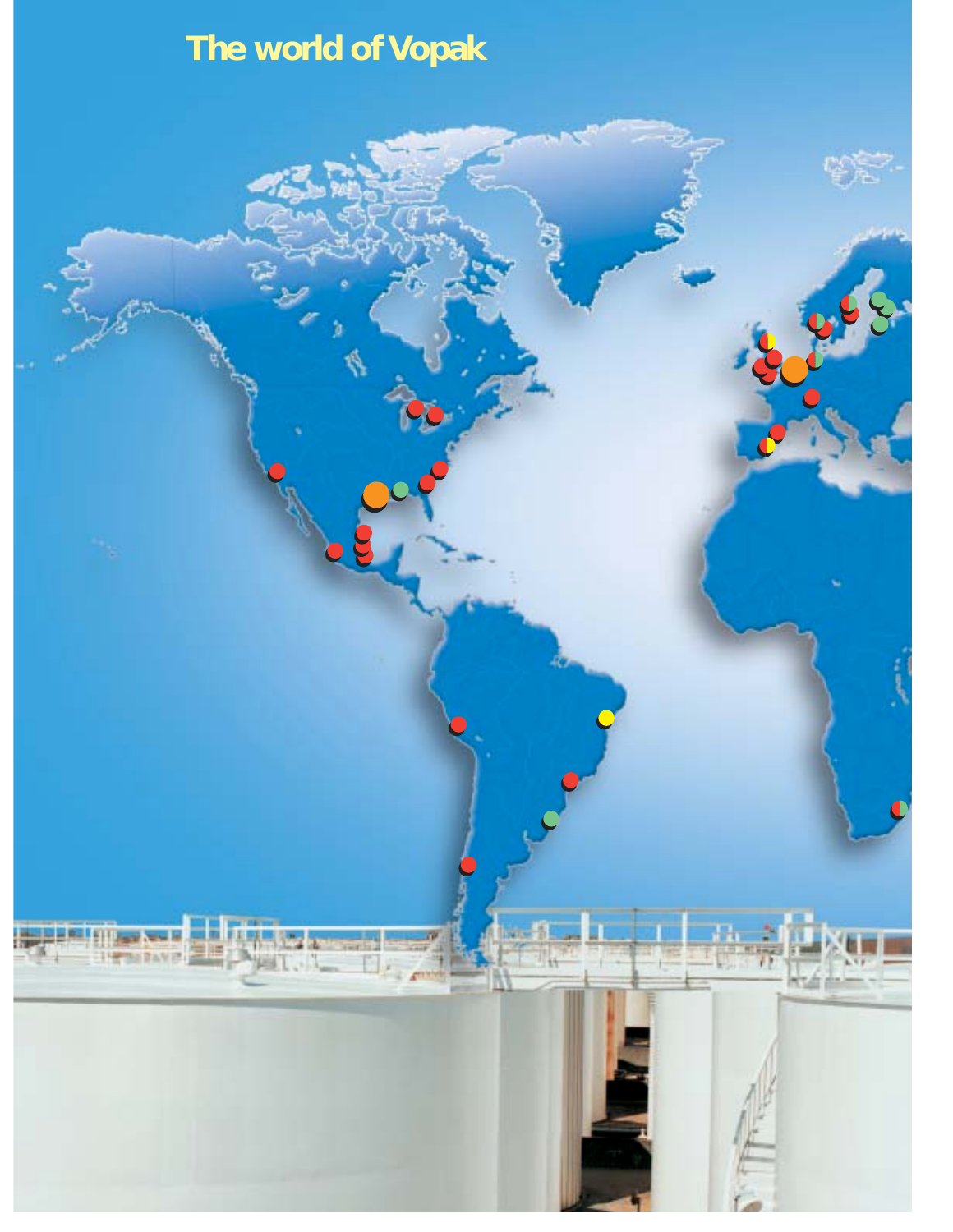## **66 terminals in 26 countries**

- **C** Hub location
- **Import/Distribution terminal**
- Export terminal C

son Ser

Industrial terminal $\left($ 

| <b>Tankterminals</b> | <b>Number</b> | <b>Total capacity</b><br>in $m3$ |
|----------------------|---------------|----------------------------------|
| Africa               | 1             | 129,000                          |
| Asia                 | 13            | 3.031.000                        |
| Australia            | 1             | 134,000                          |
| Europe               | 30            | 11.220.000                       |
| Latin America        | 10            | 671.000                          |
| Middle East          | 3             | 1.817.000                        |
| North America        | 8             | 2.353.000                        |
| <b>Total</b>         | 66            | 19,355,000                       |

March 2003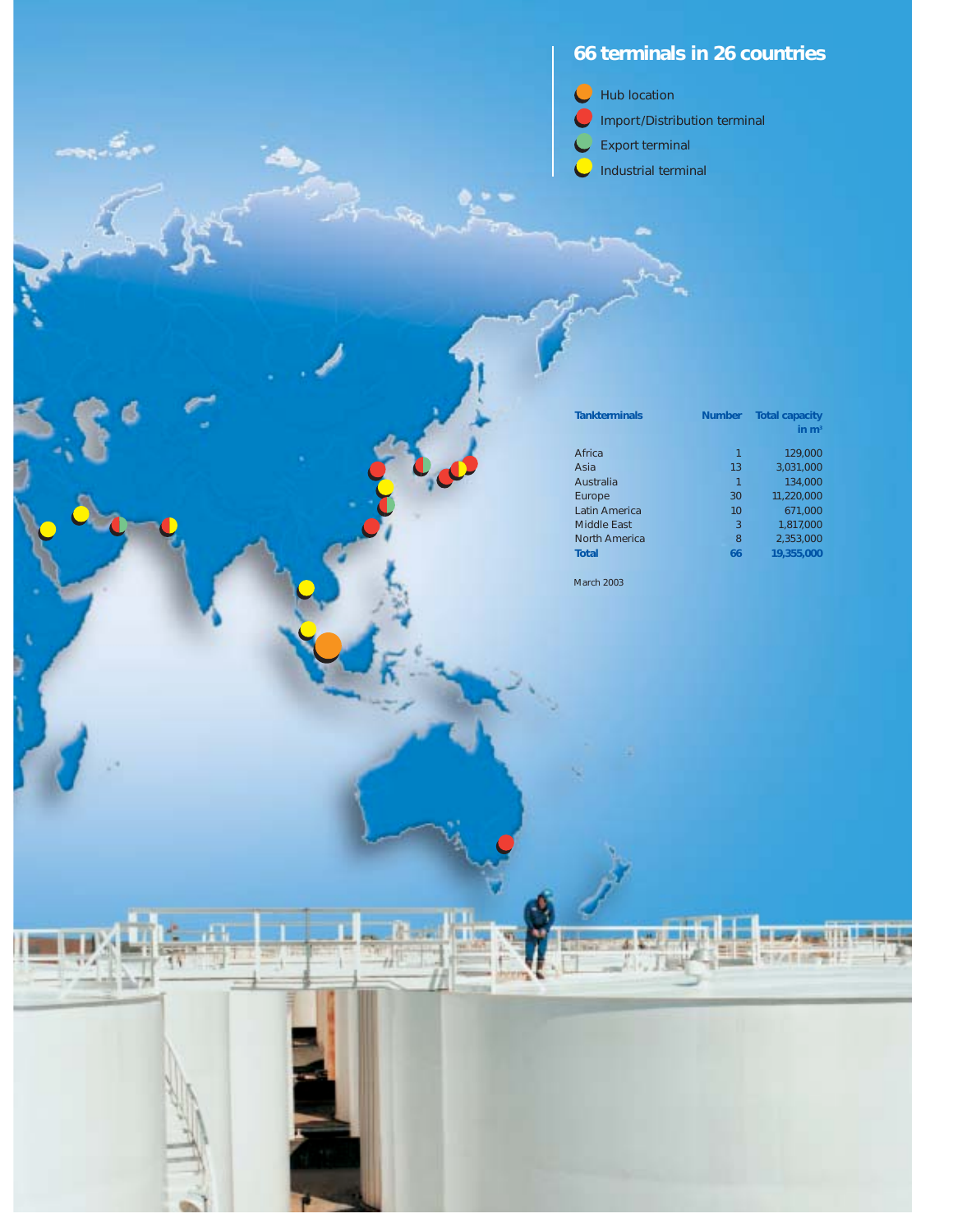### **Policy highlights**

- **Core features:**<br>• Professionalism in service provision
- 
- Partnerships and strategic alliances with other service providers Long-term relationships with customers
- Decisive organisation with attractive career possibilities

#### **Financial objectives:**

- Return on capital employed (ROCE) of 16% <br>● Net debt : EBITDA maximised at 2.5 : 1
- Safety, Health and Environment (SHE)
- Focus on tank terminals example and the matrix of the Additional demand-driven services
	-

| <b>Strategy</b>                           | <b>Objectives</b>                                                               | <b>Steps</b>                                                                                                                                                               | <b>Status</b>                                                                                                                                                                            |
|-------------------------------------------|---------------------------------------------------------------------------------|----------------------------------------------------------------------------------------------------------------------------------------------------------------------------|------------------------------------------------------------------------------------------------------------------------------------------------------------------------------------------|
| - Expand and optimise<br>terminal network | - Increase in number of<br>existing terminals                                   | - New construction                                                                                                                                                         | - Additional capacity for<br>Fujairah, United Arab<br>Emirates (300,000 m <sup>3</sup> )<br>- Additional capacity for<br>Sebarok, Singapore<br>$(100,000 \text{ m}^3)$                   |
|                                           |                                                                                 | - Up-grading                                                                                                                                                               | - Product specialisation<br>in Botlek<br>- Conversion of Europoort<br>from crude oil to oil products                                                                                     |
|                                           | - Growth in Latin America                                                       |                                                                                                                                                                            |                                                                                                                                                                                          |
| - Focus on industrial terminals           | - Growth in Asia                                                                | - Build new terminals                                                                                                                                                      | - Construction of Shanghai<br>terminal in Caojing, China<br>started                                                                                                                      |
| - Establishing strategic alliances        | - Provide integrated<br>logistic concepts                                       |                                                                                                                                                                            | - Strategic alliance with<br><b>Broström</b><br>- Strategic alliance with<br>Stolt-Nielsen in Asia<br>- Interstream Barging<br>operational                                               |
| - Improve financial ratios                | - Reduction in net debt of<br>EUR 820 million at mid-2002<br>to EUR 700 million | - Stringent cash flow<br>management<br>- Selling non-strategic<br>activities<br>- Reduce capital employed<br>in shipping activities and<br>other related logistic services | $-$ Net debt at<br>31 December 2002:<br>EUR 763.5 million<br>- 2002 investments less than<br>depreciation<br>- Clarkson sold<br>- COSM sold<br>- Broström participating<br>interest sold |
|                                           | - Pay-out ratio of 25-40%<br>of net income<br>- Reduction in expense levels     | - Reduce overhead costs                                                                                                                                                    | - Dividend 29% of net income<br>for holders of common shares<br>- Head office staff reduced<br>from 124 to 76 in stages<br>- Head office staff at one<br>location (1st quarter 2003)     |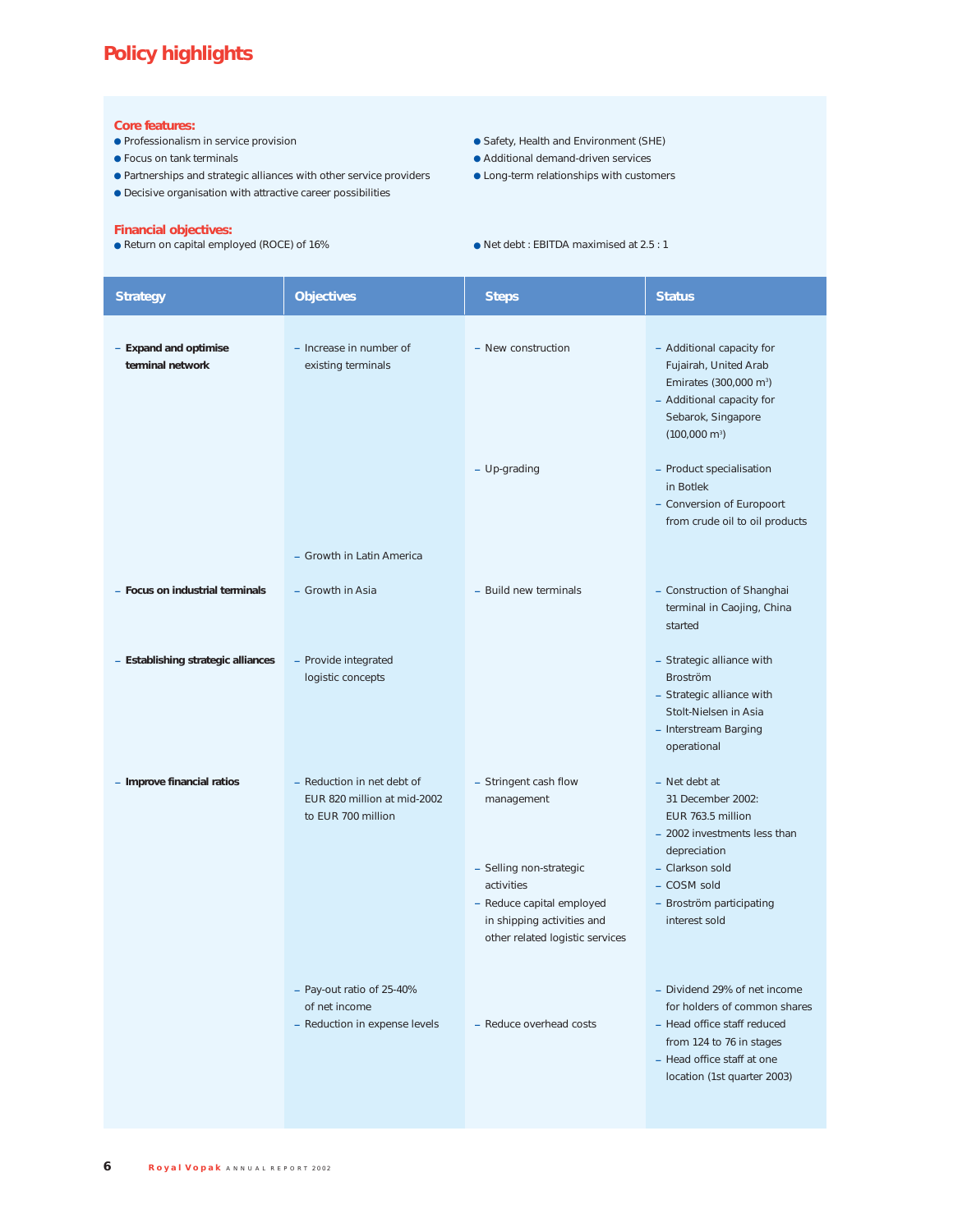## **Key figures**

| Pro forma<br>2002<br>$2001^{11}$<br>In EUR millions<br><b>Results</b><br>796.2<br>810.5<br>Net sales<br>308.6<br>348.9<br>EBITDA including income from equity participations<br><b>EBIT</b><br>236.8<br>199.7<br>Net income<br>111.3<br>145.8<br>Net income for holders of common shares excluding<br>88.3<br>107.4<br>extraordinary items after income taxes<br>233.1<br>Net cash flow from operating activities<br>110.5<br><b>Investments</b><br>Net investments in tangible and financial<br>1.1<br>fixed assets and group companies<br>31.8<br>Average gross capital employed <sup>2)</sup><br>2,581.9<br>2,667.2<br>Average capital employed <sup>2)</sup><br>1,586.6<br>1,667.8<br><b>Distribution of net income</b><br>Dividend:<br>6.9<br>6.9<br>Cumulative financing preference shares<br>Common shares<br>30.0<br><b>Equity and financing</b><br>466.4<br>Shareholders' equity<br>339.0<br>824.9<br>1,090.1<br>Long-term debt<br>804.6<br>1,082.7<br>Net debt (including guarantees replacing credits)<br><b>Ratios</b><br>12.6%<br><b>ROCE</b><br>14.2%<br>1.2<br>Current assets : current liabilities<br>1.1<br>Net debt : EBITDA<br>2.6<br>3.1<br>5.3<br>Interest cover (EBITDA : net interest)<br>4.5 |  |  |
|----------------------------------------------------------------------------------------------------------------------------------------------------------------------------------------------------------------------------------------------------------------------------------------------------------------------------------------------------------------------------------------------------------------------------------------------------------------------------------------------------------------------------------------------------------------------------------------------------------------------------------------------------------------------------------------------------------------------------------------------------------------------------------------------------------------------------------------------------------------------------------------------------------------------------------------------------------------------------------------------------------------------------------------------------------------------------------------------------------------------------------------------------------------------------------------------------------------------|--|--|
|                                                                                                                                                                                                                                                                                                                                                                                                                                                                                                                                                                                                                                                                                                                                                                                                                                                                                                                                                                                                                                                                                                                                                                                                                      |  |  |
|                                                                                                                                                                                                                                                                                                                                                                                                                                                                                                                                                                                                                                                                                                                                                                                                                                                                                                                                                                                                                                                                                                                                                                                                                      |  |  |
|                                                                                                                                                                                                                                                                                                                                                                                                                                                                                                                                                                                                                                                                                                                                                                                                                                                                                                                                                                                                                                                                                                                                                                                                                      |  |  |
|                                                                                                                                                                                                                                                                                                                                                                                                                                                                                                                                                                                                                                                                                                                                                                                                                                                                                                                                                                                                                                                                                                                                                                                                                      |  |  |
|                                                                                                                                                                                                                                                                                                                                                                                                                                                                                                                                                                                                                                                                                                                                                                                                                                                                                                                                                                                                                                                                                                                                                                                                                      |  |  |
|                                                                                                                                                                                                                                                                                                                                                                                                                                                                                                                                                                                                                                                                                                                                                                                                                                                                                                                                                                                                                                                                                                                                                                                                                      |  |  |
|                                                                                                                                                                                                                                                                                                                                                                                                                                                                                                                                                                                                                                                                                                                                                                                                                                                                                                                                                                                                                                                                                                                                                                                                                      |  |  |
|                                                                                                                                                                                                                                                                                                                                                                                                                                                                                                                                                                                                                                                                                                                                                                                                                                                                                                                                                                                                                                                                                                                                                                                                                      |  |  |
|                                                                                                                                                                                                                                                                                                                                                                                                                                                                                                                                                                                                                                                                                                                                                                                                                                                                                                                                                                                                                                                                                                                                                                                                                      |  |  |
|                                                                                                                                                                                                                                                                                                                                                                                                                                                                                                                                                                                                                                                                                                                                                                                                                                                                                                                                                                                                                                                                                                                                                                                                                      |  |  |
|                                                                                                                                                                                                                                                                                                                                                                                                                                                                                                                                                                                                                                                                                                                                                                                                                                                                                                                                                                                                                                                                                                                                                                                                                      |  |  |
|                                                                                                                                                                                                                                                                                                                                                                                                                                                                                                                                                                                                                                                                                                                                                                                                                                                                                                                                                                                                                                                                                                                                                                                                                      |  |  |
|                                                                                                                                                                                                                                                                                                                                                                                                                                                                                                                                                                                                                                                                                                                                                                                                                                                                                                                                                                                                                                                                                                                                                                                                                      |  |  |
|                                                                                                                                                                                                                                                                                                                                                                                                                                                                                                                                                                                                                                                                                                                                                                                                                                                                                                                                                                                                                                                                                                                                                                                                                      |  |  |
|                                                                                                                                                                                                                                                                                                                                                                                                                                                                                                                                                                                                                                                                                                                                                                                                                                                                                                                                                                                                                                                                                                                                                                                                                      |  |  |
|                                                                                                                                                                                                                                                                                                                                                                                                                                                                                                                                                                                                                                                                                                                                                                                                                                                                                                                                                                                                                                                                                                                                                                                                                      |  |  |
|                                                                                                                                                                                                                                                                                                                                                                                                                                                                                                                                                                                                                                                                                                                                                                                                                                                                                                                                                                                                                                                                                                                                                                                                                      |  |  |
|                                                                                                                                                                                                                                                                                                                                                                                                                                                                                                                                                                                                                                                                                                                                                                                                                                                                                                                                                                                                                                                                                                                                                                                                                      |  |  |
|                                                                                                                                                                                                                                                                                                                                                                                                                                                                                                                                                                                                                                                                                                                                                                                                                                                                                                                                                                                                                                                                                                                                                                                                                      |  |  |
|                                                                                                                                                                                                                                                                                                                                                                                                                                                                                                                                                                                                                                                                                                                                                                                                                                                                                                                                                                                                                                                                                                                                                                                                                      |  |  |
|                                                                                                                                                                                                                                                                                                                                                                                                                                                                                                                                                                                                                                                                                                                                                                                                                                                                                                                                                                                                                                                                                                                                                                                                                      |  |  |
|                                                                                                                                                                                                                                                                                                                                                                                                                                                                                                                                                                                                                                                                                                                                                                                                                                                                                                                                                                                                                                                                                                                                                                                                                      |  |  |
|                                                                                                                                                                                                                                                                                                                                                                                                                                                                                                                                                                                                                                                                                                                                                                                                                                                                                                                                                                                                                                                                                                                                                                                                                      |  |  |
|                                                                                                                                                                                                                                                                                                                                                                                                                                                                                                                                                                                                                                                                                                                                                                                                                                                                                                                                                                                                                                                                                                                                                                                                                      |  |  |
|                                                                                                                                                                                                                                                                                                                                                                                                                                                                                                                                                                                                                                                                                                                                                                                                                                                                                                                                                                                                                                                                                                                                                                                                                      |  |  |
|                                                                                                                                                                                                                                                                                                                                                                                                                                                                                                                                                                                                                                                                                                                                                                                                                                                                                                                                                                                                                                                                                                                                                                                                                      |  |  |
|                                                                                                                                                                                                                                                                                                                                                                                                                                                                                                                                                                                                                                                                                                                                                                                                                                                                                                                                                                                                                                                                                                                                                                                                                      |  |  |
|                                                                                                                                                                                                                                                                                                                                                                                                                                                                                                                                                                                                                                                                                                                                                                                                                                                                                                                                                                                                                                                                                                                                                                                                                      |  |  |

*1) Unaudited*

*2) Including the historic (book-)value of the goodwill paid and excluding tangible and financial fixed assets not used to generate operating income*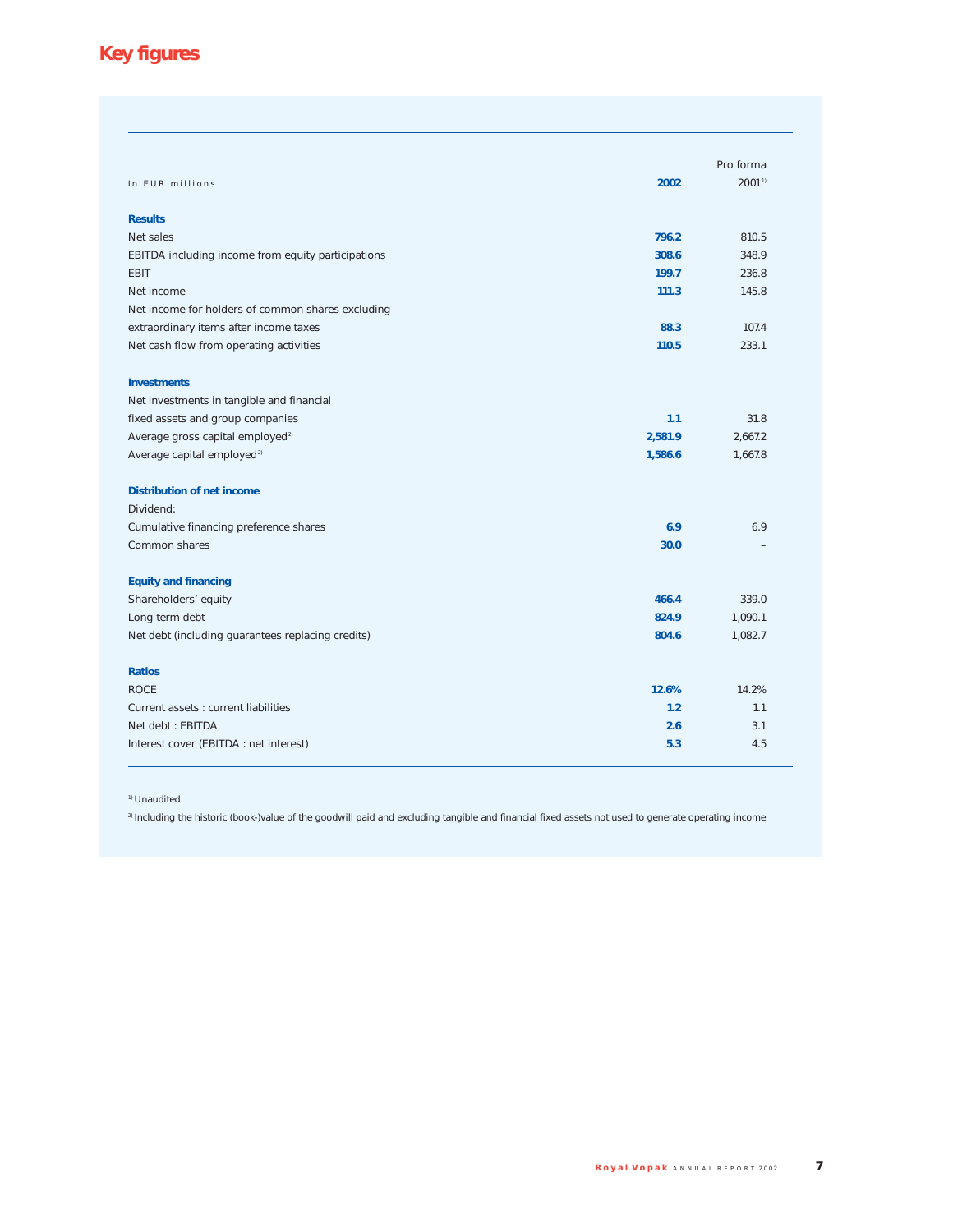#### **Report of the Supervisory Board**

#### **Financial statements**

We have pleasure in presenting to you the 2002 financial statements of Royal Vopak, prepared by the Executive Board. These are the first financial statements following the transfer of the chemical distribution activities to Univar N.V. The financial statements were audited by KPMG Accountants N.V., the independent auditors, and discussed with them on the basis of their report of findings. Their unqualified auditors' report is included on page 72. We approved the financial statements at our meeting of 5 March 2003 and recommend that you adopt them.

We approve the proposal of the Executive Board to add an amount of EUR 74.4 million to the other reserves after the distribution of EUR 6.9 million on the cumulative financing preference shares in Royal Vopak and to distribute the remainder, EUR 30.0 million, to holders of common shares in Royal Vopak.

#### **Supervision**

In performing our supervisory duties regarding the policy of the Executive Board and the day-to-day operation of the company, we concentrated on promoting the interests of the company and all its stakeholders. We met ten times during the year under review, five according to a prearranged schedule and five in the context of the review in the first half of 2002 of company strategy, which finally resulted in the transfer of the chemical distribution activities to Univar. A number of these meetings took place without the Executive Board being present during the whole meeting.

The review of company strategy explored various alternatives, including the continuation of Vopak in its then

current form, a public-to-private transaction and the divestment of one of the two core activities. At no time during the review did we receive a realistic offer.

During the process, the Executive Board received assistance from a Strategic Committee, comprising members of the Supervisory Board. As part of the process, a number of criteria were developed to ensure balanced and transparent decisionmaking. The major criterion was the creation and maintenance of longterm shareholders value. Partly in the light of deteriorating company results, we came to the conclusion that splitting off the chemical distribution activities in combination with the rights issue of EUR 150 million was the correct decision for the activities and would be in the best interest of all stakeholders. This alternative would need a suitable capital structure to be developed for each of the companies, including the resolution of some complex demerger issues. To ensure that the decision-making at the Extraordinary General Meeting on 17 June 2002 was as transparent as possible, the Supervisory Board opted for a cautious approach. Accordingly, the Board appointed independent advisers to ensure that when the shareholders made this crucial decision they all had the same material information available in the form of Information Memoranda prepared for the purpose. During the meeting, the Supervisory Board furthermore stressed that it would be in the interest of both companies that their respective Supervisory Boards should continue performing their duties for some time with, as far a possible, no change of membership. The resolution adopted by the

Extraordinary General Meeting on 17 June 2002 paved the way for two transparent, focused companies, each a market leader in its own segment and with its own strategy and company policy. During the year under review, the Supervisory Board also considered capital expenditures such as the large industrial terminalling project near Shanghai, China, budgets, divestments, such as the participating interests in Broström and COSM, the merger of the Dutch pension funds, reorganisations, global implementation of the ERP project for the tank terminals, internal control systems, composition of the Executive Board, termination of the two-tier board company regime for large enterprises and other corporate governance issues.

The Supervisory Board also held meetings at which it discussed its own performance, its relationship with the Executive Board, and the composition and performance of the Executive **Board** 

The Audit Committee of the Supervisory Board was involved in the preparation of separate pro forma financial statements for Logistics and Chemical Distribution at year-end 2001 and for the first quarter of 2002. The Audit Committee also reviewed the half-yearly and annual figures of Royal Vopak for 2002 and issued its advice on them to the full Supervisory **Board** 

The Remuneration Committee made recommendations to the Supervisory Board regarding the remuneration and employment conditions of members of the Executive Board.

Lastly, members of the Supervisory Board participated in a number of consultative meetings of the Central Works Council.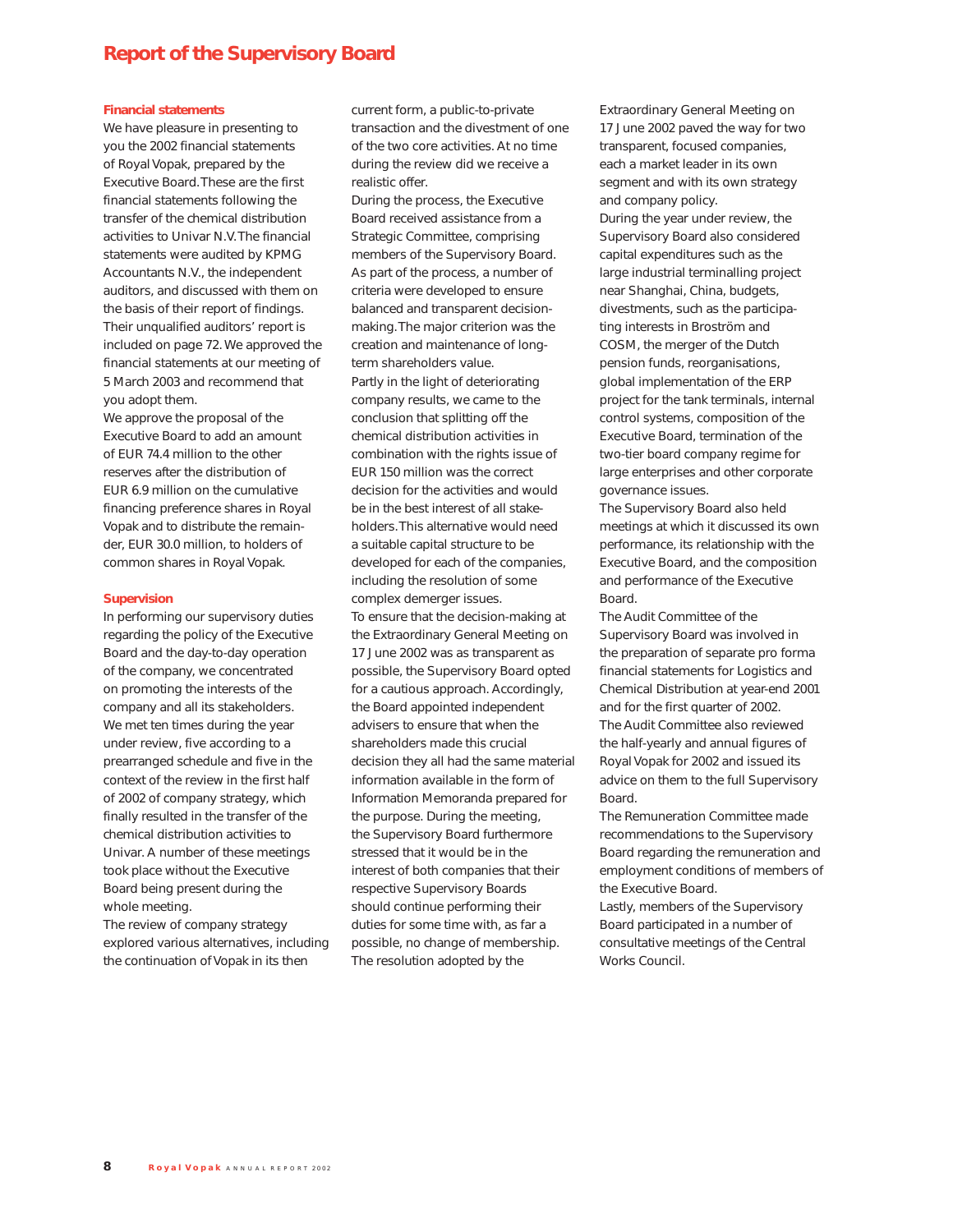#### **Personal details**

On the date of transfer of the chemical distribution activities to Univar, Mr C.J. van den Driest took up the position of Chairman of the Executive Board. He succeeded Mr G.E. Pruitt, who since then has been the Chairman of Univar's Executive Board. We would like to thank Mr Pruitt for his leadership during the review of company strategy until actual transfer. On the transfer, Mr N.J.A. von Hombracht stepped down from the Executive Board. We would like to thank him for his contribution to the development of the company.

At the Extraordinary General Meeting on 6 November 2002, Mr J.P. de Kreij was appointed to the Executive Board as Chief Financial Officer (CFO) as from 1 January 2003 with responsibility for, among other matters, Strategic Finance and Corporate Development.

At the Extraordinary General Meeting, Mr J.D.R.A. Bax was appointed to the Supervisory Board. Simultaneously, Mr Bax succeeded Mr De Kat as Chairman of the Supervisory Board. Mr De Kat had expressed the wish in the meeting of 17 June 2002 to step down as soon as his successor was appointed. We would like to thank Mr De Kat for his contribution to the development of the company over a period of almost ten years. On the transfer, Mr De Ruiter, Mr Bobillier and Mr Sharman an-

nounced they were stepping down from the Board. At the same time, they joined Univar's Supervisory Board. We greatly appreciate the many services they have performed for the company.

Finally, Mr P. Bouw announced that he would be resigning from the Supervisory Board at the next Annual General Meeting.

We would like to express our gratitude to him for his expert advice and assistance, as a member of both the Board and the Audit Committee. To fill the seat left vacant by the stepping down of Mr Bouw, the Supervisory Board has nominated Mr R.M.F. van Loon for appointment at the Annual General Meeting to be held on 23 April 2003.

Rotterdam, 5 March 2003 On behalf of the Supervisory Board

**J.D.R.A. Bax** *Chairman*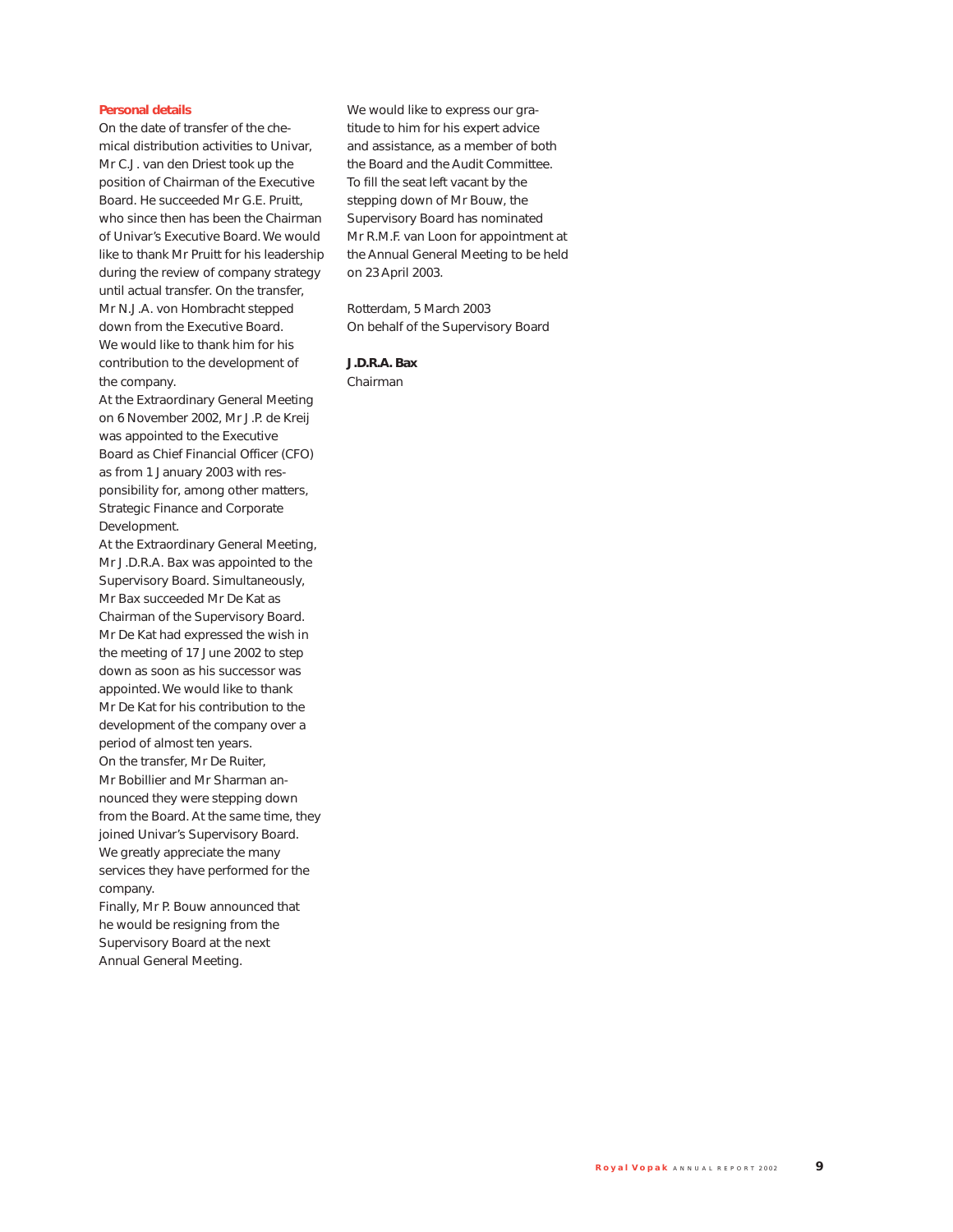#### **To our shareholders, customers, partners and employees**



*From left to right: Paul Govaart, Carel van den Driest and Jack de Kreij* 

The year 2002 saw the company undergoing radical changes. The integration of tank storage activities and chemical distribution into one company did not produce the added value expected at the time of the merger in 1999. In addition, the company lost financial strength owing to a sharp increase in its debt burden as a result of the acquisition of Ellis & Everard. In the course of 2002, it was decided to split off the chemical distribution activities and place them under Univar N.V. The year also saw a new Executive Board for Royal Vopak. I can understand the displeasure that the events of the past three years have given to investors, the uncertainty they have brought to employees and the many questions they have raised among our customers and partners. On the positive side, Vopak has since mid-2002 concentrated on becoming

a logistic services provider completely focusing on tank storage and the corresponding transport to and from our facilities.

In 2002, Vopak achieved net sales of EUR 796.2 million and a net income of EUR 111.3 million before dividend on cumulative financing preference shares. The profit on ordinary activities after taxation and excluding extraordinary income and expense was EUR 109.7 million. Allowing for the effect of the divested activities and the sharp decline in the markets caused by the economic slowdown, particularly for the tank storage of chemicals and other logistic services in Europe, sales and results for storage and shipping remained reasonably stable for all divisions apart from Chemical Logistics Europe & Africa. This gives some cause for satisfaction and

provides a healthy basis for further improvements to results over the next few years.

#### **Steady course**

The revised strategy is based on following a steady course. Against the background of its core activities, Vopak has a clear vision of the market and its own services, resulting in the company having a well-defined strategy. In addition, a worldwide network of terminals, well-trained personnel, long-term relationships with industrial partners and a strict safety and quality policy form a solid foundation for this strategy.

#### **Organic growth**

For the next few years, Vopak will concentrate – from its leading market position – on organic growth. Acquisitions will remain a possibility, but will be evaluated with the necessary cautiousness. Acquisitions in the area of related logistic services will be subject to strict criteria. They must be needed by tank terminal customers, they must help increase capacity utilisation of the terminals and they should be self-supporting financially.

#### **Terminal network**

Our global network of terminals is the engine of our operating activities. It comprises 66 terminals in 26 countries, at strategic locations in seaports and close to industrial areas. The terminals excel from a technological standpoint, with their safety facilities meeting high standards. Vopak is by far the world's largest independent provider of tank storage services. Thanks to its considerable experience, Vopak is an expert practitioner at utilising terminal capacity to optimally meet current demand as efficiently as possible.

Over the next few years, we will steadily expand our network, by renovating and adding new facilities to existing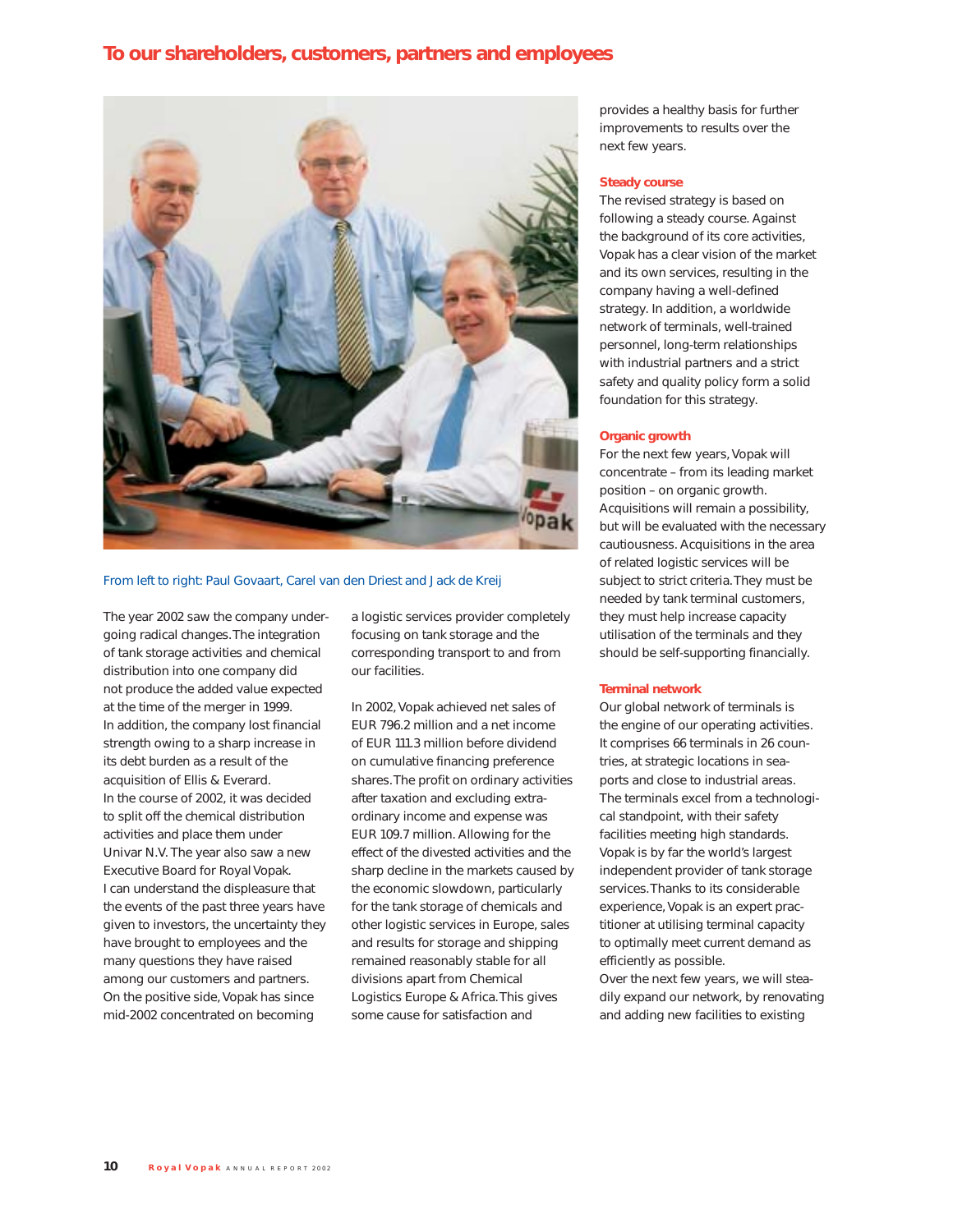terminals and by constructing new terminal complexes. The current focus of activities is on Asia, where the existing oil storage capacity in Singapore will be increased by 100,000  $m<sup>3</sup>$  in 2003 and the drawings are being prepared for a fourth (chemical) terminal. China and Latin America also provide sufficient opportunities to improve our position. In this way, Vopak stays in tune with market developments to focus on industrial terminals. Through their links with chemical complexes and refineries, they make it possible to integrate standard terminal facilities with production processes and therefore provide extremely stable storage, loading and unloading cycles. The start of the construction of a large industrial terminal in Shanghai in 2002 – a joint venture between Vopak Asia and a Chinese company – is a good example of this strategy. A further major element of Vopak's strategy is to satisfy the powerful trend in the industry towards outsourcing. We specifically investigate the possibilities of acquiring existing terminals in the industry. A contract is then concluded with the customer in question for a specific part of the capacity, with the remainder being available for third parties.

Following a steady course goes hand in hand with improving the company's financial position. In the second half of 2002, a substantial step was taken in the right direction. At the end of June 2002, net debt was EUR 820 million. By the end of 2002, it stood at EUR 763 million and will be brought down further to EUR 700 million or less. Repayments are mainly from operational cash flow. Where possible, noncore activities will be divested. In addition, the financial resources tied up in shipping activities and related logistic services will be reduced substantially over time.

For the time being, a cautious investment policy will be followed. The holding organisation is undergoing a reorganisation that will lead to a substantial reduction in staff and annual cost savings of around EUR 5 million from 2003 onwards.

#### **Outlook**

We are convinced that the steps taken will have a favourable effect on the results. Owing to the extremely uncertain state of the world economy and its effect on markets where we operate, it is not possible at the moment to be more specific about the expected results in 2003.

We would like to thank all our employees sincerely for their efforts in 2002. We realise that the pitfalls surrounding the split-off made it an uncertain and subsequently hectic year. At the same time, though, we acknowledge the loyal and professional way they have collaborated on the birth of the new-style Vopak. Thanks must also go to our shareholders, customers and suppliers who continued to stand by us in these trying times.

Rotterdam, 5 March 2003

**Carel van den Driest** *Chairman of the Executive Board*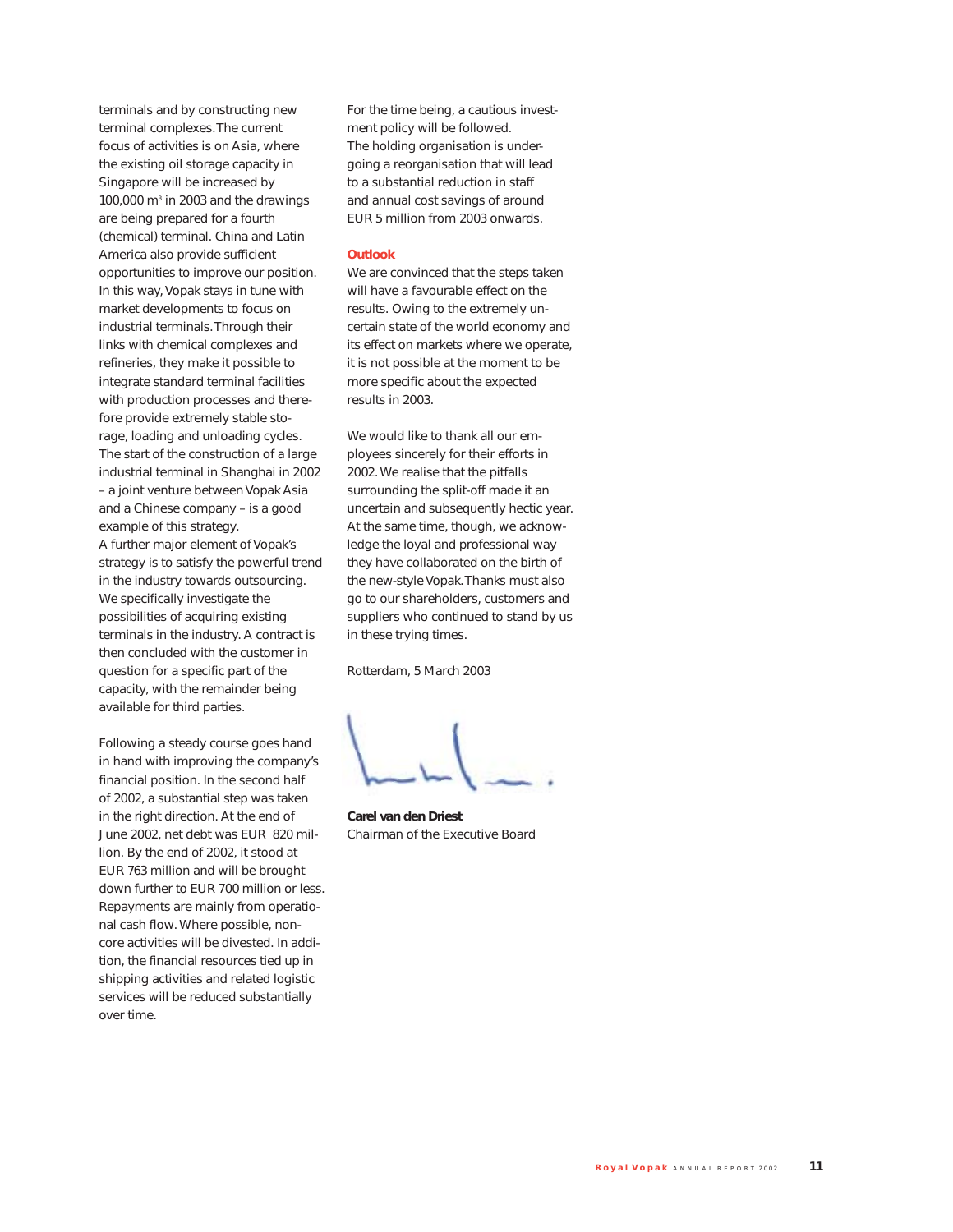## **Report of the Executive Board Report**

#### **Financial performance**

The split-off of the chemical distribution activities took effect retroactively on 1 January 2002. To provide a realistic comparison with 2002, Vopak's figures for 2001 are provided on a pro forma basis.

The economic slowdown resulted in a marginal fall of 1.8% in net sales for 2002 to EUR 796.2 million (2001: EUR 810.5 million). The decline is attributable largely to a decrease in net sales of non-tank terminal activities by EUR 33.6 million. By contrast, Vopak's terminal activities showed limited growth. Moreover, the fall in other currencies against the euro caused a reduction in net sales of EUR 1.0 million.

The Chemicals Logistics Europe & Africa division had disappointing results. Despite unchanged tariffs, net sales were EUR 7.2 million below 2001.

Activities in the chemical industry slowed down in line with the general economic climate. Regarding tank storage, Vopak maintained net sales by, in particular, launching new concepts that were favourably received by the market such as the use of the same assets by different customers. The result fell, however, owing to rising costs. The shipping results of this division remained stable thanks to a recovery in the second half of the year. The other activities had to contend with declining volumes and net sales.

The Oil Logistics Europe & Middle East division benefited from the imbalance between supply and demand in some of the world's regions, which was counteracted by the interregional movement of oil products. One phenomenon was a large flow of heavy oil products from Russia via the terminal in Tallinn to Asia, via the terminals in Rotterdam. This imbalance appears to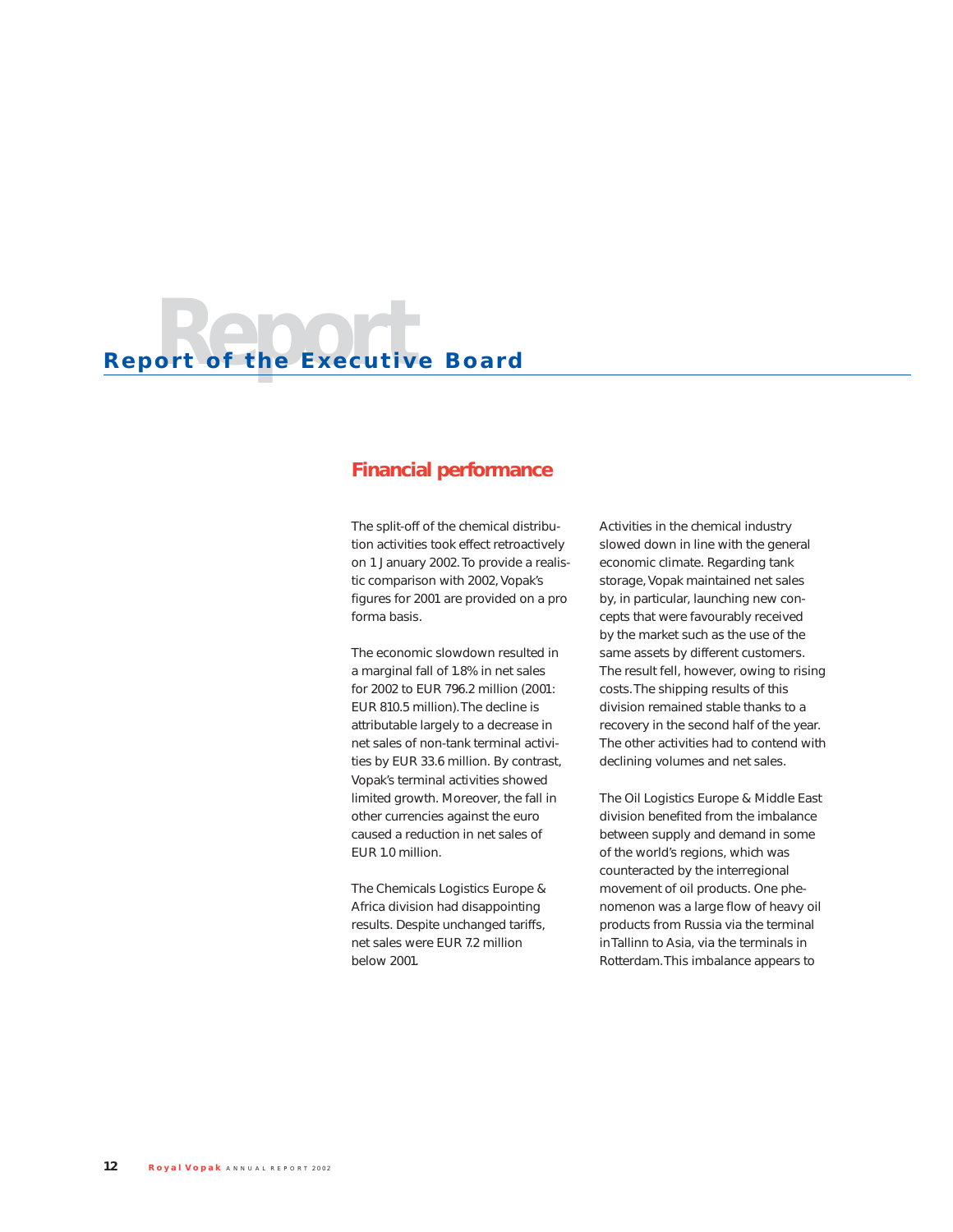be structural as changes in supply arising from investments by the refineries do not materialise with today's weak refinery margins. Overall, the increase in income from tank terminal activities was not enough to offset the drop in net sales of inland shipping. This drop was the result of Vopak's disposal of a substantial part of its own inland shipping fleet and leasing back only a limited part as the required capacity via the Interstream Barging joint venture.

The growth in net sales in Asia is mainly due to the contribution by the GATX terminal in Singapore, which was acquired at 1 July 2001 and has now been contributing for a full year. Net sales of the other terminals in Singapore and Australia also increased. A considerable portion of the results in Asia is recognised as income from equity participations, which means a limitation on the meaning of the net sales figure for the Asian region.

Net sales in North America expressed in US dollars were unchanged. Despite a less favourable economic climate, rate improvements could be passed on to some extent, and utilisation remained high.

Net sales in Latin America rose by EUR 0.9 million, mainly due to the acquisition of the GATX terminal in Altamira, Mexico at 1 January 2002. This compensated for the drop in net sales from no longer operating and managing a producer's terminal, also in Altamira.

| <b>Net sales</b>                               |       |         |  |
|------------------------------------------------|-------|---------|--|
| In FUR millions                                | 2002  | 2001    |  |
| <b>Chemicals Logistics Europe &amp; Africa</b> | 393.9 | 401.1   |  |
| <b>Oil Logistics Europe &amp; Middle East</b>  | 132.1 | 139.2   |  |
| Asia                                           | 104.1 | 89.4    |  |
| <b>Logistics North America</b>                 | 118.0 | 114.9   |  |
| <b>Logistics Latin America</b>                 | 40.5  | 39.6    |  |
| <b>Others</b>                                  | 7.6   | $26.3*$ |  |
| <b>Total</b>                                   | 796.2 | 810.5   |  |

*\* The 2001 figure mainly represents activities sold in that year*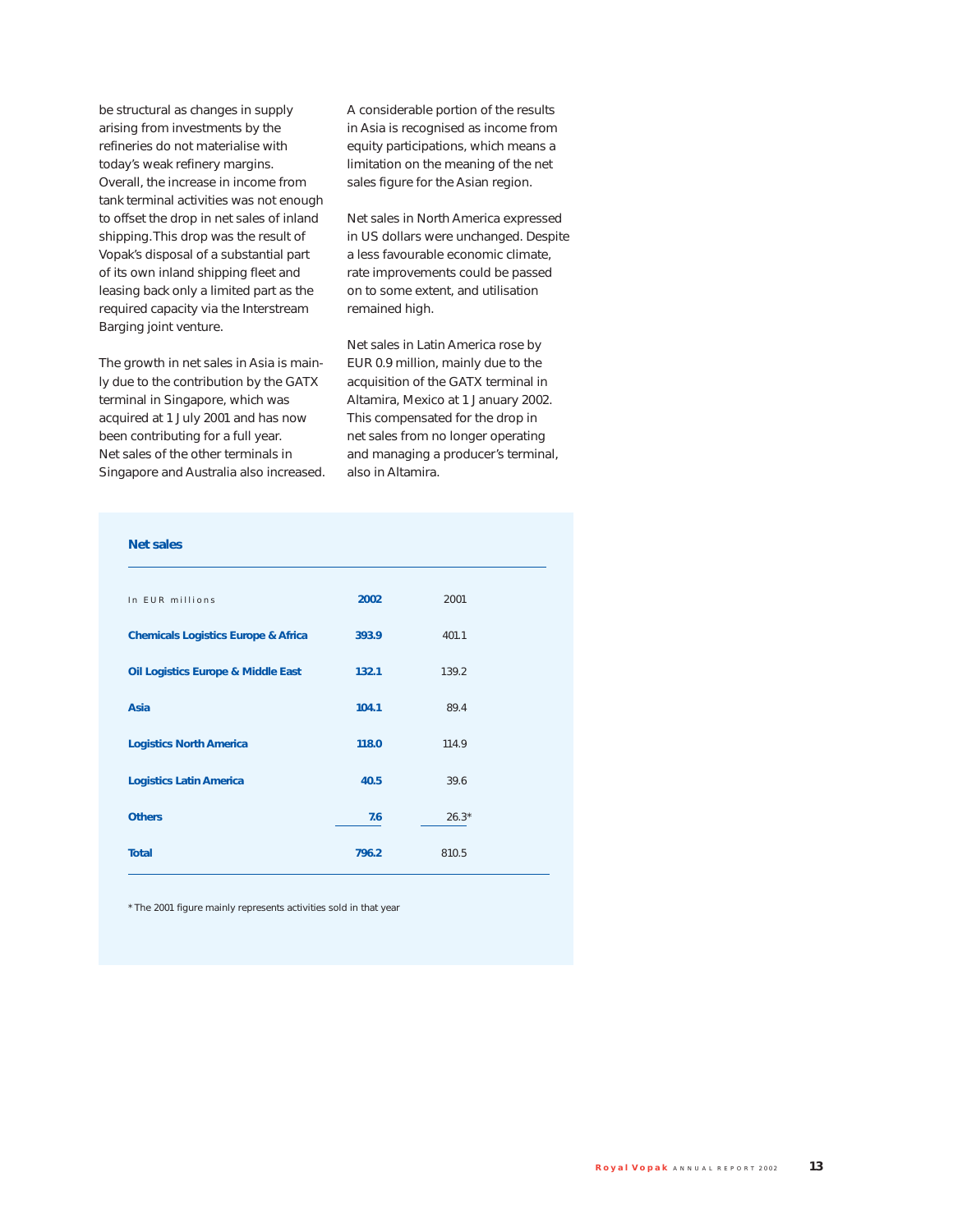#### **Margin development**

Expenses rose on balance by EUR 4.7 million. Insurance and environmental expenses and additional contributions to the pension fund together went up by EUR 15.2 million. In addition, an exceptional charge of EUR 9 million was posted for a change in depreciation period and the rationalisation of capitalised expenses related to an ERP system. These increases were set off to some extent by the release of EUR 19.5 million in pension charges arising from the retroactive revaluation as from 1 January 2002 according to the Draft Guideline 271 for Annual Reporting in The Netherlands

('Discussiememorandum 271 RJ') which is based on IAS 19. The Chemicals Logistics Europe & Africa division suffered the largest increase in expenses, a figure of EUR 12.2 million. This increase was only partly offset by higher rates. Combined with the drop in net sales and a smaller contribution from equity participations, mainly due to the sale of the interest in Broström, this led to the operating margin (EBITDA) falling by 11.6% to EUR 308.6 million in 2002 (2001: EUR 348.9 million). In 2002, the Asia and Logistics Latin America divisions improved their EBITDA once again.

#### **Operating profit before depreciation and amortisation including result of participating interests (EBITDA)**

| In EUR millions                                | 2002    | 2001  |  |
|------------------------------------------------|---------|-------|--|
| <b>Chemicals Logistics Europe &amp; Africa</b> | 107.9   | 135.5 |  |
| <b>Oil Logistics Europe &amp; Middle East</b>  | 70.5    | 75.1  |  |
| Asia                                           | 84.0    | 65.4  |  |
| <b>Logistics North America</b>                 | 39.8    | 40.5  |  |
| <b>Logistics Latin America</b>                 | 20.6    | 20.0  |  |
| <b>Other activities</b>                        | $-14.2$ | 12.4  |  |
| <b>Total</b>                                   | 308.6   | 348.9 |  |
|                                                |         |       |  |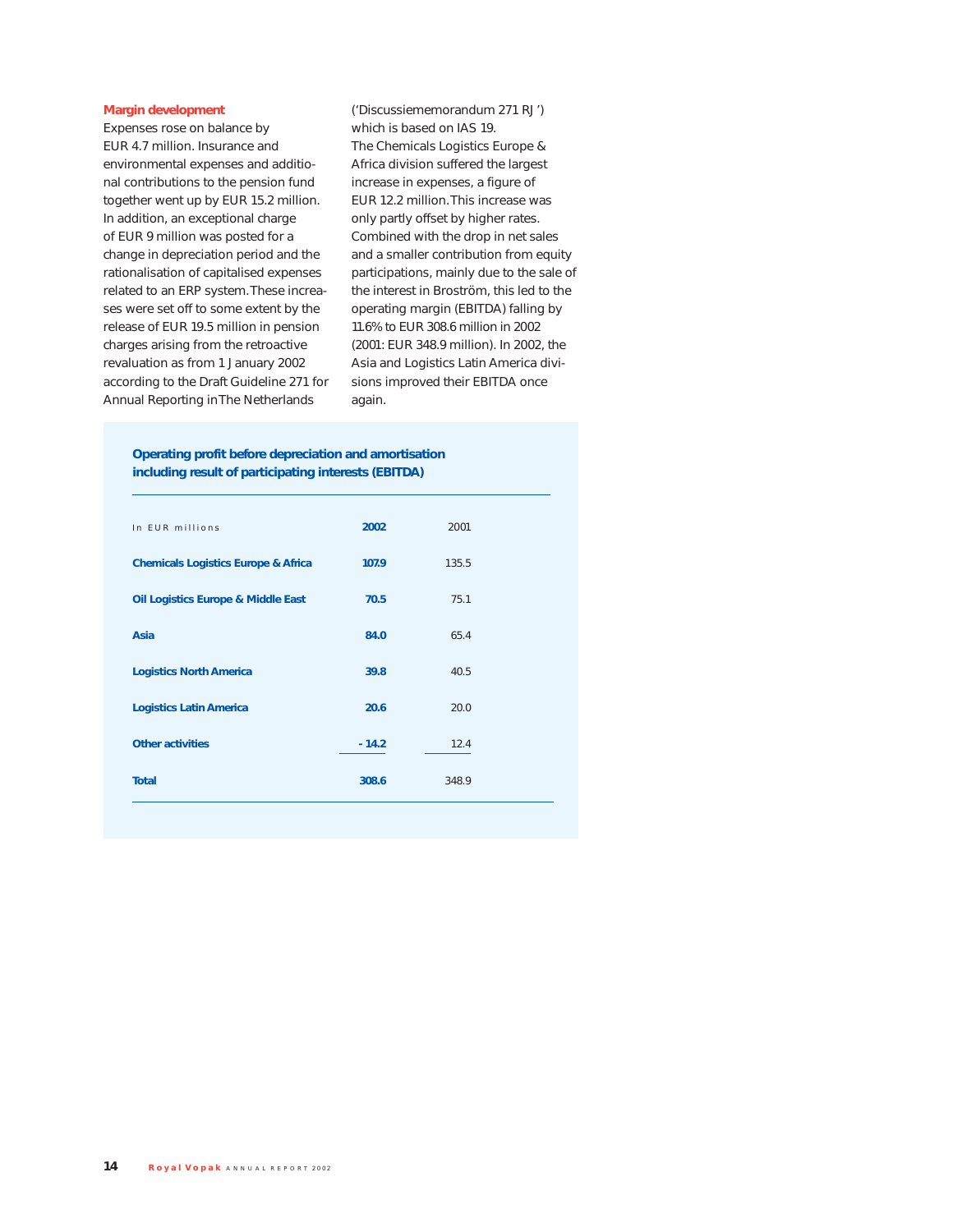#### **Income from equity participations**

The result from non-consolidated equity participations went down by 23.8% to EUR 48.1 million, mainly due to the loss of the contribution from the Broström equity participation, which was EUR 20.4 million in 2001. Movements within the divisions were limited, apart from Asia, where the contribution from the equity participations in Malaysia, Japan and China acquired from GATX in 2001 accounted for most of the EUR 9.6 million increase to EUR 21.9 million. The minority interests in Dockwise, Van Ommeren Clipper Shipholdings

and Cableship Contractors made a limited contribution to the result. The result from non-consolidated equity participations made a significant contribution to Vopak's result. One cannot deduce the extent to which the debt-equity ratio and result components match those of Vopak. The table below illustrates this.

#### **Net interest expense**

The majority of Vopak's long-term liabilities are subject to a fixed average interest rate of 7.3% and have an average term of six years. Thanks to the improved cash

#### **Income from and capital employed in equity participations in tank terminals (100% basis)**

| In EUR millions                          | 2002  | 2001    |
|------------------------------------------|-------|---------|
| Income from equity participations        |       |         |
| tank terminals (pro forma on 100% basis) |       |         |
| Net sales                                | 294.3 | 252.4   |
| <b>EBITDA</b>                            | 179.1 | 157.3   |
| <b>EBIT</b>                              | 140.4 | 121.8   |
| Net income                               | 100.6 | 79.1    |
| Interest cover ratio                     | 11.8  | 9.6     |
| Net debt: EBITDA                         | 1.2   | 1.8     |
| Vopak's share of net income              |       |         |
| from equity participations               |       |         |
| <b>Tank terminals</b>                    | 43.3  | 36.8    |
| Other income from equity                 |       |         |
| participations                           | 4.8   | $26.3*$ |
| Total income from equity                 |       |         |
| participations in Vopak's                |       |         |
| income statement                         | 48.1  | 63.1    |
| Net equity value equity participations   |       |         |
| Tank terminals                           | 158.3 | 165.8   |
| Net equity value other                   |       |         |
| equity participations                    | 35.8  | 123.3   |
| Total net equity value                   |       |         |
| equity participations                    | 194.1 | 289.1   |

*\* Broström's contribution in 2001 was EUR 20.4 million*

position, net debt decreased from EUR 1,027.1 million in 2001 to EUR 763.5 million in 2002. This resulted in a decrease in net interest expense to EUR 57.9 million (2001: EUR 78.0 million).

#### **Income taxes**

The tax burden on profit from ordinary activities was 22.6% in 2002 (2001: 22.0%). Excluding the tax-exempt income from equity participations, the effective tax burden in 2002 was 33.2% (2001: 34.5%).

#### **Extraordinary items after income taxes**

The balance of extraordinary items after income taxes is EUR 16.1 million. The major item of extraordinary income arose on the sale of shares in the equity participation Chemicals & Oil Storage Management Ltd (COSM) of EUR 24.6 million. Extraordinary expenses relate to restructuring charges mainly for the head office of EUR 4.5 million and the costs for the split-off minus the currency gains on the settlement of forward exchange transactions of EUR 3.9 million. In addition there were some smaller items of extraordinary income or expense.

#### **Dividend**

A proposal to distribute a dividend of EUR 0.50 per common share will be submitted to the Annual General Meeting (29% of net income for holders of common shares).

#### **Goodwill**

Following the split-off of the chemical distribution activities, Vopak's balance sheet includes only limited goodwill (EUR 6.3 million) arising from acquisitions since 2001. This will be amortised over a period not exceeding 20 years.

#### **Return on capital employed**

The return on average capital employed (ROCE), calculated as EBIT divided by average capital employed, was 12.6% for 2002, compared with 14.2% for 2001.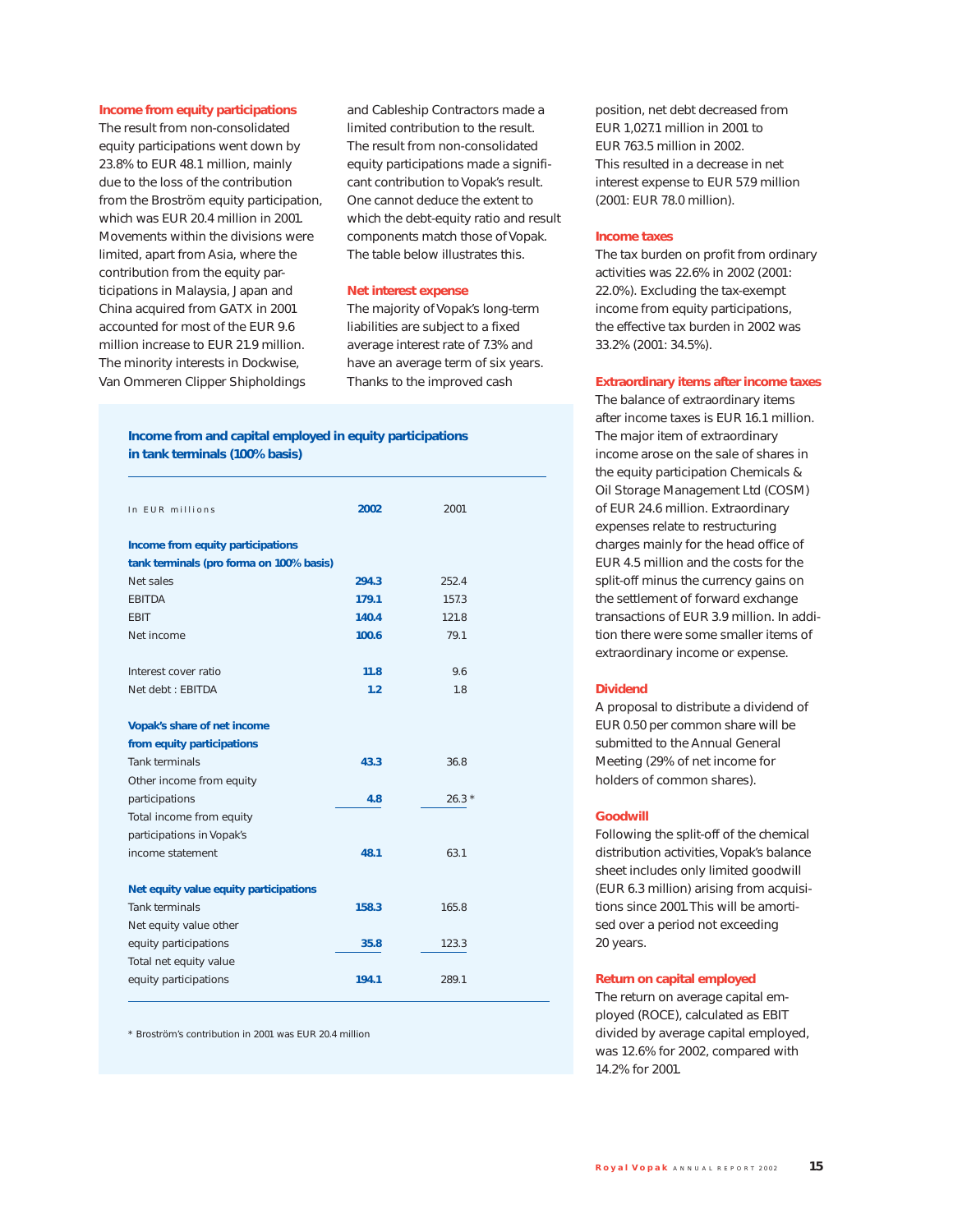This decline is mainly attributable to the strong drop in profitability by the other logistic services and the sale in 2002 of the Broström equity participation. The Asian, North American and Latin American divisions improved their profitability for tank terminal activities. By contrast, these activities of the Chemicals Logistics Europe & Africa and Oil Logistics Europe & Middle East divisions showed a decrease in profitability.

#### **Cash flow and investments**

Thanks to an active divestment policy for non-core activities, Vopak succeeded in reducing its net investments to

the very low figure of EUR 1.1 million (2001: EUR 31.8 million). The most significant divestments were the equity participations in Broström, Chemical & Oil Storage Management (COSM) in the UK, and in a customer-dedicated terminal in Mexico. This was counterbalanced by the investment in a multi-customer terminal in Mexico and the first capital payments for the new terminal near Shanghai as the most important new investments in projects.

Together with the EUR 110.5 million cash flow from operating activities, this leaves a cash inflow of EUR 109.4 million for improving the company's financial position.

#### **Investments**

| In FUR millions               | 2002  | 2001  |
|-------------------------------|-------|-------|
| <b>Investments:</b>           |       |       |
| Tangible fixed assets         | 88.0  | 95.0  |
| <b>Financial fixed assets</b> | 26.2  | 57.3  |
| Group companies               | 18.5  | 72.2  |
| Subtotal                      | 132.7 | 224.5 |
|                               |       |       |
| <b>Divestments:</b>           |       |       |
| Tangible fixed assets         | 19.8  | 23.6  |
| Financial fixed assets        | 95.7  | 43.1  |
| Group companies               | 16.1  | 126.0 |
| Subtotal                      | 131.6 | 192.7 |
|                               |       |       |
| <b>Net investments</b>        | 1.1   | 31.8  |
|                               |       |       |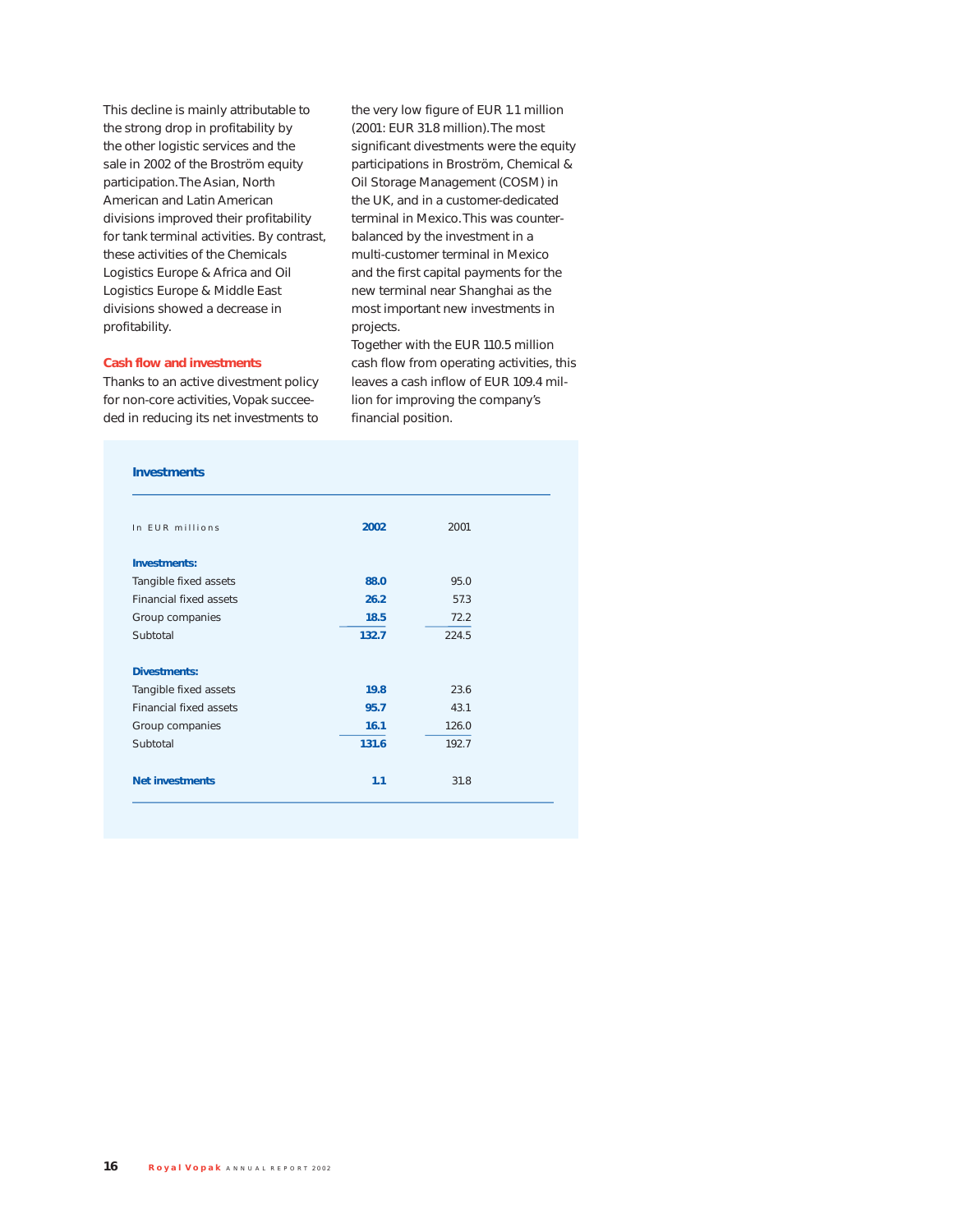Breakdown of net investments:

| Net investment by division |
|----------------------------|
|----------------------------|

| <b>NET INVESTMENT DY GIVISION</b>              |         |          |
|------------------------------------------------|---------|----------|
| In EUR millions                                | 2002    | 2001     |
| <b>Chemicals Logistics Europe &amp; Africa</b> | $-0.9$  | 46.7     |
| <b>Oil Logistics Europe &amp; Middle East</b>  | 9.1     | 11.9     |
| Asia                                           | 19.3    | 72.1     |
| <b>Logistics North America</b>                 | 8.4     | 9.5      |
| <b>Logistics Latin America</b>                 | 3.3     | 11.4     |
| <b>Others</b>                                  | $-38.1$ | $-119.8$ |
| <b>Net investments</b>                         | 1.1     | 31.8     |

#### **Abbreviated cash flow statement**

| In FUR millions                           | 2002     | 2001     |  |
|-------------------------------------------|----------|----------|--|
| Gross cash flow from operating activities | 187.4    | 282.7    |  |
| Movements in working capital and          |          |          |  |
| effect of exchange rate movements         | $-76.9$  | $-49.6$  |  |
| Cash flow from operating activities       | 110.5    | 233.1    |  |
|                                           |          |          |  |
| Investments                               | $-132.7$ | $-224.5$ |  |
| <b>Divestments</b>                        | 131.6    | 192.7    |  |
| Net investments                           | $-1.1$   | $-31.8$  |  |
|                                           |          |          |  |
| Cash flow used in financing activities    | $-181.5$ | $-150.4$ |  |
|                                           |          |          |  |
| Net cash flow                             | $-72.1$  | 50.9     |  |
|                                           |          |          |  |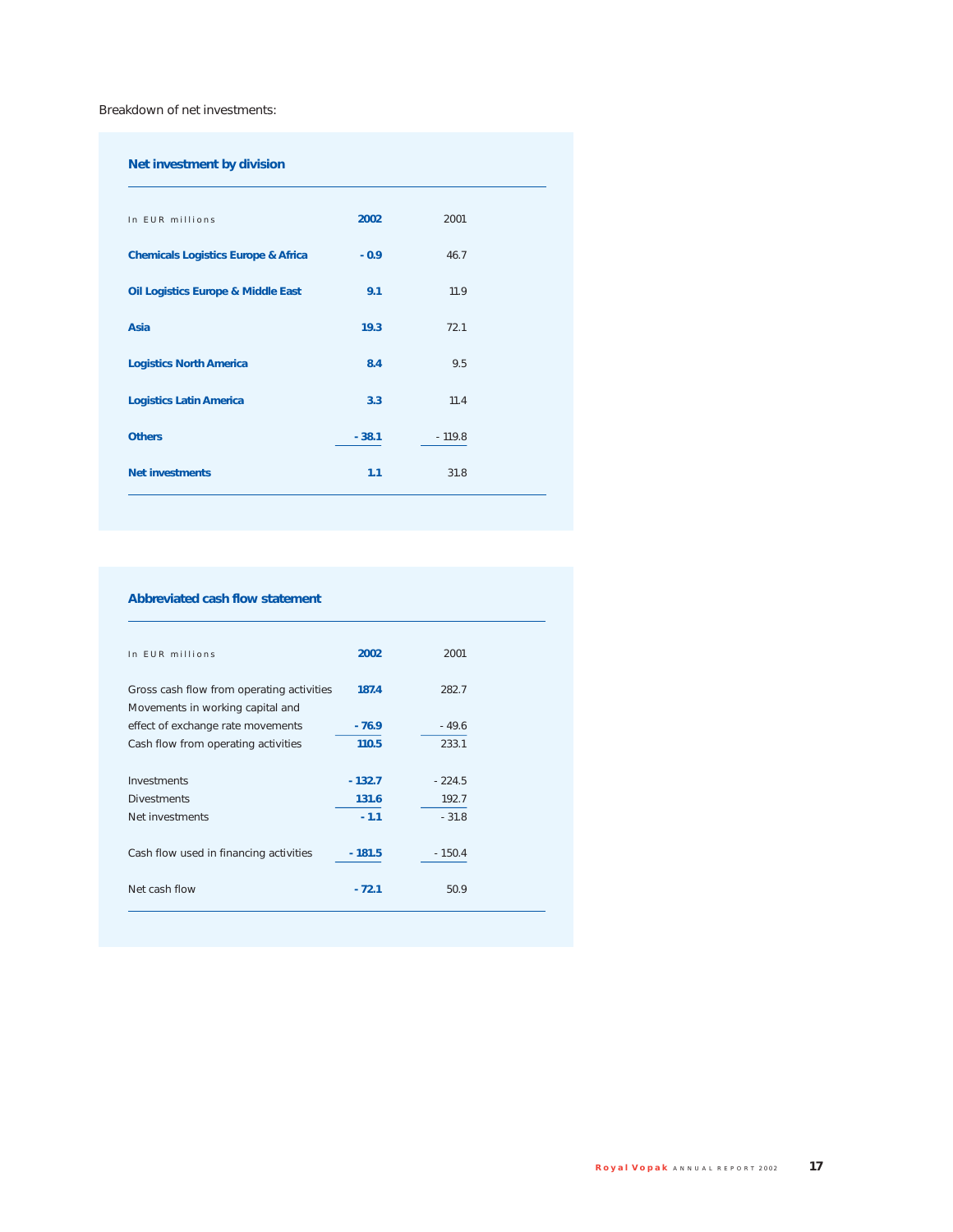#### **Funding**

#### **Net debt and financing ratios**

The cash flow from operating activities of EUR 110.5 million was mainly used in 2002 to improve the company's funding position. Together with the net proceeds of EUR 73.8 million from the rights issue and movement in the

conversion rate for US dollar loans, this improved the net funding position by EUR 263.6 million. The net debt (including guarantees replacing credits) in relation to EBITDA and the interest cover, defined as EBITDA divided by interest expense, are the most important ratios for long-term funding in the form of private loans.

| In FUR millions                   | 2002     | 2001       |
|-----------------------------------|----------|------------|
|                                   |          |            |
| Cash and cash equivalents         | 172.2    | 247.7      |
| Long-term debt                    | $-824.9$ | $-1,090.1$ |
| Current portion of long-term debt | $-71.1$  | $-94.5$    |
| Amounts owed to banks             | $-39.7$  | $-90.2$    |
| Total net debt, excluding         |          |            |
| guarantees replacing credits      | $-763.5$ | $-1,027.1$ |
| Guarantees replacing credits      | $-41.1$  | $-55.6$    |
| Total net debt including          |          |            |
| guarantees replacing credits      | $-804.6$ | $-1,082.7$ |
| Total leverage                    | 2.6      | 3.1        |
| Interest cover ratio              | 5.3      | 4.5        |

#### **Foreign exchange**

| Per 1 euro                          | <b>USD</b> | <b>SGD</b> |
|-------------------------------------|------------|------------|
| Average exchange rate after hedging |            |            |
| (translation rate for income        |            |            |
| statement items)                    | 0.94(0.97) | 1.69(1.74) |
| Year-end rate                       |            |            |
| (translation rate for balance)      |            |            |
| sheet items)                        | 1.04(0.88) | 1.81(1.64) |

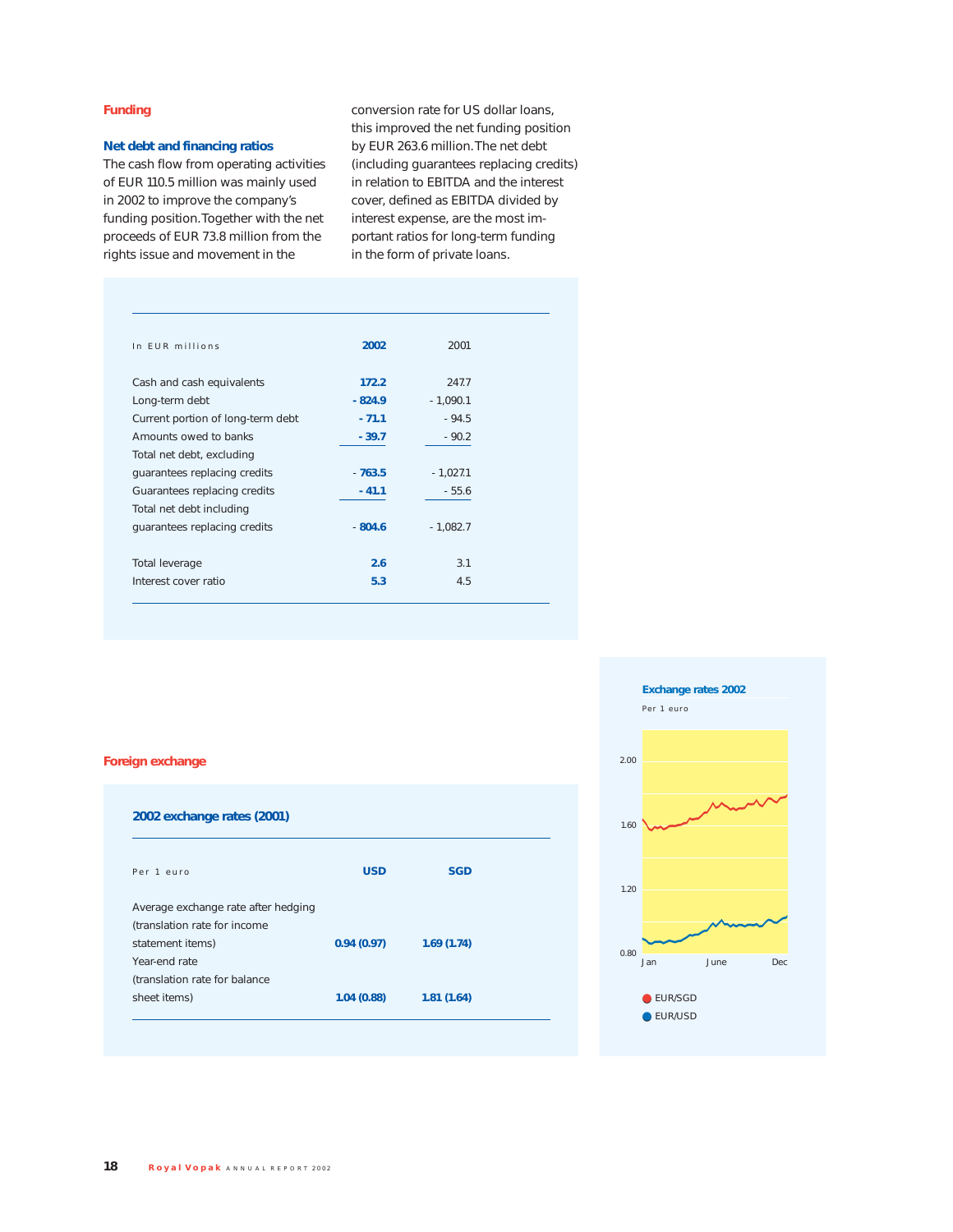#### **Safety, health and environment**

Great care and attention to safety, health and environment (SHE) is intimately bound up with Vopak's operations. The objective is that no one should suffer harm from Vopak's activities. Customers, suppliers, shareholders and employees – not to mention those living in areas where Vopak carries out its activities – demand that Vopak is a safe company and is aware of the consequences its operations have for people and the environment. This results in a continual striving to improve its SHE performance, the ultimate goal being zero incidents, as well as the identification and reduction of risk factors. Vopak intends to make its SHE policy a permanent competitive advantage. Consequently, SHE receives the highest priority in the company, globally and at all levels of the organisation. Vopak managers should set an example in the way they carry out the SHE policy. Against this background, they are expected to set high standards for their staff and to ensure there are always sufficient resources available for them to meet these standards. Accordingly, web-enabled management information systems are being increasingly employed to spread SHE information as widely as possible.

In 2002, Vopak allocated 17% of its total investments to SHE activities.

The oil and chemical industries set increasingly tighter safety standards. In addition, Vopak locations have to contend with more stringent or new environmental laws. The combination meant that expenditures on safety and environment went up considerably in 2002, in some cases by as much as 15% to 20%.

In 2002, Vopak reduced its Lost Time Injury Rate (LTIR) by 33% of the 2001 rate. This reduction is the fourth in successive years. Since 1999, the LTIR has gone down by over 60%. At many Vopak locations, the LTIR has been zero for a good number of years. Despite this statistical improvement, there were four accidents in 2002, which resulted in the deaths of two Vopak employees and two employees of other companies (a subcontractor and a ship's crew member). We cannot therefore be satisfied with the results of the policy so far. In 2003, managers will receive additional training to increase their existing awareness of the importance of attention to safety. This will help reduce the risks of working with hazardous substances. In 2002, the rate of absenteeism due to sickness dropped to 3.3% (2001: 3.8%).

To ensure that throughout the company work performed complies with Vopak's SHE policy and local laws, audits are conducted at all locations according to a strict schedule, using Integrated Risk Management Audit (IRMA) procedures. In addition, Vopak has implemented a standard procedure for use throughout the company to investigate and document accidents.

In 2002, all Vopak locations devoted extra attention to the safety of employees who work at height.

All Vopak divisions recorded improvements in the area of SHE in 2002. The terminals in Europe introduced procedures to ensure compliance with the Seveso 2 Directives.

The improvements also included the creation of additional escape routes from jetties, construction of new storage sheds fitted with ultramodern fire extinguishing systems (Antwerp, Belgium), increases in safety through focused behavioural training for employees (Vlaardingen, The Netherlands) and a better, standardised Safety Management System at all terminals in the UK. A large number of environmental measures were adopted at all Vopak European locations.

#### **LTIR performance**

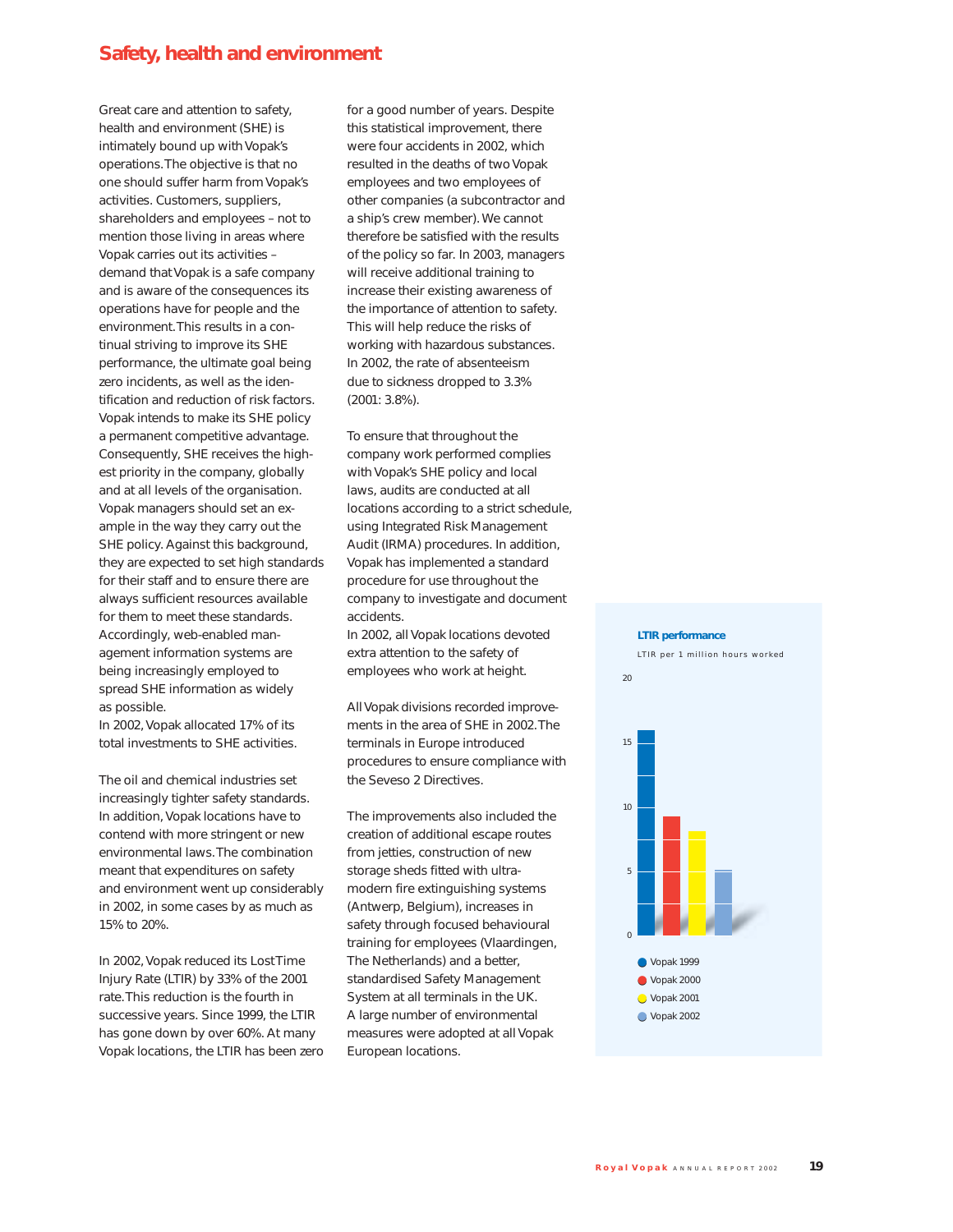#### **Organization and employees**

The Logistics North America division joined the American Chemical Council's Responsible Care Program. The Logistics Latin America division completed an extensive programme to enhance and rationalise the training procedures for operators. In addition, the environmental protection systems were beefed up at many terminals. Asia is paying considerable attention to harmonising the SHE standards at all its terminals. Six of Vopak's terminals in Asia have now received ISO 14000 certification.



The split-off of the chemical distribution activities in June 2002 resulted in the number of employees being more than halved. The average number of people worldwide working at Vopak in 2002 was 4,415.

As part of the strategic reorientation following the split-off, Vopak opted for a business model in which operations are organised in five autonomous regions, with regional management of the Business Units as a core feature. To match this, HR policy was also decentralised. As part of the reorganisation, corporate HR defines the policy in broad terms for a number of key areas – management development & training, compensation & benefits and expat-management – and plays an advisory and facilitating role vis-à-vis the divisions. In the Global HR team set up in 2001, the regional and corporate HR managers exchange information and bring the divisions' HR policies in line with each other.

The objectives of the HR policy were further detailed and realised in 2002. This includes the implementation of a Performance Management System (incorporating 360º Leadership Effectiveness Analysis<sup>®</sup>), the worldwide appraisal and grading of senior management positions, the introduction of an international salary and incentive policy, and harmonisation of the expat policy.

The further development and implementation of the management development programme, with its strong pro-active objective, demands considerable attention. As well as appraisal and training, the programme includes preparing managers and employees for new duties and responsibilities, as well as cultivating important leadership and other

competencies. The international exchange of staff is part of the programme. For sound succession planning, Vopak intends using the management development programme to identify at an early stage the positions that will become vacant in the longer term, the employees that could fill them and the competencies needed for the positions. To this end, the Management Development Information System (MDIS) was developed and implemented in 2002. The main purpose of MDIS is to support and improve the management development planning and decision-making processes as an aid to individual management development dialogues. MDIS is available anywhere in the world over Vopak's intranet to division management and senior HR staff. The central trainee programme has been adapted to the framework of the decentralised HR policy in the divisions and the early recognition of talent in the company. The number of trainees is being reduced and if a trainee shows ability, he or she will be offered a specific position within the company more quickly than before. This matches the aim of giving employees direct responsibility for their own actions as quickly as possible.

Although a majority of the company's senior management is still of Dutch origin, other nationalities are filling Vopak's leadership positions in increasing numbers. Our policy aims to make our senior management international as well and to provide good development opportunities to potential managers irrespective of their nationality.

Partly due to the terminal expansion in Singapore along with several projects in East Asia, Shanghai especially,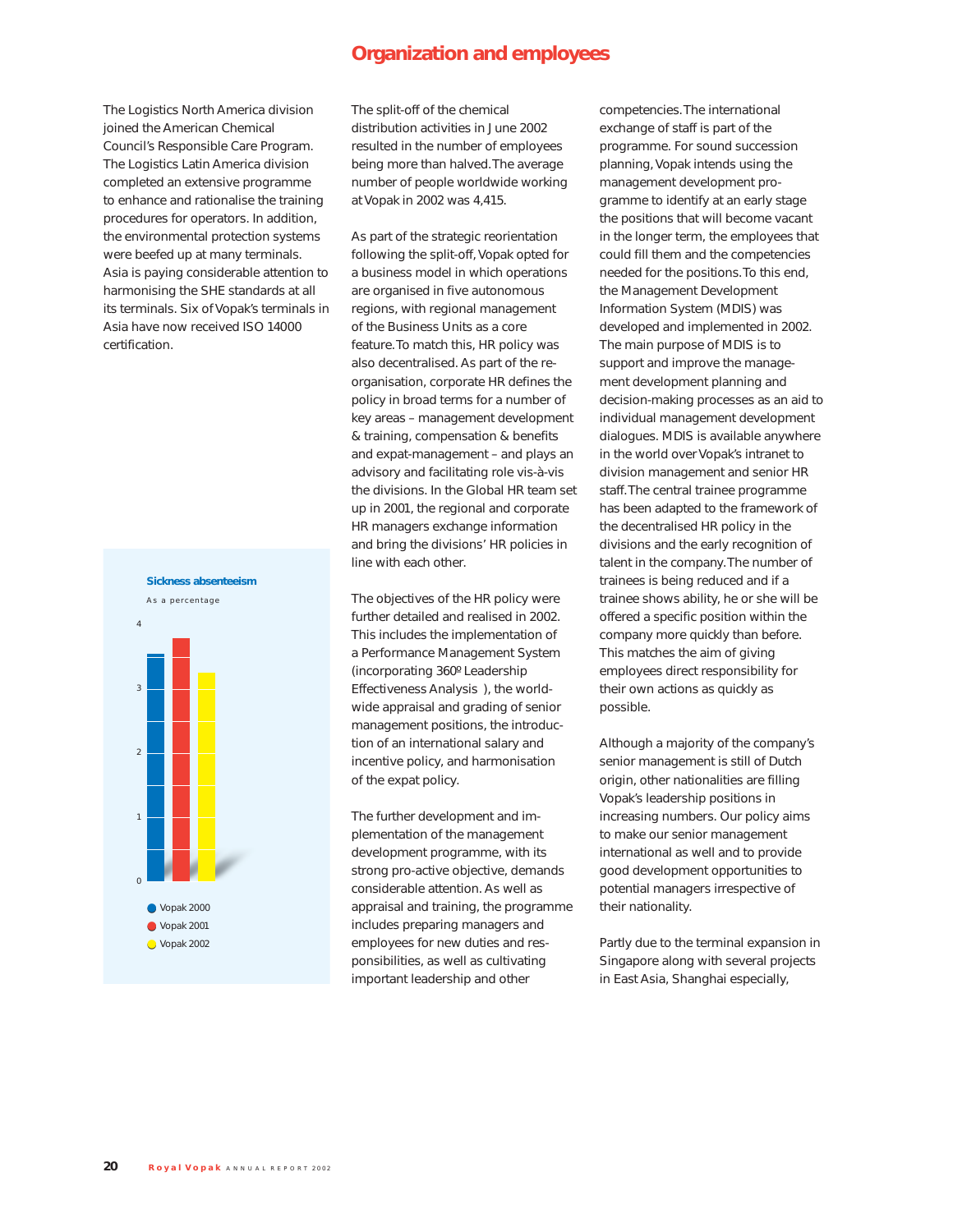management in Asia was ahead of the field in extensively looking into the preparation of a regional HR plan. The setting up of the China HR Committee represents a directed effort towards developing local talent in this region.

When the decision was made to have a more decentralised organisation, an investigation was also initiated into the role of the head office in the structure. The decision fell on the strategic holding model. This involved analysing in detail which tasks the Dutch operation should carry out and which services should be provided centrally to the entire organisation. A process is now underway to reduce head office staff by 48. The approach includes transferring individual employees and entire departments to other parts of the Dutch organisation. Following the implementation of the new ERP system for tank terminals in 2004, the number of employees in the head office ICT department will be further reduced. Moreover, as part of the cost reduction operation, the concentration of the head office at a single location, the existing premises in Westerlaan, Rotterdam, was initiated at the beginning of 2003.

The Dutch employee participation structure was also modified extensively in 2002. The basis of the employee participation is currently embedded in the Dutch divisions and exercised within Vopak Nederland B.V. In 2003, a European Works Council will be added.

The year under review saw the merger of Vopak's three Dutch pension funds. There were three main reasons for this: the new situation is clearer for the members, policy and conditions are now uniform, and there is one single

administrative body instead of three. The merger was completed in mid-December. To make the new pension fund sufficiently robust, Vopak made an additional contribution of EUR 10 million and granted the fund a subordinated loan for the same amount. Based on provisional figures, the coverage of the fund at year-end 2002 was 107%.

3,000

2,000

1,000

0



## **Employees by activity** Average over the year **O** Tank terminals ● Shipping O Other logistic services ● Other 2002<br>2002<br>2002<br>2002<br>2002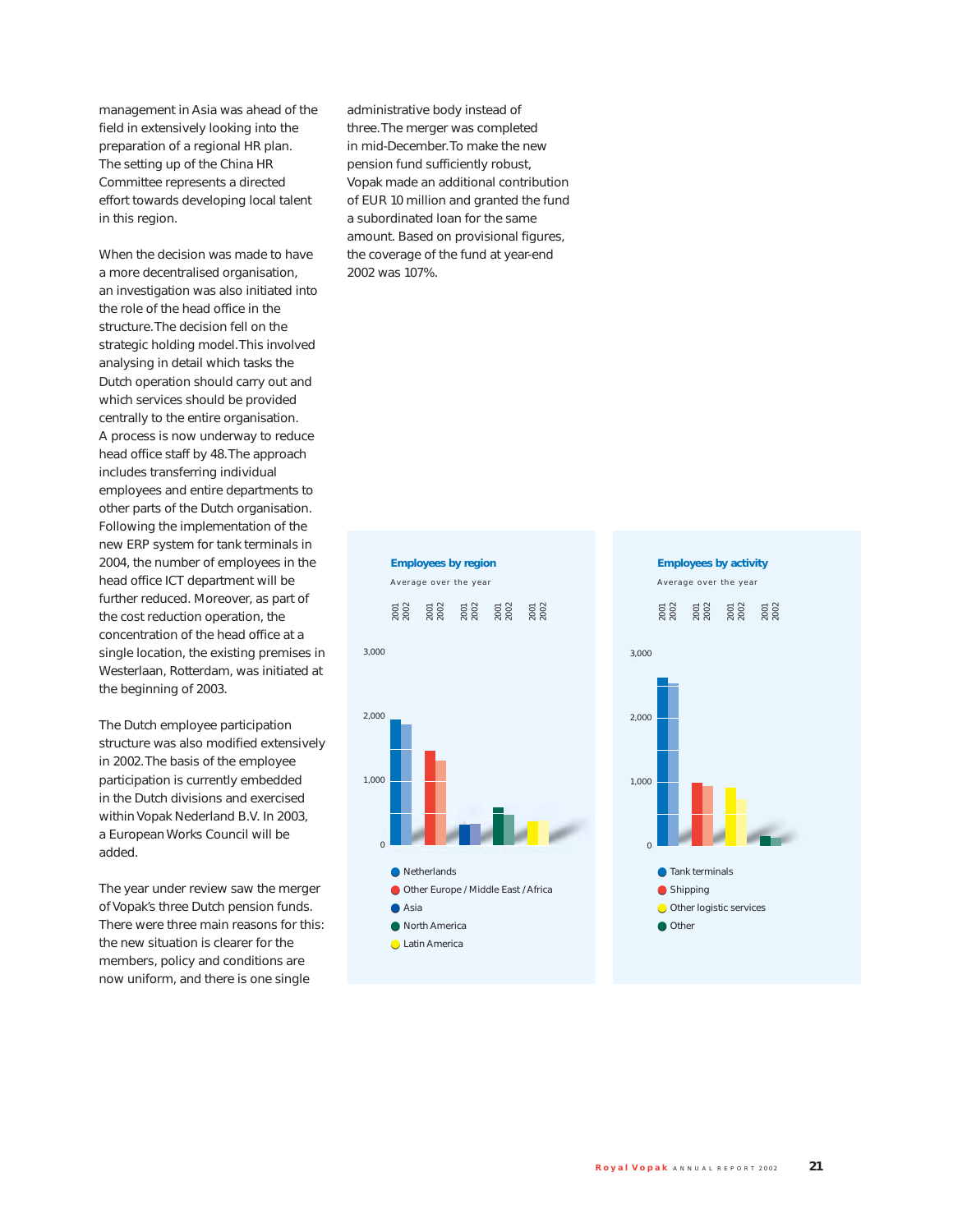#### **Information & communication technology**

The knowledge and dedication of employees are key to the quality that Vopak provides to its customers. In addition, business operations are highly dependent on information and communication technology (ICT). ICT systems are crucial to Vopak for three reasons: they raise the quality of business processes, they enable the company to exchange data with customers electronically and they support the logistic management services that Vopak performs for customers.

Vopak's aim is to create the maximum possible synergy throughout the company by using uniform ICT systems. The ICT model is based on centralised ICT support for a decentralised divisional structure.

Against this background, Vopak began implementing a global uniform system to support the commercial, operating and financial business processes of the tank terminal companies. This ERP system – known within the organisation as PEPI, short for Package Enabled Process Improvement – also enables Vopak to provide its services to the same standard throughout the world, so that customer orders are executed in the same way no matter where the location. PEPI's strength is its integrated structure. The system ties together processes that are still isolated and links the execution of a customer order to the contract, at one end of the business process, to the invoicing and payment, at the other end.

PEPI is also important for the qualitative support of the logistic management that Vopak carries out for an increasing number of customers. The system provides a link at order level between the tank storage facilities and the loading and unloading operations, as well as with other activities within the logistic chain.

The implementation of PEPI is proceeding in phases, according to a strict

timetable. Most of the terminals and regional head offices involved are already using the Finance and Procurement modules. The Core module, which supports the entire administrative-operating process, was implemented as a pilot project at two oil and one chemicals terminal in 2002. After this test phase – which has run successfully – the project will be rolled out to all the relevant terminals over 2003 and 2004. The priority locations are larger tank storage companies in the Rotterdam/Antwerp, Houston and Singapore hubs.

Vopak will continue developing its ICT platform to satisfy the rapidly accelerating demand by the market for information to be exchanged electronically as much as possible. In time, web-enabled systems will allow customers to login over the internet, monitor ongoing transactions, place orders and check on current stock levels.

Internally, Vopak already has at its disposal the various web-enabled management information systems to make information rapidly and easily accessible to its employees.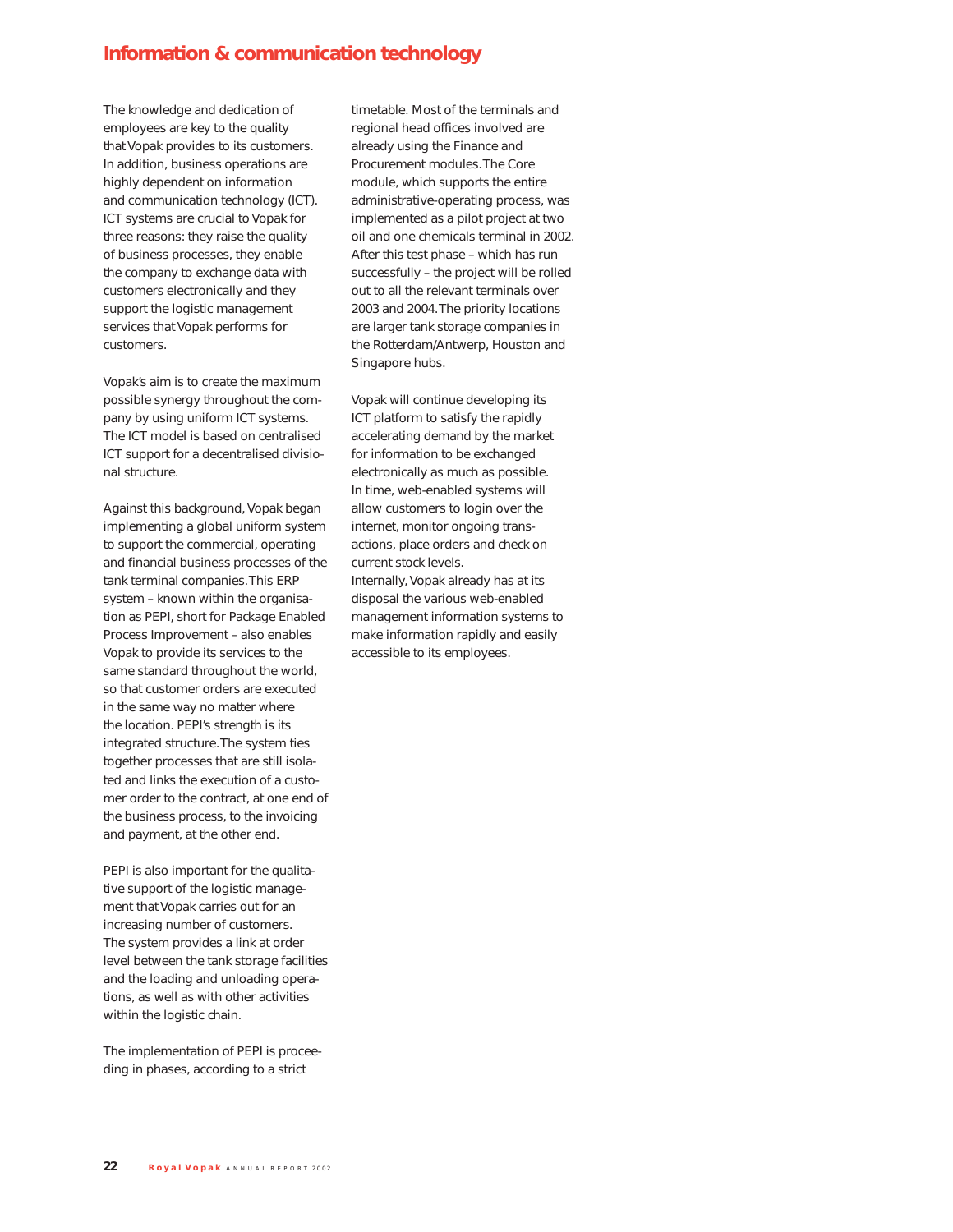

#### **Chemicals Logistics Europe & Africa**

| In FUR millions                | 2002    | 2001    |
|--------------------------------|---------|---------|
| Net sales                      | 393.9   | 401.1   |
| <b>EBITDA</b>                  | 107.9   | 135.5   |
| Group operating income (EBIT)  | 51.8    | 74.6    |
| Average gross capital employed | 1,071.8 | 1.079.2 |
| Average capital employed       | 672.7   | 699.1   |
| <b>ROCE</b>                    | 7.7%    | 10.7%   |
| Occupancy rate                 | 88%     | 90%     |

The Chemicals Logistics Europe & Africa division provides terminal facilities (tanks, jetties, loading and unloading facilities, and pipelines) and related services such as shipping (coastal and inland), warehousing and logistic management for a wide range of chemical products. Tank storage account for 80% of the total. Our customers are companies in the (petro)chemical industry, both producers and traders. The chemicals logistics activities are

characterised by the relatively large amount of capital employed, owing to the use of special facilities for storage and transportation, and by the corresponding environmental and safety standards. Net sales depends on a number of factors: occupancy rate of the storage tanks combined with throughput (frequency with which products are pumped in and out of the tank); operational deployment of storage tanks and ships; and the opportunities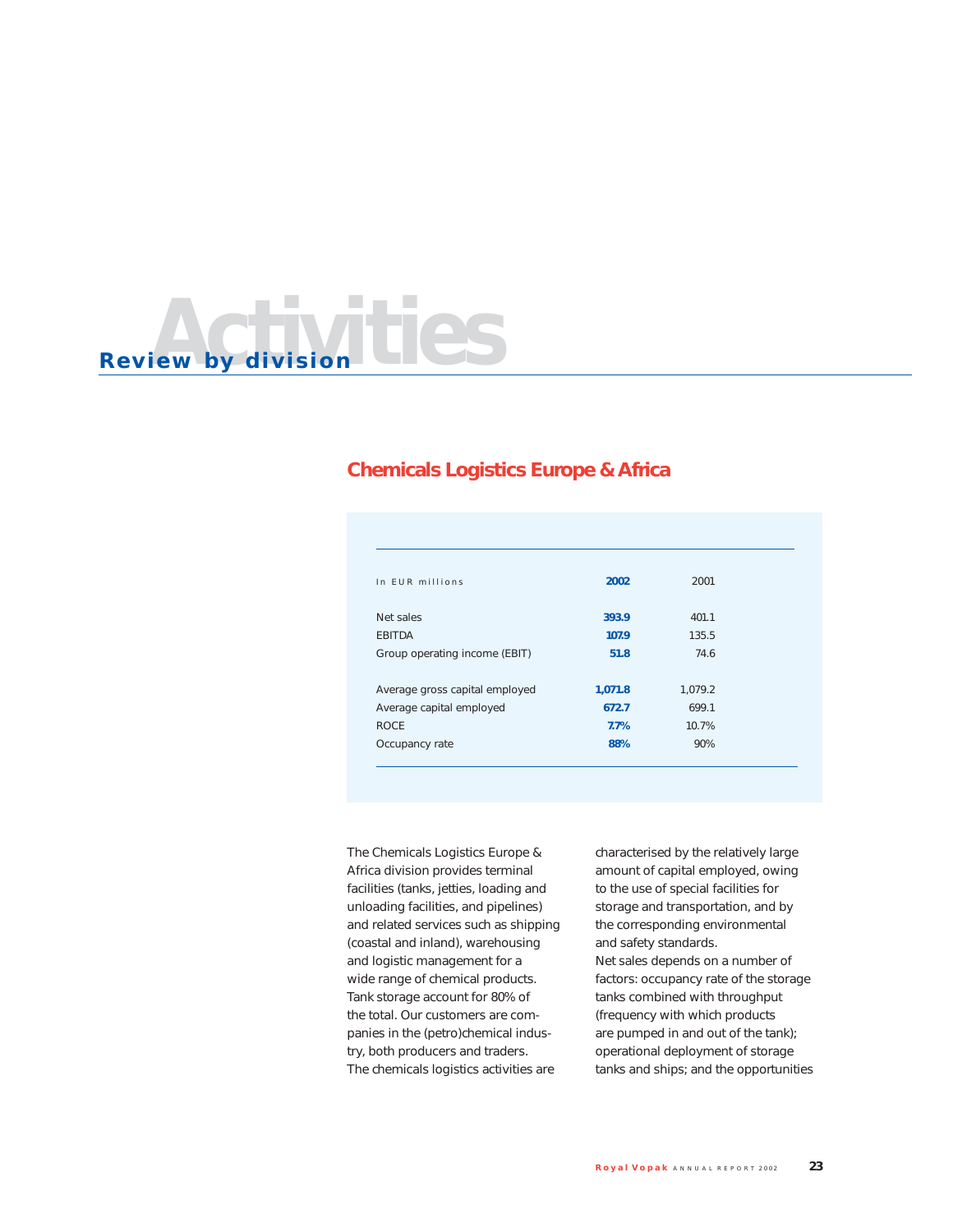for collaboration between the various business units to provide a chain of integrated, value-enhancing services. In this context, tank terminalling is a part of the logistic chain that is relatively less sensitive to the level of activity in the industry. In conjunction with the greater number of long-term contracts, profitability is reasonably stable.

Vopak Chemicals Logistics Europe & Africa focuses primarily on providing terminal facilities and related logistic services with a clear added value, based on the one-stop-shopping concept. The sales and marketing organisation supports this close collaboration between the various companies and a central account management system for major customers.

#### *Market position*

Over the past five years, increasing competition and the need to reduce costs has started a process of concentration in the chemical industry by way of mergers and acquisitions. Accordingly, the number of companies in the industry has shrunk dramatically, with the survivors dedicated to cost savings plus preservation of quality. This has led to increasing demand for regional and global services delivered by high-quality logistic providers.

This trend towards outsourcing continued to hold in 2002. Against this background, Vopak as a service provider must control certain links in the logistic chain in order to further optimise the customers' logistic processes.

Moreover, the chemical industry is demanding increasingly tougher environmental standards to logistic service providers. Although this causes costs to rise, chemical companies are aware of the fact and increasingly turn to logistic service providers who take their environmental and safety

responsibilities very seriously. Vopak occupies a strong position in this competitive market.

#### *Results*

In broad terms, developments in 2002 were a continuation of those taking place in the second half of 2001. In line with the general slowdown in economic growth, the activity level in the chemical industry decreased, with throughput in particular declining. This caused the tank storage and warehousing results to fall. Shipping's results on balance remained stable thanks to a recovery in the second half of the year. The results were especially affected by increased expenses – including a considerable rise in insurance premiums, pension contribution and ICT costs, as well as a 25% rise in environmental costs – that could not be passed on sufficiently in the rates. The net effect was lower net sales and results compared with 2001.

#### **Tank terminals**

The sharp downturn in the chemical market was keenly felt in 2002 by Rotterdam as well. The throughput for the more specialised chemical products shrank, so that spot storage in particular dropped and there was nothing to offset the increased costs. In Rotterdam-Botlek, Vopak deliberately concentrated more than before on large bulk streams, storing the combined stocks of a specific product for a number of customers in specially designed tanks. This focus is a consequence of Vopak's strategy to utilise the storage capacity in Rotterdam – a major distribution hub for the region – more efficiently. The first opportunity to take this approach appeared in the methanol market. Based on the success there, the concept is now also being applied to the benzene market. Allied to this is the large expansion of storage capacity for benzene that is planned to be finis-

hed by year-end 2003. The efficiency benefits lead to cost savings for customers. Other Rotterdam terminals concentrate on other product groups, so that each terminal reaches an optimum level of efficiency in product handling and jointly provide a full range of services to customers.

Despite the high throughputs, Vopak's results were disappointing for both the storage and transport of vegetable oils and oleochemicals. Measures have been taken to reduce costs structurally in order to improve Vopak's competitive position. The import of vegetable oils from countries such as Malaysia, the Philippines and Indonesia destined for Europe's food industry still account for most of the activities in Vlaardingen. In addition in 2002 large volumes of sunflower oil were imported from Argentina.

The stricter food safety standards now also apply to animal feeds, so that lowgrade fats have to be replaced by vegetable oils. In addition, the supply of oleochemicals continues to grow. Through modifications to its storage capacity, Vopak is responding to these changes.

In close collaboration with the inland barging operation, a supply chain contract was concluded at the end of 2002, under which Vopak is responsible for the storage and forwarding of raw materials to a refinery in the Netherlands.

In Antwerp, Belgium, the capacity utilisation of the terminals remained stable.

Competition is fierce, so in order to remain market leader, Vopak closely monitors its costs. Just as in Rotterdam, each terminal concentrates on particular product groups, the result being that the Antwerp terminals are now specialised in high-quality chemicals. Growth here is mainly possible by also providing integrated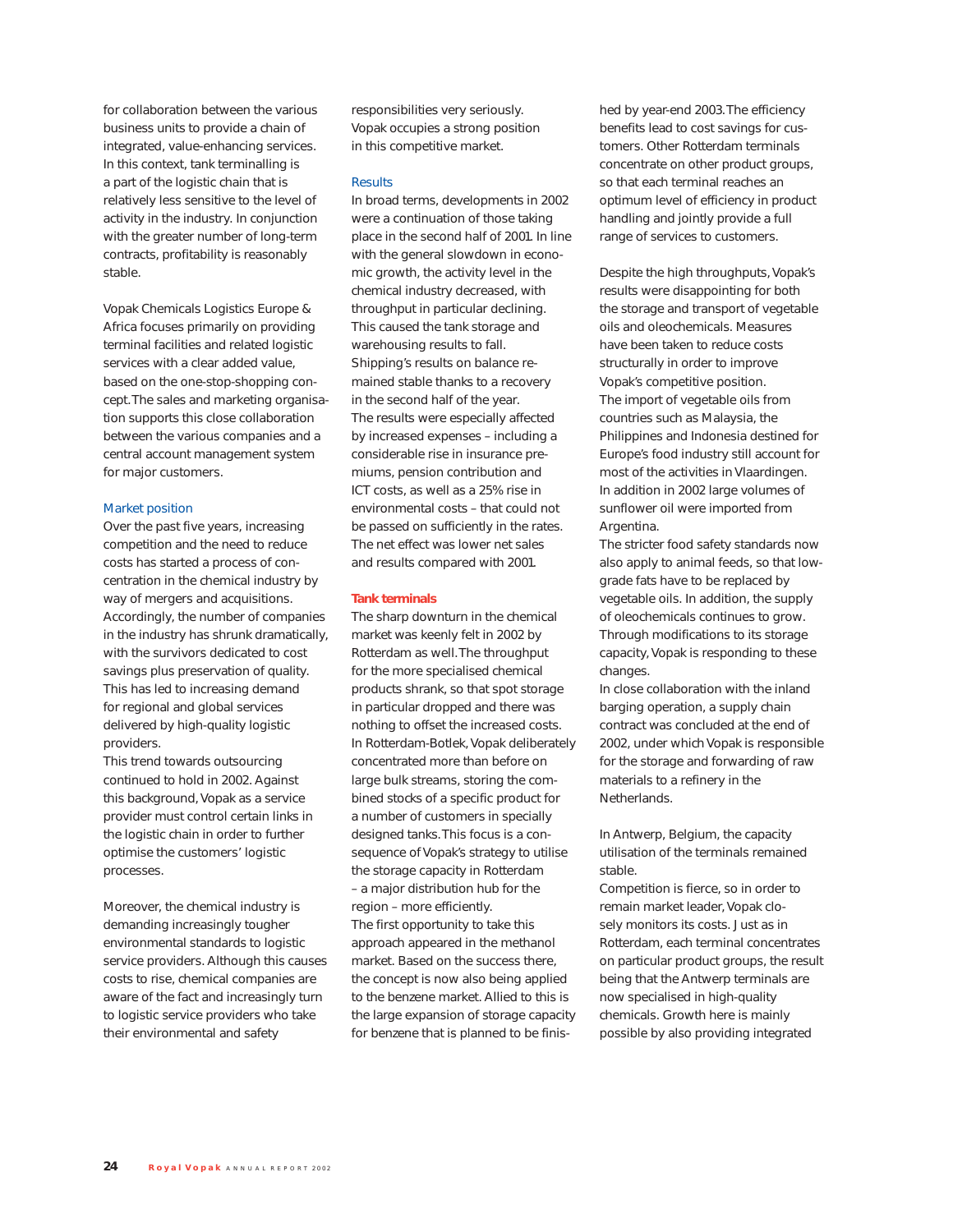services for land-based logistics. The terminal in South Africa now occupies an important position within the entire group of Vopak terminals. This is the result of close collaboration with a major South African producer, that Vopak does business with in other parts of the world as well. The collaboration is leading to a significant improvement in the terminal infrastructure.

In the UK, turnover and results are under pressure owing to the high pound sterling, which means that chemical producers have a hard time competing on world markets. The result for the Tees terminal, in particular, fell because of this situation. It always used to concentrate on export streams, but is now gradually converting to an import & distribution facility. At the end of the year under review, Vopak and Siena Investments came to an agreement on the sale of Vopak's 50% interest in Chemicals and Oil Storage Management (COSM). In contrast to its other participating interests, Vopak had no management influence over COSM, which meant that it was virtually impossible to improve results by collaborating with other Vopak terminals. The offer was therefore accepted. The sale was completed in January 2003.

The terminals in Finland performed less well than in 2001, but remain strategically important for the export of chemicals from Russia. Requests from Russian exporters for Vopak to manage the logistics for their activities in Europe keep growing.

#### **Shipping**

Shipping, too, suffered because of the declining activity level in the chemical industry. In addition, at the beginning of the year there were a great many days when the weather made sailing impossible. Coastal shipping had a reasonable year. Inland barging had

low volumes. Moreover, it faces the danger of having too much capacity once the scrapping arrangement, which has been running for some years, expires in 2003. During the year under review, four of the inland shipping vessels were sold and leased back, which accords with Vopak's policy aim of privatising the fleet.

#### **Warehousing**

Warehousing activities immediately feel the effect of changing end user demand for chemicals. For 2002, this meant that, although the warehouses were full, the throughput was considerably below the previous years. The storage capacity in Pernis will be significantly enlarged in 2003, based on the contract with a major customer.

#### **Gas**

#### *Tank storage*

The terminal in Vlissingen, The Netherlands, with a storage capacity of  $150,000$  m<sup>3</sup>, is the largest independent storage terminal for LPG and chemical gases in Northwest Europe. In this area of the world, LPG is mainly used as fuel for cars, but also as feedstock by the chemical industry. LPG as car fuel is losing market share to 'cleaner' diesel. For large-scale use as feedstock by the chemical industry, LPG is not competitive at present. As a result, the demand for gas storage remains below expectations, although the specific demand regarding chemical gases such as propylene was reasonable.

#### *Transport*

Chemgas is a market leader for the transport of chemical gases and LPG over inland waterways. Owing to the modest growth of the chemical industry, the volume of freight on the spot market was disappointing. The contract position remained virtually unchanged.

#### **Post balance sheet event**

On February 25 and 26 the European Commission has executed a verification at the Business Unit Vopak Barging Europe B.V. in Dordrecht. The investigation of the European Commission focuses on possible participation by this Business Unit in activities to reduce competition and mutually coordinated behaviour with regard to the transport of liquid bulk by barge on the inland waterways, which are in contravention of article 81 of the Treaty of the EC. It is not known when the investigation will be finalised.

#### **Revenues by contract duration Chemicals Logistics Europe & Africa**

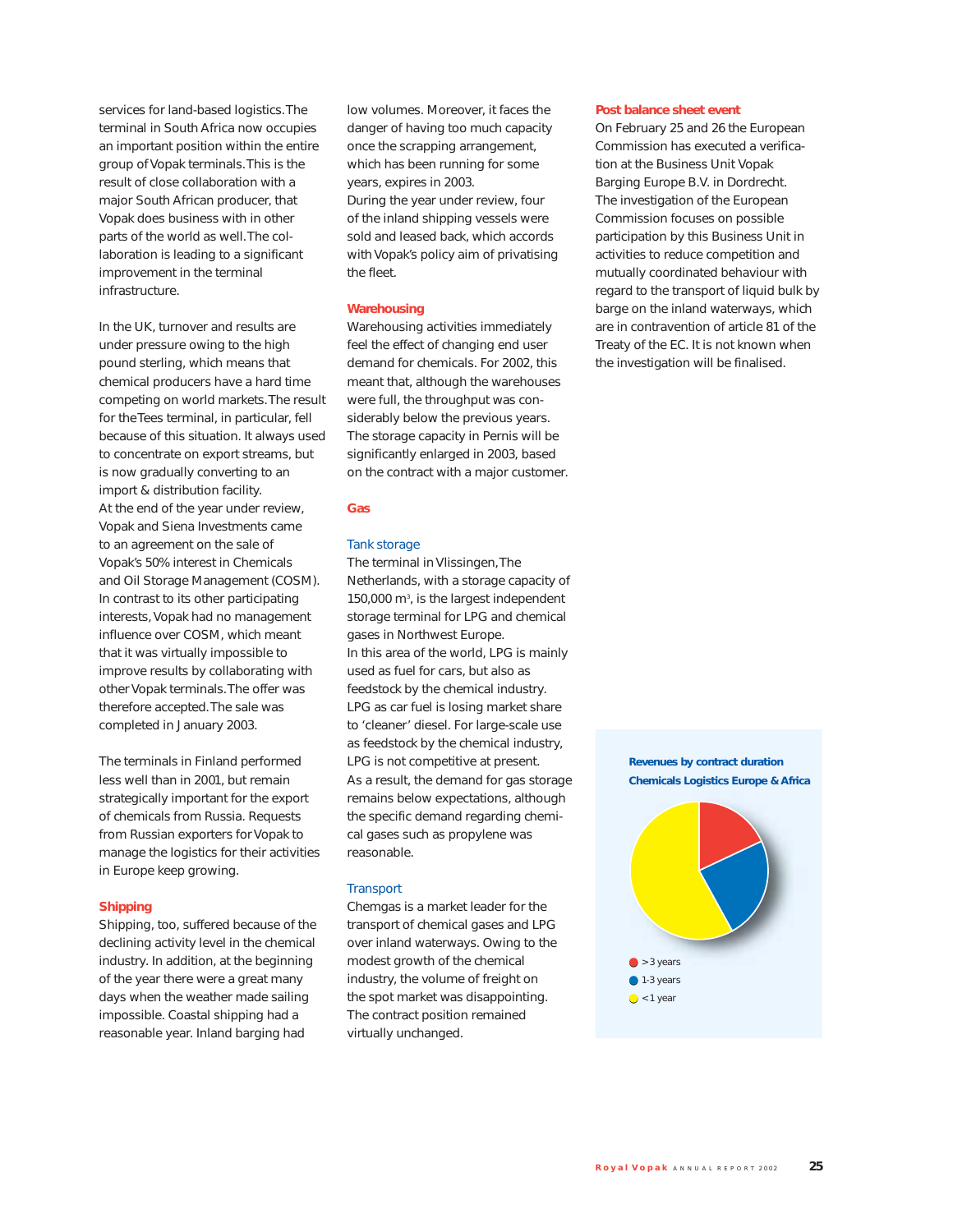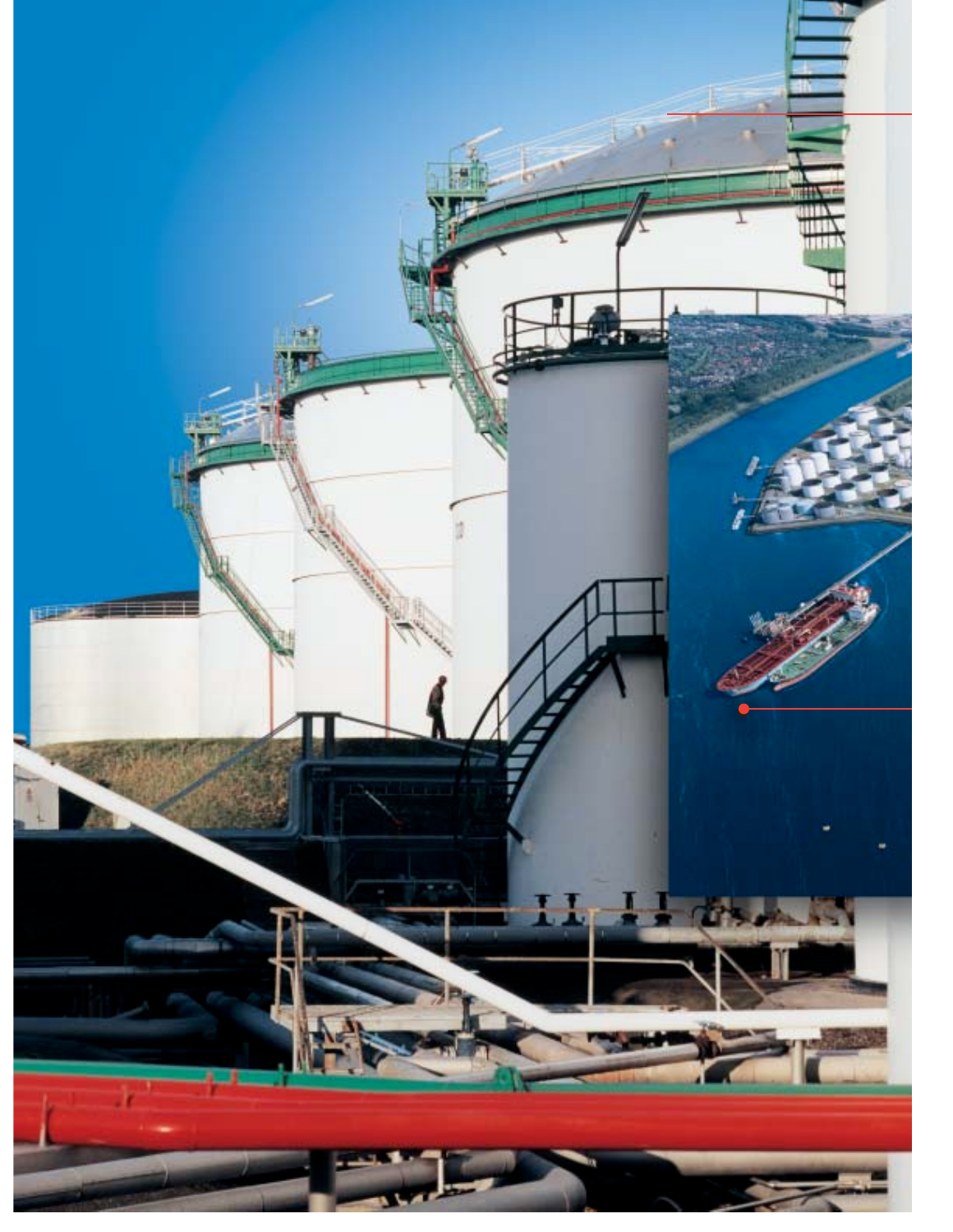## **Hub location**

### **Vopak Terminal Europoort, Rotterdam,The Netherlands**

*Separate barge jetties ensure good connections with the hinterland for receipt from and delivery to Germany and Belgium*

**On a hub terminal for mineral oil products or chemicals all different functions come together: import, export, regional distribution and industrial terminalling activities.**

> *The terminal is directly connected via underground pipelines with other Vopak terminals and with oil refineries and chemical plants both in Rotterdam and in Germany and Belgium*

*A great number of products in various specifications are handled at the terminal: crude oil, fuel oil, gasoil, jet fuel, gasoline, heating oil and nafta*

*Rotterdam is an important bunker station. The bunker barges load at the terminal which brings the product to the right specification through blending of different components*

*The site also houses a third party condensate splitter. Vopak arranges the storage of both feedstocks and endproducts, the receipt of product from ships or via pipelines and the redelivery in ships, inland barges or pipeline for onward delivery*

*Large vessels are loaded from shore tanks and directly ship-to-ship from*

*smaller vessels with product from the region*

*Make bulk*

*Break bulk*

*Simultaneous discharge to the shore tanks and to smaller vessels for regional distribution*

**Key numbers** Capacity 2,933,000 m3 Tanks 85

**Connections** Seagoing ships, inland barges and pipelines Draft 21 meter Jetties 4 for seagoing vessels 9 for inland barges Products Crude oil, mineral oil products, bulk chemicals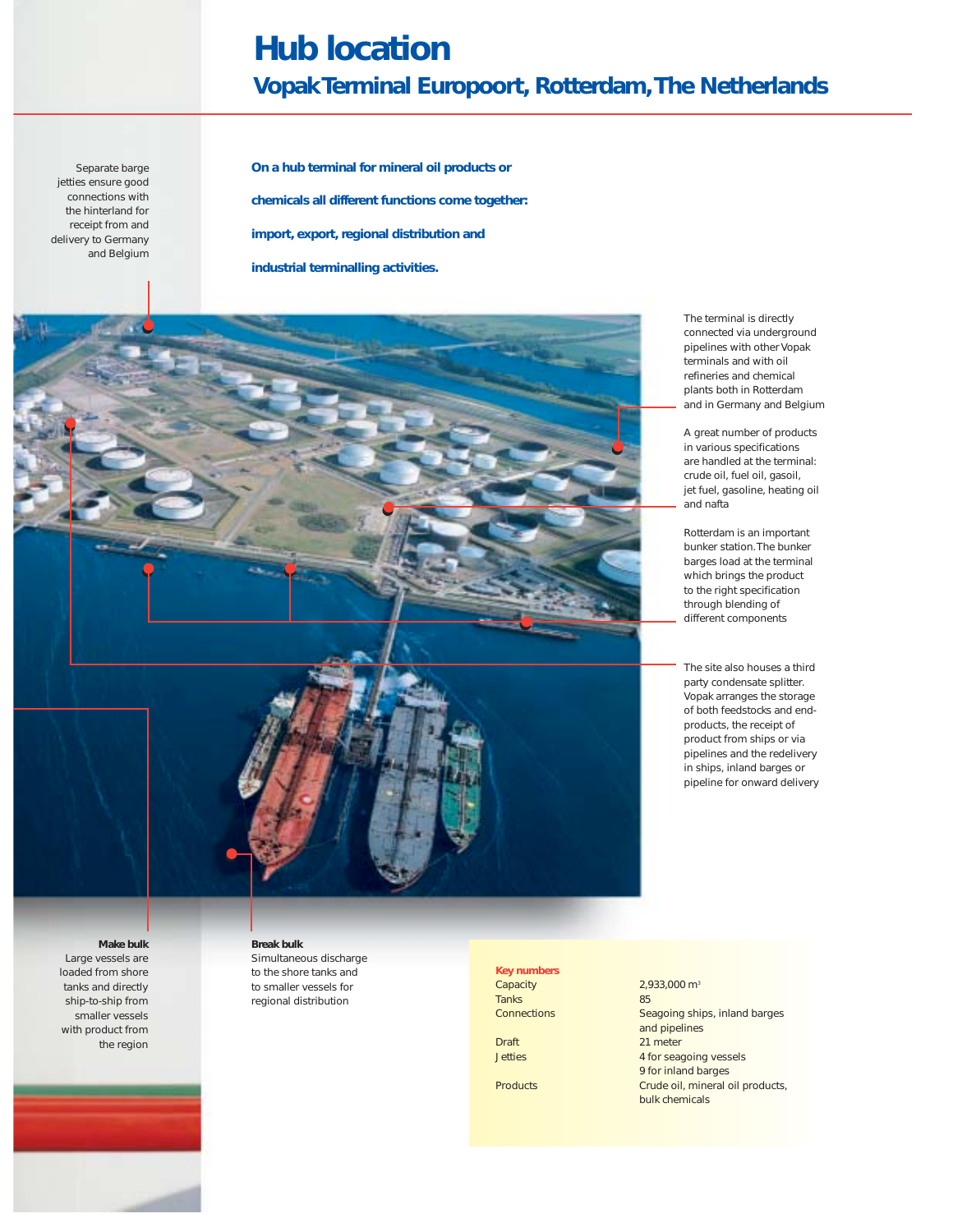#### **Oil Logistics Europe & Middle East**

| In FUR millions                | 2002  | 2001  |
|--------------------------------|-------|-------|
| Net sales                      | 132.1 | 139.2 |
| <b>EBITDA</b>                  | 70.5  | 75.1  |
| Group operating income (EBIT)  | 57.8  | 62.6  |
| Average gross capital employed | 403.4 | 402.4 |
| Average capital employed       | 138.7 | 132.7 |
| <b>ROCE</b>                    | 41.7% | 47.2% |
| Occupancy rate                 | 89%   | 87%   |

The activities of the Oil Logistics Europe & Middle East division comprise the tank storage of crude oil and mineral oil products and related logistic services concerning inland shipping and shipping agencies. Vopak's customer base consists of oil companies, trading companies, national governments (management of strategic reserves) and co-siters (independently operated factories on Vopak sites that use Vopak's services intensively).

In Europe and the Middle East, Vopak is the largest independent provider of tank storage and associated logistic services for mineral oil products.

#### *Market position*

The European tank storage terminals occupy a strong market position for the intermediate storage of products being exported to the Far East and the US. This flow of products arises from a structural imbalance between the supply by refineries and the demand from local markets.

In addition, tighter environmental legislation concerning fuels, expressed in a wide variety of restrictions on the sulphur content of diesel, meant greater demand for capacity to store oil products separately. Accordingly, Vopak has embarked on a programme for the accelerated conversion of crude oil tanks for the storage of oil products. The increasing privatisation of East European oil companies, the rise of market players without infrastructure and the demand for independent storage in the Middle East, all offer attractive opportunities to Vopak.

#### *Results*

Vopak Oil Logistics Europe & Middle East had an excellent year again, even though the results could not touch the exceptionally good ones of 2001. Capacity utilisation at virtually all terminals remained stable at a high level, around 90%, with some terminals, Rotterdam and Fujairah (United Arab Emirates) even reaching maximum capacity utilisation. Throughput across the board increased in size. Rates went up on average, partly because of the switch in storage from crude oil to refined products and partly because of the tight market. Over 70% of Vopak's customers have contracts with a term longer than a year, which provides a stable revenue stream. Against these positive developments stood a few negative ones. The expected increase in inland shipping activities during the final

months of the year never materialised. Furthermore, expenses went up across the board – maintenance, insurance, pension and environmental expenses in particular – without the possibility of always fully passing on the increase in the rates.

#### **Tank terminals**

Rotterdam stood out in 2002 because of a large increase in the throughput of Russian fuel oil destined for Asia. This was caused by the continuing imbalance between supply and demand. Northwest Europe has a surplus of fuel oil and gasoline and a shortage of kerosene and diesel. This is an ongoing situation, as most oil companies do not consider it economically viable at this stage to adapt their refineries to different products. The imbalance between the demand for oil products and the supply by the refineries benefits the capacity utilisation of the terminals as well as throughput. The collaboration with Koch Petroleum Groep (KPG) progressed successfully. KPG operates a gas condensate splitter at a Vopak location, with Vopak taking care of the receipt and storage of the raw material and the storage and delivery of the finished product. This type of activity matches Vopak's concept of industrial terminalling, in which terminal facilities are linked to production plants to achieve the greatest possible stability for storage and throughput.

The Hamburg and Basle terminals performed reasonably. The Tallinn terminal, in Estonia, is a major transshipping facility for the onward transport of products, mainly fuel oil and crude oil, by rail from Russia. In 2002, as in the previous year, a very high throughput was realised, particularly for the transshipment of fuel oil mentioned above.

Net sales and result reached an all-time high in the Middle East.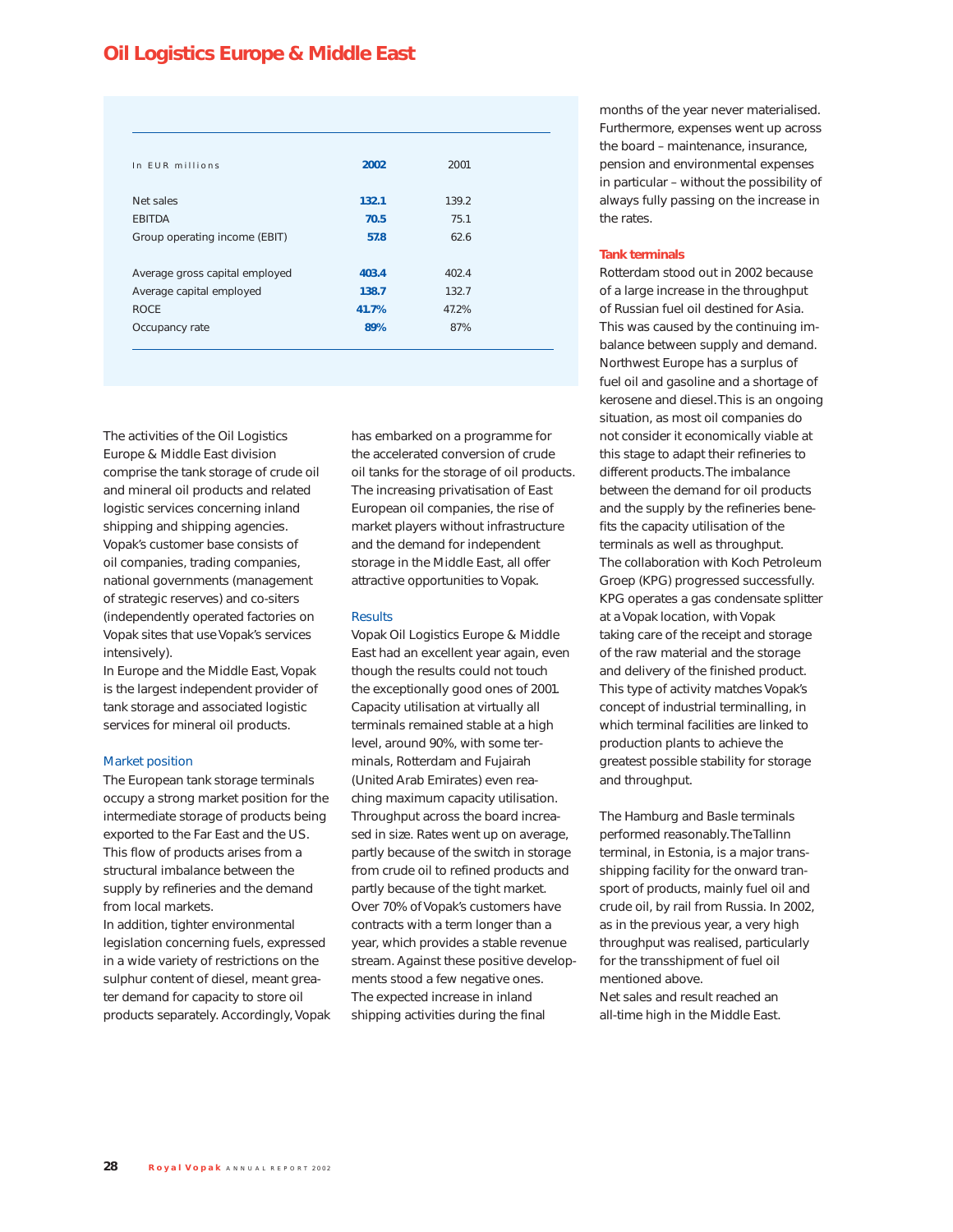The Fujairah terminal performed excellently. The capacity of this terminal is being expanded by 300,000  $\mathsf{m}^3$ , so that in just five years it will have reached one million m<sup>3</sup>. Responding to changing market conditions – a lower throughput of fuel oil – the activities in Fujairah were partly directed towards gasoline.

#### **Shipping**

Inland shipping performed well. Interstream Barging (the joint venture involving Vopak and Van der Sluijs Tankrederij), operational since April 2002, recorded a good result. This joint venture with 60 inland vessels and two coastal vessels is one of the largest freighting companies for the shipping of mineral oil petroleum products by tanker in the Netherlands, Belgium and the German section of the Rhine. The market labelled Interstream Barging as a professional and reliable shipping company, which considerably improved its contract position. The Vopak fleets on the Swiss and German waterways were further reduced by the sale of three vessels, so that Vopak's inland fleet comprised eight vessels at the end of 2002. It is intended to dispose of these vessels as well in 2003.

The end of the scrapping arrangement in 2003 will also affect inland shipping, so that there is a real danger of overcapacity for the sector as a whole. The downward pressure on rates that might result could have an adverse impact on Interstream Barging.

In May 2002, Vopak sold its 50% interest in Broström. The collaboration with Broström now takes the form of a strategic alliance focusing on the development and provision of integrated logistic services to the oil and chemical industries, using the combination of tank storage, ocean

transport and inland shipping. The two partners conduct in an intensive exchange of information.

In the year under review, Vopak also sold its 50% interest in Clarkson Brothers Ltd., the UK shipping agency.

Shipping agencies recorded good results, in particular due to organic growth by a key customer and new contracts for handling tankers in Rotterdam, with knock-on benefits for other ports. The support given to the hub agency concept, including 'Hubview', an internet-based system providing global coverage, paid off well.

> **Revenues by contract duration Oil Logistics Europe & Middle East**

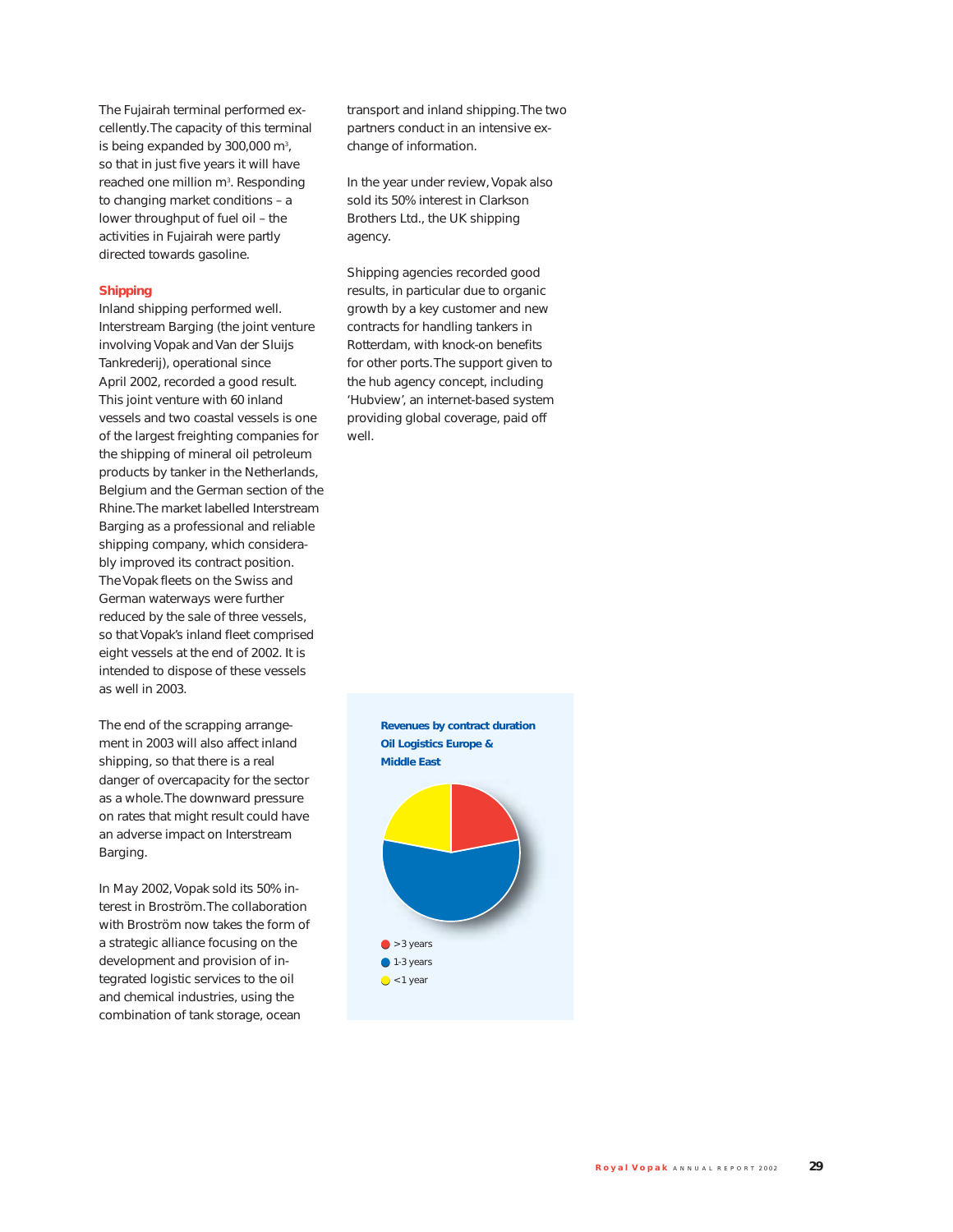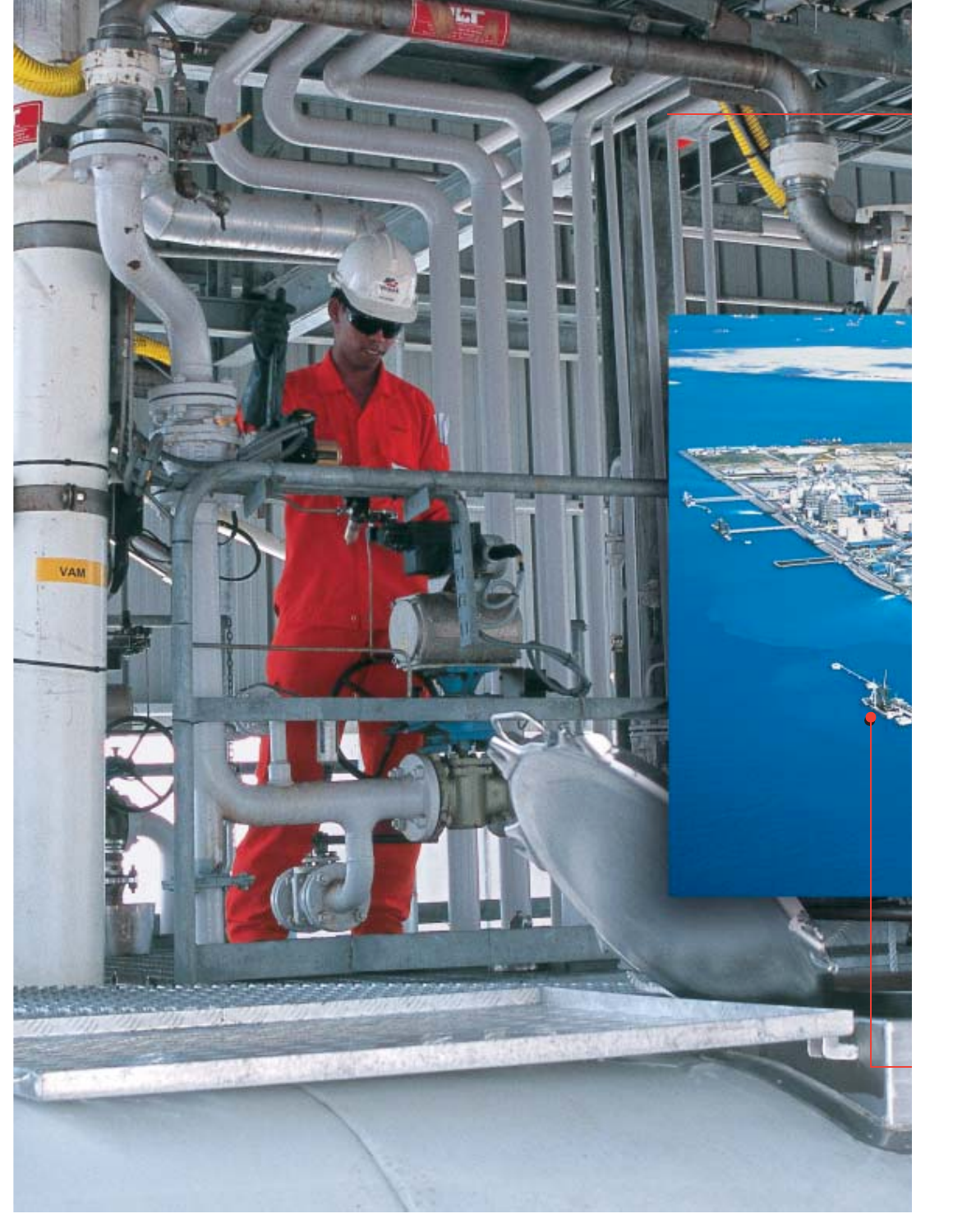

**An industrial terminal performs logistical tasks on behalf of plants on a chemical complex or oil refinery. The long-term cooperation results in an attractive cost-level for the customer and a stable revenue-stream for Vopak.**

> *Product is loaded in tank trucks and drummed in large volumes for onward transportation in containers*

*A pipeline corridor is also being used for water, industrial gases and waste streams*

*In some cases the output from a plant becomes the feedstock for another plant of the same or another producer. Storage capacity can be limited through a good information exchange*

*Every customer has dedicated tanks and pipelines. Intermediate storage at the plant can often be prevented*

*Parcel tankers load the finished product for several producers at the same time, destined for the region as well as for North America and Europe*



*All plants use the same jetty capacity thereby reducing investment costs substantially*

*Parcel tankers discharge the feedstock for several customers at the same time* 

#### **Key numbers** Capacity 288,000 m3

Tanks 71 tanks in CS, SS, Fibre, refrigerated and heated storage Draft 12 meter Jetties 1 jetty for 45,000 DWT vessels 1 jetty for 40,000 DWT vessels 1 jetty for 8,000 DWT vessels Shareholders Vopak 69.5% PSA Corporation Ltd. 30.5%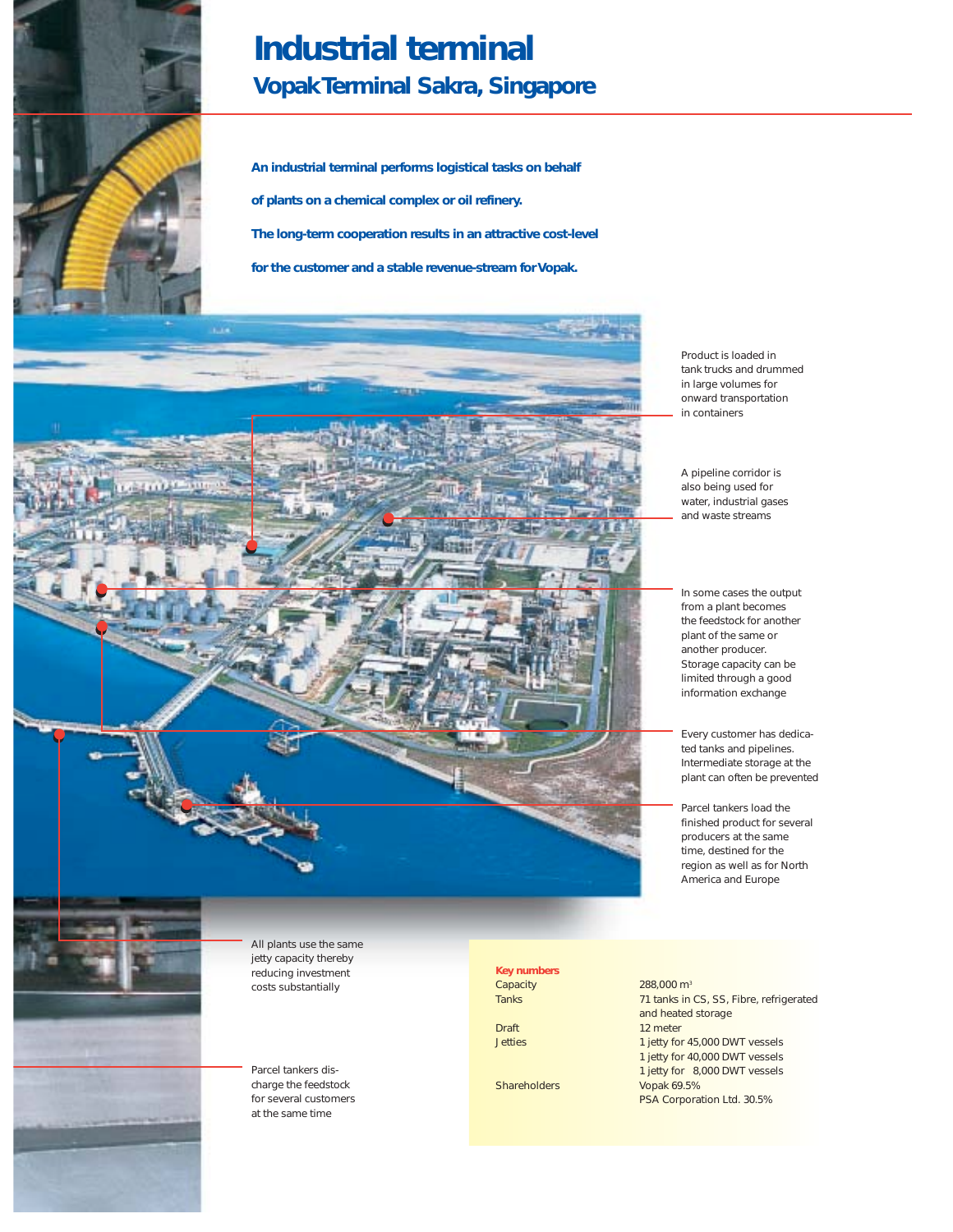### **Asia**

| In FUR millions                | 2002  | 2001  |
|--------------------------------|-------|-------|
| Net sales                      | 104.1 | 89.4  |
| <b>EBITDA</b>                  | 84.0  | 65.4  |
| Group operating income (EBIT)  | 63.1  | 48.7  |
| Average gross capital employed | 475.1 | 433.3 |
| Average capital employed       | 322.8 | 277.7 |
| <b>ROCE</b>                    | 19.5% | 17.5% |
| Occupancy rate                 | 96%   | 95%   |

In Asia, Vopak provides tank storage facilities for oil and chemical products, supplemented by logistic services, including land-based logistics. The customer base comprises producers, traders and distributors. Vopak operates in eight countries: Singapore, Malaysia, Thailand, South Korea, China, Japan, Pakistan and Australia, often in collaboration with local partners. The activities are coordinated by the regional head office in Singapore. Vopak Asia operates according to a network model, which means all customers receive the same quality of service.

In addition, Singapore supports the regional account management programme (intended primarily for international customers) and provides integrated logistic services to supplement the terminal activities. All locations work closely together to ensure quality of operations and adherence to strict standards of safety, health and environment.

#### *Market position*

In Asia, Vopak concentrates primarily on large multinationals that require technically well-equipped terminals and high-quality related services.

Vopak responds to this need by providing terminal facilities plus related logistic services (including transport, warehousing, fulfilment services, etc.), in line with the one-stop shopping principle. By integrating land logistics into the terminals, Vopak can reduce the unit logistic costs for customers and increase throughput at the terminals. In 2002, Vopak was particularly active in the further development of land-based logistics. This is the final link in the supply chain. It includes organising the transport of chemical products by truck and value enhancing processing such as drumming, blending and repackaging. These services provide excellent growth prospects and are in line with the general trend towards the outsourcing of non-core activities, which is also apparent in Asia in the oil as well as the chemical sector. As part of this new development for the Asian activities, warehousing facilities and some smaller tanks were added to the Sydney terminal, enabling Vopak to provide its customers with full door-to-door services.

Vopak is the only logistic service provider at all key locations in the

region and has the largest storage and throughput capacity. The scale of Vopaks' operations and the resulting efficiency benefits closely match the emphasis customers place on cost savings. Thanks to its complete range of services and the high quality standards it applies, Vopak successfully competes with the many local providers of tank storage and logistic services.

Vopak's strategy in Asia is to invest in chemical parks, hub locations and distribution terminals situated close to end users. A core aspect of this is the development and maintenance of longterm relationships with customers. In Asia, Vopak applies the concept of industrial terminalling on a large scale. It has already been successfully implemented in Singapore, Malaysia, Thailand and Pakistan, and is being expressed in Caojing (Shanghai) by the initiation of a new project.

Vopak began collaborating with Stolt-Nielsen Asia in 2002 with the aim of optimising customers' product flows. This is being achieved by combining two exceptionally strong networks: Vopak's terminals and Stolt-Nielsen's vessels in Asia.

Commercial opportunities for Vopak Asia exist for the near term in Singapore, China and Malaysia.

#### *Results Oil*

The year 2002 was a good one for oil storage activities. For many customers, the terminals in Singapore represent the starting point for the distribution of their products to other locations in the region. In other words, they provide a hub function. There is actually a structural lack of capacity, which meant that rates could rise once again. Work on increasing the capacity of the Sebarok terminal by 100,000 m<sup>3</sup> has already commenced and the additio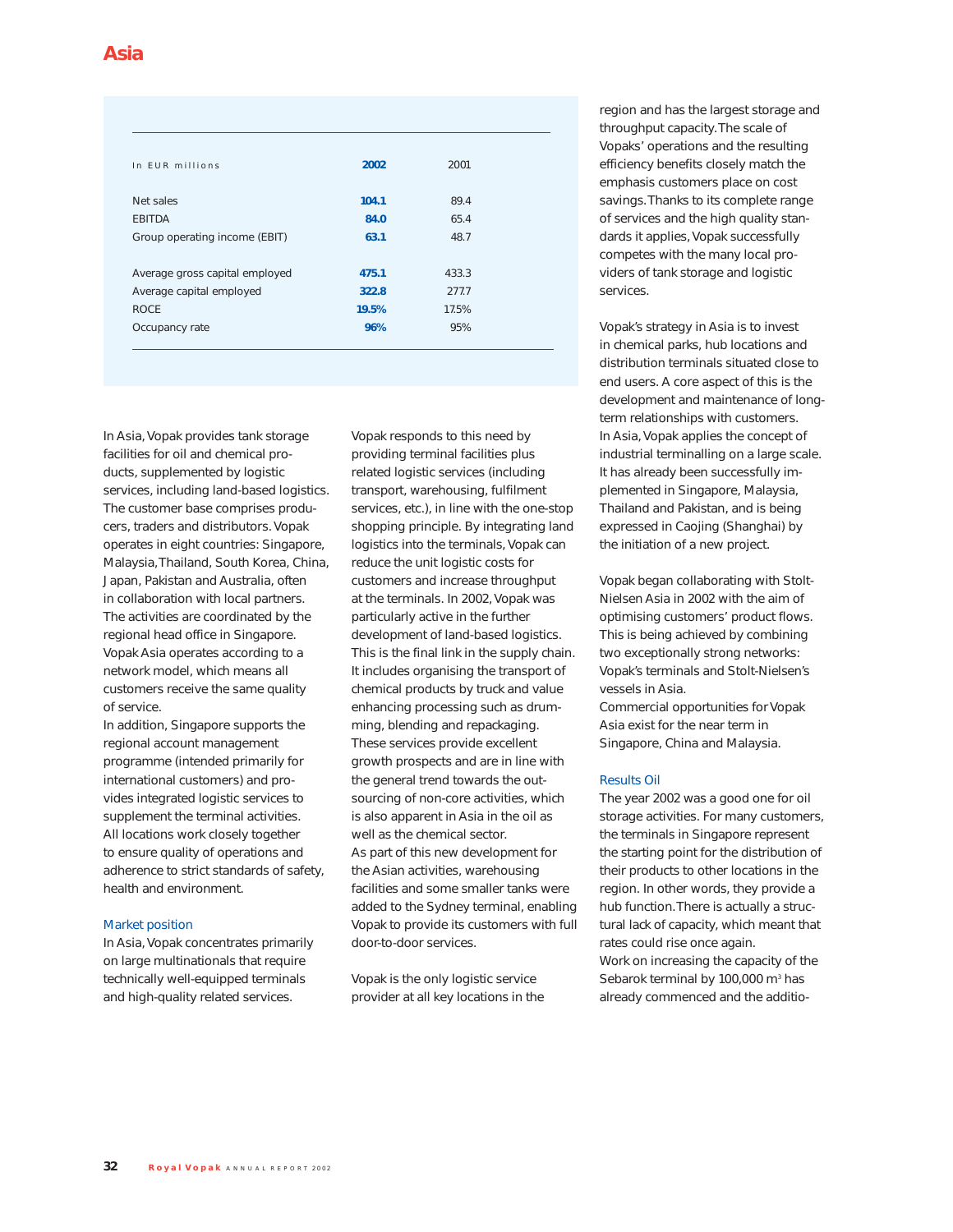nal capacity should become available in 2003.

In Australia, the current subsidy policy for the oil industry came under political pressure, making the closure of local refineries seem likely over time. Vopak can benefit from this rationalisation. In China, the Xiamen terminal achieved a reasonable result in a difficult market.

#### *Results Chemicals*

The situation in China dominates the Asian chemical sector. The strong, stable growth of the Chinese economy is the major force driving up demand for chemical products. It also benefits Vopak's activities in the region. Vopak has two participating interests in China that concentrate mainly on chemicals. In addition, a number of its branches focus mainly on land logistics. Its customer base comprises foreign oil and chemical groups and a few Chinese companies.

To satisfy the rapidly growing demand, a massive expansion of the terminal capacity is in the pipeline. Against this background, Vopak and the Shanghai Chemical Industrial Park Development Co. Ltd. signed a 50/50 joint venture agreement at the end of February 2002 to develop an industrial terminal in Caojing, close to Shanghai. A naphtha cracker is being constructed near to the terminal, with chemical factories close by that supply raw materials and semi-finished products to each other. The investors are global market leaders for the products in question, in collaboration with Chinese producers. The creation of this chemical park matches the direction that the Chinese government and the large producers are choosing for production in China, which reduces dependence on imports of chemical products. In countries such as Thailand and Malaysia, too, large chemical complexes have been developed with the idea of using local raw materials and creating

added value. The first section of the Caojing terminal, with a storage capacity of 225,000  $\mathsf{m}^3$ , will be operational in 2004 or 2005. Growth scenarios from customers make it seem likely that in 2007 at least 400,000 m3 of storage capacity will be available.

For Nippon Vopak, 2002 was the first full year of operations within Vopak, as it was for the Penjuru terminal in Singapore and the participating interests in Malaysia and Lanshan, China. Nippon Vopak resulted from the acquisition by Vopak in 2001 of GATX's 40% participating interest in the Japanese joint venture with Nippon Express and Nagase. Vopak operates three chemical terminals in Japan, in Kawasaki, Kobe and Yokohama. Nippon Vopak recorded a profit in 2002. By plugging into the Vopak network, it was able to modify its customer profile, which in turn led to improved results. As expected, the industrial terminals in Thailand and Malaysia achieved a better result than in 2001. The South Korean and Australian terminals each made a profit in 2002 in a difficult market.

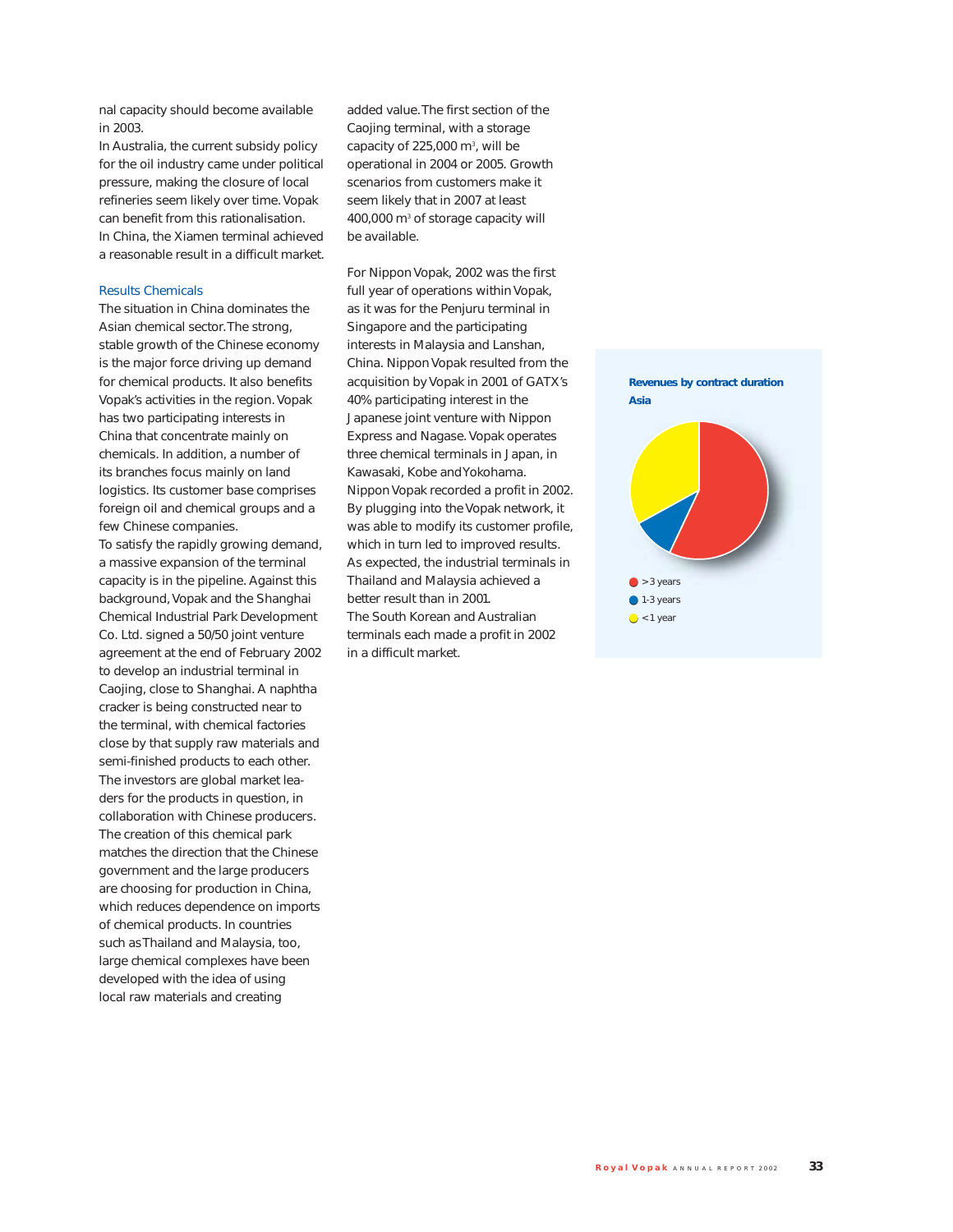#### **Logistics North America**

| In EUR millions                | 2002  | 2001  |
|--------------------------------|-------|-------|
| Net sales                      | 118.0 | 114.9 |
| <b>EBITDA</b>                  | 39.8  | 40.5  |
| Group operating income (EBIT)  | 27.1  | 28.0  |
| Average gross capital employed | 365.6 | 377.4 |
| Average capital employed       | 206.6 | 226.2 |
| <b>ROCE</b>                    | 13.1% | 12.4% |
| Occupancy rate                 | 91%   | 93%   |

Vopak's activities in North America focus on tank storage and related logistic services such as waste management, tank cleaning and railcar management. Its customers are large national and international petrochemical companies. Vopak has a network of nine terminals

in North America, suitable for a wide variety of oil and chemical products. They are situated close to deep-water ports in three coastal areas of the US and Canada. Their combined total capacity of 2.3 million  $m<sup>3</sup>$  represents 30% of North America's chemical storage capacity. Vopak's operations



in the oil sector are relatively modest. The Deer Park and Galena Park terminals, near Houston, make the largest contribution to the results for North America. Houston is one of Vopak's three hubs, the other two being Rotterdam and Singapore. A number of large customers have placed the management and control of their entire logistic chain in Vopak's hands. This means that Vopak organises the vessels and storage, as well as the transshipment by amongst others rail and road tankers. Increasing numbers of customers are calling on Vopak's knowledge and expertise in this area.

Vopak operates two full-service waste management facilities, specially equipped to process a wide variety of product flows, including waste water. As a provider of waste management services, Vopak is among the top four players in this niche market, with a market share of 10%.

Regarding railcar cleaning, Vopak is the largest independent service provider in the US. Vopak can also provide railcar fleet management to customers, including organising the train transport.

Vopak's market position in North America is stable, partly thanks to

contracts with a majority of the customers having been concluded for terms of one to three years or longer. Competition is very fierce in the various markets. Vopak is concentrating especially on acquiring and retaining large customers.

#### *Results*

The US economic recovery slowed down owing to the repercussions from the events of 11 September 2001. The entire range of markets was hesitant, looking for the right direction. As consumer spending held fast, no substantial reduction in activities occurred in the chemical and oil sectors.

Rates remained stable, but a number of areas experienced pressure on prices. The occupancy rate of the terminals fell slightly compared with 2001, with Los Angeles, where capacity utilisation was almost 100%, forming an exception. The split-off of Univar produced no adverse consequences. The 2002 result was virtually the same as that for 2001.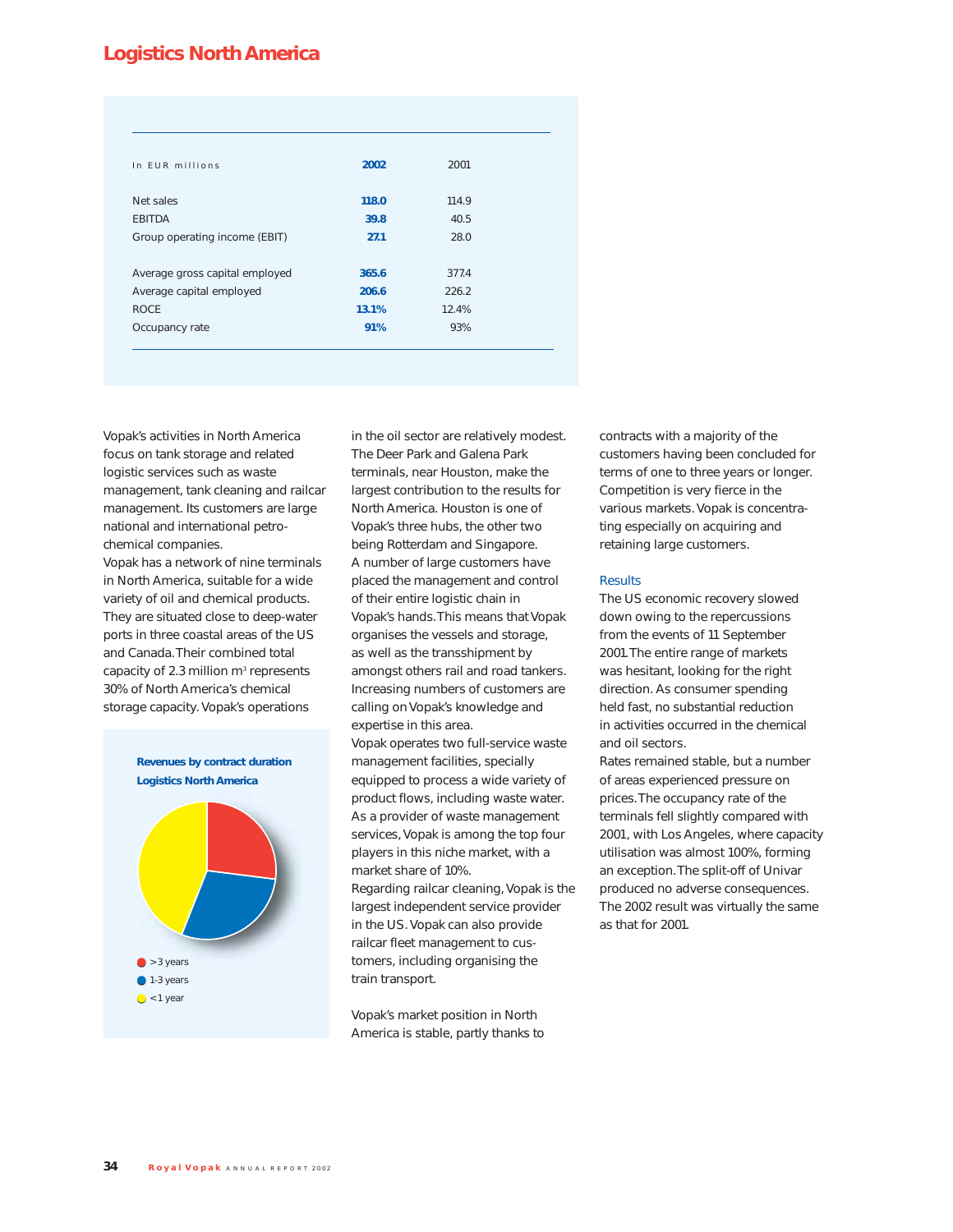# **Logistics Latin America**

| In EUR millions                | 2002  | 2001  |
|--------------------------------|-------|-------|
| Net sales                      | 40.5  | 39.6  |
| <b>EBITDA</b>                  | 20.6  | 20.0  |
| Group operating income (EBIT)  | 15.6  | 15.2  |
| Average gross capital employed | 115.1 | 122.2 |
| Average capital employed       | 97.0  | 104.3 |
| <b>ROCE</b>                    | 16.1% | 14.6% |
| Occupancy rate                 | 80%   | 85%   |

In Latin America, Vopak operates in four countries: Mexico, Brazil, Chile and Peru. The available capacity is divided among ten relatively small, but strategically located terminals. Although the lion's share of activities concerns chemical products, various locations also provide mineral oil and vegetable oil storage facilities. Most of Vopak's customers are large multinational and regional petrochemical companies.

Traditional storage in Latin America is gradually, but surely giving way to tank storage in combination with related logistic services and valueenhancing processing. Thanks to its strong regional network, Vopak is well positioned to satisfy this changing demand.

In Latin America, Vopak plans to grow by increasing its capacity at existing locations, as well as by acquiring the capacity of selected companies currently operating at other strategic locations.

#### *Results*

In defiance of the weak global economy, 2002 was a good year for Vopak in Latin America. The business is robust as, despite the monetary upsets, particularly in Brazil, the local chemical industry continued producing to satisfy the demand for its products. Demand for tank storage space increased during the first half year and remained stable thereafter. Vopak's turnover and result grew slightly compared with 2001.

## *Locations*

Vopak achieved good results in Brazil thanks to a terminal occupancy rate of more than 95%. The major factor in this was an active market combined with a shortage of capacity. Competition increased however.

The high devaluation did not really affect the results, as costs were met in local currency, whereas most of the revenues were related to US dollars.

The Mexico terminals performed better than in 2001. However, the impact of the weak US economy is still being felt. The storage of edible oils increased marginally. In Altamira, the contract with a producer covering the operation and management of an import terminal was terminated. The loss of this activity was largely offset by the acquisition in February 2002 of a GATX terminal situated close by. The terminal is situated in the most important port in Mexico for the storage of liquid bulk products, in the centre of one of the country's fastest

growing manufacturing areas. The terminal represents a significant gain for Vopak's existing network in Mexico. The move from edible oils into chemicals is beginning to pay off in Veracruz, so that the result improved strongly compared with 2001.

Vopak's terminals in Chile and Peru had good utilisation levels throughout the year. Chile witnessed a move from vegetable oils into chemicals, which represent a more stable market over time.

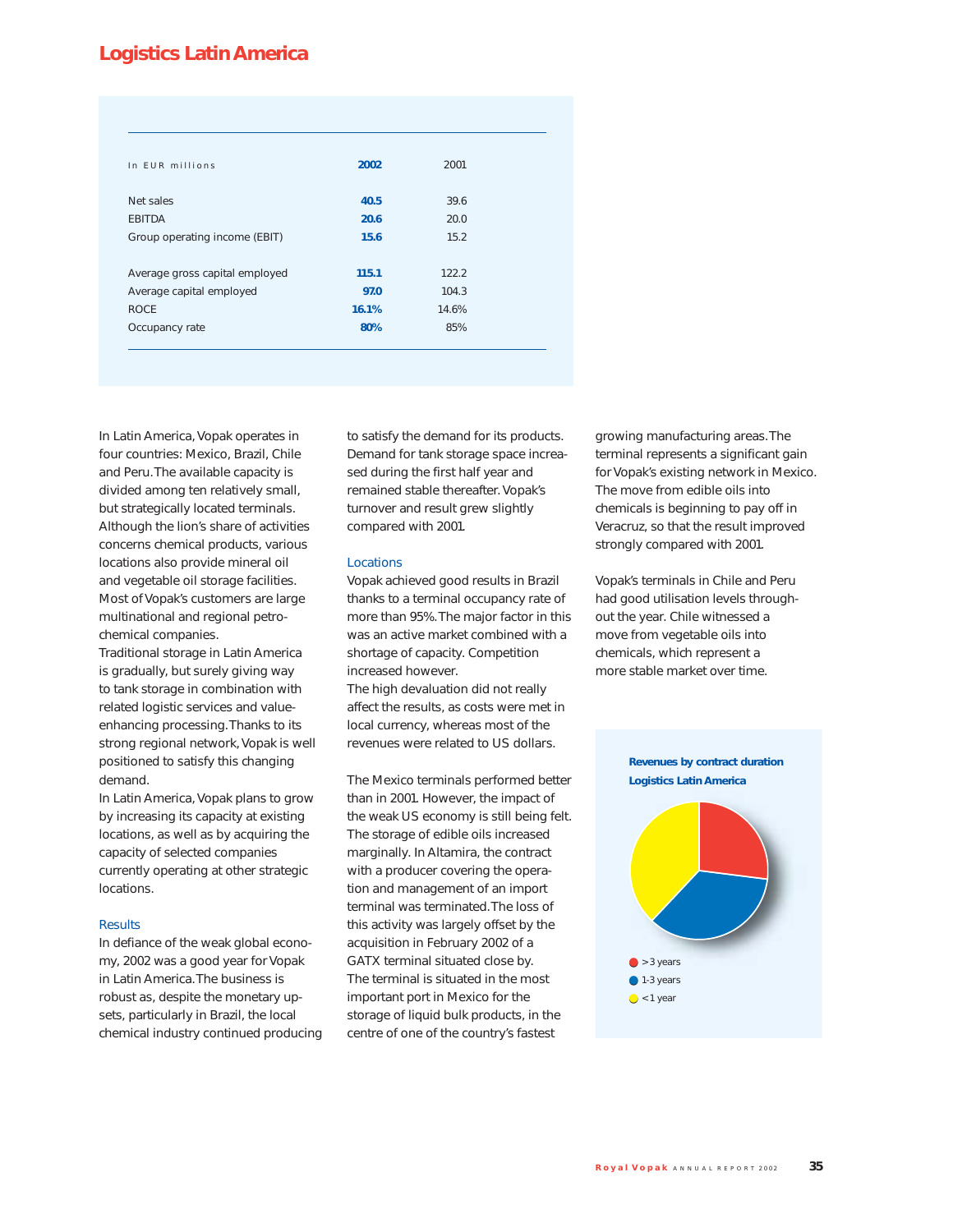# **Risk management**

In common with all companies, Vopak is exposed to market, environmental and financial risks that arise from its daily business operations. These are limited, however, by the company's entrepreneurial style, characterised by a strong professional organisation, high-quality services and special procedures as the need arises.

### **Market risks**

Vopak provides tank storage and related logistic services to the oil and chemical industries. The company's financial results depend partly on the economic climate in the various regions of the world and on the dynamics of the markets in which it operates. Vopak is a pure service provider. The customer retains full ownership of its products in storage.

Vopak's logistic activities generally keep pace with business activity in the oil and chemical industries. Fluctuations in levels of activity in these industries have a varying impact on the company's activities. Services are always provided with a view to establishing long-term relationships with large and small players in the oil and chemical industries. These long-term relationships help stabilize the company's income flows.

In its role of service provider, Vopak is responding to the increasing need within the oil and chemical industries for the outsourcing of logistic services. In this field, the company faces stiff competition from a small number of globally operating and prestigious competitors, as well as from local specialist players, distinguished by their extensive knowledge of local conditions. On top of this, the industries constantly compare the fees Vopak charges for its services with those of other providers.

#### *Oil Logistics*

Vopak has stabilised its income flows from tank storage by concentrating

on less cyclical services spread over multiple sectors. By closing ever more long-term contracts with oil refinery and oil distribution companies, Vopak ensures less capacity is left for speculative storage. This significantly reduces its dependence on the speculative trade in oil products.

## *Chemical Logistics*

Regarding tank storage of chemicals, reduced business activity initially leads to larger inventories and hence to greater tank utilization. During economic upswings, an initial decrease in stock levels is followed, after some delay, by a rise in turnover. To maintain a stable flow of income for Chemicals Logistics, Vopak focuses, in collaboration with the chemical industry, on concluding long-term contracts with customers and developing multifunctional terminals in international logistic centres or close to chemical production centres (i.e. the industrial terminalling concept). In this way, Vopak creates the jetties, tank storage capacity and pipeline connection on the back of long-term contracts with industrial parties. Vopak goes on to operate and manage these facilities, providing related logistic services in response to orders placed by the neighbouring producers.

#### **Political risks**

The political risks for Vopak are limited. Although Vopak provides logistic services all over the world, the activities, assets and revenue of the consolidated companies are concentrated for some 60% around the three hub regions of Rotterdam/Antwerp, Houston and Singapore – that is to say, in politically stable countries. The activities, assets and revenue are spread over 26 countries.

#### **Operating risks**

Operating risks are those inherent to activities at a facility. The handling of hazardous substances is an important factor in Vopak's business processes. It has implications for people, the

environment, operating assets, Vopak's and those of third parties, and on the continuity of the company. Since it carries out activities all over the world, Vopak has to contend with laws and regulations, both local and international, as well as with the strict standards that the industry lays down regarding environment and safety. Vopak's terminals always fully comply with local environmental standards and legal requirements.

Vopak has implemented numerous measures to limit and manage risks. An Integrated Risk Management Audit (IRMA) system has been implemented throughout the company and focuses particularly on operating risks, including their safety, health and environmental aspects. Vopak's high environmental and safety standards closely follow market developments in this area. The section on Safety, Health and Environment, on page 19, expands further on Vopak's approach to these risks. Apart from the technical and operating measures designed to reduce risk, the main risks relating to company property and liability are covered by insurance. The strong technical infrastructure is one of the pillars supporting the company. Vopak has invested heavily in a global, uniform ERP-system to support the commercial, operating and financial business processes of the tank storage companies. The system was installed at three large terminals in 2002, with the aim of it becoming fully operational in 2005. The objectives are standardisation of the information resources, implementation of best practices and the creation of business efficiencies and cost saving in the operating and ICT areas. The system will also make it easier to implement Vopak's working methods at companies it acquires, rapidly and at relatively little cost.

#### **Financial**

Vopak is a capital-intensive company. For the past few years, Vopak has been following a policy of further reducing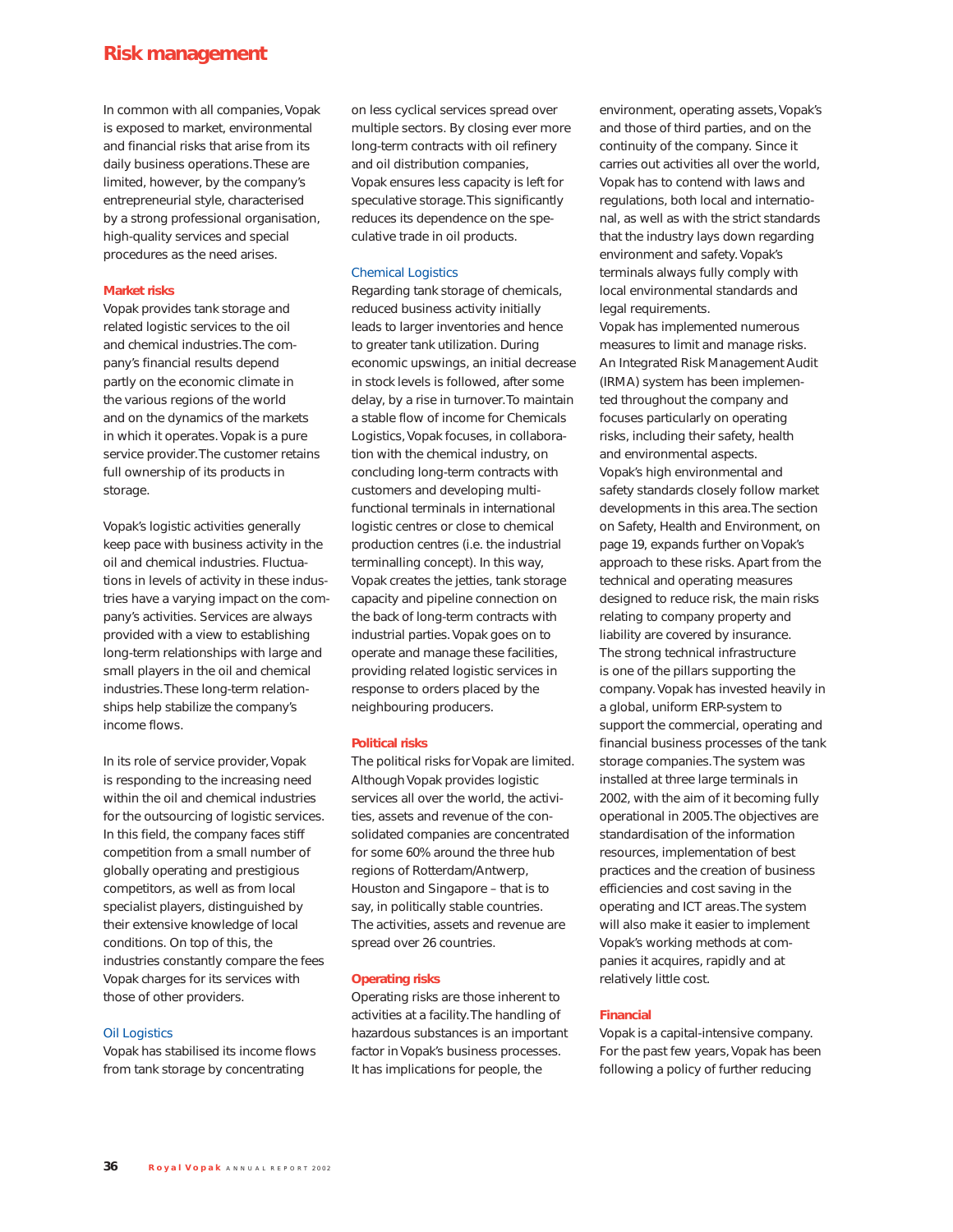the capital employed by cutting back its interests in shipping and divesting non-core activities.

# **Credit risks**

In logistics, the risk of bad debts is usually small as the customers for logistic services are large producers. Moreover, the value of the products stored for these customers is greater than the receivable, with Vopak generally having the right of retention.

## **Interest rate and currency risks**

Vopak's policy regarding interest and exchange rate risks aims to minimize the company's financing charges in line with the desired interest rate risk profile and to limit the impact of adverse foreign exchange rate fluctuations on cash flows generated by the business units. The use of financial instruments, including their valuation, is described in more detail on page 59 of the financial statements.

Vopak strives for an optimum ratio between the fixed and variable rates on its net interest-bearing debt in order to minimise the net interest expense. At 31 December 2002, 96% (2001: 74%) of the net interest-bearing debt, amounting to EUR 763.5 million was financed directly or covered at a fixed interest rate, with remaining terms to maturity of up to 14 years. Vopak's transaction positions in foreign currencies arising from operating and financing activities are relatively limited and managed centrally as far as possible. At least 50% of the net balances are hedged - to the extent that this is feasible at acceptable cost – by means of forward transactions and currency options. Vopak does not take speculative positions, although it is prepared to accept exchange rate risks on non-hedged transaction positions. Foreign exchange differences on transaction positions are taken to the profit and loss account. The net results of non-Dutch group

companies are hedged selectively with Average Rate Options (AROs). In 2002 the net income in foreign currencies has not been hedged against a rise in the value of the euro versus other currencies. Also for 2003 these positions have not been hedged. Depending on the circumstances on the foreign exchange market and the amount of net income in foreign currencies a decision might be taken to hedge these positions with Average Rate Options.

The sensitivity of the expected consolidated net income for 2003 to fluctuations in the US dollar, SGD and other US dollar related currencies without taking into account risks already hedged is EUR 7 million (2002: EUR 7 million) in the event of a movement of the average US dollar against the euro of EUR 0.10 for the whole year.

Vopak's objective is a balanced ratio between assets and liabilities in foreign currencies in order to reduce the translation risk arising from investments in and funding of group companies and participating interests. Foreign exchange differences on these translation positions and related hedging transactions are taken directly to reserves.

## **Liquidity risks**

For the funding of investments, potential acquisitions and repayments of long-term foreign equity, Vopak has long-term standby credit facilities in the Netherlands. These can be taken up in various currencies, to an amount of EUR 319 million. At year-end 2002, EUR 50 million of this facility had been taken up.

#### **Contingent liabilities**

Royal Vopak is indemnified against all claims for damage caused by companies that were subsidiaries of Royal Vopak before the split-off and subsidiaries of Univar after the split-off.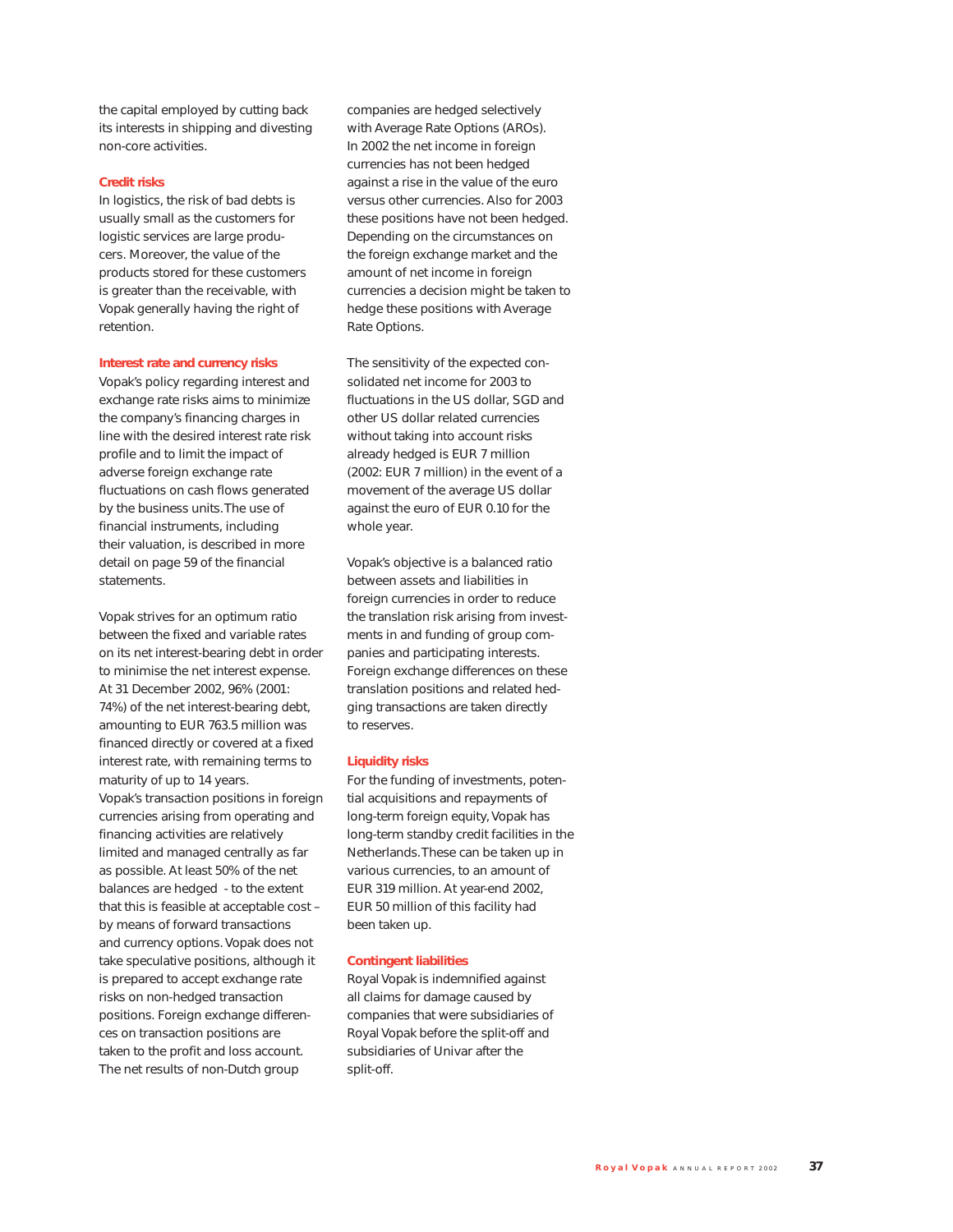#### **Figures per common share of EUR 1.00**

|                                                             | 2002 | Pro forma<br>2001        | Before split-<br>off 2001 |
|-------------------------------------------------------------|------|--------------------------|---------------------------|
| Net income                                                  | 1.91 | 2.75                     | 0.70                      |
| Net income excluding extraordinary items after income taxes | 1.62 | 2.12                     | 2.25                      |
| Cash flow                                                   | 3.74 | 4.47                     | 6.11                      |
| Shareholders' equity*                                       | 5.86 | 4.27                     | 16.43                     |
| <b>Dividend</b>                                             | 0.50 | $\overline{\phantom{a}}$ |                           |
| Pay-out ratio                                               | 29%  | $\overline{\phantom{0}}$ |                           |

*\* Net of shareholders' equity relating to cumulative financing preference shares*

# **Number of shares outstanding**

|                                | 2002       | Pro forma<br>2001 | Before split-<br>off 2001 |
|--------------------------------|------------|-------------------|---------------------------|
| Weighted average               | 54,518,700 | 50,612,675        | 50,612,675                |
| Weighted average fully diluted | 54,518,700 | 50,615,906        | 50,615,906                |
| At year end                    | 59,927,972 | 52,436,976        | 52,436,976                |

On 28 June 2002, Vopak issued a total of 7,490,996 new shares at an issue price of EUR 20 per share. The gross proceeds from this rights issue amounted to EUR 150 million. As a result of the issue, there are now 59,927,972 common shares outstanding.

In accordance with its commitment, HAL Holding N.V. (HAL) purchased 4,502,571 unregistered shares at an issue price of EUR 20 per share. The total number of shares allocated to HAL was 7,432,365. Including the shares issued at the time, HAL then owned approximately 46.6% of the common shares in Royal Vopak.

#### **Financial calendar**

| 6 March 2003   | - Announcement of full year results 2002                     |
|----------------|--------------------------------------------------------------|
| 23 April 2003  | - Annual General Meeting                                     |
| 14 May 2003    | - Dividend payable                                           |
| 20 August 2003 | - Announcement of interim results for the first half of 2003 |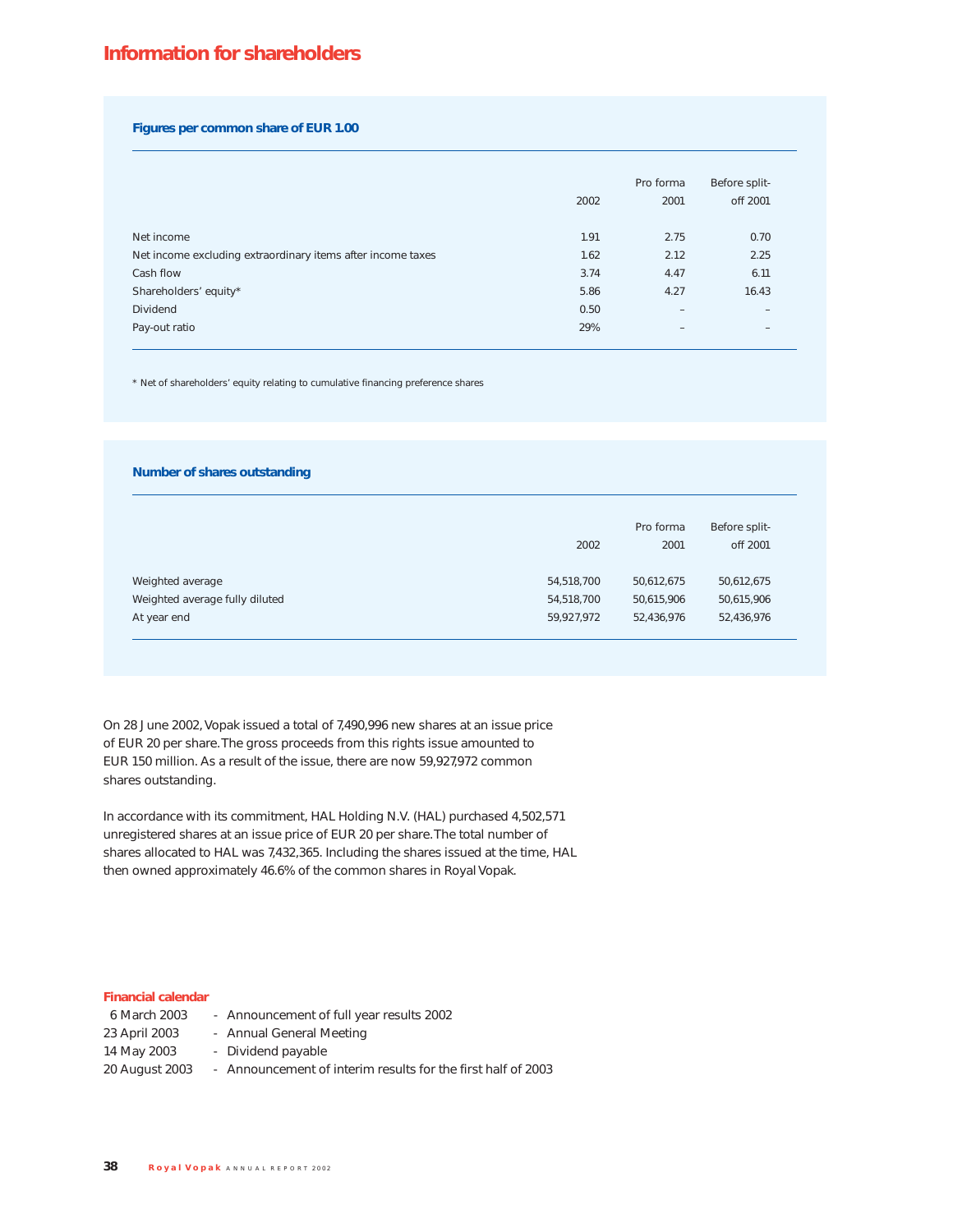# **Major holdings**

Under the Disclosure of Major Holdings in Listed Companies Act, a shareholding of 5% or more in a Dutch company must be disclosed. We received the following notifications concerning such holdings of common shares and financing preference shares:

#### **Shareholders of Royal Vopak**

|                                                        | Holders of<br>common shares <sup>1)</sup> | <b>Total share</b><br>holding <sup>2)</sup> | Voting<br>rights $3$ | Date of<br>notification |
|--------------------------------------------------------|-------------------------------------------|---------------------------------------------|----------------------|-------------------------|
| HAL Holding N.V.                                       | 46.62%                                    | 35.75%                                      | 32.75%               | 24.06.02                |
| ING Groep N.V.                                         | 7.80%                                     | 11.32%                                      | 5.26%                | 28.08.00                |
| CGU plc./ Delta Lloyd                                  | 6.60%                                     | 8.66%                                       | $< 5\%$              | 12.11.99                |
| Ducatus N.V.                                           | $< 5\%$                                   | 5.72%                                       | $< 5\%$              | 04.11.99                |
| Coöperatieve Centrale Raiffeisen-Boerenleenbank BA     | $< 5\%$                                   | 5.71%                                       | $< 5\%$              | 05.11.99                |
| ABP-PGGM Capital Holdings N.V.                         | $<$ 5%                                    | 5.71%                                       | $< 5\%$              | 30.11.99                |
| Stichting Administratiekantoor Financieringspreferente |                                           |                                             |                      |                         |
| aandelen Vopak                                         |                                           |                                             | 32.63%               | 12.11.99                |
| Total of holdings exceeding 5% of common shares        |                                           |                                             |                      |                         |
| in Royal Vopak                                         | 61.02%                                    |                                             |                      |                         |
| Free float                                             | 38.98%                                    |                                             |                      |                         |

*1) Number of common shares divided by total number of common shares outstanding*

*2) Number of common shares and financing preference shares divided by total number of common shares and financing preference shares outstanding*

*3) Number of common shares divided by total number of common shares and financing preference shares outstanding*

#### **Investor relations policy**

Vopak follows an open information policy toward investors and other parties interested in the financial status of the company. The purpose is to inform these stakeholders as fully and as early as possible about Vopak's policies and changes within the company.

The annual report is one of the vehicles used. All other relevant information not included in it, such as half-yearly results, press releases and background information is accessible on the company's web site, www.vopak.com. Vopak holds a press conference to coincide with the publication of yearly and half-yearly results. Following the publication of the results, Vopak holds a number of meetings with stock market analysts. The information presented at these meetings is published immediately afterwards on the company's web site. Investors and their advisers are encouraged to put their questions directly to Mr Bon Ellemeet by phone, +31 (0)10 400 2777, or e-mail, bon.ellemeet@vopak.com.



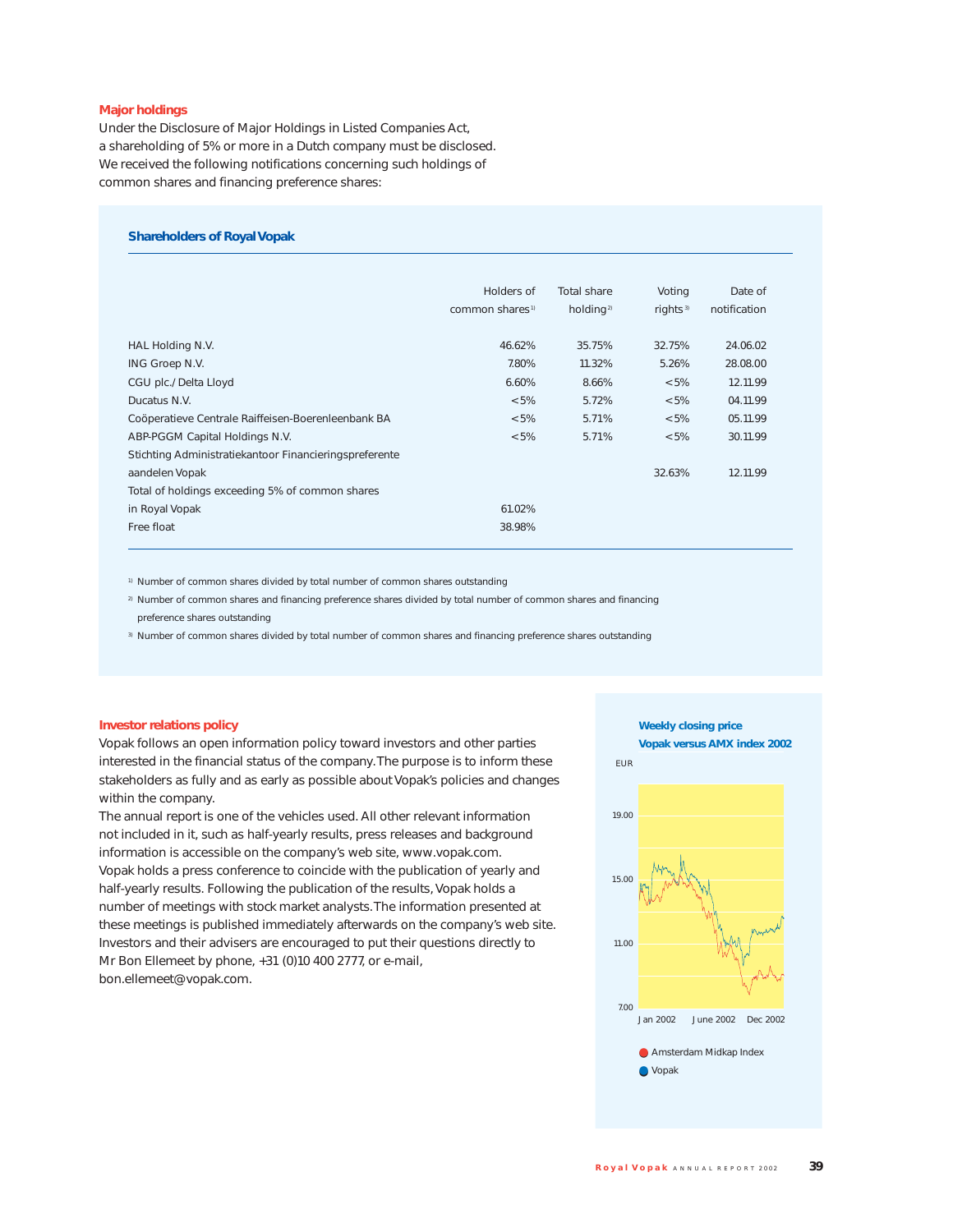# **Corporate governance**

Vopak attaches great importance to an equitable balance between the interests of the various stakeholders in the company. Integrity, openness, supervision, transparent reporting and accountability are the cornerstones of Vopak's corporate governance policy. The company also aims for its activities to respect the public interest.

In the spirit of the tighter regulations for improving the provision of information, Vopak has enlarged the duties and powers of the Audit Committee and laid them down in a Charter. The Charter also sets out the standards of independence and expertise that apply to members of the Audit Committee. In addition, Vopak has further optimised its internal control procedures.

Simultaneously with the split-off of the chemical distribution activities, Royal Vopak, by means of an amendment to its Articles of Association, relinquished the right to apply the twotier board company regime for large enterprises voluntarily at the level of the holding and transferred the right to the level of the Board of Vopak Nederland B.V. This relates to the fact that the majority of Royal Vopak's employees work outside the Netherlands.

The most important consequence of the ending of the above regime is that the members of the Supervisory Board and the Executive Board are no longer appointed by the Supervisory Board but by the Annual General Meeting, based on non-binding nominations by the Supervisory Board. In addition, the Annual General Meeting also adopts the financial statements, which means it has a say on certain aspects of the presentation of the financial statements.

In terms of employee participation, the relinquishing of the right to

voluntarily apply the two-tier structure regime means that the discussion partners for the Central Works Council are the Managing Directors of Vopak Nederland B.V.

This new employee participative structure, which the Central Works Council has approved, is laid down in a covenant that the relevant parties signed on 10 June 2002.

Vopak does not currently employ the option of allowing shareholders to vote by remote proxy. The experience of several listed companies that allow their shareholders to vote via Stichting Communicatiekanaal Aandeelhouders is that relatively few shareholders make use of the possibility. The costs entailed, however, are substantial. For the time being, the implementation of this type of voting would be less opportune for Vopak. Legislation is currently being drawn up to make remote voting more effective, more transparent and more cost efficient. After the legislation has been passed, Vopak will reconsider the issue of allowing shareholders to vote remotely.

Information on members of the Supervisory Board and the Executive Board regarding their remunerations, shareholdings and option rights are included on pages 68 and 69 of this Annual Report.

The composition of the Supervisory Board represents a balance of backgrounds and experience in areas related to Vopak's core activities, and of international experience in the foreign markets in which Vopak operates. That international experience varies from economic and social to political and business experience. Vopak will continue to evaluate its corporate structure against the regulations and changes in the area of corporate governance.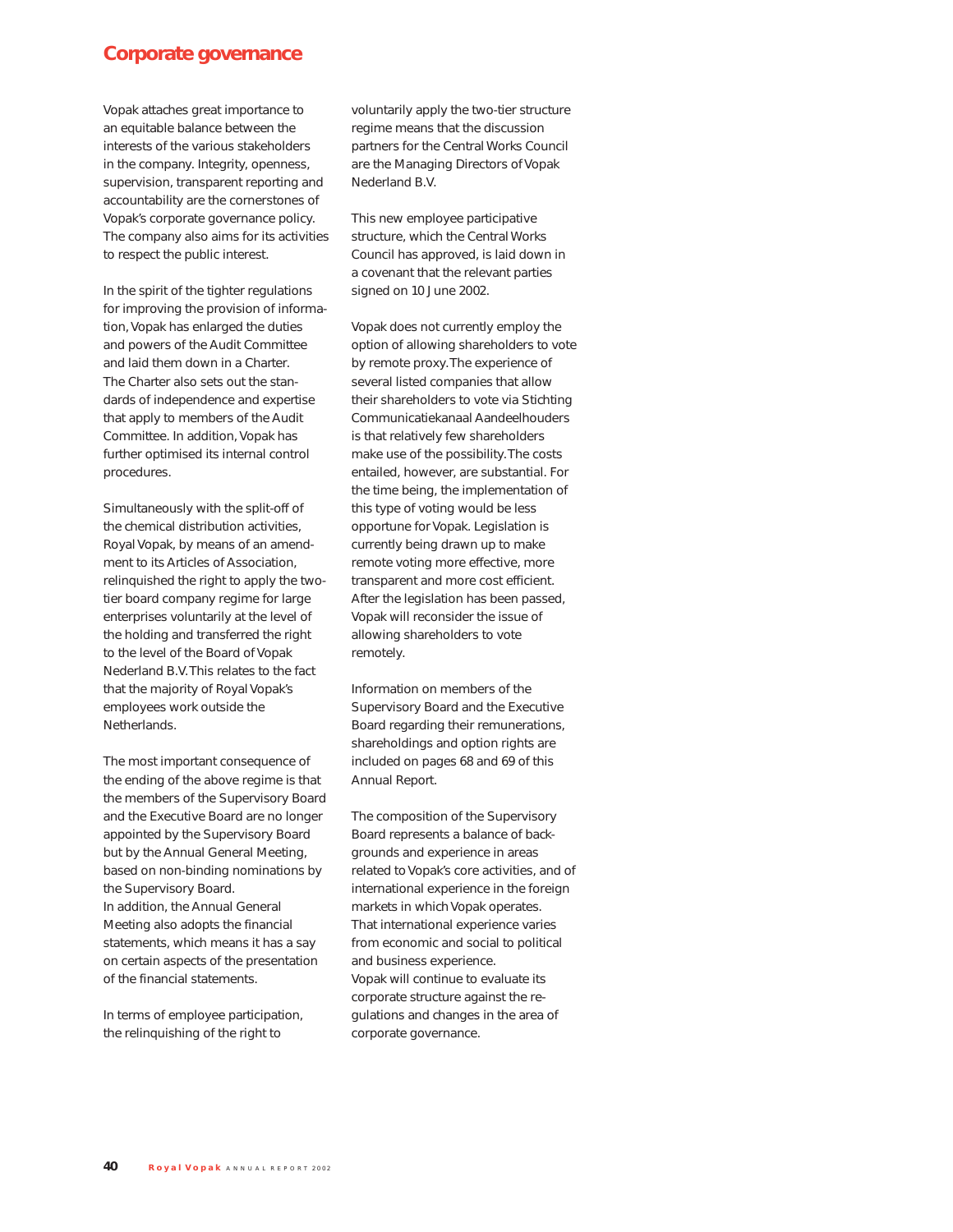

**JEOI** 

d.

 $\overline{1}$ 

**REAL PROPERTY AND REAL PROPERTY** 

# 0608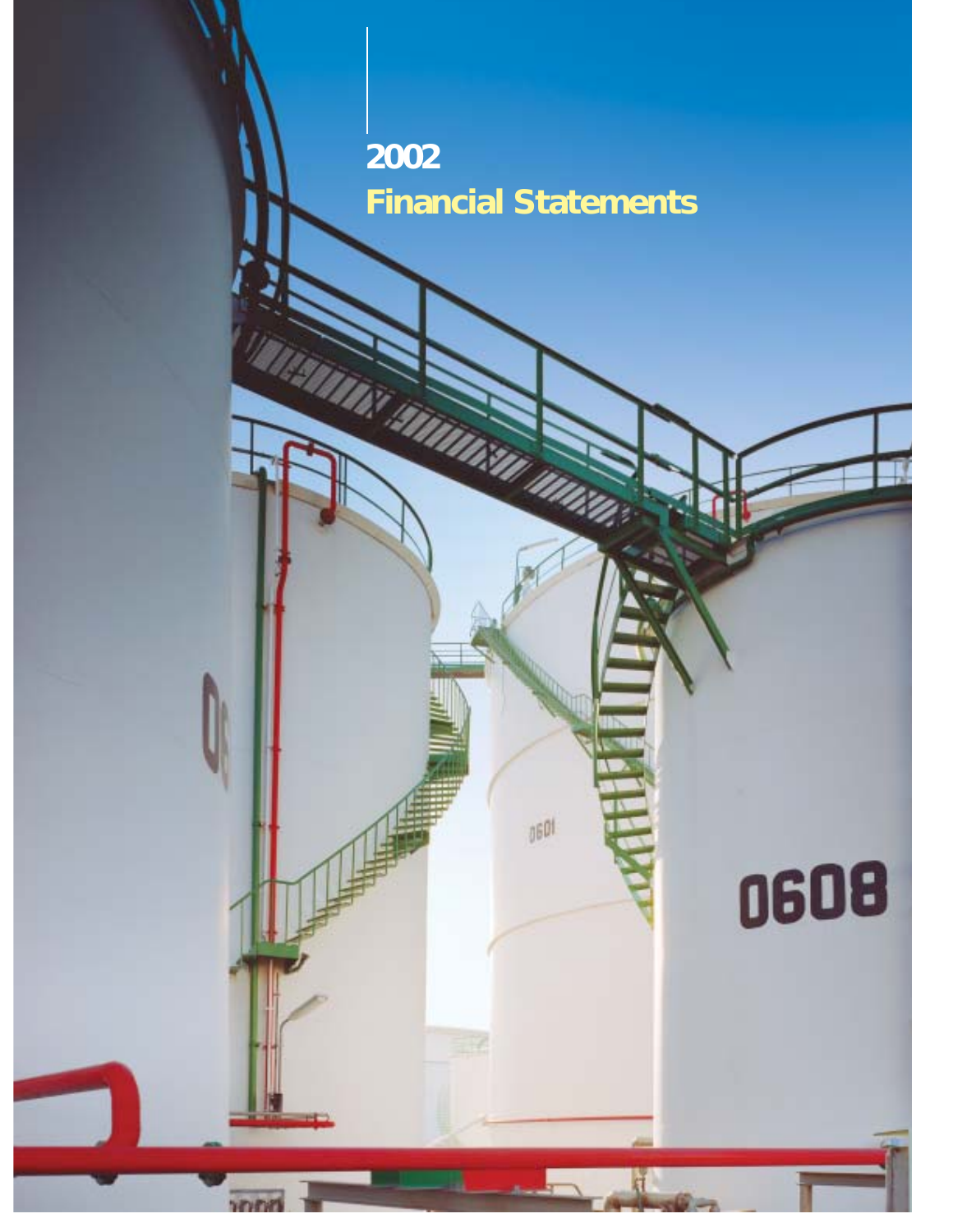# **Consolidated financial statements**

# **Consolidated income statement**

|                                     | In EUR millions                                                                     |         | 2002    | Pro forma 2001 <sup>2)</sup> |         | Before split-off 2001 |          |
|-------------------------------------|-------------------------------------------------------------------------------------|---------|---------|------------------------------|---------|-----------------------|----------|
|                                     | Net sales                                                                           | 796.2   |         | 810.5                        |         | 5,639.7               |          |
|                                     | Other operating income                                                              | 1.1     |         | 4.2                          |         | 4.2                   |          |
| <b>Total operating income</b>       |                                                                                     |         | 797.3   |                              | 814.7   |                       | 5,643.9  |
|                                     | Cost of sales                                                                       |         |         |                              |         |                       | 3,877.3  |
| <b>Gross margin</b>                 |                                                                                     |         | 797.3   |                              | 814.7   |                       | 1,766.6  |
|                                     | Wages, salaries and social security charges                                         | 271.2   |         | 278.2                        |         | 742.1                 |          |
|                                     | Depreciation and amortization                                                       | 108.9   |         | 112.1                        |         | 186.7                 |          |
|                                     | Other operating expenses                                                            | 265.6   |         | 250.7                        |         | 582.2                 |          |
| <b>Total operating expenses</b>     |                                                                                     |         | 645.7   |                              | 641.0   |                       | 1,511.0  |
| <b>Operating income</b>             |                                                                                     |         | 151.6   |                              | 173.7   |                       | 255.6    |
|                                     | Income from equity participations                                                   |         | 48.1    |                              | 63.1    |                       | 62.8     |
| Group operating income <sup>1</sup> |                                                                                     |         | 199.7   |                              | 236.8   |                       | 318.4    |
|                                     | Interest income                                                                     | 33.2    |         | 21.5                         |         | 24.1                  |          |
|                                     | Interest expense                                                                    | $-91.1$ |         | $-99.5$                      |         | $-137.9$              |          |
| <b>Interest</b>                     |                                                                                     |         | $-57.9$ |                              | $-78.0$ |                       | $-113.8$ |
|                                     | Income from ordinary activities before income taxes                                 |         | 141.8   |                              | 158.8   |                       | 204.6    |
|                                     | Income taxes                                                                        |         | $-32.1$ |                              | $-35.0$ |                       | $-72.4$  |
|                                     | Income from ordinary activities after income taxes                                  |         | 109.7   |                              | 123.8   |                       | 132.2    |
|                                     | <b>Extraordinary income</b>                                                         | 30.5    |         | 57.4                         |         | 57.4                  |          |
|                                     | Extraordinary expense                                                               | $-16.5$ |         | $-26.1$                      |         | $-163.3$              |          |
|                                     | Taxes on extraordinary income and expense                                           | 2.1     |         | 0.2                          |         | 27.5                  |          |
|                                     | Extraordinary income/expense after income taxes                                     |         | 16.1    |                              | 31.5    |                       | $-78.4$  |
| <b>Consolidated net income</b>      |                                                                                     |         | 125.8   |                              | 155.3   |                       | 53.8     |
|                                     | Third-party interests in consolidated net income                                    |         | $-14.5$ |                              | $-9.5$  |                       | $-9.5$   |
| <b>Net income</b>                   |                                                                                     |         | 111.3   |                              | 145.8   |                       | 44.3     |
|                                     | Dividend on cumulative financing preference shares                                  |         | $-6.9$  |                              | $-6.9$  |                       | $-8.7$   |
|                                     | Net income for holders of common shares                                             |         | 104.4   |                              | 138.9   |                       | 35.6     |
| <b>Earnings per share</b>           |                                                                                     |         | 1.91    |                              | 2.75    |                       | 0.70     |
|                                     | <b>Fully diluted earnings per share</b>                                             |         | 1.91    |                              | 2.75    |                       | 0.70     |
|                                     | Earnings per share (excluding extraordinary items after income taxes)               |         | 1.62    |                              | 2.12    |                       | 2.25     |
|                                     | Fully diluted earnings per share (excluding extraordinary items after income taxes) |         | 1.62    |                              | 2.12    |                       | 2.25     |
|                                     |                                                                                     |         |         |                              |         |                       |          |

*1) Including the following exceptional items:*

| Additional contribution to the pension fund                        | $-10.0$ |
|--------------------------------------------------------------------|---------|
| Lower pension costs as a result of a change in accounting policies | 19.5    |
| Rationalisation capitalised expenses ERP system                    | $-9.0$  |
|                                                                    | 0.5     |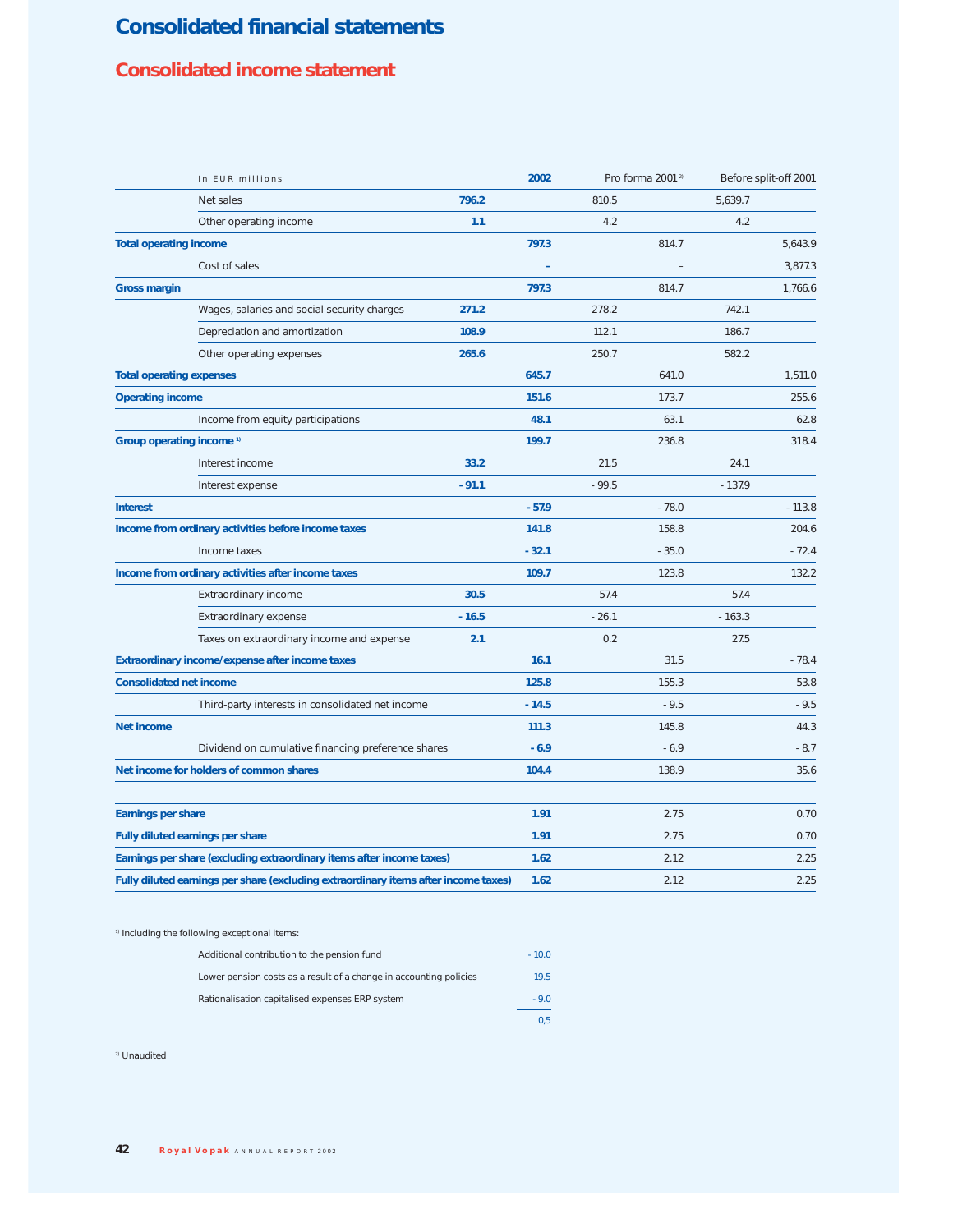# **Consolidated balance sheet at 31 December, after proposed distribution of net income**

|                                  | In EUR millions                                |         | 2002    |         | Pro forma 2001 <sup>2)</sup> | Before split-off 2001 |         |
|----------------------------------|------------------------------------------------|---------|---------|---------|------------------------------|-----------------------|---------|
|                                  | Intangible fixed assets                        | 6.3     |         | 5.7     |                              | 370.1                 |         |
|                                  | Tangible fixed assets                          | 1,107.2 |         | 1,219.1 |                              | 1,740.1               |         |
|                                  | <b>Financial fixed assets</b>                  | 394.7   |         | 476.3   |                              | 478.1                 |         |
| <b>Total fixed assets</b>        |                                                |         | 1,508.2 |         | 1,701.1                      |                       | 2,588.3 |
|                                  | Inventories                                    | 4.5     |         | 3.8     |                              | 479.3                 |         |
|                                  | Accounts receivable                            | 272.5   |         | 296.0   |                              | 1,047.5               |         |
|                                  | Prepaid expenses and accrued income            | 24.5    |         | 33.5    |                              | 57.6                  |         |
|                                  | <b>Securities</b>                              | 11.6    |         | 12.7    |                              | 12.7                  |         |
|                                  | Cash and cash equivalents <sup>1)</sup>        | 172.2   |         | 247.7   |                              | 152.3                 |         |
| <b>Total current assets</b>      |                                                |         | 485.3   |         | 593.7                        |                       | 1,749.4 |
|                                  | Amounts owed to banks                          | 39.7    |         | 90.2    |                              | 193.3                 |         |
|                                  | Current portion of long-term debt              | 71.1    |         | 94.5    |                              | 106.4                 |         |
|                                  | Trade accounts and other accounts payable      | 250.0   |         | 349.4   |                              | 1,176.6               |         |
|                                  | <b>Dividends</b>                               | 36.9    |         | 6.9     |                              | 8.7                   |         |
| <b>Total current liabilities</b> |                                                |         | 397.7   |         | 541.0                        |                       | 1,485.0 |
|                                  | <b>Current assets less current liabilities</b> |         | 87.6    |         | 52.7                         |                       | 264.4   |
|                                  | <b>Total assets less current liabilities</b>   |         | 1,595.8 |         | 1,753.8                      |                       | 2,852.7 |
| Long-term debt                   |                                                |         | 824.9   |         | 1,090.1                      |                       | 1,400.0 |
|                                  | Pensions and other employee benefits           | 16.1    |         | 16.2    |                              | 42.6                  |         |
|                                  | Provision for deferred tax liabilities         | 137.5   |         | 139.7   |                              | 136.7                 |         |
|                                  | Other provisions                               | 86.6    |         | 110.9   |                              | 209.7                 |         |
| <b>Total provisions</b>          |                                                |         | 240.2   |         | 266.8                        |                       | 389.0   |
|                                  | Third-party interests                          | 64.3    |         | 57.9    |                              | 58.2                  |         |
|                                  | Shareholders' equity                           | 466.4   |         | 339.0   |                              | 1,005.5               |         |
| <b>Group equity</b>              |                                                |         | 530.7   |         | 396.9                        |                       | 1,063.7 |
| <b>Total</b>                     |                                                |         | 1,595.8 |         | 1,753.8                      |                       | 2,852.7 |
|                                  |                                                |         |         |         |                              |                       |         |

*1) Pro forma 2001 includes EUR 170.8 million designated finance Univar N.V.*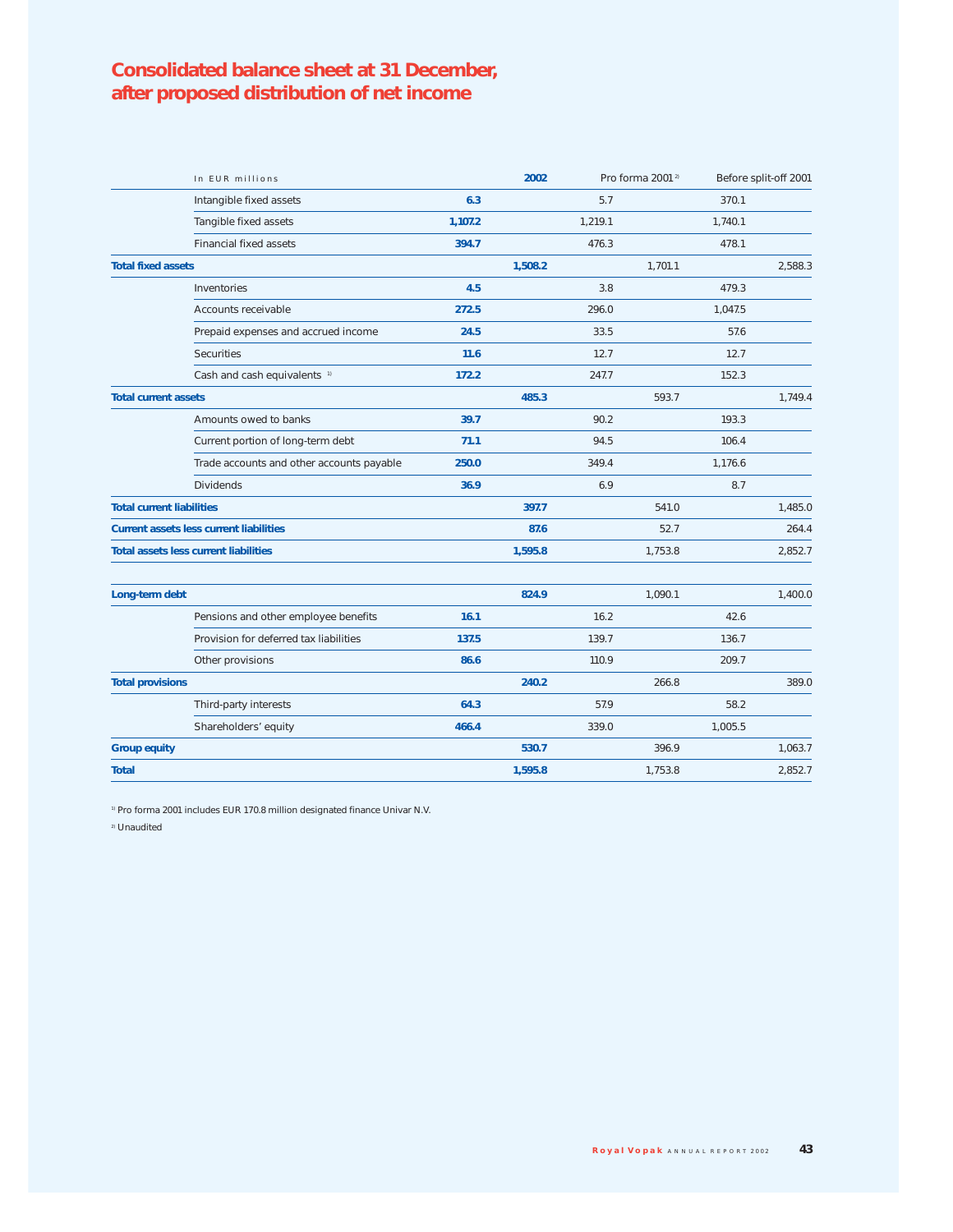# **Consolidated statement of cash flows**

|                          | In EUR millions                                   |          | 2002     | Pro forma 2001 <sup>1</sup> |          | Before split-off 2001 |          |
|--------------------------|---------------------------------------------------|----------|----------|-----------------------------|----------|-----------------------|----------|
| <b>Net income</b>        |                                                   |          | 111.3    |                             | 145.8    |                       | 44.3     |
|                          | Adjustments for:                                  |          |          |                             |          |                       |          |
|                          | - Depreciation and amortization                   | 108.9    |          | 112.1                       |          | 186.7                 |          |
|                          | - Write down and diminution of value              | ۰        |          | 8.0                         |          | 83.0                  |          |
|                          | - Movements in provisions                         | $-5.5$   |          | 29.4                        |          | $-2.4$                |          |
|                          | - Movements in third party interests              | 13.7     |          | 9.0                         |          | 9.0                   |          |
|                          | - Distributed income from equity participations   | 36.9     |          | 94.2                        |          | 94.2                  |          |
|                          | - Retained income from equity participations      | $-46.1$  |          | $-59.3$                     |          | $-59.0$               |          |
|                          | - Gain on sale of tangible fixed assets           | $-1.1$   |          | $-4.4$                      |          | $-4.4$                |          |
|                          | - Gain on sale of group companies and             |          |          |                             |          |                       |          |
|                          | equity participations                             | $-30.7$  |          | $-52.1$                     |          | $-52.1$               |          |
|                          | Gross cash flow from operating activities         | 187.4    |          | 282.7                       |          | 299.3                 |          |
|                          | Movements in working capital (excluding cash and  |          |          |                             |          |                       |          |
|                          | cash equivalents, short-term credit and dividend) | $-66.2$  |          | $-35.9$                     |          | 94.0                  |          |
|                          | Effect of changes in exchange rates               | $-10.7$  |          | $-13.7$                     |          | 4.8                   |          |
|                          | Net cash flow from operating activities           |          | 110.5    |                             | 233.1    |                       | 398.1    |
|                          | Investments:                                      |          |          |                             |          |                       |          |
|                          | -Tangible fixed assets                            | $-88.0$  |          | $-95.0$                     |          | $-214.1$              |          |
|                          | Acquisitions (including goodwill):                |          |          |                             |          |                       |          |
|                          | - Financial fixed assets                          | $-26.2$  |          | $-57.3$                     |          | $-58.1$               |          |
|                          | - Group companies                                 | $-18.5$  |          | $-72.2$                     |          | $-467.4$              |          |
| <b>Total investments</b> |                                                   |          | $-132.7$ |                             | $-224.5$ |                       | $-739.6$ |
|                          | Disposals:                                        |          |          |                             |          |                       |          |
|                          | - Tangible fixed assets                           | 19.8     |          | 23.6                        |          | 50.5                  |          |
|                          | - Financial fixed assets                          | 95.7     |          | 43.1                        |          | 43.1                  |          |
|                          | - Group companies                                 | 16.1     |          | 126.0                       |          | 126.0                 |          |
| <b>Total disposals</b>   |                                                   |          | 131.6    |                             | 192.7    |                       | 219.6    |
|                          | Net cash flow from investing activities           |          | $-1.1$   |                             | $-31.8$  |                       | $-520.0$ |
|                          | Financing:                                        |          |          |                             |          |                       |          |
|                          | - Repayment of long-term debt                     | $-416.6$ |          | $-596.3$                    |          | $-1,211.5$            |          |
|                          | - New long-term debt                              | 308.2    |          | 857.8                       |          | 1,396.7               |          |
|                          | - Issued to holders of option rights              | ۳        |          | 5.7                         |          | 9.3                   |          |
|                          | - Net proceeds from share issue                   | 73.8     |          |                             |          |                       |          |
|                          | - Effect split-off Univar                         |          |          | $-387.3$                    |          |                       |          |
|                          | - Net movements in short-term financing           | $-140.0$ |          | 27.2                        |          | $-6.5$                |          |
|                          | - Dividend distributions                          | $-6.9$   |          | $-57.5$                     |          | $-74.2$               |          |
|                          | Net cash flow from financing activities           |          | $-181.5$ |                             | $-150.4$ |                       | 113.8    |
| Net cash flow            |                                                   |          | $-72.1$  |                             | 50.9     |                       | $-8.1$   |
|                          | Exchange and translation differences              |          | $-3.2$   |                             | 20.0     |                       | 2.5      |
|                          | Movements in cash and cash equivalents owing to   |          |          |                             |          |                       |          |
|                          | consolidations and deconsolidations               |          | $-0.2$   |                             | $-3.2$   |                       | 42.0     |
|                          | Movement in cash and cash equivalents             |          | $-75.5$  |                             | 67.7     |                       | 36.4     |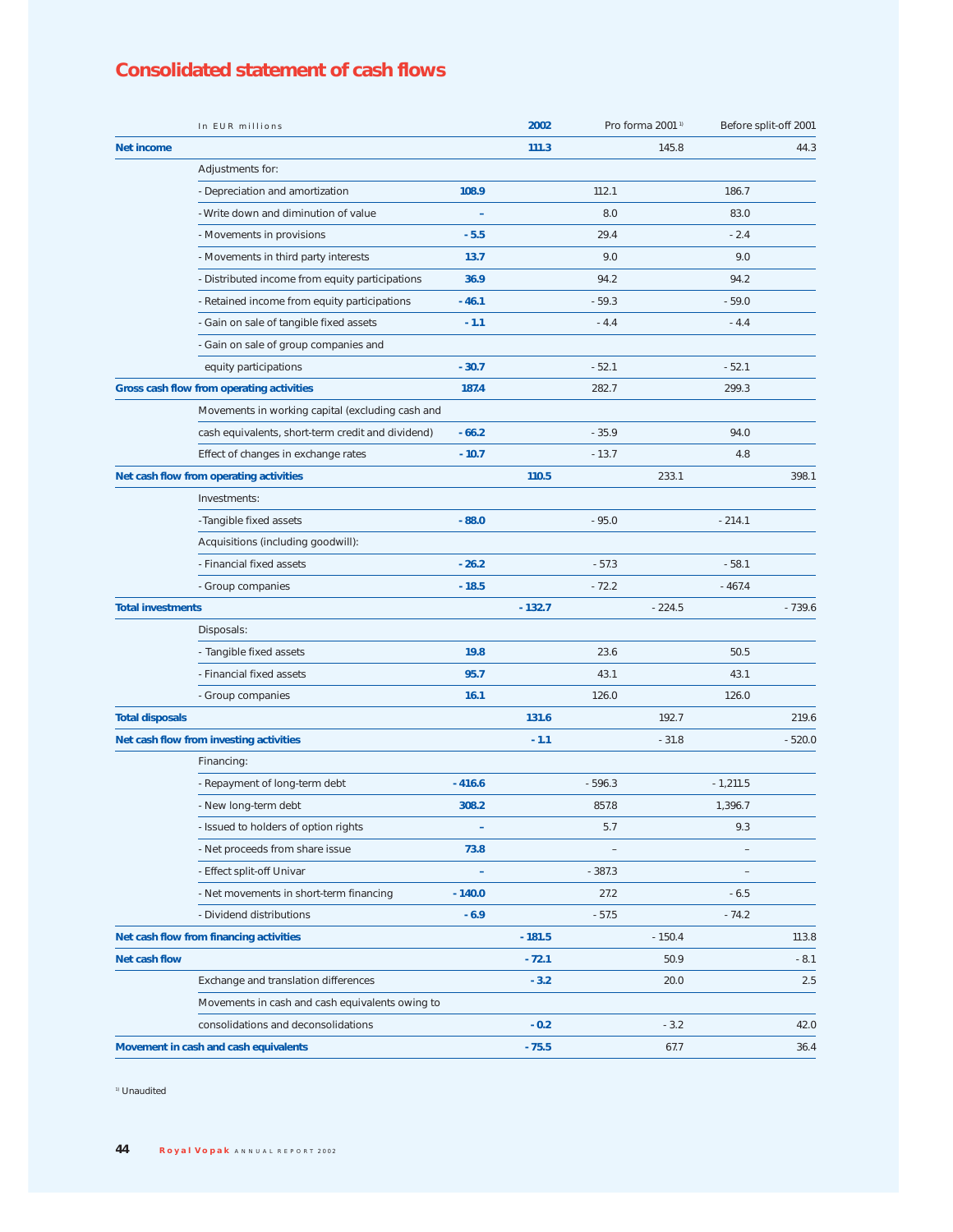# **Group accounting policies**

## **Split-off chemical distribution activities**

In accordance with the resolution passed by the Extraordinary General Meeting of 17 June 2002, the assets and liabilities of the chemical distribution activities were split off to Univar N.V. effective 1 January 2002, by the deed of split-off passed on 28 June 2002. For further information on the split-off, reference is made to the relevant Information Memorandum of 31 May 2002. Royal Vopak is continuing as a company providing tank storage for chemical products and oil products, as well as related value-added logistic services.

Before the split-off, new shares were issued to ensure that both companies have a sound financial basis. The gross proceeds from the issue amount to EUR 150 million, 50% of which have been allocated to Univar N.V.

For comparative purposes, Royal Vopak is publishing pro forma figures from which the activities split-off have been eliminated. These pro forma figures have not been audited.

# **Basis of consolidation**

The consolidated financial statements include the financial statements of Royal Vopak and its group companies. Group companies are companies that together form an economic entity operating under joint management and over whose commercial and financial policy Royal Vopak as a rule exercises power of control as a result. The assets, liabilities, income and expenses are included in full in the financial statements, net of the share of third parties in the results and group equity, which share is disclosed separately in the income statement and the balance sheet.

Apart from the split-off of the chemical distribution activities, a number of equity participations were consolidated or deconsolidated, all of them immaterial.

A list of consolidated group companies and equity participations pursuant to Section 379 and 414, Book 2, of the Netherlands Civil Code has been filed with the Company Registry in Rotterdam and is available for inspection.

#### **Changes in accounting policies**

For US group companies, the provision for pension costs up to and including 2001 was calculated in accordance with FAS 87, with the vested benefit obligation used as the basis in case of a deficit. For other countries, the provision for pension costs was based on the existing Guideline 271 for Annual Reporting in The Netherlands.

Following the split-off of the chemical distribution activities, the methods for accounting for pensions and other post employment benefits were harmonised and brought into line with international reporting requirements and the recommendations in the Draft Guideline 271 for Annual Reporting in The Netherlands ('Discussiememorandum 271 RJ'), which is based on IAS 19.

Within Royal Vopak, there are a number of pension plans throughout the world in the form of defined benefit plans or defined contribution plans.

The application of Draft Guideline 271 RJ has no implications for the defined contribution plans. In accordance with the current Guideline, contributions will continue to be taken to the income statement in the year in which they are due.

In accordance with Guideline 271, the contributions paid under defined benefit plans and any deficit in the pension fund are recognised in the income statement, on the basis of current salaries and years of past service. Reporting in accordance with the Draft Guideline 271 RJ means that the costs are spread over the remaining years of service of the plan members, in agreement with the recommendations of the actuaries who analyse the various plans in full each year.

The value of the pension obligations for each plan is calculated as the present value of the estimated future cash flows, taking into account expected salary increases, using a discount rate equal to the interest rate on high-quality corporate bonds with an outstanding term comparable to the term of the pension obligations, after allowing for the fair value of the assets. All actuarial profits and losses that exceed 10% of the higher of the funds' assets and the present value of the pension obligations are taken to the income statement over the average remaining years of service.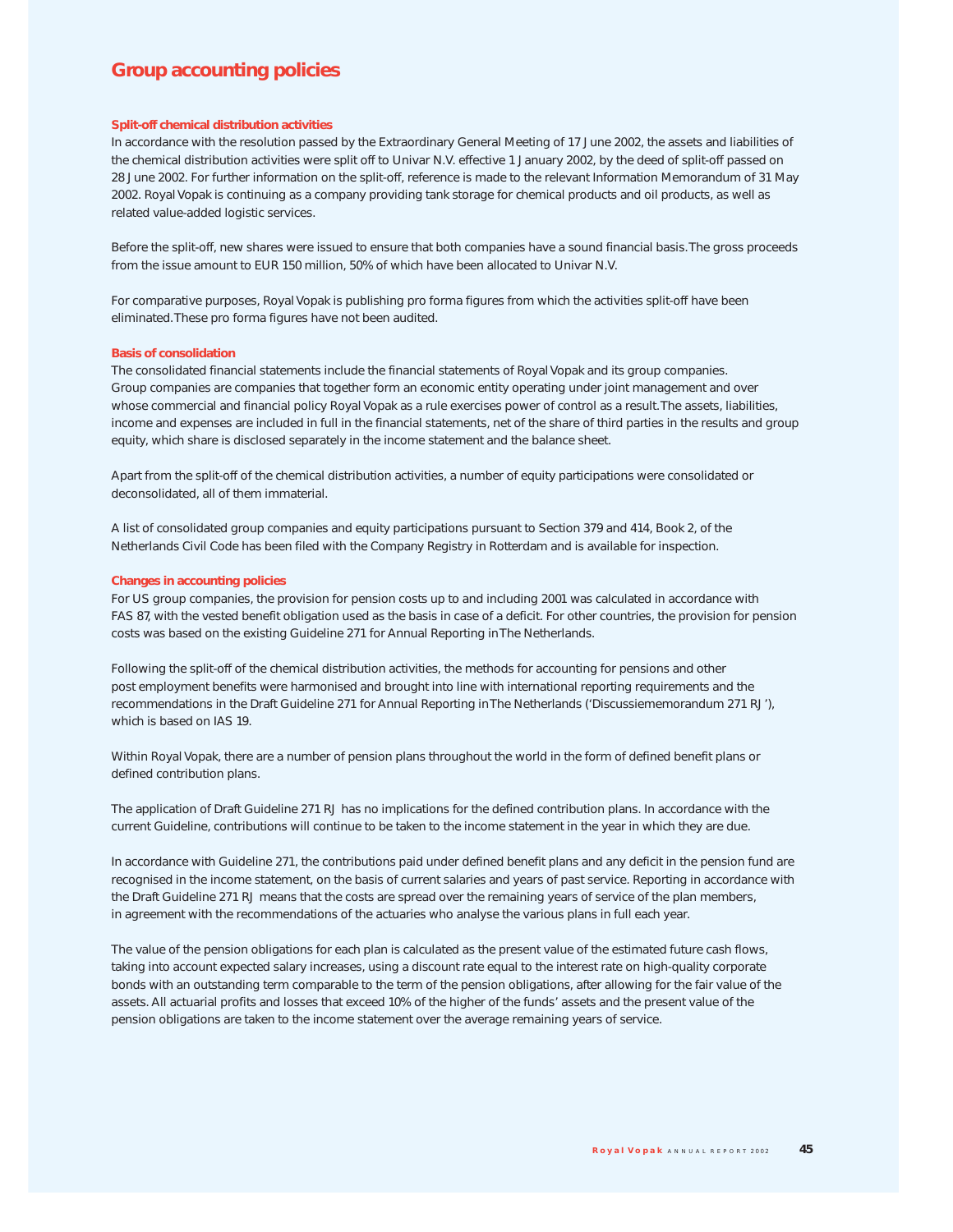As a result of this change in accounting policy, the volatility of the pension charges arising from defined benefit plans is reduced in relation to the company's result.

This change in accounting policy as from 1 January 2002 caused a charge to shareholders' equity at that date of EUR 3.7 million after taxes and an increase in the 2002 result of EUR 19.5 million before taxes.

In line with the exemption in the Draft Guideline 271 RJ, the comparative figures have not been restated.

In accordance with current legislation, listed companies will have to prepare their financial statements on the basis of International Accounting Standards (IAS) as from 31 December 2005. When the full transition to IAS takes place, the restatement of pensions according to the IAS at the time will be included as a change in accounting policy.

#### **Accounting policies**

#### *General*

These financial statements are prepared under the historical cost convention. Departures if any from historical cost rules are mentioned separately. Unless otherwise stated, assets and liabilities are shown at nominal value.

Income and expenses are accounted for in accordance with the accruals concept. Profits are recognised when realised and losses are accounted for as soon as they are foreseen.

Assets are depreciated evenly over the term of their expected useful economic lives. The depreciation periods are disclosed under Tangible fixed assets.

Tax is computed on the profit shown in the financial statements in accordance with local tax legislation in the countries concerned.

Transactions denominated in foreign currencies are translated into euros at the rate of exchange ruling on the date of transaction. Resulting exchange differences on ordinary activities are taken directly to the profit and loss account. Gains and losses on transactions concluded to hedge foreign currency risks on assets and liabilities are included in the value of the items concerned.

Gains and losses on transactions concluded to hedge future cash flows are recognised at the same time that the corresponding cash flows are recognised.

The method of accounting for exchange differences on foreign group companies, equity participations and receivables of a financing nature, as well as loans denominated in foreign currencies raised to hedge foreign currency risks, is discussed in the separate section on foreign currency translation.

#### *Definitions*

Profit is determined on the basis of the following definitions.

Net sales are defined as the amounts charged, net of VAT, to third parties for goods delivered and services provided in the year under review.

Other operating income relates mainly to gains on disposed tangible and financial fixed assets. Gains or losses relating to the discontinuation of activities, either in full or in part, are included under extraordinary income and expense respectively.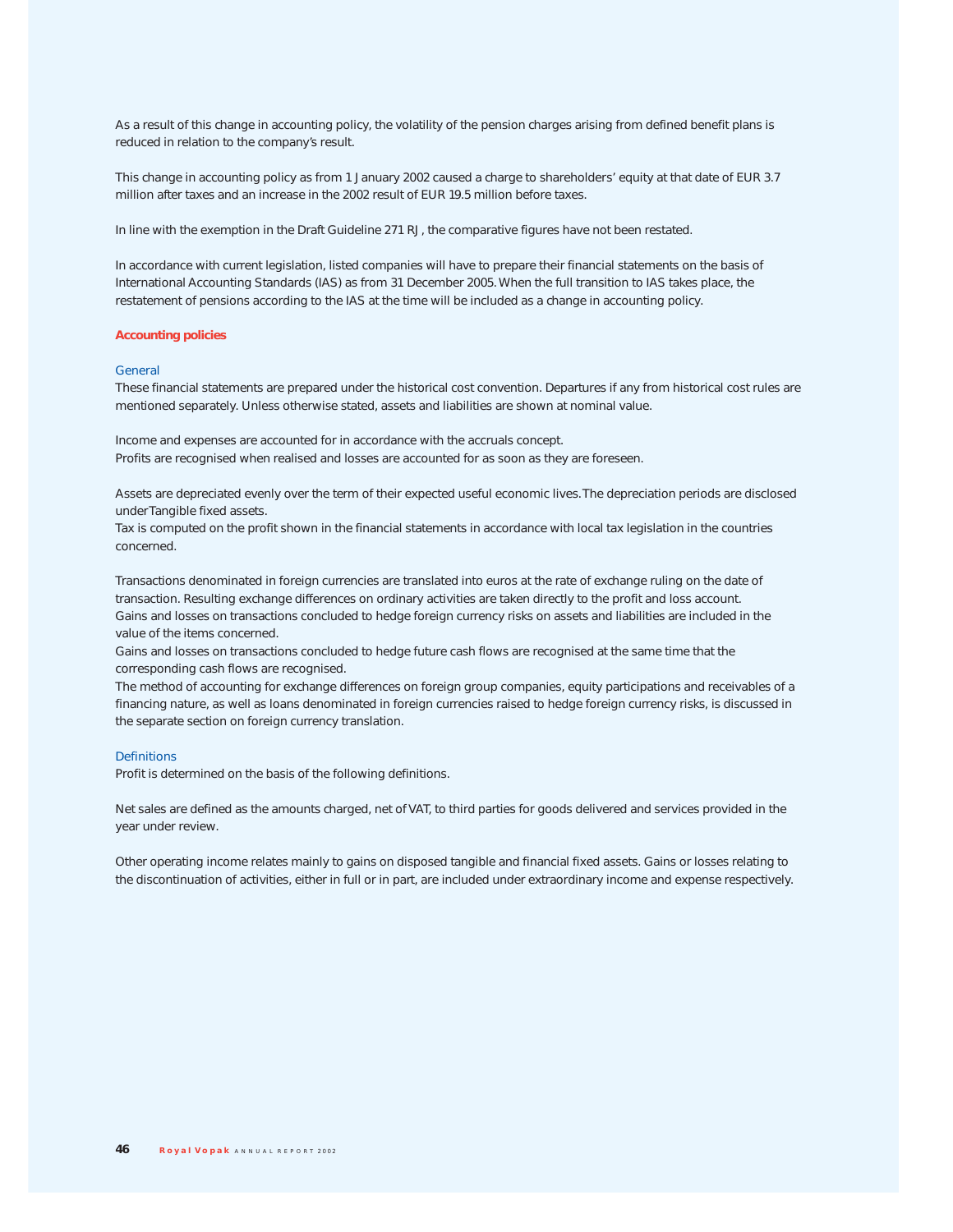Cost of sales relates to the cost of goods supplied, calculated partly on the basis of average purchase prices.

Income from equity participations relates to the company's share in the net income of equity participations over which it exercises significant influence, dividends from other equity participations, downward value adjustments, interest on loans (of a financing nature) granted to equity participations, and other income.

#### *Intangible fixed assets*

Differences between the cost and net asset value at the date of acquisition of new equity participations are capitalised from 2001 onwards as goodwill and amortised over their estimated useful economic lives, subject to a maximum of 20 years. Up to and including 2000, goodwill paid was taken directly to reserves in the year of acquisition.

#### *Tangible fixed assets*

Tangible fixed assets are carried at historical cost (including interest on loan capital during construction), net of straight-line depreciation based on the expected useful economic lives of the assets concerned and taking into account any expected residual value.

The depreciation periods of the main assets are as follows:

| - buildings                                 | 20 - 50 years  |
|---------------------------------------------|----------------|
| - main components of tank storage terminals | 40 years       |
| - sea-going vessels                         | 20 years       |
| - inland vessels                            | 20 - 25 years  |
| - software and hardware IT                  | $3 - 7$ years  |
| - machinery, equipment and inventory        | $3 - 10$ years |
|                                             |                |

Survey costs are capitalised under tangible fixed assets and amortised over a period of five years on average.

Where necessary, assets are written down to their lower operating value (impairments).

Tangible fixed assets under construction are carried at the costs incurred up to the balance sheet date.

#### *Financial fixed assets*

Equity participations relate to companies in which Vopak has between 20% and 50% of the voting rights. These are carried at net asset value, where necessary allowing for expected permanent impairments.

As a consequence of the net asset value the share of the net income of the equity participations is reported in the income statement.

The net income is based on the audited annual reports or, in the case they are not yet final, on the available management reports. Other equity participations are carried at acquisition cost.

Loans (of a financing nature) granted to equity participations and loans to third parties are stated at nominal value, net of an allowance deemed necessary.

# *Current assets*

Inventories are carried at the lower of cost (calculated partly on the basis of average purchase prices) and market value, net of an allowance for obsolescence, as appropriate.

Accounts receivable are stated net of an allowance for doubtful debtors.

Securities are carried at the lower of cost and market value.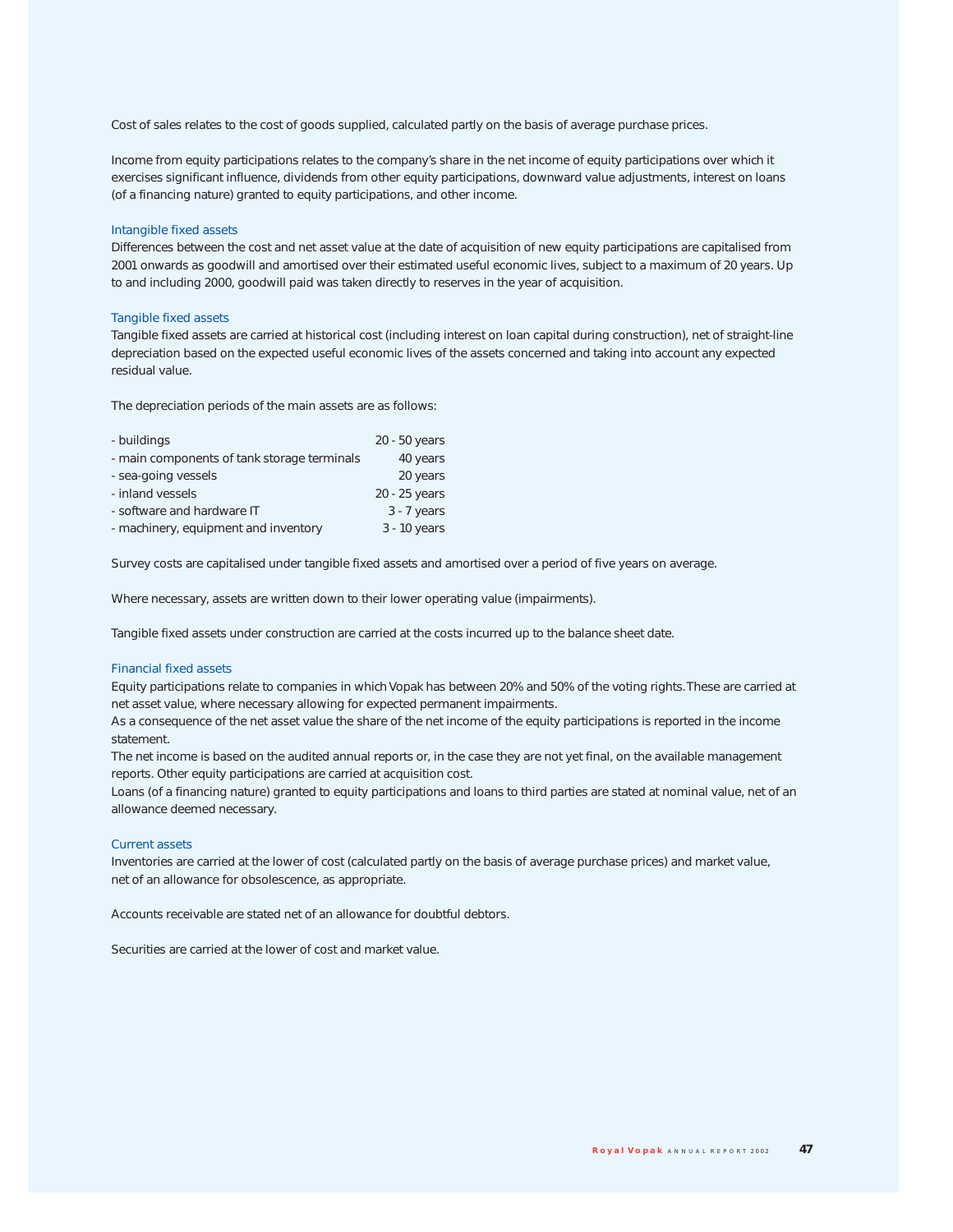## *Provisions*

Provisions are formed for commitments (legal or constructive) and losses whose amount, though uncertain, can be reasonably estimated and where it is probable that settlement of the commitment will entail an outflow of funds.

The provision for deferred taxation liabilities is stated at the non-discounted value of obligations arising from temporary differences in the valuation of assets and liabilities for financial reporting and tax purposes. Deferred tax assets are recognised to the extent that it is likely that they will be realised.

A provision is only formed for taxes, principally withholding tax, for which a liability might arise in connection with the distribution of retained profits of mainly equity participations if the intention exists to distribute such profits.

The pension plans are partly administered by separate company pension funds and partly placed with insurance companies.

The pension charges for defined benefit plans are based on actuarial calculations, specifically the projected unit credit method. The effect of this method is to spread the charges fairly evenly over the service years of employees in accordance with the valuation recommendations of the actuaries. These recommendations are requested annually.

The pension obligations are valued as the present value of the expected future payments, using a discount rate based on interest rates on government and corporate bonds with outstanding terms approximately equal to the terms of the pension obligations. All actuarial results are allocated over the average remaining service years of employees. Contributions to defined contribution plans are taken to the income statement for the year in which they are due.

In accordance with current legislations, environmental plans and any other measure to be adopted are brought into line with local, regional and other central government requirements as appropriate. Immediately such plans are approved or other legal obligations arise, a reliable estimate of all future expenses for a period of three years is used as the basis for the provision to be recognised.

Provisions for reorganisations are formed for estimated amounts based on reorganisation plans drawn up at the balance sheet date, where the party concerned justifiably expects the plans to be carried out. These provisions are included under Other provisions.

#### *Foreign currency translation*

Balance sheet items (including amounts relating to tangible fixed assets) denominated in foreign currencies are translated into euros at the exchange rates ruling on the balance sheet date. Exchange gains or losses on foreign group companies, equity participations and receivables of a financing nature, as well as loans denominated in foreign currencies raised to hedge currency risks, arising from differences between the rates at the beginning and the end of the accounting reference period, are taken directly to reserves, net of taxes.

Items in the income statement are translated at average exchange rates, allowing for currency risk hedging effects.

#### *Shares held to cover options*

Shares that are purchased to cover options are included in the financial statements of the Group.

The purchase price of the shares is charged to reserves. These shares are ignored for the purpose of calculating earnings per share.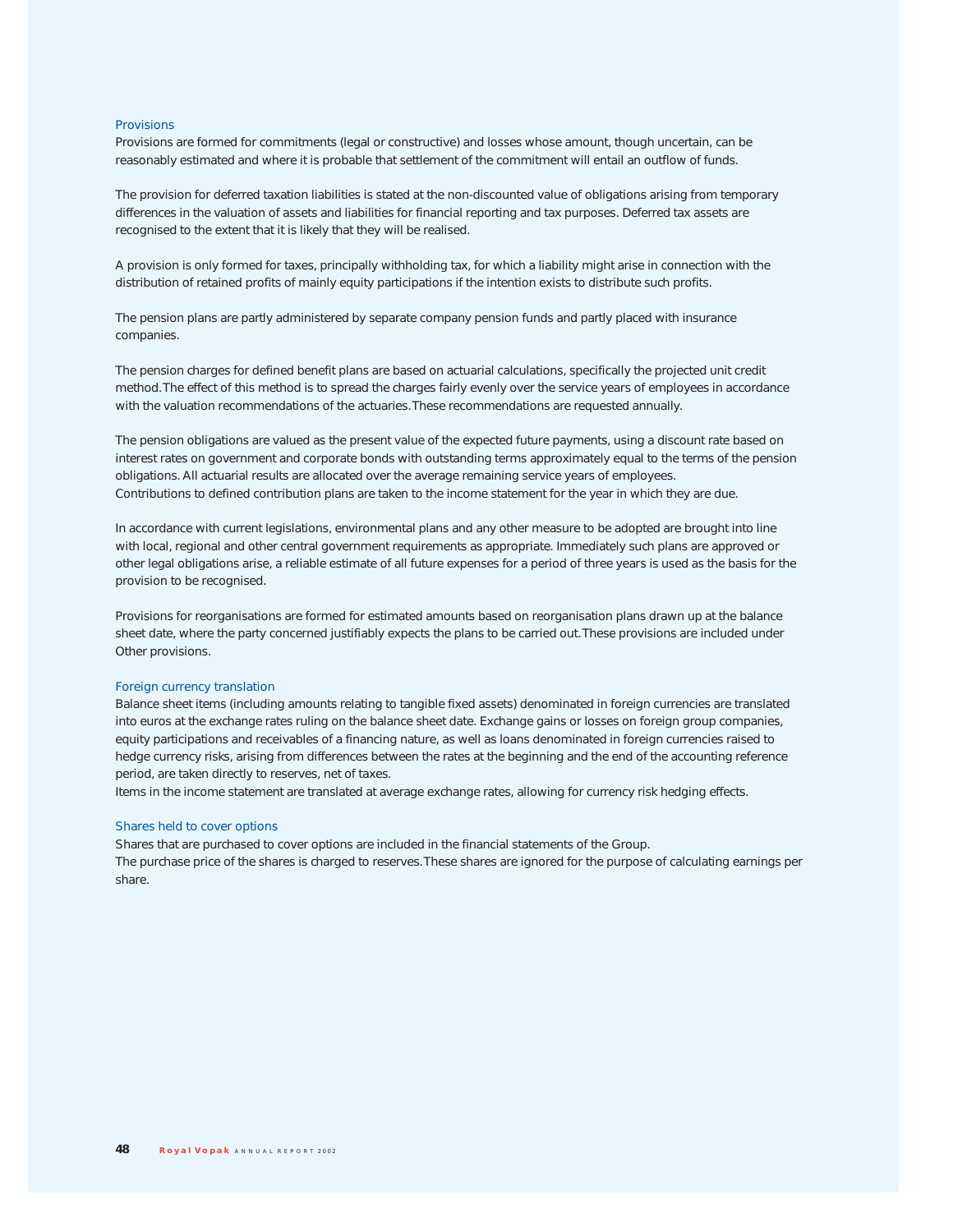#### **Cash flow policies**

The statement of cash flows is drawn up using the indirect method. Cash includes cash equivalents. Cash flows denominated in foreign currencies are translated at estimated average exchange rates. Foreign exchange and translation gains and losses on cash and cash equivalents are presented separately. The cash flows in the statement of cash flows are divided between operating activities, investing activities and financing activities.

Receipts and expenditure relating to interest, dividends received and income taxes are included under net cash flow from operating activities.

Acquisitions of group companies and equity participations are included under net cash flow from investing activities.

Dividend distributions are included under net cash flow from financing activities.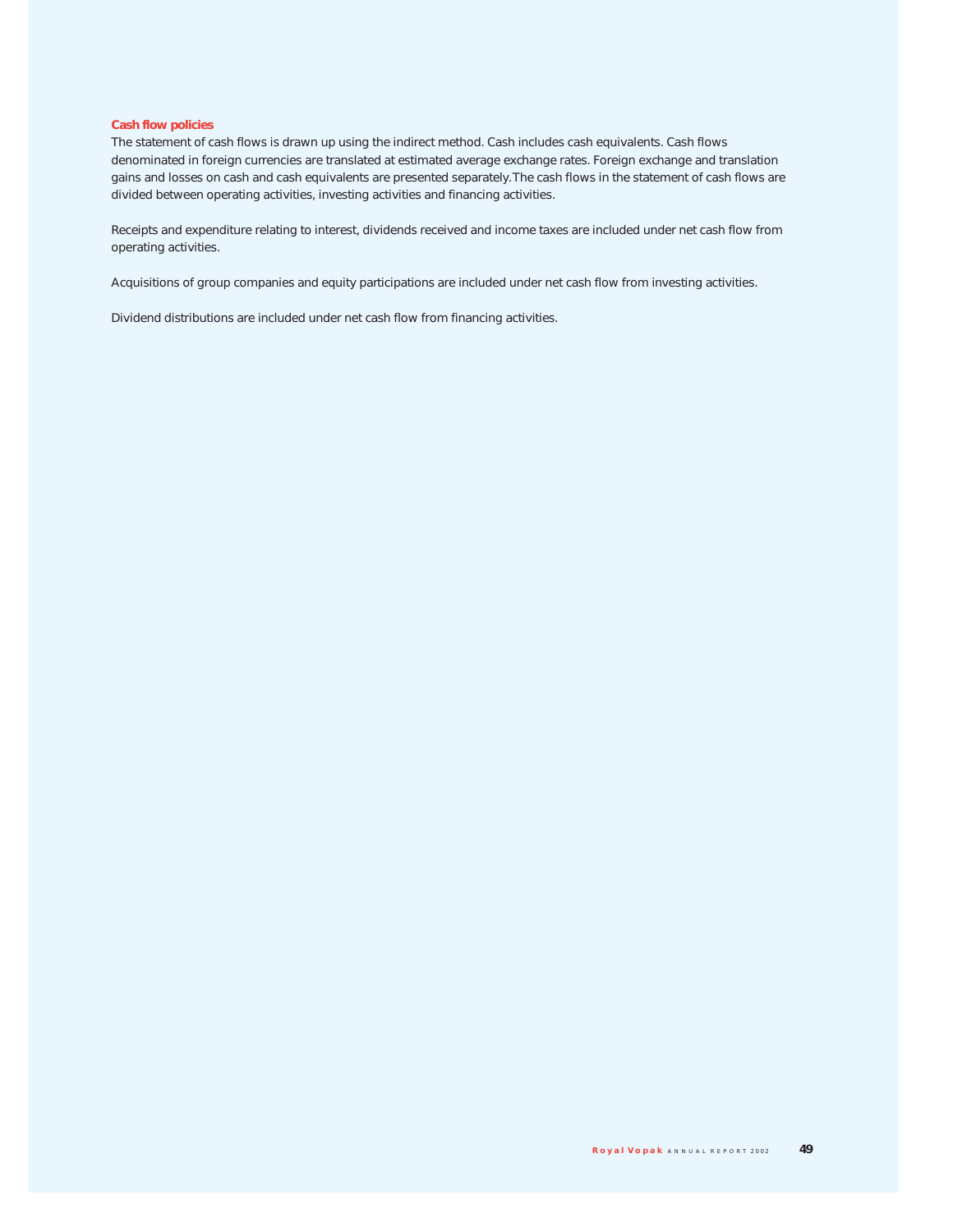# **Notes to the consolidated income statement**

All amounts are in EUR millions, unless stated otherwise.

# **General**

The split-off of activities to Univar on 1 January 2002 had a significant effect on the 2002 consolidated income statement.

# **Net sales**

Breakdown of net sales by geographical area:

|              |                                                | 2002  | Pro forma 2001 | Before split-off 2001 |
|--------------|------------------------------------------------|-------|----------------|-----------------------|
|              | The Netherlands                                | 334.3 | 352.0          | 402.4                 |
|              | Other European countries, Africa & Middle East | 195.8 | 196.4          | 1,822.7               |
|              | North America                                  | 118.0 | 129.4          | 3,281.9               |
|              | Latin America                                  | 40.4  | 39.4           | 39.4                  |
|              | Asia and Australia                             | 107.7 | 93.3           | 93.3                  |
| <b>Total</b> |                                                | 796.2 | 810.5          | 5.639.7               |

Breakdown of net sales by activity:

|                |                                     | Other                    |                              |                          |                          |                          | Before            |           |
|----------------|-------------------------------------|--------------------------|------------------------------|--------------------------|--------------------------|--------------------------|-------------------|-----------|
|                |                                     |                          |                              | Logistic                 |                          |                          | Pro forma         | split-off |
|                |                                     | Tankstorage              | Shipping                     | <b>Services</b>          | Other                    | 2002                     | 2001              | 2001      |
|                | Chemicals Logistics Europe & Africa | 211.2                    | 132.5                        | 50.2                     | $\overline{\phantom{0}}$ | 393.9                    | 401.1             | 401.1     |
|                | Oil Logistics Europe & Middle East  | 111.5                    | 9.4                          | 11.2                     | $\qquad \qquad -$        | 132.1                    | 139.2             | 139.2     |
|                | Asia                                | 102.0                    | $\qquad \qquad -$            | 2.1                      | $\qquad \qquad -$        | 104.1                    | 89.4              | 89.4      |
|                | Logistics North America             | 118.0                    |                              | $\overline{\phantom{0}}$ | $\qquad \qquad -$        | 118.0                    | 114.9             | 114.9     |
|                | Logistics Latin America             | 40.5                     | $\qquad \qquad \blacksquare$ | -                        | $\qquad \qquad -$        | 40.5                     | 39.6              | 39.6      |
|                | <b>Distribution</b>                 | $\overline{\phantom{0}}$ | $\overline{\phantom{0}}$     | -                        | ۰                        | $\overline{\phantom{0}}$ | $\qquad \qquad -$ | 4,829.2   |
|                | Other                               | $\overline{\phantom{0}}$ | $\overline{\phantom{0}}$     | $\qquad \qquad -$        | 7.6                      | 7.6                      | 26.3              | 26.3      |
| <b>Total</b>   |                                     | 583.2                    | 141.9                        | 63.5                     | 7.6                      | 796.2                    | 810.5             | 5,639.7   |
| Pro forma 2001 |                                     | 563.9                    | 165.9                        | 79.8                     | 0.9                      |                          | 810.5             |           |

# **Wages, salaries and social security charges**

|              |                         | 2002  | Pro forma 2001 | Before split-off 2001 |
|--------------|-------------------------|-------|----------------|-----------------------|
|              | Wages and salaries      | 221.9 | 224.0          | 610.9                 |
|              | Social security charges | 32.7  | 34.2           | 80.0                  |
|              | Pension premiums        | 16.6  | 20.0           | 51.2                  |
| <b>Total</b> |                         | 271.2 | 278.2          | 742.1                 |

For the remuneration of Supervisory Board members and Executive Board members reference is made to the financial statements of Royal Vopak.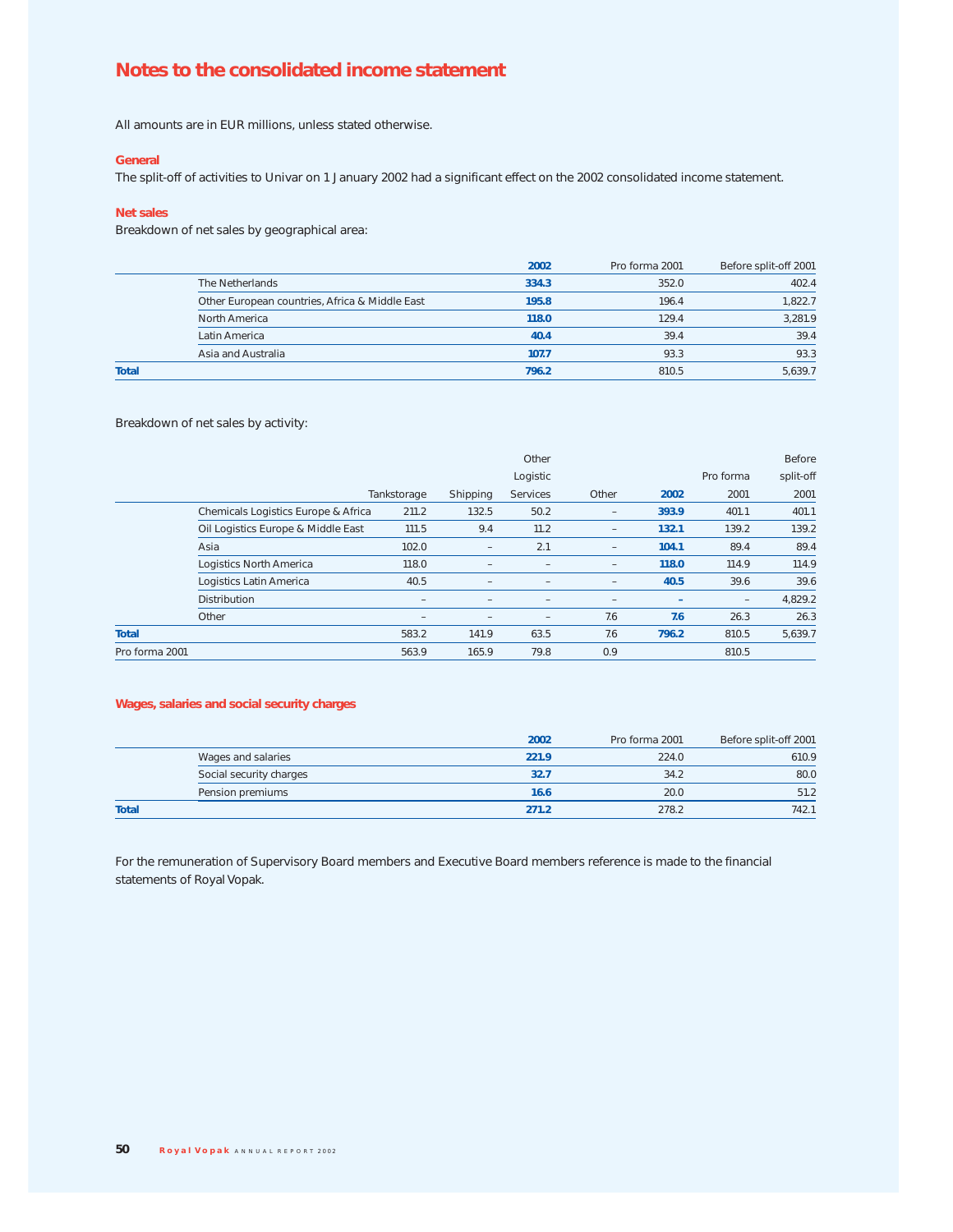# **Average number of employees**

The group employed 4,415 staff on average during 2002, including temporary staff. The figure can be broken down as follows:

|                |                                     |                          |                          | Other                    |                          |                          |                 | Before    |
|----------------|-------------------------------------|--------------------------|--------------------------|--------------------------|--------------------------|--------------------------|-----------------|-----------|
|                |                                     |                          |                          | Logistic                 |                          |                          | Pro forma       | split-off |
|                |                                     | Tankstorage              | Shipping                 | <b>Services</b>          | Other                    | 2002                     | 2001            | 2001      |
|                | Chemicals Logistics Europe & Africa | 1,066                    | 882                      | 616                      | $\overline{\phantom{a}}$ | 2,564                    | 2,623           | 2,623     |
|                | Oil Logistics Europe & Middle East  | 311                      | 70                       | 106                      | $\qquad \qquad$          | 487                      | 610             | 610       |
|                | Asia                                | 275                      | ۰                        | 41                       | $\overline{\phantom{a}}$ | 316                      | 319             | 319       |
|                | Logistics North America             | 466                      | $\overline{\phantom{0}}$ | $\overline{\phantom{0}}$ | $\qquad \qquad$          | 466                      | 454             | 454       |
|                | Logistics Latin America             | 410                      | $\qquad \qquad -$        | -                        | $\overline{\phantom{m}}$ | 410                      | 388             | 388       |
|                | <b>Distribution</b>                 | $\overline{\phantom{0}}$ | ۰                        | $\overline{\phantom{a}}$ | ۰                        | $\overline{\phantom{0}}$ | $\qquad \qquad$ | 7,095     |
|                | Other                               |                          | ۰                        | $\qquad \qquad -$        | 172                      | 172                      | 319             | 319       |
| <b>Total</b>   |                                     | 2,528                    | 952                      | 763                      | 172                      | 4,415                    | 4,713           | 11,808    |
| Pro forma 2001 |                                     | 2,613                    | 1,001                    | 912                      | 187                      |                          | 4,713           |           |

# **Movements in the number of employees**

|                                  | 2002   | Pro forma 2001 | Before split-off 2001 |
|----------------------------------|--------|----------------|-----------------------|
| Number at 1 January              | 4.262  | 4.876          | 9,736                 |
| Movements owing to acquisitions/ |        |                |                       |
| disposals                        | 52     | $-520$         | 1,852                 |
| Other movements                  | $-239$ | $-94$          | $-300$                |
| Number at 31 December            | 4.075  | 4.262          | 11,288                |

# **Depreciation and amortization**

|              | 2002  | Pro forma 2001 | Before split-off 2001 |
|--------------|-------|----------------|-----------------------|
| Amortization |       | U.Z            | 18.1                  |
| Depreciation | 108.7 | 111.9          | 168.6                 |
| <b>Total</b> | 108.9 | 112.           | 186.7                 |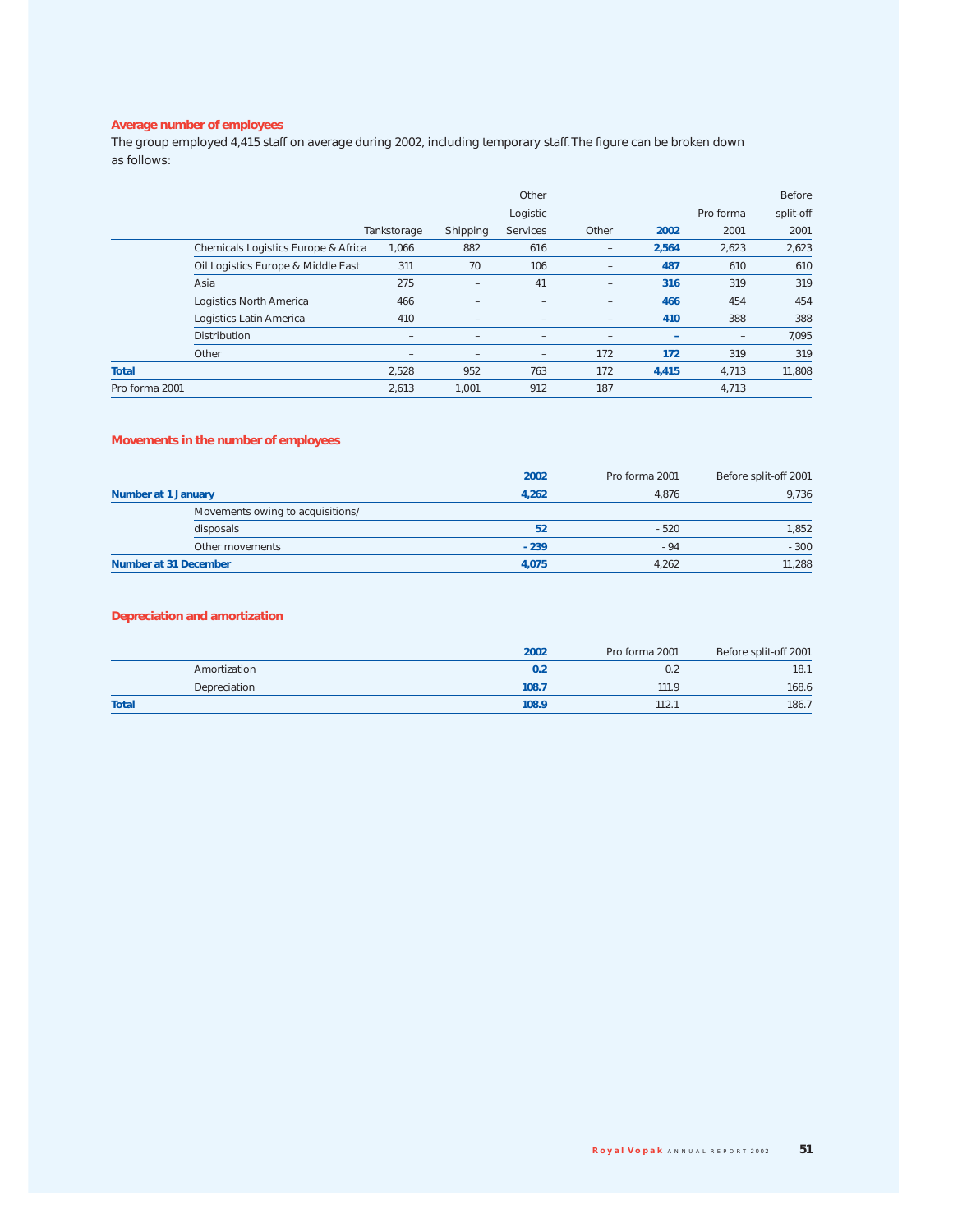# **Income from equity participations**

|              |                       | 2002 | Pro forma 2001 | Before split-off 2001 |
|--------------|-----------------------|------|----------------|-----------------------|
|              | Share in income from  |      |                |                       |
|              | equity participations | 46.1 | 59.3           | 59.0                  |
|              | Interest              | 0.8  | 3.2            | 3.2                   |
|              | Other income          | 1.2  | 0.6            | 0.6                   |
| <b>Total</b> |                       | 48.1 | 63.1           | 62.8                  |

The breakdown of income from equity participations by activity is as follows:

|                |                                     |                              |                   | Other           |                          |      |           | Before    |
|----------------|-------------------------------------|------------------------------|-------------------|-----------------|--------------------------|------|-----------|-----------|
|                |                                     |                              |                   | Logistic        |                          |      | Pro forma | split-off |
|                |                                     | Tankstorage                  | Shipping          | <b>Services</b> | Other                    | 2002 | 2001      | 2001      |
|                | Chemicals Logistics Europe & Africa | 3.7                          | 0.7               | 0.4             | $\overline{\phantom{m}}$ | 4.8  | 6.4       | 6.4       |
|                | Oil Logistics Europe & Middle East  | 16.4                         | 0.6               | 0.2             | $\qquad \qquad -$        | 17.2 | 17.9      | 17.9      |
|                | Asia                                | 21.9                         | $\qquad \qquad -$ | $-0.1$          | $\qquad \qquad -$        | 21.8 | 12.2      | 12.2      |
|                | Logistics North America             | $\qquad \qquad \blacksquare$ |                   |                 | -                        | ۰    |           |           |
|                | Logistics Latin America             | 2.5                          |                   |                 |                          | 2.5  | 2.3       | 2.3       |
|                | <b>Distribution</b>                 | $\qquad \qquad \blacksquare$ |                   |                 | -                        |      | -         | $-0.3$    |
|                | Other                               | $\overline{\phantom{m}}$     | 0.5               |                 | 1.3                      | 1.8  | 24.3      | 24.3      |
| <b>Total</b>   |                                     | 44.5                         | 1.8               | 0.5             | 1.3                      | 48.1 | 63.1      | 62.8      |
| Pro forma 2001 |                                     | 37.9                         | 22.6              | 0.7             | 1.9                      |      | 63.1      |           |
|                |                                     |                              |                   |                 |                          |      |           |           |

#### **Group operating income**

The breakdown by activity is as follows:

|                                     |                              |                   | Other             |                          |         |                   | Before    |
|-------------------------------------|------------------------------|-------------------|-------------------|--------------------------|---------|-------------------|-----------|
|                                     |                              |                   | Logistic          |                          |         | Pro forma         | split-off |
|                                     | Tankstorage                  | Shipping          | Services          | Other                    | 2002    | 2001              | 2001      |
| Chemicals Logistics Europe & Africa | 43.7                         | 13.2              | $-5.1$            | $\overline{\phantom{0}}$ | 51.8    | 74.6              | 74.6      |
| Oil Logistics Europe & Middle East  | 53.0                         | 1.6               | 3.2               | $\qquad \qquad -$        | 57.8    | 62.6              | 62.6      |
| Asia                                | 62.8                         | $\qquad \qquad -$ | 0.3               | $\qquad \qquad -$        | 63.1    | 48.7              | 48.7      |
| Logistics North America             | 27.1                         |                   | -                 | $\qquad \qquad -$        | 27.1    | 28.0              | 28.0      |
| Logistics Latin America             | 15.6                         |                   |                   | $\qquad \qquad -$        | 15.6    | 15.2              | 15.2      |
| <b>Distribution</b>                 | $\qquad \qquad \blacksquare$ |                   |                   |                          |         | $\qquad \qquad -$ | 88.4      |
| Other                               | $\overline{\phantom{0}}$     | 0.5               | $\qquad \qquad -$ | $-16.2$                  | $-15.7$ | 7.7               | 0.9       |
| <b>Total</b>                        | 202.2                        | 15.3              | $-1.6$            | $-16.2$                  | 199.7   | 236.8             | 318.4     |
| Pro forma 2001                      | 200.1                        | 46.5              | 10.1              | $-19.9$                  |         | 236.8             |           |

# **Interest income and expense**

In 2002, there has been no interest incurred during construction to be included as a net interest expense (2001: EUR 0.5 million; pro forma 2001: EUR 0.5 million).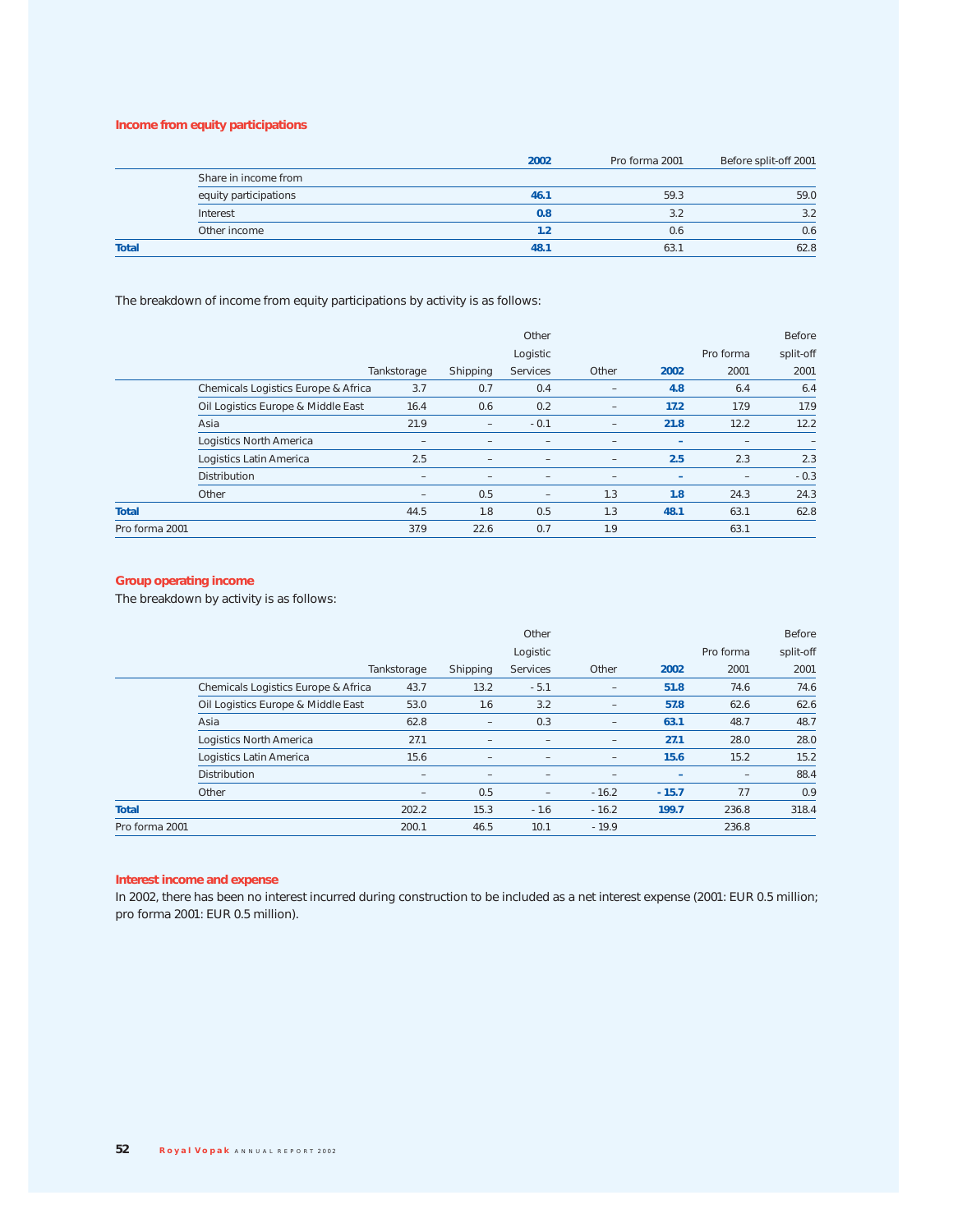## **Income taxes**

Income taxes on income from ordinary activities was EUR 32.1 million. (2001: EUR 72.4 million; pro forma 2001: EUR 35.0 million). The income tax on income from ordinary activities can be broken down as follows:

|                                                 |                          | 2002    | Pro forma 2001  | Before split-off 2001 |
|-------------------------------------------------|--------------------------|---------|-----------------|-----------------------|
| <b>The Netherlands</b>                          |                          |         |                 |                       |
| Current tax charge                              | $\overline{\phantom{0}}$ |         | 1.5             | 1.5                   |
| Deferred tax charge                             | 1.7                      |         | 14.6            | 14.6                  |
|                                                 |                          | 1.7     | 16.1            | 16.1                  |
| <b>Other countries</b>                          |                          |         |                 |                       |
| Current tax charge                              | 21.1                     |         | 2.2             | 39.6                  |
| Deferred tax charge                             | 9.3                      |         | 16.7            | 16.7                  |
|                                                 |                          | 30.4    | 18.9            | 56.3                  |
| Income taxes on income from ordinary activities |                          | 32.1    | 35.0            | 72.4                  |
|                                                 |                          | %       | %               | %                     |
| Weighted average statutory tax rates            |                          | 32.5    | 33.4            | 38.1                  |
| Effect participation exemption                  |                          | $-10.6$ | $-12.5$         | $-10.1$               |
| Effect non-deductable goodwill                  |                          | -       | $\qquad \qquad$ | 3.3                   |
| Effect non-deductable expenses                  |                          | 1.3     | 1.3             | 2.2                   |
| Other                                           |                          | $-0.6$  | $-0.2$          | 1.9                   |
| <b>Effective tax burden</b>                     |                          | 22.6    | 22.0            | 35.4                  |

#### **Extraordinary income/expense after income taxes**

|                                     |        | 2002    | Pro forma 2001               | Before split-off 2001 |
|-------------------------------------|--------|---------|------------------------------|-----------------------|
| <b>Extraordinary income</b>         |        |         |                              |                       |
| - On sale of group companies        | 0.5    |         | 35.3                         | 35.3                  |
| - On sale of financial fixed assets | 30.0   |         | 22.1                         | 22.1                  |
|                                     |        | 30.5    | 57.4                         | 57.4                  |
| <b>Extraordinary expenses</b>       |        |         |                              |                       |
| - Split-off costs                   | $-3.9$ |         | $\qquad \qquad \blacksquare$ | -                     |
| - Integration costs Ellis & Everard |        |         |                              | $-40.8$               |
| - Reorganisation costs              | $-4.5$ |         | $-9.3$                       | $-19.4$               |
| - Write-off IT-system European      |        |         |                              |                       |
| <b>Chemical Distribution</b>        |        |         | $\qquad \qquad \blacksquare$ | $-86.3$               |
| - Other                             | $-8.1$ |         | $-16.8$                      | $-16.8$               |
|                                     |        | $-16.5$ | $-26.1$                      | $-163.3$              |
| <b>Balance before income taxes</b>  |        | 14.0    | 31.3                         | $-105.9$              |
| Income taxes                        |        | 2.1     | 0.2                          | 27.5                  |
| <b>Balance after income taxes</b>   |        | 16.1    | 31.5                         | $-78.4$               |

## **Earnings per share**

Earnings per share is calculated by dividing the net profit for holders of common shares by the weighted average number of issued shares. The weighted average number of issued shares over 2002 is 54,518,700 (2001: 50,612,675).

In calculating the fully diluted earnings per share, the weighted number of issued shares is corrected for the dilution effects of option plans. For 2002, the effect of the correction for dilution effects is nil. The weighted average number of issued shares 2001 after correction is 50,615,906.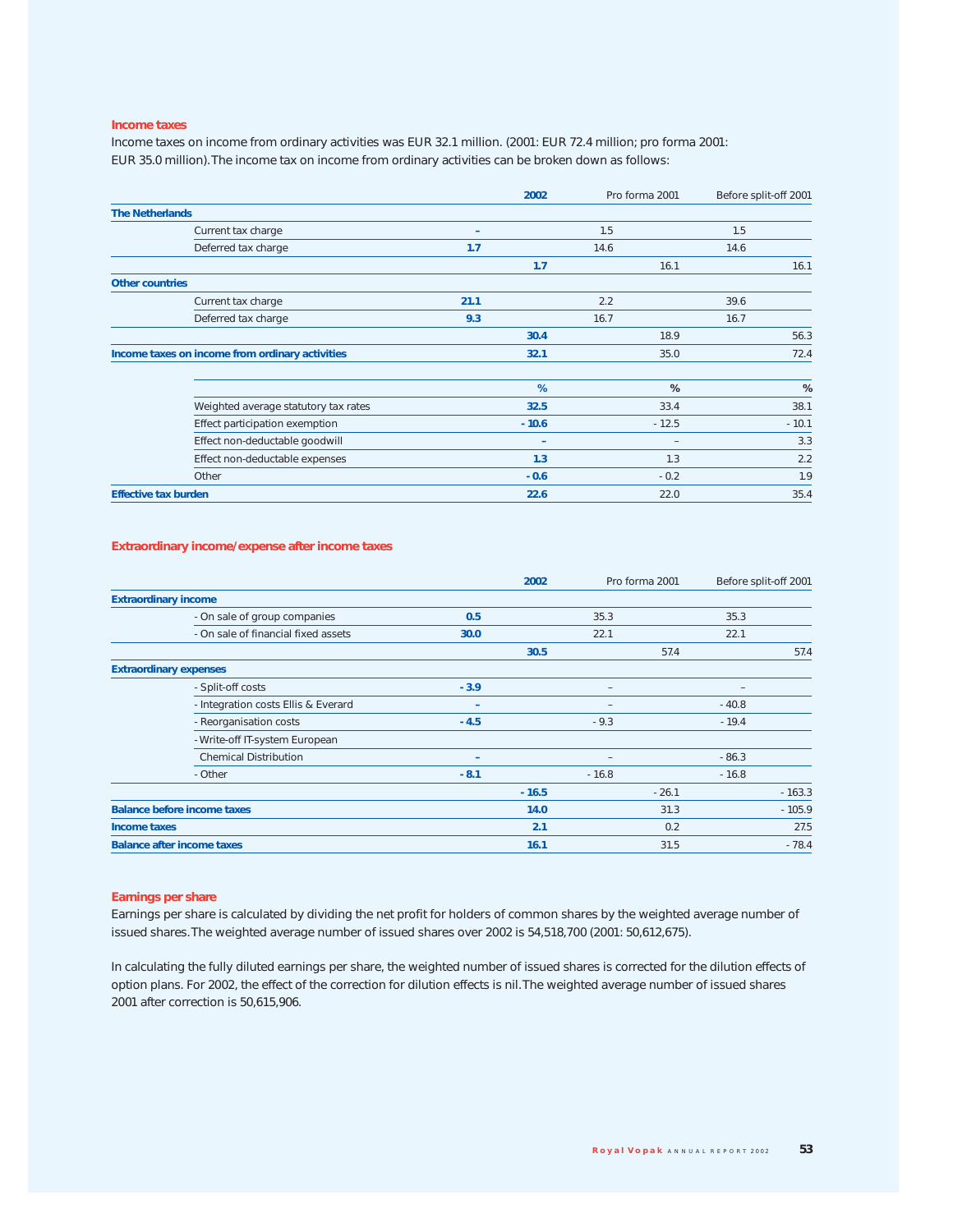# **Notes to the consolidated balance sheet**

All amounts are in EUR millions, unless stated otherwise.

# **Intangible fixed assets**

Movements in this item are as follows:

|                                       | <b>Total</b> |
|---------------------------------------|--------------|
| Net book value at 1 January 2002      | 370.1        |
| <b>Effect split-off Univar</b>        | $-364.4$     |
| Pro forma bookvalue at 1 January 2002 | 5.7          |
| Movements:                            |              |
| - Goodwill                            | 0.9          |
| - Amortization                        | $-0.2$       |
| - Exchange differences                | $-0.1$       |
| Net book value at 31 December 2002    | 6.3          |
| Costs                                 | 6.7          |
| Accumulated amortization              | $-0.4$       |
| Net book value at 31 December 2002    | 6.3          |

# **Tangible fixed assets**

Movements in this item are as follows:

|                          |           |                   | Machinery, |                          |                        |
|--------------------------|-----------|-------------------|------------|--------------------------|------------------------|
| Land                     | Tank      |                   | equipment, | Work                     |                        |
| and                      | storage   |                   | and        | under                    |                        |
| buildings                | terminals | <b>Vessels</b>    |            |                          | <b>Total</b>           |
| 441.8                    | 841.3     | 245.9             | 148.4      | 62.7                     | 1,740.1                |
| $-334.5$                 | $-77.9$   | $\qquad \qquad -$ | $-87.1$    | $-21.5$                  | $-521.0$               |
| 107.3                    | 763.4     | 245.9             | 61.3       | 41.2                     | 1,219.1                |
|                          |           |                   |            |                          |                        |
| 7.4                      | 47.0      | 14.7              | 8.3        | 10.6                     | 88.0                   |
| 6.1                      | $-0.8$    | $\qquad \qquad -$ | 2.1        | $-7.4$                   |                        |
| 7.3                      | 2.8       | $\qquad \qquad -$ | 0.1        | $\overline{\phantom{m}}$ | 10.2                   |
| $\overline{\phantom{0}}$ | $-13.7$   | ۳                 |            | $\overline{\phantom{m}}$ | $-13.7$                |
| $-1.3$                   | $-6.3$    | $-8.6$            | $-5.9$     | $\overline{\phantom{m}}$ | $-22.1$                |
| $-5.3$                   | $-68.4$   | $-25.1$           | $-9.9$     | $\overline{\phantom{m}}$ | $-108.7$               |
| $-9.1$                   | $-48.2$   | $-2.0$            | $-4.6$     | $-1.7$                   | $-65.6$                |
| 112.4                    | 675.8     | 224.9             | 51.4       | 42.7                     | 1,107.2                |
| 181.8                    | 1,567.7   | 419.6             | 119.6      | 42.7                     | 2,331.4                |
| $-69.4$                  | $-891.9$  | $-194.7$          | $-68.2$    | $\overline{\phantom{m}}$ | $-1,224.2$             |
| 112.4                    | 675.8     | 224.9             | 51.4       | 42.7                     | 1,107.2                |
|                          |           |                   |            |                          | inventory construction |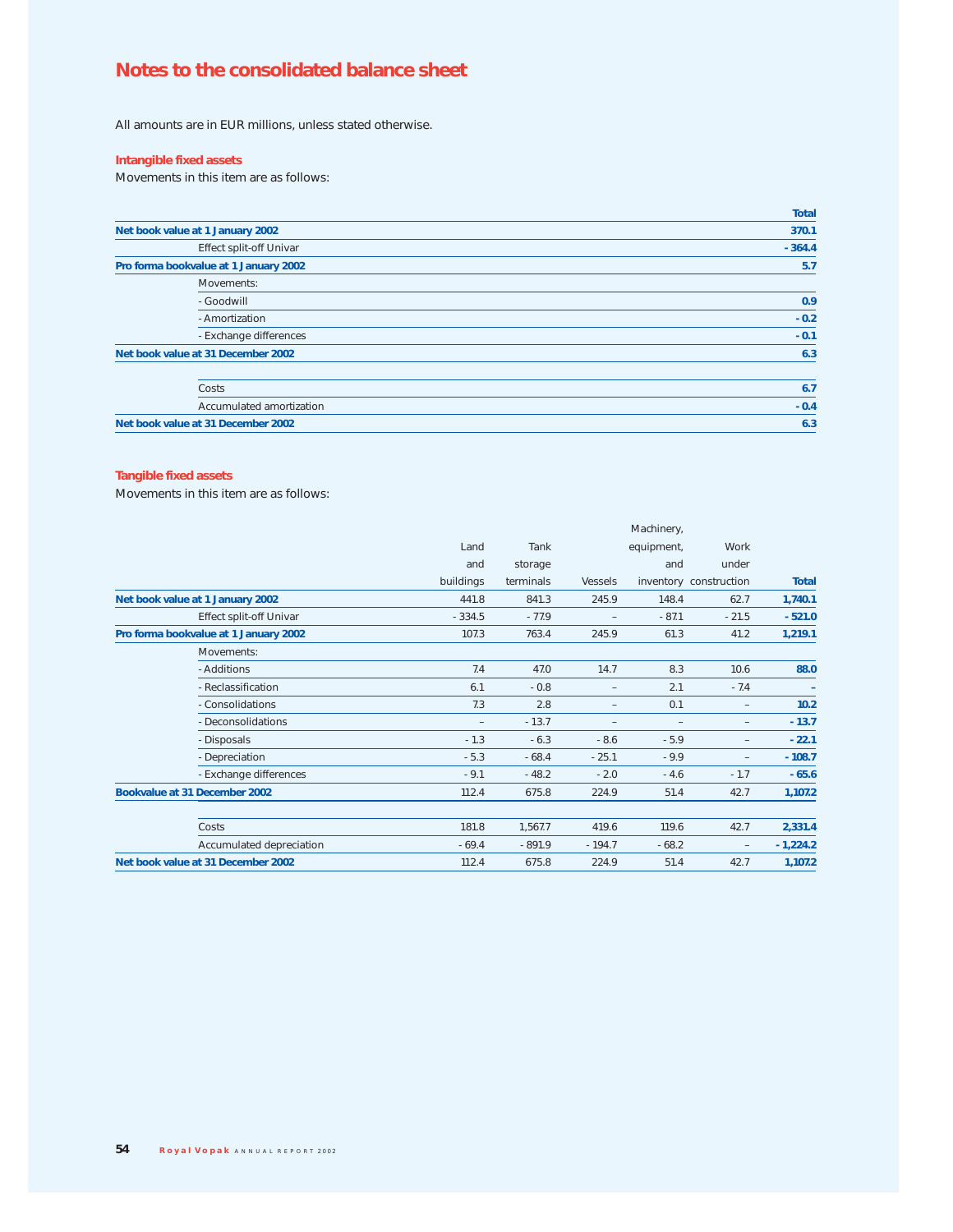# **Financial fixed assets**

Movements in this item are as follows:

|                                       |                | Loans to                 |                          |                                                                                     |              |
|---------------------------------------|----------------|--------------------------|--------------------------|-------------------------------------------------------------------------------------|--------------|
|                                       | Equity         | equity                   | Other                    | Other                                                                               |              |
|                                       | participations | participations           | investments              | loans                                                                               | <b>Total</b> |
| <b>Balance at 1 January 2002</b>      | 290.9          | 46.7                     | $\qquad \qquad -$        | 140.5                                                                               | 478.1        |
| <b>Effect split-off Univar</b>        | $-1.8$         | $\overline{\phantom{0}}$ | $\overline{\phantom{0}}$ |                                                                                     | $-1.8$       |
| Pro forma bookvalue at 1 January 2002 | 289.1          | 46.7                     | $\qquad \qquad -$        | 140.5<br>$\qquad \qquad \blacksquare$<br>14.4<br>$-1.8$<br>$-20.4$<br>23.4<br>156.1 | 476.3        |
| Movements:                            |                |                          |                          |                                                                                     |              |
| - Share in income                     | 45.7           |                          | 0.4                      |                                                                                     | 46.1         |
| - Dividends received                  | $-36.1$        | $\qquad \qquad -$        | $-0.8$                   |                                                                                     | $-36.9$      |
| - Investments                         | 10.9           | 1.4                      | 1.3                      |                                                                                     | 28.0         |
| - Disposals                           | $-66.3$        |                          |                          |                                                                                     | $-68.1$      |
| - Exchange differences                | $-24.5$        | $-2.0$                   | $-3.8$                   |                                                                                     | $-50.7$      |
| - Other movements                     | $-24.7$        | $-23.4$                  | 24.7                     |                                                                                     |              |
| Bookvalue at 31 December 2002         | 194.1          | 22.7                     | 21.8                     |                                                                                     | 394.7        |
|                                       |                |                          |                          |                                                                                     |              |

Disposals of equity participations include the interests in Broström and Chemicals and Oil Storage Management (COSM). The proceeds of GBP 24.2 million from the disposal of the COSM interest were received on 14 January 2003.

As a result of the disposal of the interest in Broström, the existing subordinated loan in Swedish crown, equal to EUR 23.4 million, was reclassified under Other loans. In addition, a subordinated loan of EUR 10 million was granted in 2002 to Stichting Pensioenfonds Vopak.

Other loans include subordinated loans amounting to EUR 154.5 million (2001: EUR 138.9 million), of which EUR 77.9 million represents loans with remaining terms exceeding 5 years. For these loans, the weighted average interest rate at 31 December 2002 was 3.26% (2001: 3.06%).

In accordance with Section 379, Book 2, of the Netherlands Civil Code, a list of the principal group companies and equity participations has been filed with the Company Registry in Rotterdam for inspection. The list also includes the information required under Section 414, Book 2, of the Netherlands Civil Code.

#### **Inventories**

Stocks at year-end 2001 comprise mainly goods for resale for chemical distribution activities. Following the split-off, inventories of these goods are limited.

#### **Accounts receivables**

|              |                           | 2002  | Pro forma 2001 | Before split-off 2001 |
|--------------|---------------------------|-------|----------------|-----------------------|
|              | Trade accounts receivable | 129.3 | 151.3          | 800.2                 |
|              | Other accounts receivable | 143.2 | 144.7          | 247.3                 |
| <b>Total</b> |                           | 272.5 | 296.0          | .047.5                |

#### **Cash and cash equivalents**

|              |                           | 2002                     | Pro forma 2001 | Before split-off 2001 |
|--------------|---------------------------|--------------------------|----------------|-----------------------|
|              | Cash/bank                 | 50.5                     | 60.1           | 123.3                 |
|              | Deposits                  | 121.7                    | 16.8           | 29.0                  |
|              | Designated finance Univar | $\overline{\phantom{0}}$ | 170.8          | -                     |
| <b>Total</b> |                           | 172.2                    | 247.7          | 152.3                 |

Of the cash and cash equivalents at 31 December 2002, USD 20 million (EUR 19.2 million) is not readily available.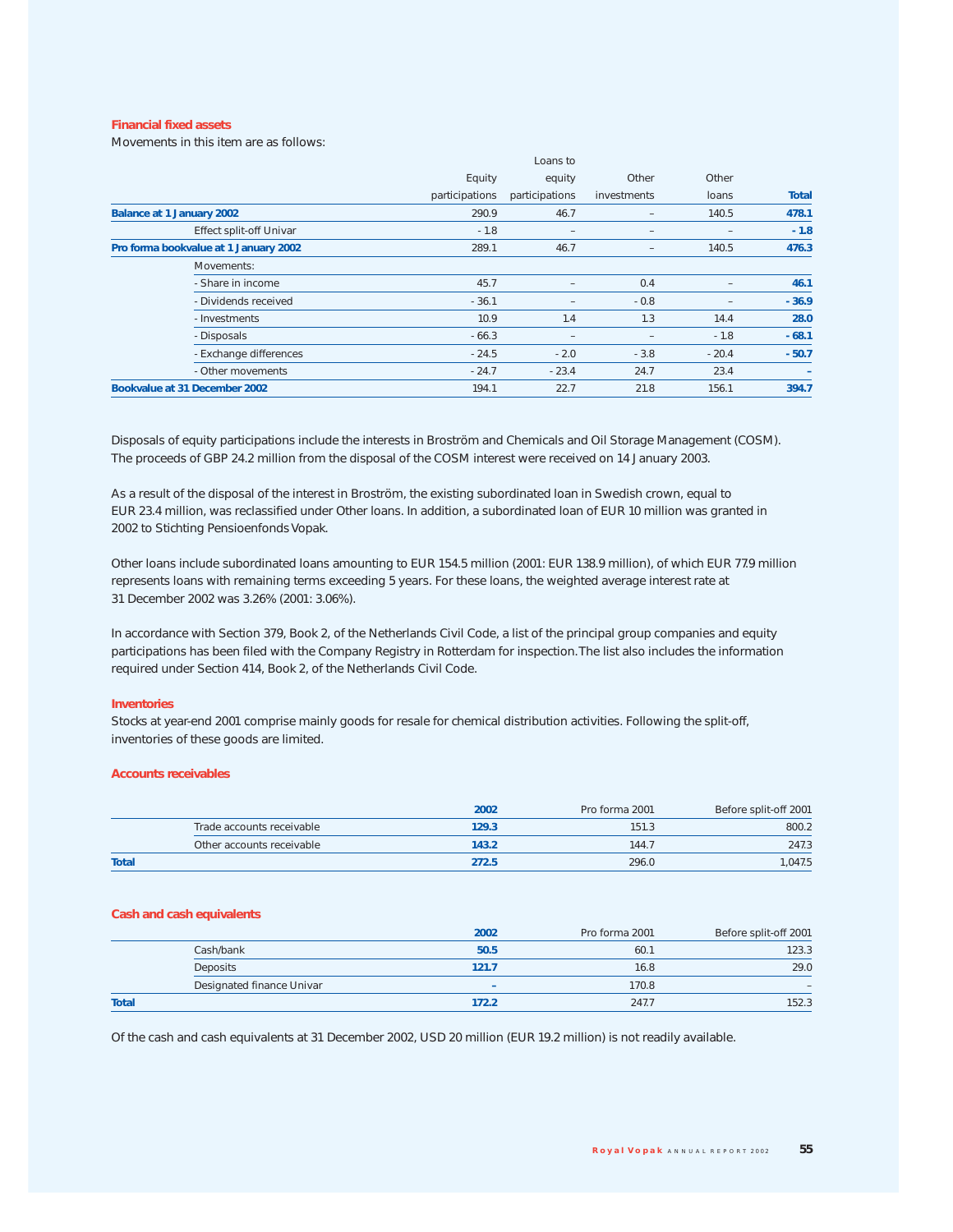#### **Amounts owed to banks**

This item relates to bank credits; the information on derivatives is disclosed separately in the note on financial instruments.

#### **Trade accounts and other accounts payable**

|              |                                                      | 2002  | Pro forma 2001 | Before split-off 2001 |
|--------------|------------------------------------------------------|-------|----------------|-----------------------|
|              | Trade accounts payable                               | 71.3  | 97.7           | 700.2                 |
|              | Taxes and social security charges                    | 24.7  | 25.4           | 76.0                  |
|              | Other accounts payable, accruals and deferred income | 154.0 | 226.3          | 400.4                 |
| <b>Total</b> |                                                      | 250.0 | 349.4          | 1.176.6               |

#### **Long-term debt**

|                    |       | Face value               |               |                          | Due after 5 years |                   |      | Average term in years    |           |  |
|--------------------|-------|--------------------------|---------------|--------------------------|-------------------|-------------------|------|--------------------------|-----------|--|
|                    |       |                          | <b>Before</b> |                          | Before            |                   |      |                          |           |  |
|                    |       | Pro forma                | split-off     |                          | Pro forma         | split-off         |      | Pro forma                | split-off |  |
|                    | 2002  | 2001                     | 2001          | 2002                     | 2001              | 2001              | 2002 | 2001                     | 2001      |  |
| Bond loans         | -     | 63.5                     | 63.5          |                          | -                 |                   | -    | 1.5                      | 1.5       |  |
| Subordinated Ioans | 17.0  | 34.0                     | 34.0          | -                        | -                 | -                 | 2.2  | 2.7                      | 2.7       |  |
| Mortgage Loans     | ۰     | 41.0                     | 41.0          | -                        | 7.4               | 7.4               | ۰    | 2.2                      | 2.2       |  |
| Private placements |       |                          |               |                          |                   |                   |      |                          |           |  |
| and bank loans     | 748.3 | 836.7                    | 1,136.2       | 545.9                    | 666.5             | 666.5             | 6.8  | 7.4                      | 6.2       |  |
| Stand-by loans     | 50.0  | 114.9                    | 118.6         | -                        | 35.0              | 35.0              | 3.7  | 3.4                      | 3.2       |  |
| Other Ioans        | 9.6   | $\overline{\phantom{a}}$ | 6.7           | $\overline{\phantom{0}}$ | -                 | $\qquad \qquad -$ | 1.7  | $\overline{\phantom{m}}$ | 4.5       |  |
| <b>Total</b>       | 824.9 | 1.090.1                  | 1.400.0       | 545.9                    | 708.9             | 708.9             | 6.0  | 6.2                      | 5.5       |  |

The subordinated loans are subordinate to all existing and future debts of Royal Vopak. Of the subordinated loans, an amount of EUR 5.7 million is included under Current portion of long-term debt.

Repayments due in 2003 of EUR 71.1 million are included under the item Current portion of long-term debt.

Movements in long-term debt are as follows:

| <b>Balance at 1 January 2002</b> |                                                 | 1,400.0  |
|----------------------------------|-------------------------------------------------|----------|
|                                  | <b>Effect split-off Univar</b>                  | $-309.9$ |
|                                  | Pro forma balance at 1 January 2002             | 1,090.1  |
|                                  | Movements:                                      |          |
|                                  | - New loans                                     | 308.2    |
|                                  | - Repayments                                    | $-416.6$ |
|                                  | - Movement in current portion of long-term debt | $-71.1$  |
|                                  | - Exchange differences                          | $-85.7$  |
|                                  | <b>Balance at 31 December 2002</b>              | 824.9    |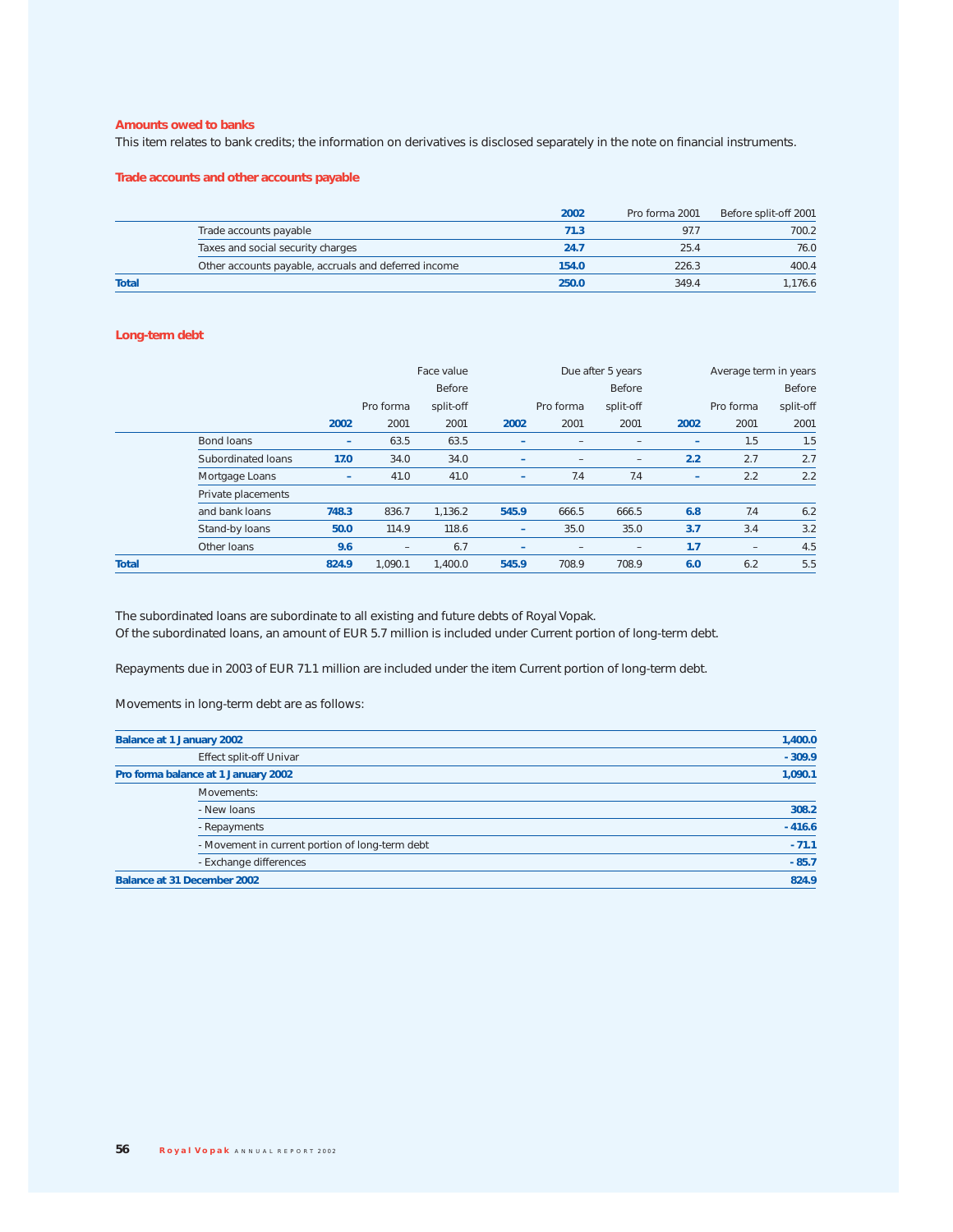## Breakdown of loans by currency:

|                        |                      |           | Local currency |                          |           | euro      |
|------------------------|----------------------|-----------|----------------|--------------------------|-----------|-----------|
|                        |                      |           | Before         |                          |           | Before    |
|                        |                      | Pro forma | split-off      |                          | Pro forma | split-off |
|                        | 2002                 | 2001      | 2001           | 2002                     | 2001      | 2001      |
| euro (EUR)             | 245.6                | 367.9     | 367.9          | 245.7                    | 367.9     | 367.9     |
| US dollar (USD)        | $526.5$ <sup>1</sup> | 552.7     | 553.3          | 518.4                    | 625.6     | 626.3     |
| Swiss franc (CHF)      | 10.0                 | 50.0      | 50.0           | 6.9                      | 33.6      | 33.6      |
| Singapore dollar (SGD) | ۰                    | 9.3       | 9.3            | $\overline{\phantom{0}}$ | 5.7       | 5.7       |
| English pound (GBP)    | 35.0                 | 35.0      | 221.7          | 53.9                     | 57.3      | 362.8     |
| Swedish crown (SEK)    |                      |           | 34.5           |                          |           | 3.7       |

*1) Following the split-off, USD 250 million was converted to a euro position in the form of cross currency interest rate swap contracts* 

The weighted average interest rate on long-term debt at 31 December 2002 is 7.2% (pro forma at 31 December 2001: 6.6%). The components are as follows:

|                         |                          |                              | Average interest rates as percentage |
|-------------------------|--------------------------|------------------------------|--------------------------------------|
|                         |                          | Pro forma                    | Before split-off                     |
|                         | 2002                     | 2001                         | 2001                                 |
| Bond loans              | $\overline{\phantom{a}}$ | 7.1                          | 7.1                                  |
| Subordinated loans      | 6.2                      | 5.4                          | 5.4                                  |
| Mortgage Ioans          | $\overline{\phantom{a}}$ | 2.5                          | 2.5                                  |
| Private placements and  |                          |                              |                                      |
| bankloans               | 7.3                      | 7.0                          | 6.6                                  |
| Stand-by loans          | 3.5                      | 3.5                          | 3.5                                  |
| Other loans             | 5.6                      | $\qquad \qquad \blacksquare$ | 4.3                                  |
| <b>Weighted average</b> | 7.2                      | 6.6                          | 6.1                                  |
|                         |                          |                              |                                      |

Based on interest rate swap contracts, the effective interest rate for long-term loans at 31 December 2002 is 7.3%.

Breakdown of interest rate swap contracts by currency:

|                          |                         |                          | Principal amount         |                     | Weighted average         |                   | Weighted average |      |           |           |
|--------------------------|-------------------------|--------------------------|--------------------------|---------------------|--------------------------|-------------------|------------------|------|-----------|-----------|
|                          |                         |                          |                          | in millions of euro | fixed swap interest rate |                   | term in years    |      |           |           |
|                          |                         |                          |                          | Before              |                          |                   | Before           |      |           | Before    |
|                          |                         |                          | Pro forma                | split-off           |                          | Pro forma         | split-off        |      | Pro forma | split-off |
|                          |                         | 2002                     | 2001                     | 2001                | 2002                     | 2001              | 2001             | 2002 | 2001      | 2001      |
| <b>Variable to fixed</b> |                         |                          |                          |                     |                          |                   |                  |      |           |           |
|                          | euro (EUR)              | 68.1                     | 34.4                     | 34.4                | 5.9%                     | 5.4%              | 5.4%             | 5.4  | 3.3       | 3.3       |
|                          | US dollar (USD)         | $\overline{\phantom{a}}$ | 15.3                     | 128.5               | ۰                        | 7.2%              | 6.3%             | -    | 2.4       | 2.5       |
|                          | Canadian dollar (CAD)   | $\overline{\phantom{0}}$ | $\overline{\phantom{m}}$ | 35.3                |                          | $\qquad \qquad -$ | 5.3%             |      | -         | 2.1       |
|                          | Australian dollar (AUD) | 4.3                      | 6.9                      | 6.9                 | 7.0%                     | 7.0%              | 7.0%             | 1.0  | 1.5       | 1.5       |
| <b>Fixed to variable</b> |                         |                          |                          |                     |                          |                   |                  |      |           |           |
|                          | euro (EUR)              | 56.7                     | 56.7                     | 56.7                | 5.4%                     | 5.4%              | 5.4%             | 7.0  | 8.0       | 8.0       |
|                          | US dollar (USD)         | 5.8                      |                          | -                   | 6.3%                     |                   | -                | 2.0  |           |           |
|                          |                         |                          |                          |                     |                          |                   |                  |      |           |           |

For the subordinated loan of EUR 45.5 million arranged in December 1996, an ORANGE agreement was concluded. Under this agreement, the company was granted an option to issue new common shares in exchange for the repayment – on the respective maturity dates – of the loan.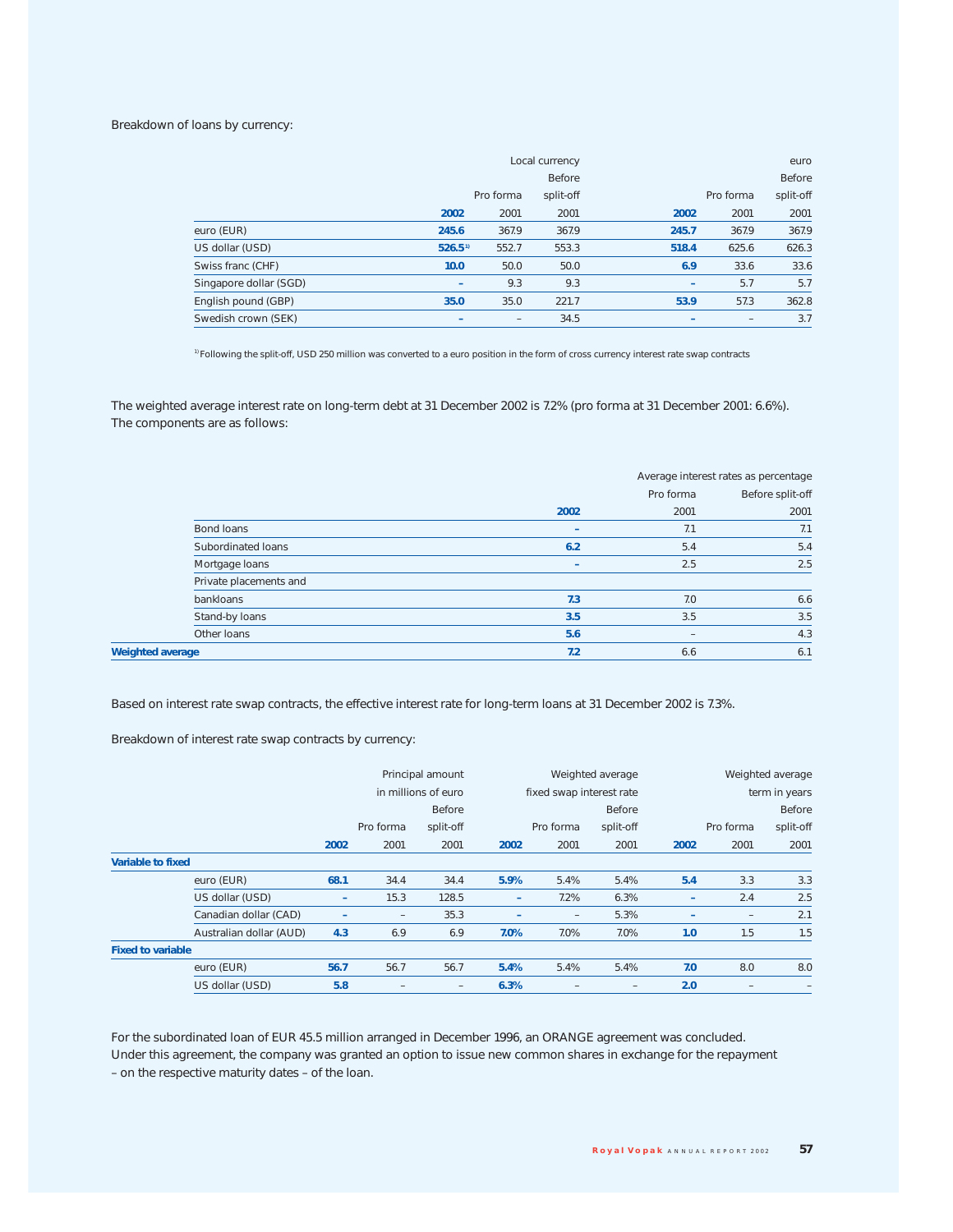At 31 December 2002, the balance of the loan was EUR 22.7 million. In exchange, the counterparties are required, subject to certain conditions, to purchase these shares. The issue price will be calculated on the basis of the average stock exchange quotation on the first five of the six stock exchange trading days preceding each issue date. The shares will be available together with the shares already listed. The number of common shares of EUR 1.00 nominal value each resulting from the issues in 2002 was nil (2001: nil).

For the total of the various long-term debt components, the disclosed interest rates and remaining terms to maturity are weighted averages. Security for the mortgage loans was provided on property and vessels of group companies. For the unencumbered property in The Netherlands, Royal Vopak has given an undertaking to a number of the lenders not to mortgage the property without their approval.

In connection with the split-off of the chemical distribution activities, a number of conditions applying to several US private placements were amended. These are long-tem loans, with terms between 6 and 14 years, with most of them due to be repaid at the end of their term. The total outstanding amount at 31 December 2002 was EUR 470.4 million. The most important ratios are:

- The ratio of net debt (including guarantees replacing credits) to EBITDA must not exceed 3.25 : 1 for the period 1 July 2002 to 30 June 2003 inclusive and 3.00 : 1 for the period 1 July 2003 to 30 June 2004 inclusive. Subsequently, the ratio must not exceed 2.75 : 1. At year-end 2002, the ratio was 2.55 : 1.
- The ratio of EBITDA to interest must not be less than 4 : 1. At year-end 2002, this ratio was 5.3 : 1.
- Shareholders' equity must not be less than EUR 350 million plus, after 1 July 2002, 40% of the profit from ordinary activities after taxation, less the share of third parties in the consolidated net income, leading ultimately to a minimum of EUR 750 million. On this basis, the minimum required shareholders' equity at 31 December 2002 is EUR 368.5 million. At 31 December 2002, actual shareholders' equity amounted to EUR 466.4 million.
- The agreements provide that the interest rate for the Notes will increase by 1.0 per cent per annum for any period of time during which the Notes have been rated an NAIC 3 rating by the NAIC (National Association of Insurance Commissioners). This increase will be reduced to 0.5 per cent during any period of time during which the Notes are rated better than NAIC 3 and the increase will be reduced to nil during any period of time during which Vopak maintains a BBB rating or better on its long-term debt from Standard & Poor's or a Baa2 rating or better on its long-term debt from Moody's. Vopak maintains a NAIC 2 rating since the start of the agreements.

Certain restrictions also apply to these facilities, including a partial negative pledge stipulation.

A number of major subholdings have provided guarantees regarding compliance with the commitments under the terms of these private placements.

In most of its other loan agreements, Royal Vopak has undertaken to ensure that certain balance sheet ratios are not exceeded. For the relevant private placements and stand-by loans, the ratio of shareholders' equity to long-term loans must not exceed 1 : 2.5. For this purpose, shareholder's equity includes 50% of the provision for deferred tax liabilities.

Calculation of the ratio at 31 December 2002

| Stockholders' equity as per the balance sheet         | 466.4   |
|-------------------------------------------------------|---------|
| 50% of the provision for deferred tax liabilities     | 68.8    |
| Adjusted stockholders' equity                         | 535.2   |
|                                                       |         |
| Long-term loan capital as per the balance sheet       | 1,065.1 |
| Less 50% of the provision for deferred tax liablities | 68.8    |
| Adjusted long-term loan capital                       | 996.3   |
|                                                       |         |

This results in a ratio of 1 : 1.9. At 31 December 2002 this is below the aforesaid maximum of 1 : 2.5. With regard to its working capital, Royal Vopak has undertaken for most of its loan agreements to maintain a ratio of current assets to current liabilities of at least 1 : 1. With working capital amounting to EUR 87.6 million at 31 December 2002, this requirement was likewise met.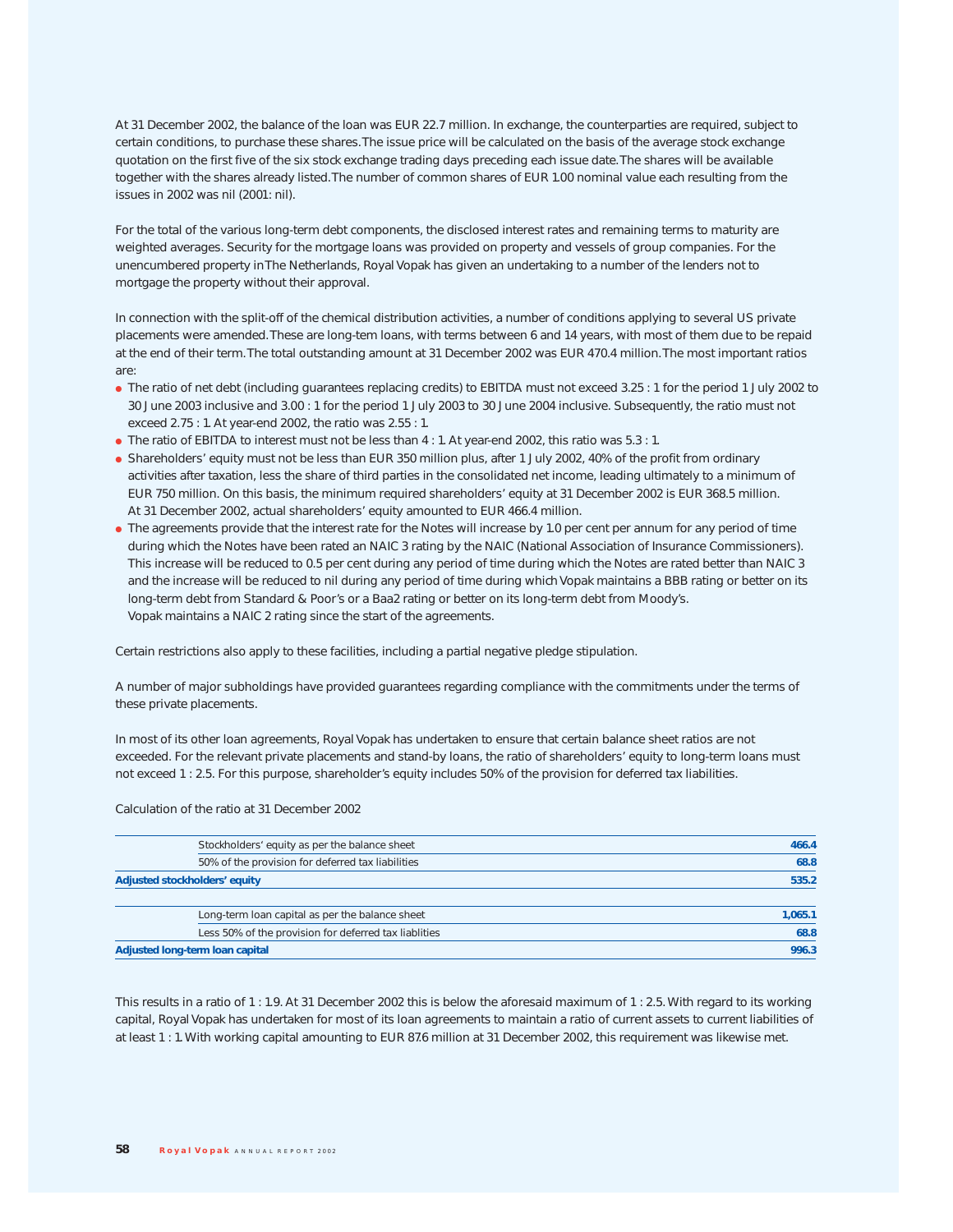## **Financial instruments**

#### *General*

In their ordinary business activities, the group companies of Royal Vopak make use of various financial instruments in accordance with a financial policy approved by the Executive Board.

These financial instruments are divided into instruments accounted for under assets and liabilities and instruments not recognised in the balance sheet.

The latter are used exclusively for hedging ordinary business risks. To the extent that financial instruments are used for hedging risks, the estimated fair values of gains and losses to be realised on the hedged transactions will offset one another and are accounted for together with the transactions.

In accordance with the company's interest rate policy, the interest rates charged on a portion of the debts are fixed rates for periods not exceeding 15 years. In addition to raising loans with a fixed rate of interest, this is achieved by means of various derivatives, such as interest rate swaps, cross currency interest rate swaps and caps and floors.

In accordance with the company's currency policy, at least 50% of net transaction positions are hedged against currency risks. This is effected by using currency options and forward exchange contracts. The net income of foreign group companies are hedged selectively using average rate options.

Group companies use procedures and guidelines for limiting credit risks for each contract party or market. These procedures and the geographical spread of group companies' activities limit Royal Vopak's exposure to risks associated with credit concentrations and market risks.

The instruments used for managing interest rate and currency risks, as well as the degree of risk associated with the use of these instruments, are as follows:

#### *Financial instruments recognised in the balance sheet*

The financial instruments recognised under assets and liabilities include cash and cash equivalents, current and long-term receivables and debts. The estimated fair value of the short-term financial instruments at 31 December 2002 is close to their net book value.

The market value of the bond loans is based on stock exchange quotations. The market value of other long-term debts is estimated as the present value of cash flows, using the swap curve as a basis.

The table below shows the market value and net book value of the other financial instruments recognised in the balance sheet at 31 December 2002.

|             |       |           | Market value |       |           | <b>Bookvalue</b> |
|-------------|-------|-----------|--------------|-------|-----------|------------------|
|             |       |           | Before       |       |           | Before           |
|             |       | Pro forma | split-off    |       | Pro forma | split-off        |
|             | 2002  | 2001      | 2001         | 2002  | 2001      | 2001             |
| Bond loans  | 63.6  | 65.8      | 65.8         | 63.5  | 63.5      | 63.5             |
| Other Ioans | 972.8 | 1.222.9   | 1.553.2      | 832.5 | 1.121.1   | 1,442.9          |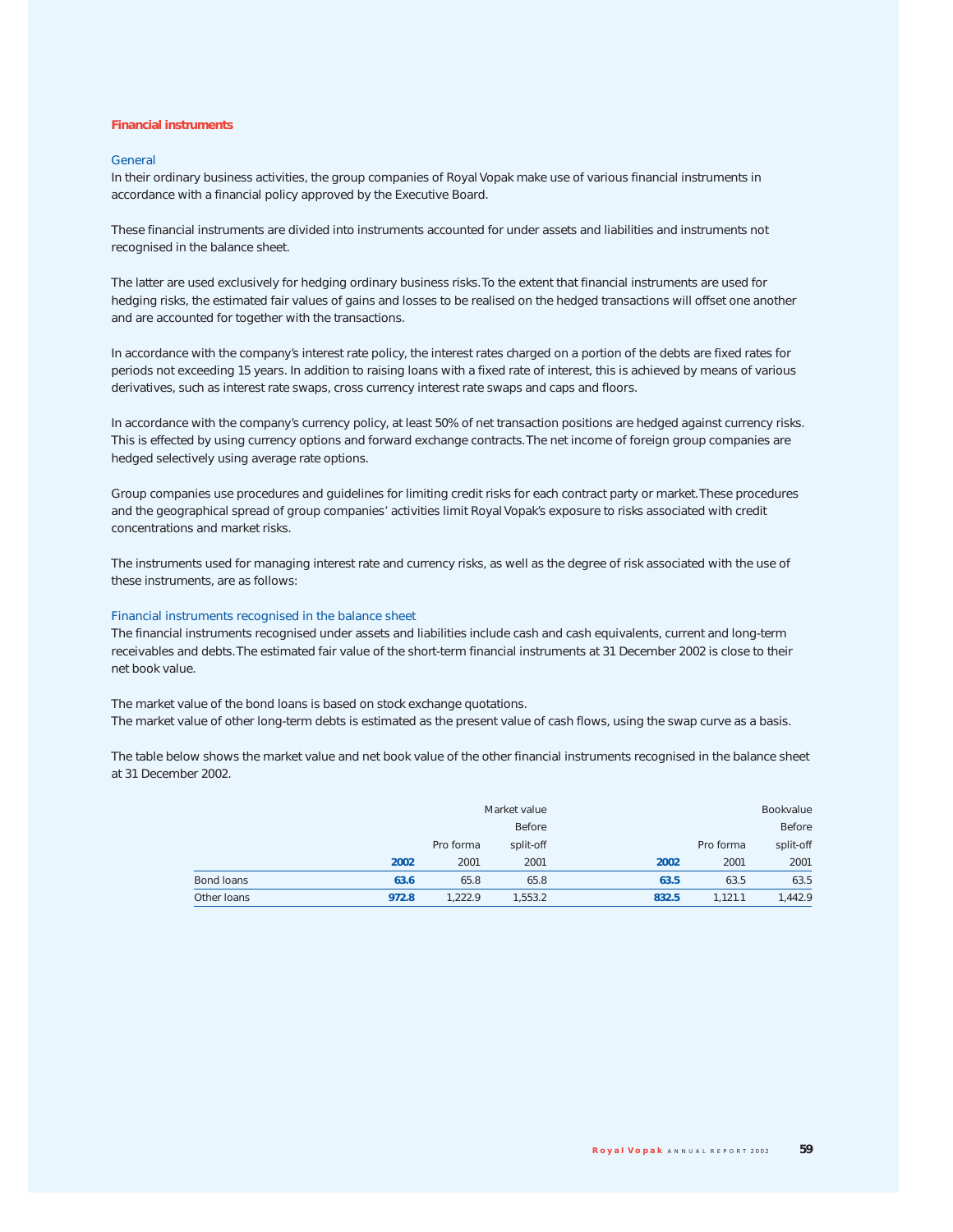## *Financial instruments not recognised in the balance sheet*

Hedging instruments, such as interest rate swaps, cross currency interest rate swaps, forward exchange contracts, caps and floors, and currency options are used to manage risks.

The market value of forward exchange contracts reflects the net present value of unrealised results by revaluing the contracts at foreign exchange rates ruling at the end of the year.

The market value of interest rate swaps, cross currency interest rate swaps, forward interest rate contracts, options on swaps, caps and floors, if any, is estimated on the basis of mark-to-market statements provided at the end of the financial year by the banks concerned.

The table below shows the market value and the nominal value of the financial instruments not recognised in the balance sheet at 31 December 2002.

|              |                                                  | Market value |           |                          |                          | Nominal value <sup>1)</sup> |               |  |
|--------------|--------------------------------------------------|--------------|-----------|--------------------------|--------------------------|-----------------------------|---------------|--|
|              |                                                  |              |           | Before                   |                          |                             | <b>Before</b> |  |
|              |                                                  |              | Pro forma | split-off                |                          | Pro forma                   | split-off     |  |
|              |                                                  | 2002         | 2001      | 2001                     | 2002                     | 2001                        | 2001          |  |
|              | Cross currency interest rate swaps <sup>2)</sup> | $-7.8$       | ۰         | $\overline{\phantom{0}}$ | 252.8                    |                             |               |  |
|              | Interest rate swaps (from variable               |              |           |                          |                          |                             |               |  |
|              | to fixed interest)                               | $-5.4$       | $-2.5$    | $-10.5$                  | 72.4                     | 52.8                        | 205.1         |  |
|              | Interest rate swaps (from fixed                  |              |           |                          |                          |                             |               |  |
|              | to variable interest)                            | 5.4          | 1.3       | 1.3                      | 62.5                     | 56.7                        | 56.7          |  |
|              | Caps (bought)                                    | 0.1          | 1.1       | 1.1                      | 150.0                    | 150.0                       | 159.9         |  |
|              | Floors (sold)                                    | -            | $-1.6$    | $-1.6$                   | $\overline{\phantom{0}}$ | 75.0                        | 75.0          |  |
|              | Currency options (bought)                        | -            | ۰         | $-0.1$                   | $\overline{\phantom{a}}$ | 6.3                         | 21.5          |  |
|              | Currency options (sold)                          | 0.4          | $-2.9$    | $-2.9$                   | 110.6                    | 634.3                       | 634.3         |  |
| <b>Total</b> |                                                  | $-7.3$       | $-4.6$    | $-12.7$                  |                          |                             |               |  |

*1) The nominal value reflects the degree to which the instruments are used, but not the underlying positions*

*2) The market value of the cross currency interest rate swaps is EUR – 20.4 million. As a part of the long term debts in USD has been translated using the weighted average exchange rate of the cross currency interest rate swaps the currency component of EUR – 12.6 million has been recognised in the balance sheet*

# **Pensions and other employee benefits**

Movements in the provision for pensions and other employee benefits are as follows:

|                                     | 2002    |
|-------------------------------------|---------|
| <b>Balance at 1 January 2002</b>    | 42.6    |
| Effect split-off Univar             | $-26.4$ |
| Pro forma balance at 1 January 2002 | 16.2    |
| Movements:                          |         |
| - Change in accounting policy       | 5.6     |
| - Reclassification other plans      | 12.1    |
| - Pension charge/addition           | 16.6    |
| - Employers contribution            | $-34.4$ |
| <b>Balance at 31 December 2002</b>  | 16.1    |
|                                     |         |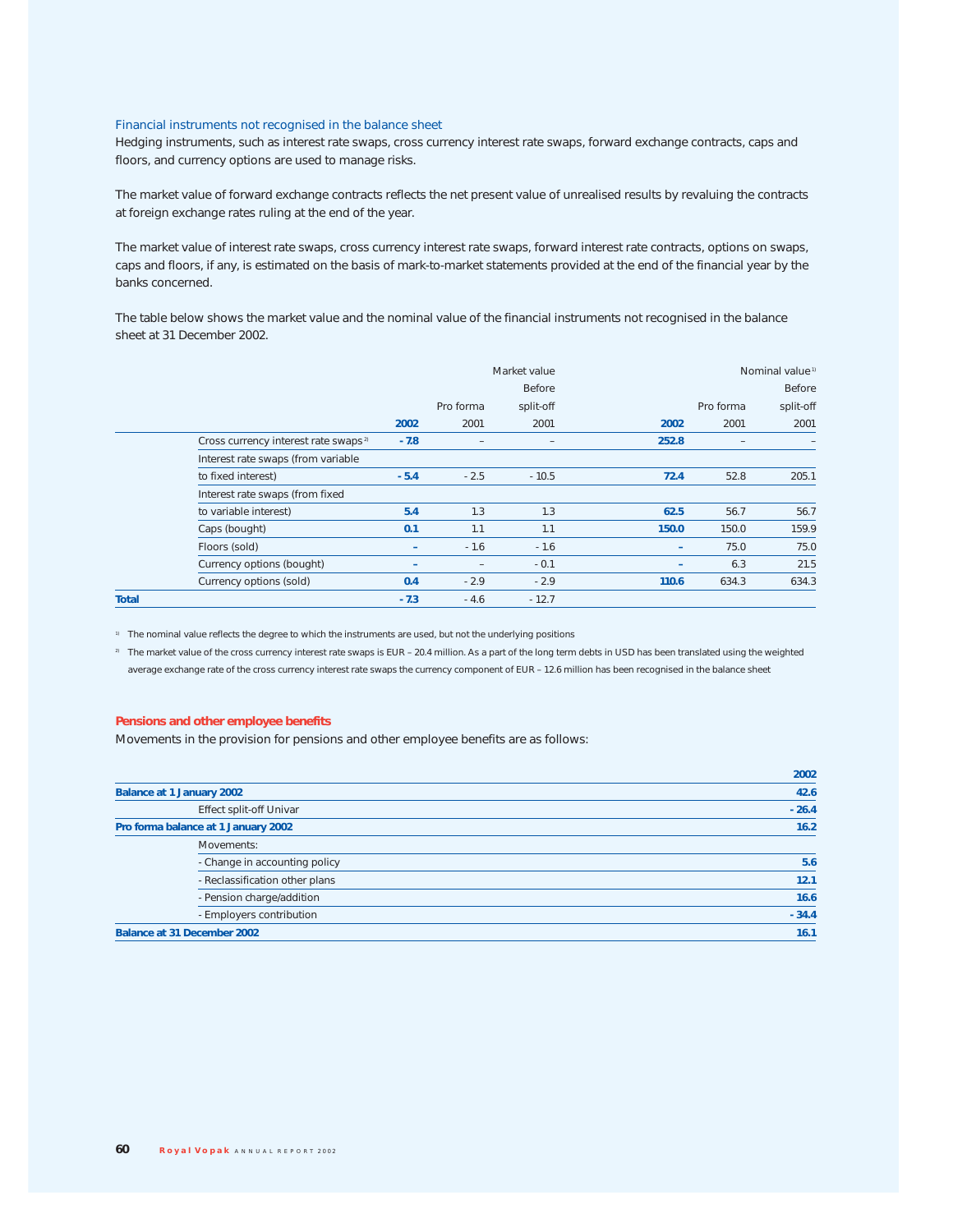The table below provides a summary of the effects on the balance sheet and income statement, and of the assumptions underlying the actuarial calculations for the most important final salary pension schemes and other benefit schemes. In accordance with the exemption in Draft Guideline 271 for Annual Reporting, the comparative figures have not been restated.

| Movements in benefit obligations                                       | 2002    |        |
|------------------------------------------------------------------------|---------|--------|
| Benefit obligations at 1 January 2002                                  | 618.7   |        |
| Movements:                                                             |         |        |
| - Service costs                                                        | 13.0    |        |
| - Interest costs                                                       | 35.3    |        |
| - Actuarial losses                                                     | 22.6    |        |
| - Benefits paid                                                        | $-23.1$ |        |
| Benefit obligations at 31 December 2002                                | 666.5   |        |
| Movements in plan assets                                               |         |        |
| Fair value of plan assets at 1 January 2002                            | 594.4   |        |
| Movements:                                                             |         |        |
| - Actual return on assets                                              | $-36.9$ |        |
| - Employers contribution                                               | 24.9    |        |
| - Benefits paid                                                        | $-23.1$ |        |
| Fair value of plan assets at 31 December 2002                          | 559.3   |        |
| Benefit obligations less fair value of plan assets at 31 December 2002 | 107.2   |        |
| - Unrecognised net actuarial losses                                    | $-99.0$ |        |
| - Other plans                                                          | 7.9     |        |
| Total accrued benefit cost at 31 December 2002                         | 16.1    |        |
| Assumptions based on weighted averages at 31 December                  | 2002    | 2001   |
| - Discount rate                                                        | 5.56 %  | 5.83%  |
| - Projected return on plan assets                                      | 6.71%   | 6.72%  |
| - Projected rate of compensation increase                              | 3.13 %  | 3.13 % |
| - Projected price index increase                                       | 2.12%   | 2.12%  |
| <b>Components of net pension costs</b>                                 | 2002    |        |
| - Service costs                                                        | 13.0    |        |
| - Interest costs                                                       | 35.3    |        |
| - Projected return on plan assets                                      | $-39.6$ |        |
| Pension costs defined benefit plans                                    | 8.7     |        |
| - Defined contribution plans                                           | 7.9     |        |
| Net periodical pension costs                                           | 16.6    |        |
|                                                                        |         |        |

In the valution of liabilities resulting from defined benefit plans future compensation increases have been included. On the other hand the net present value calculation uses a discount rate equal to the interest on high quality company bonds. The difference between projected and actual compensation increases, as well as the difference between projected and actual return on plan assets are part of the actuarial result. The actuarial result does not imply a funding obligation, but is a calculation method to allocate the plan obligations to individual years.

Unrecognised actuarial results, in as far as they exceed the margin of 10% of plan obligations per 31 December 2002 are allocated to the income statement of the years of the average remaining term of service.

The resulting charge for 2003 amounts to EUR 2.4 million. Approximately 70% of plan assets per 31 December 2002 have been invested in fixed interest investments.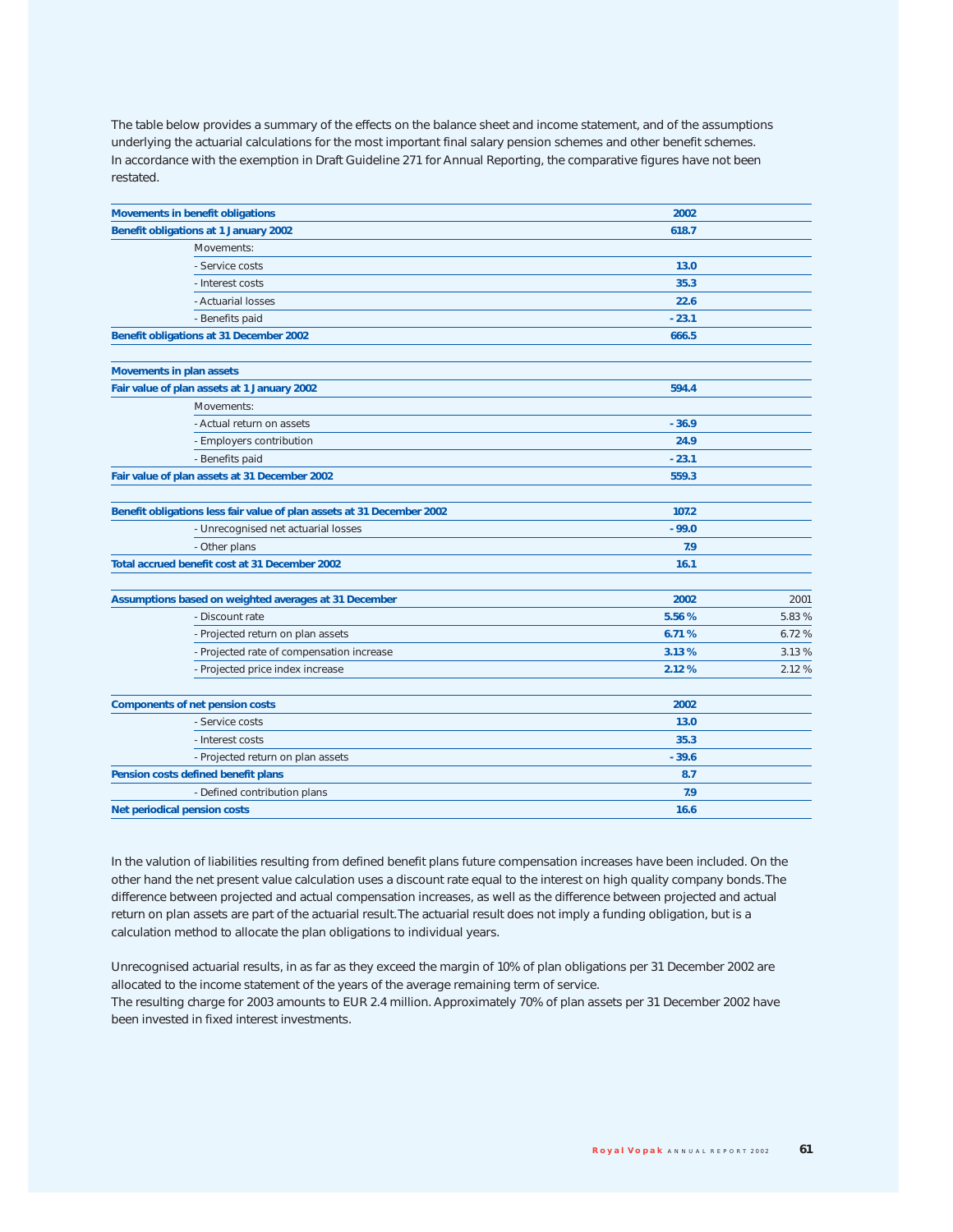# **Provision for deferred tax liabilities**

The provision for deferred tax liabilities at 31 December can be broken down as follows:

|              |                                              |        | Pro forma |
|--------------|----------------------------------------------|--------|-----------|
|              |                                              | 2002   | 2001      |
|              | - Accelerated depreciation                   | 111.1  | 127.3     |
|              | - Tax losses carried forward                 | $-9.2$ | $-6.9$    |
|              | - Short term and other temporary differences | 35.6   | 19.3      |
| <b>Total</b> |                                              | 137.5  | 139.7     |
|              |                                              |        |           |

The movements in the provision for deferred tax liabilities are as follows:

|                                      |                                                                                 | 2002    |  |
|--------------------------------------|---------------------------------------------------------------------------------|---------|--|
| <b>Balance at 1 January 2002</b>     |                                                                                 | 136.7   |  |
|                                      | <b>Effect split-off Univar</b>                                                  | 3.0     |  |
|                                      | Pro forma balance at 1 January 2002 before change of accounting policy pensions | 139.7   |  |
| Change of accounting policy pensions |                                                                                 | $-1.9$  |  |
|                                      | Pro forma balance at 1 January 2002 after change of accounting policy pensions  | 137.8   |  |
|                                      | Movements:                                                                      |         |  |
|                                      | - Additions                                                                     | 32.5    |  |
|                                      | - Consolidations                                                                | $-8.7$  |  |
|                                      | - Withdrawals                                                                   | $-11.1$ |  |
|                                      | - Exchange differences                                                          | $-13.0$ |  |
|                                      | Balance at 31 December 2002                                                     | 137.5   |  |
|                                      |                                                                                 |         |  |

In determining the provision for deferred tax liabilities, a deferred tax asset of EUR 5.8 million has been taken into account (2001: EUR 5.8 million).

#### **Other provisions**

Movements in the other provisions are as follows:

|                                     | Environmental | Reorgani- |         |              |
|-------------------------------------|---------------|-----------|---------|--------------|
|                                     | risks         | sation    | Other   | <b>Total</b> |
| <b>Balance at 1 January 2002</b>    | 81.9          | 40.2      | 87.6    | 209.7        |
| <b>Effect split-off Univar</b>      | $-77.6$       | $-4.5$    | $-16.7$ | $-98.8$      |
| Pro forma balance at 1 January 2002 | 4.3           | 35.7      | 70.9    | 110.9        |
| Movements:                          |               |           |         |              |
| - Reclassification to provision     |               |           |         |              |
| for pensions                        |               |           | $-12.1$ | $-12.1$      |
| - Additions                         | 4.0           | 4.1       | 13.8    | 21.9         |
| - Consolidations                    | $-$           | 0.9       | 0.6     | 1.5          |
| - Withdrawals                       | $-1.8$        | $-17.5$   | $-15.9$ | $-35.2$      |
| - Exchange differences              | $-0.1$        | $-0.2$    | $-0.1$  | $-0.4$       |
| <b>Balance at 31 December 2002</b>  | 6.4           | 23.0      | 57.2    | 86.6         |

The other provisions are mainly of a long-term nature.

The reorganisation provisions consist mainly of provisions for reorganisations and post-retirement benefits, other than pensions and non-activity benefits. Most of these provisions are long-term in nature.

Royal Vopak has issued a guarantee to Univar N.V. not exceeding EUR 33 million for deferred tax liabilities. This amount is included under Other provisions.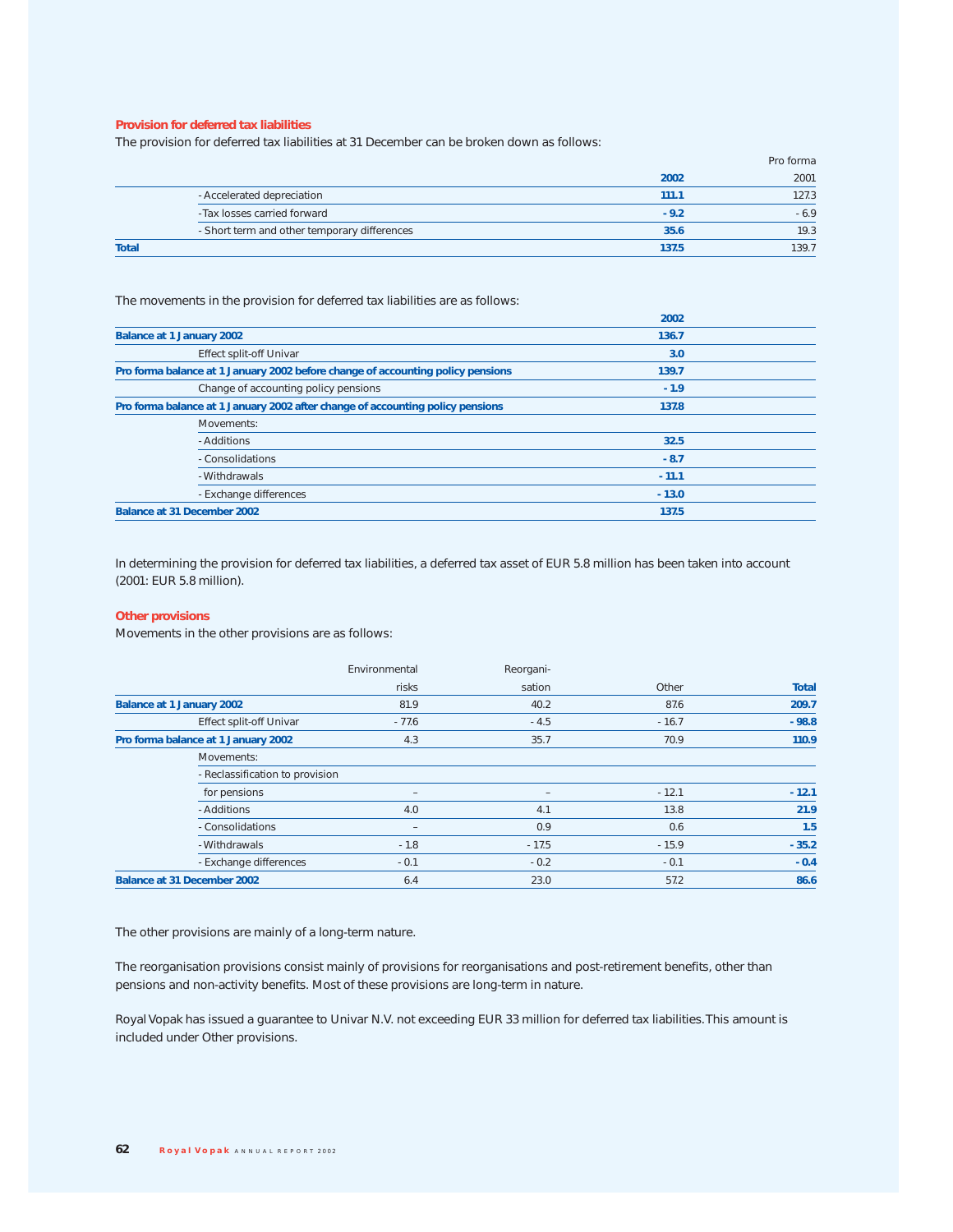# **Shareholders' equity**

A breakdown of shareholders' equity is included in the Notes to the financial statements of Royal Vopak.

# **Breakdown by activity**

|                                       |                                   |             |                   | Other           |                   |              |
|---------------------------------------|-----------------------------------|-------------|-------------------|-----------------|-------------------|--------------|
|                                       |                                   |             |                   | Logistic        |                   |              |
|                                       |                                   | Tankstorage | Shipping          | <b>Services</b> | Other             | <b>Total</b> |
| <b>Income statement</b>               |                                   |             |                   |                 |                   |              |
|                                       | Net sales                         | 583.2       | 141.9             | 63.5            | 7.6               | 796.2        |
|                                       | Depreciation and amortization     | $-77.4$     | $-25.9$           | $-4.0$          | $-1.6$            | $-108.9$     |
|                                       | Income from equity participations | 44.5        | 1.8               | 0.5             | 1.3               | 48.1         |
|                                       | Group operating income            | 202.2       | 15.3              | $-1.6$          | $-16.2$           | 199.7        |
| <b>Balance sheet</b>                  |                                   |             |                   |                 |                   |              |
|                                       | Intangible fixed assets           | 2.0         | $\qquad \qquad -$ | 4.3             | $\qquad \qquad -$ | 6.3          |
|                                       | Tangible fixed assets             | 817.0       | 228.5             | 46.6            | 15.1              | 1,107.2      |
|                                       | <b>Financial fixed assets</b>     | 170.8       | 79.1              | 1.4             | 143.4             | 394.7        |
|                                       | Other assets                      | 156.0       | 31.2              | 60.4            | 65.5              | 313.1        |
| <b>Total assets</b>                   |                                   | 1,145.8     | 338.8             | 112.7           | 224.0             | 1,821.3      |
|                                       | Liabilities                       | $-122.4$    | $-29.8$           | $-52.0$         | $-82.7$           | $-286.9$     |
| <b>Capital employed</b>               |                                   | 1,023.4     | 309.0             | 60.7            | 141.3             | 1,534.4      |
| <b>Total investments fixed assets</b> |                                   | 64.7        | 19.7              | 12.7            | 19.8              | 116.9        |

# **Breakdown by geographical area**

|                                       |                                   |             | Other              |                   |         |           |              |
|---------------------------------------|-----------------------------------|-------------|--------------------|-------------------|---------|-----------|--------------|
|                                       |                                   |             | Europe,            |                   |         |           |              |
|                                       |                                   | The         | Africa &           | North             | Latin   | Asia and  |              |
|                                       |                                   | Netherlands | <b>Middle East</b> | America           | America | Australia | <b>Total</b> |
| <b>Income statement</b>               |                                   |             |                    |                   |         |           |              |
|                                       | Net sales                         | 334.3       | 195.8              | 118.0             | 40.4    | 107.7     | 796.2        |
|                                       | Depreciation and amortization     | $-49.1$     | $-17.3$            | $-12.7$           | $-5.0$  | $-24.8$   | $-108.9$     |
|                                       | Income from equity participations | 2.4         | 21.3               | $\qquad \qquad -$ | 2.5     | 21.9      | 48.1         |
|                                       | Group operating income            | 39.4        | 53.7               | 24.8              | 16.9    | 64.9      | 199.7        |
| <b>Balance sheet</b>                  |                                   |             |                    |                   |         |           |              |
|                                       | Intangible fixed assets           |             | 3.4                | 1.4               |         | 1.5       | 6.3          |
|                                       | Tangible fixed assets             | 472.0       | 199.6              | 177.4             | 58.1    | 200.1     | 1,107.2      |
|                                       | <b>Financial fixed assets</b>     | 78.2        | 72.5               | 105.7             | 15.9    | 122.4     | 394.7        |
|                                       | Other assets                      | 149.9       | 114.5              | 27.7              | 5.2     | 15.8      | 313.1        |
| <b>Total assets</b>                   |                                   | 700.1       | 390.0              | 312.2             | 79.2    | 339.8     | 1,821.3      |
|                                       | Liabilities                       | $-173.2$    | $-63.7$            | $-17.9$           | $-5.0$  | $-27.1$   | $-286.9$     |
| <b>Capital employed</b>               |                                   | 526.9       | 326.3              | 294.3             | 74.2    | 312.7     | 1,534.4      |
| <b>Total investments fixed assets</b> |                                   | 68.7        | 12.5               | 9.4               | 5.1     | 21.2      | 116.9        |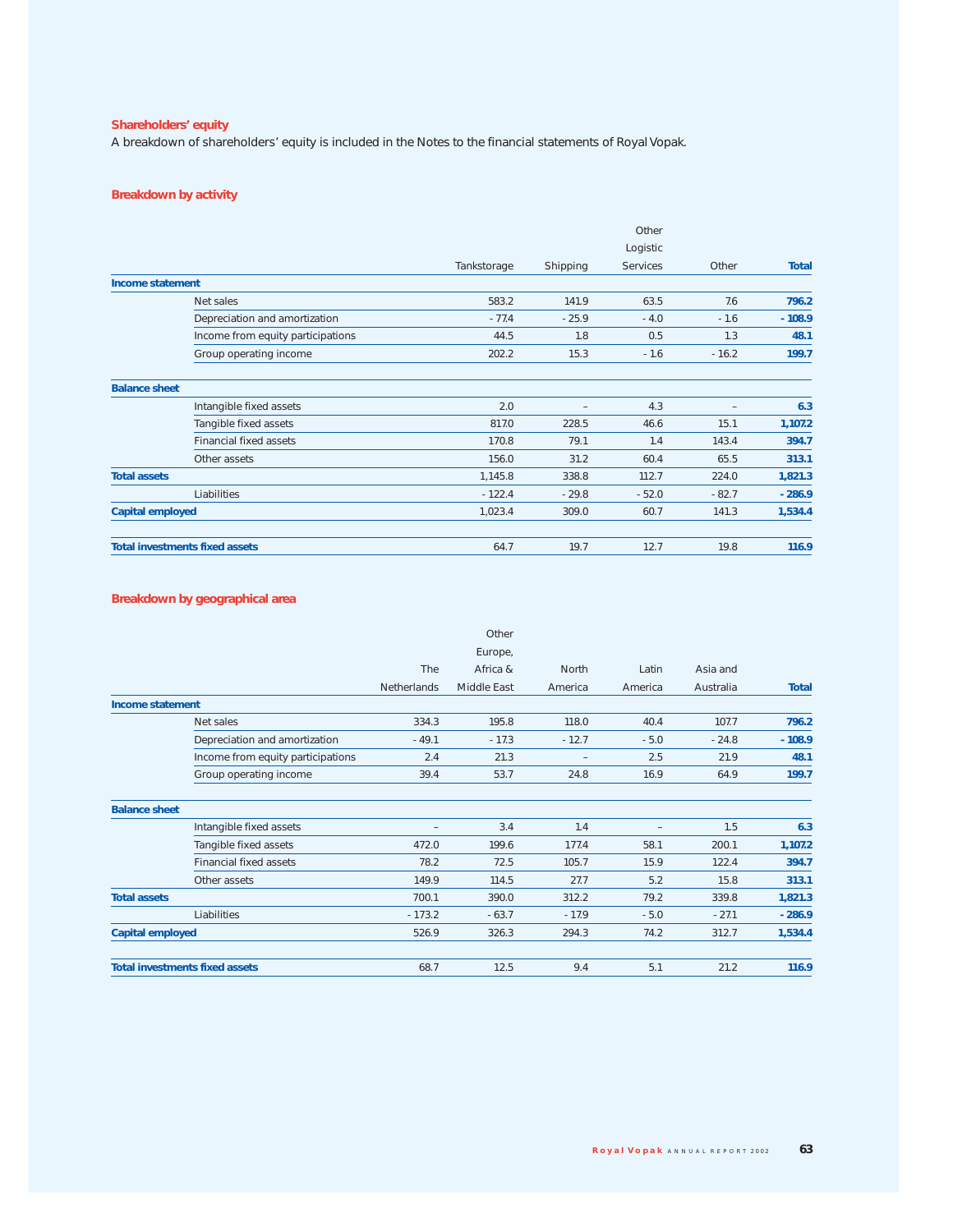## **Off-balance-sheet commitments**

# *Commitments not shown in the balance sheet*

The company had entered into investment commitments amounting to EUR 18.5 million at year-end 2002 (2001: EUR 30.9 million; pro forma 2001: EUR 21.6 million). Rental and lease commitments, relating mainly to land and buildings, amounted to EUR 291.9 million at year-end 2002 (2001: EUR 515.8 million; pro forma 2001: EUR 308.3 million).

Breakdown of annual rental and lease commitments, in EUR millions:

| 2003       | 26.5  |
|------------|-------|
| 2004       | 24.1  |
| 2005       | 23.4  |
| 2006       | 23.1  |
| 2007       | 22.8  |
| after 2007 | 172.0 |
|            |       |

## *Contingent liabilities*

Guarantees and security provided on behalf of equity participations and third parties amounted to EUR 41.1 million at year-end 2002 (2001: EUR 55.6 million; pro forma 2001: EUR 55.6 million).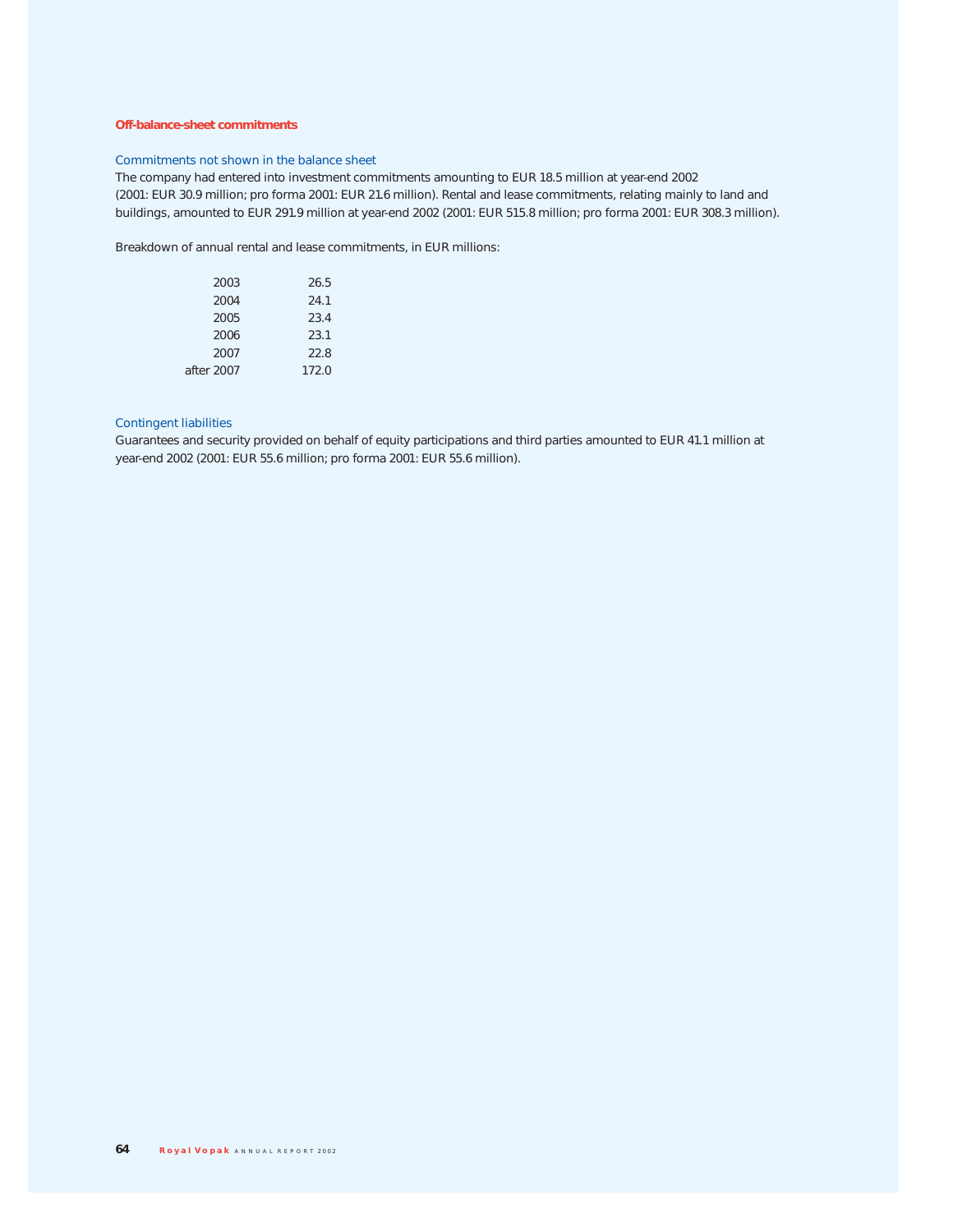# **Financial statements**

# **Income statement**

|            | In EUR millions                         |         | Pro forma  | Before split-off |
|------------|-----------------------------------------|---------|------------|------------------|
|            |                                         | 2002    | $2001^{2}$ | 2001             |
|            | Income from group companies and equity  |         |            |                  |
|            | participations after income taxes       | 157.5   | 161.0      | 59.4             |
|            | Other expense/income after income taxes | $-46.2$ | $-15.1$    | $-15.1$          |
| Net income |                                         | 111.3   | 145.9      | 44.3             |

# **Balance sheet at 31 December, after proposed distribution of net income**

|                                  | In EUR millions                               |         |          |                          | Pro forma  |                   | Before split-off |
|----------------------------------|-----------------------------------------------|---------|----------|--------------------------|------------|-------------------|------------------|
|                                  |                                               |         | 2002     |                          | $2001^{2}$ |                   | 2001             |
|                                  | <b>Financial fixed assets</b>                 | 1,306.9 |          | 1,200.1                  |            | 2,040.7           |                  |
| <b>Total fixed assets</b>        |                                               |         | 1.306.9  |                          | 1.200.1    |                   | 2,040.7          |
|                                  | Accounts receivables                          | 19.5    |          | 11.0                     |            | 11.0              |                  |
|                                  | Prepaid expenses and accrued income           | 3.8     |          | 2.3                      |            | 2.3               |                  |
|                                  | Cash and cash equivalents <sup>1)</sup>       | 64.6    |          | 187.8                    |            | 16.9              |                  |
| <b>Total current assets</b>      |                                               |         | 87.9     |                          | 201.1      |                   | 30.2             |
|                                  | Amounts owed to banks                         | 50.0    |          | 17.1                     |            | 17.1              |                  |
|                                  | Current portion of long-term debt             | 69.2    |          | 74.4                     |            | 74.4              |                  |
|                                  | Trade accounts and other accounts payable     | 48.2    |          | 34.4                     |            | 35.6              |                  |
|                                  | <b>Dividends</b>                              | 36.9    |          | 6.9                      |            | 8.7               |                  |
| <b>Total current liabilities</b> |                                               |         | 204.3    |                          | 132.8      |                   | 135.8            |
|                                  | <b>Curent assets less current liabilities</b> |         | $-116.4$ |                          | 68.3       |                   | $-105.6$         |
|                                  | <b>Total assets less current liabilities</b>  |         | 1,190.5  |                          | 1,268.4    |                   | 1,935.1          |
| Long-term debt                   |                                               |         | 711.0    |                          | 919.9      |                   | 919.9            |
| <b>Provisions</b>                |                                               |         | 13.1     |                          | 9.5        |                   | 9.7              |
|                                  | Paid-up and called-up capital stock           | 85.3    |          | 77.8                     |            | 77.8              |                  |
|                                  | Legal reserve for equity participations       | 48.1    |          | 65.1                     |            | 64.8              |                  |
|                                  | Paid-in surplus                               | 262.4   |          | 196.1                    |            | 429.2             |                  |
|                                  | Exchange differences                          | $-17.7$ |          | $\overline{\phantom{0}}$ |            | $\qquad \qquad -$ |                  |
|                                  | Other reserves                                | 88.3    |          | $\equiv$                 |            | 433.7             |                  |
| Shareholders' equity             |                                               |         | 466.4    |                          | 339.0      |                   | 1.005.5          |
| <b>Total</b>                     |                                               |         | 1,190.5  |                          | 1,268.4    |                   | 1,935.1          |

*1) Pro forma 2001 includes EUR 170.8 million designated finance Univar N.V.*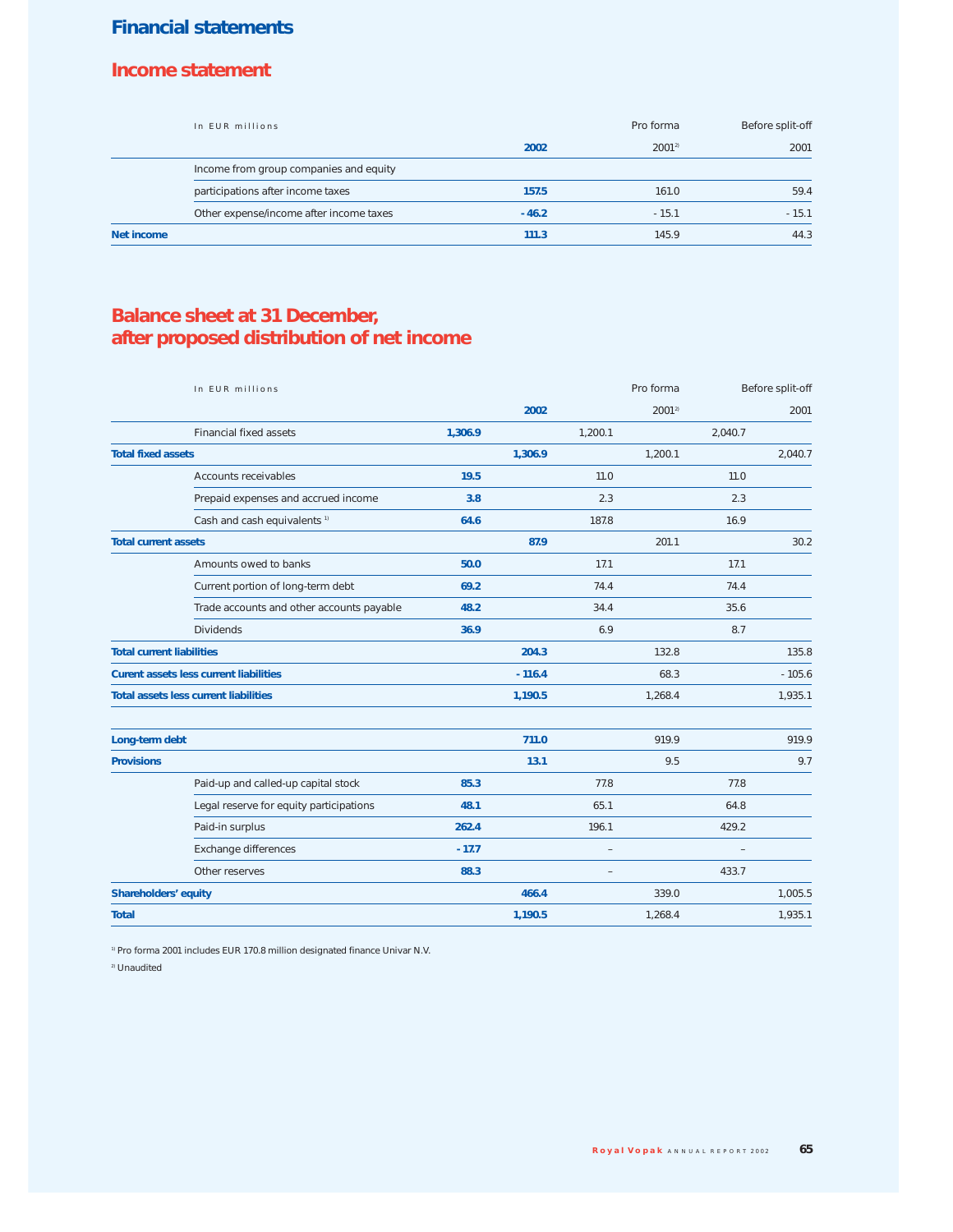# **Notes to the financial statements**

An abridged income statement is presented in accordance with section 402, Book 2, of the Netherlands Civil Code.

All amounts are in EUR millions, unless stated otherwise.

## **Accounting policies**

Group companies are carried at net asset value.

The other accounting policies are the same as those used for the consolidated financial statements.

## **Financial fixed assets**

|                                       |                   | Loans to                 |                          |                   |              |
|---------------------------------------|-------------------|--------------------------|--------------------------|-------------------|--------------|
|                                       | Group             | group                    | Equity                   | Other             |              |
|                                       | companies         | companies                | participations           | loans             | <b>Total</b> |
| <b>Balance at 1 January 2002</b>      | 575.2             | 1,442.4                  | 23.1                     | $\qquad \qquad -$ | 2,040.7      |
| <b>Effect split-off Univar</b>        | $-84.3$           | $-756.3$                 | $\overline{\phantom{0}}$ |                   | $-840.6$     |
| Pro forma bookvalue at 1 January 2002 | 490.9             | 686.1                    | 23.1                     | -                 | 1,200.1      |
| Movements:                            |                   |                          |                          |                   |              |
| - Investments, including              |                   |                          |                          |                   |              |
| acquisitions and advances             | 1.1               | 7.4                      | -                        | 23.0              | 31.5         |
| - Disposals, repayments               | $-14.4$           | $\qquad \qquad -$        | $\overline{\phantom{0}}$ | $\qquad \qquad -$ | $-14.4$      |
| - Exchange differences                | $-48.2$           | $-11.2$                  | $-3.6$                   | $-0.8$            | $-63.8$      |
| - Net income                          | 155.9             | -                        | 1.6                      | -                 | 157.5        |
| - Dividends received                  | $\qquad \qquad -$ | -                        | $-0.3$                   |                   | $-0.3$       |
| - Changes in accounting policy        | $-3.7$            | $\overline{\phantom{0}}$ | $\overline{\phantom{0}}$ |                   | $-3.7$       |
| <b>Balance at 31 December 2002</b>    | 581.6             | 682.3                    | 20.8                     | 22.2              | 1,306.9      |

Loans to group companies include subordinated loans amounting to EUR 26.3 million (2001: EUR 26.3 million).

### **Long-term debt**

|              |                    |       |           | Face value |                          |           | Due after 5 years        |                          | Average term in years |           |
|--------------|--------------------|-------|-----------|------------|--------------------------|-----------|--------------------------|--------------------------|-----------------------|-----------|
|              |                    |       |           | Before     |                          |           | Before                   |                          |                       | Before    |
|              |                    |       | Pro forma | split-off  |                          | Pro forma | split-off                |                          | Pro forma             | split-off |
|              |                    | 2002  | 2001      | 2001       | 2002                     | 2001      | 2001                     | 2002                     | 2001                  | 2001      |
|              | Bond loans         | -     | 63.5      | 63.5       | $\overline{\phantom{0}}$ |           |                          | $\overline{\phantom{0}}$ | 1.5                   | 1.5       |
|              | Subordinated Ioans | 17.0  | 34.0      | 34.0       | $\overline{\phantom{0}}$ | ۰         | $\overline{\phantom{0}}$ | 2.2                      | 2.7                   | 2.7       |
|              | Private placements |       |           |            |                          |           |                          |                          |                       |           |
|              | and bank loans     | 644.0 | 707.4     | 707.4      | 516.7                    | 603.3     | 603.3                    | 7.1                      | 7.9                   | 7.9       |
|              | Stand-by loans     | 50.0  | 115.0     | 115.0      | $\overline{\phantom{0}}$ | 35.0      | 35.0                     | 3.7                      | 3.5                   | 3.5       |
| <b>Total</b> |                    | 711.0 | 919.9     | 919.9      | 516.7                    | 638.3     | 638.3                    | 6.2                      | 6.6                   | 6.6       |

|                                   |      |           | Average interest per percentage |
|-----------------------------------|------|-----------|---------------------------------|
|                                   |      | Pro forma | Before splitt-off               |
|                                   | 2002 | 2001      | 2001                            |
| Bond loans                        |      | 7.1       | 7.1                             |
| Subordinated Ioans                | 6.2  | 5.4       | 5.4                             |
| Private placements and bank loans | 7.8  | 7.3       | 7.3                             |
| Stand-by loans                    | 3.5  | 3.4       | 3.4                             |
| <b>Weighted average</b>           | 7.6  | 6.6       |                                 |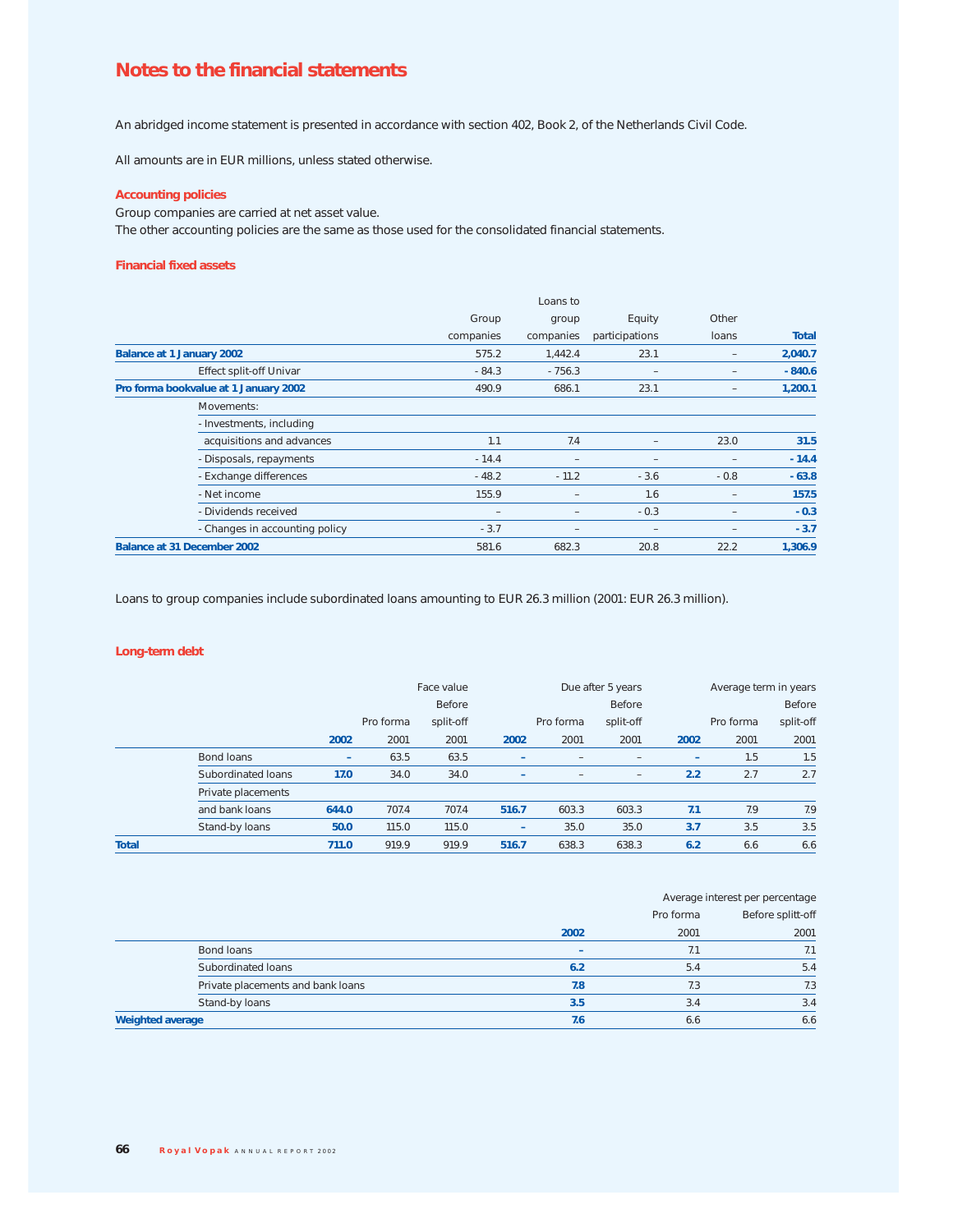# **Provisions**

|              |                                      | 2002 | Pro forma 2001 | Before split-off 2001 |
|--------------|--------------------------------------|------|----------------|-----------------------|
|              | Pensions and other employee benefits |      |                |                       |
|              | Reorganisation and others            |      | 6.U            | 6.0                   |
| <b>Total</b> |                                      |      |                |                       |

The provisions are mainly of a long-term nature.

## **Shareholders' equity**

The company's authorised share capital amounts to EUR 240 million, divided into 80,000,000 common shares, 40,000,000 cumulative financing preference shares and 120,000,000 cumulative preference shares, all of EUR 1.00 nominal value each.

The issued share capital at 31 December 2002 consisted of 59,927,972 common shares, of which 1,735,145 are in treasury stock in connection with existing share option plans, and 25,400,000 cumulative financing preference shares. In 2002 1,500 options were issued.

Movements in shareholders' equity were as follows:

|                                    |                                     |                          | Cumulative               | Legal                    |                          |                          |                          | <b>Total</b> |
|------------------------------------|-------------------------------------|--------------------------|--------------------------|--------------------------|--------------------------|--------------------------|--------------------------|--------------|
|                                    |                                     |                          | financing                | reserve for              |                          | Cumulative               |                          | share-       |
|                                    |                                     | Common                   | preference               | equity par-              | Paid-in                  | translation              | Other                    | holders'     |
|                                    |                                     | shares                   | shares                   | ticipations              |                          | surplus adjustments      | reserves                 | equity       |
| <b>Balance at 1 January 2001</b>   |                                     | 52.4                     | 25.4                     | 44.7                     | 430.9                    |                          | 403.9                    | 957.3        |
|                                    | Movements:                          |                          |                          |                          |                          |                          |                          |              |
|                                    | - Addition from income              |                          |                          |                          |                          |                          | 35.6                     | 35.6         |
|                                    | - Translation differences on the    |                          |                          |                          |                          |                          |                          |              |
|                                    | consolidation of foreign group      |                          |                          |                          |                          |                          |                          |              |
|                                    | companies and equity participations |                          |                          |                          |                          |                          | 4.4                      | 4.4          |
|                                    | - Transfer from other reserves to   |                          |                          |                          |                          |                          |                          |              |
|                                    | legal reserve                       | $\overline{\phantom{a}}$ | $\overline{\phantom{0}}$ | 20.1                     | $\overline{\phantom{0}}$ | $\overline{\phantom{a}}$ | $-20.1$                  |              |
|                                    | - Issued to holders of option       |                          |                          |                          |                          |                          |                          |              |
|                                    | rights                              |                          |                          | $\qquad \qquad -$        | $-1.7$                   | $\overline{\phantom{a}}$ | 8.9                      | 7.2          |
|                                    | - Other                             |                          |                          | -                        |                          | $\qquad \qquad -$        | 1.0                      | 1.0          |
| <b>Balance at 1 January 2002</b>   |                                     | 52.4                     | 25.4                     | 64.8                     | 429.2                    | $\overline{\phantom{m}}$ | 433.7                    | 1,005.5      |
|                                    | - Rights issue before split-off     | 7.5                      |                          | $\overline{\phantom{0}}$ | 141.2                    | $\overline{\phantom{a}}$ |                          | 148.7        |
|                                    | - Effect split-off Univar           | $\overline{\phantom{m}}$ | $\qquad \qquad -$        | 0.3                      | $-233.1$                 | $\overline{\phantom{m}}$ | $-433.7$                 | $-666.5$     |
|                                    | - Univar share rights issue         | $\overline{\phantom{a}}$ |                          | L,                       | $-74.9$                  | $\overline{\phantom{a}}$ | $\qquad \qquad -$        | $-74.9$      |
|                                    | Pro forma balance at 1 January 2002 | 59.9                     | 25.4                     | 65.1                     | 262.4                    | $\overline{\phantom{m}}$ | $\overline{\phantom{0}}$ | 412.8        |
|                                    | Movements:                          |                          |                          |                          |                          |                          |                          |              |
|                                    | - Addition from income              |                          |                          |                          |                          |                          | 74.4                     | 74.4         |
|                                    | - Translation differences on the    |                          |                          |                          |                          |                          |                          |              |
|                                    | consolidation of foreign group      |                          |                          |                          |                          |                          |                          |              |
|                                    | companies and equity participations |                          |                          | $\overline{\phantom{0}}$ | -                        | $-17.7$                  | -                        | $-17.7$      |
|                                    | - Transfer from legal reserve to    |                          |                          |                          |                          |                          |                          |              |
|                                    | other reserves                      | $\overline{\phantom{a}}$ | $\overline{\phantom{a}}$ | $-17.0$                  | $\overline{\phantom{a}}$ | $\overline{\phantom{a}}$ | 17.0                     |              |
|                                    | - Change in accounting policy       | $\qquad \qquad -$        | $\overline{\phantom{m}}$ | $\qquad \qquad -$        | $\qquad \qquad -$        | $\overline{\phantom{a}}$ | $-3.7$                   | $-3.7$       |
|                                    | - Other                             |                          | $\qquad \qquad -$        | $\qquad \qquad -$        | $\qquad \qquad -$        | $\overline{\phantom{m}}$ | 0.6                      | 0.6          |
| <b>Balance at 31 December 2002</b> |                                     | 59.9                     | 25.4                     | 48.1                     | 262.4                    | $-17.7$                  | 88.3                     | 466.4        |

Prior to the split-off, 7,490,996 new shares were issued for a gross amount of EUR 150 million, 50% of which has been allocated to Univar N.V.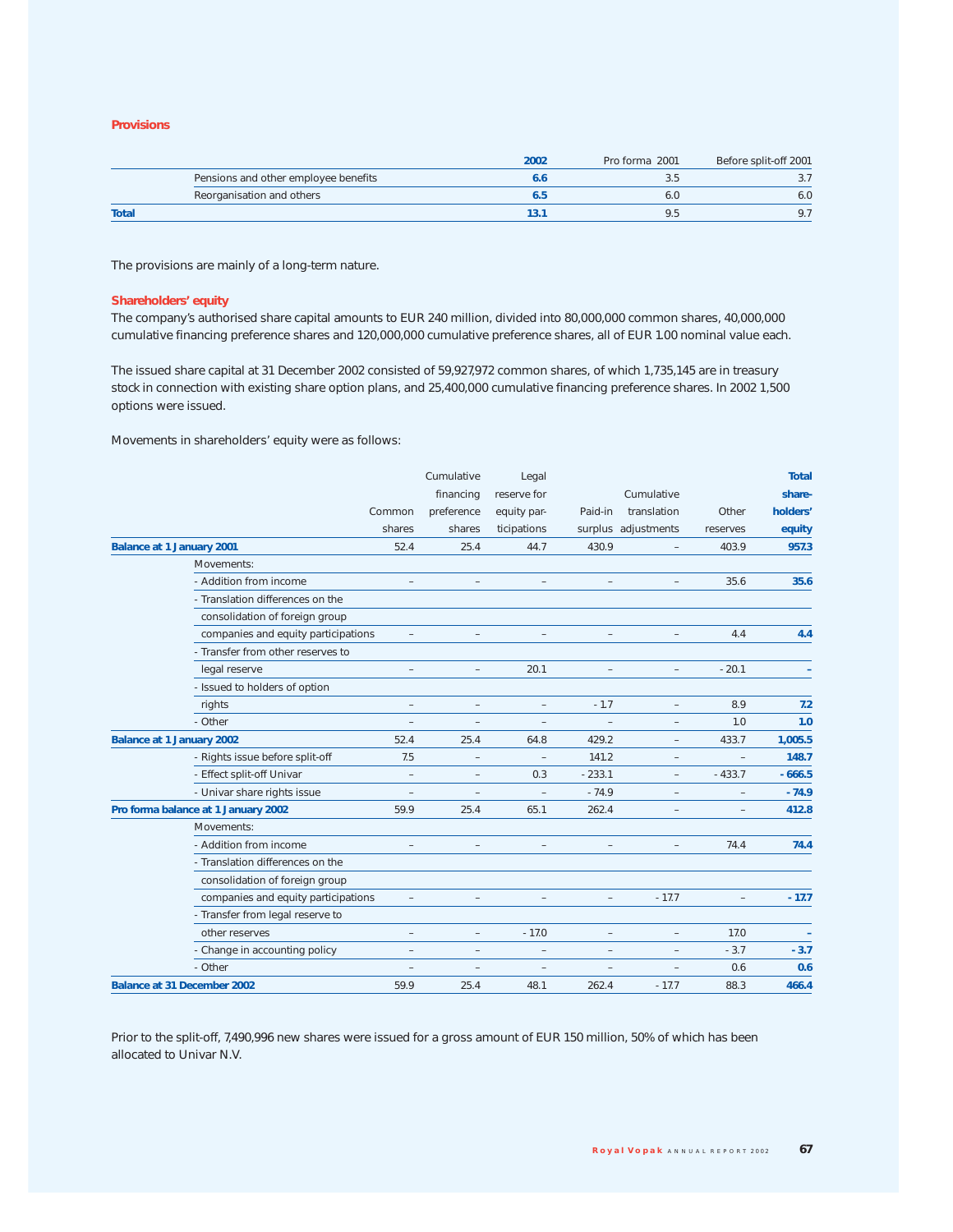The total proceeds from the issue of 25,400,000 cumulative financing preference shares amounted to EUR 144.1 million. At the time of the split-off of the chemical distribution activities, EUR 28.8 million of the issues proceeds were attributed to Univar N.V.

As a result of the split-off, the share premium account for cumulative financing preference shares decreased from EUR 118.7 million to EUR 89.9 million. Under the Articles of Association of Royal Vopak, holders of cumulative financing preference shares have certain rights in relation to the share premium account.

Holders of depositary receipts for cumulative financing preference shares in Royal Vopak receive an average of 6.03% of the adjusted issue price each year, which is equivalent to a total annual dividend of EUR 6.9 million. The percentage will be set again on 1 January 2005 and every eight years thereafter, based on the average effective interest rate on government bonds with a term of between seven and eight years, increased by a maximum of 200 basis points.

The share premium account can be distributed in full free of tax.

#### **Remuneration of the Supervisory Board members and Executive Board members**

## *Remuneration of the members of the Supervisory Board*

The total remuneration of the members of the Supervisory Board consists of a remuneration component and a fixed expense allowance. The Board members receive no profit-related bonuses or options. Members of the various committees receive no supplementary allowances. In the year under review, the total remuneration paid to current and former Supervisory Directors was EUR 0.2 million (2001: EUR 0.2 million).

The table below shows amounts received by each member separately in 2002.

|              | in thousands of EUR          | Remuneration | Allowance         | <b>Total</b> |
|--------------|------------------------------|--------------|-------------------|--------------|
|              | J.D.R.A. Bax <sup>1</sup>    | 5            | $\qquad \qquad -$ | 5            |
|              | P. Bouw                      | 27           | $\overline{2}$    | 29           |
|              | R. den Dunnen                | 27           | 2                 | 29           |
|              | J.M. Hessels                 | 27           | $\overline{2}$    | 29           |
|              | M. van der Vorm              | 27           | $\overline{2}$    | 29           |
|              | <b>Total current members</b> | 113          | 8                 | 121          |
|              | Y. Bobillier <sup>3)</sup>   | 14           | 1                 | 15           |
|              | D.R. de Kat <sup>2)</sup>    | 29           | 2                 | 31           |
|              | N.S. Rogers <sup>3)</sup>    | 14           | 1                 | 15           |
|              | H. de Ruiter <sup>3)</sup>   | 14           |                   | 15           |
|              | G.J. Sharman <sup>3)</sup>   | 14           | 1                 | 15           |
|              | <b>Total former members</b>  | 85           | 6                 | 91           |
| <b>Total</b> |                              | 198          | 14                | 212          |

*1) Remuneration 2002 since date of appointment on 6 November 2002* 

*2) Remuneration 2002 till date of resignation on 6 November 2002* 

*3) Remuneration 2002 till split-off Univar N.V. at 28 June 2002* 

At year-end 2002 and 2001, the members of the Supervisory Board owned no shares in Royal Vopak.

No loans, advances or guarantees have been issued to current or former members of the Supervisory Board.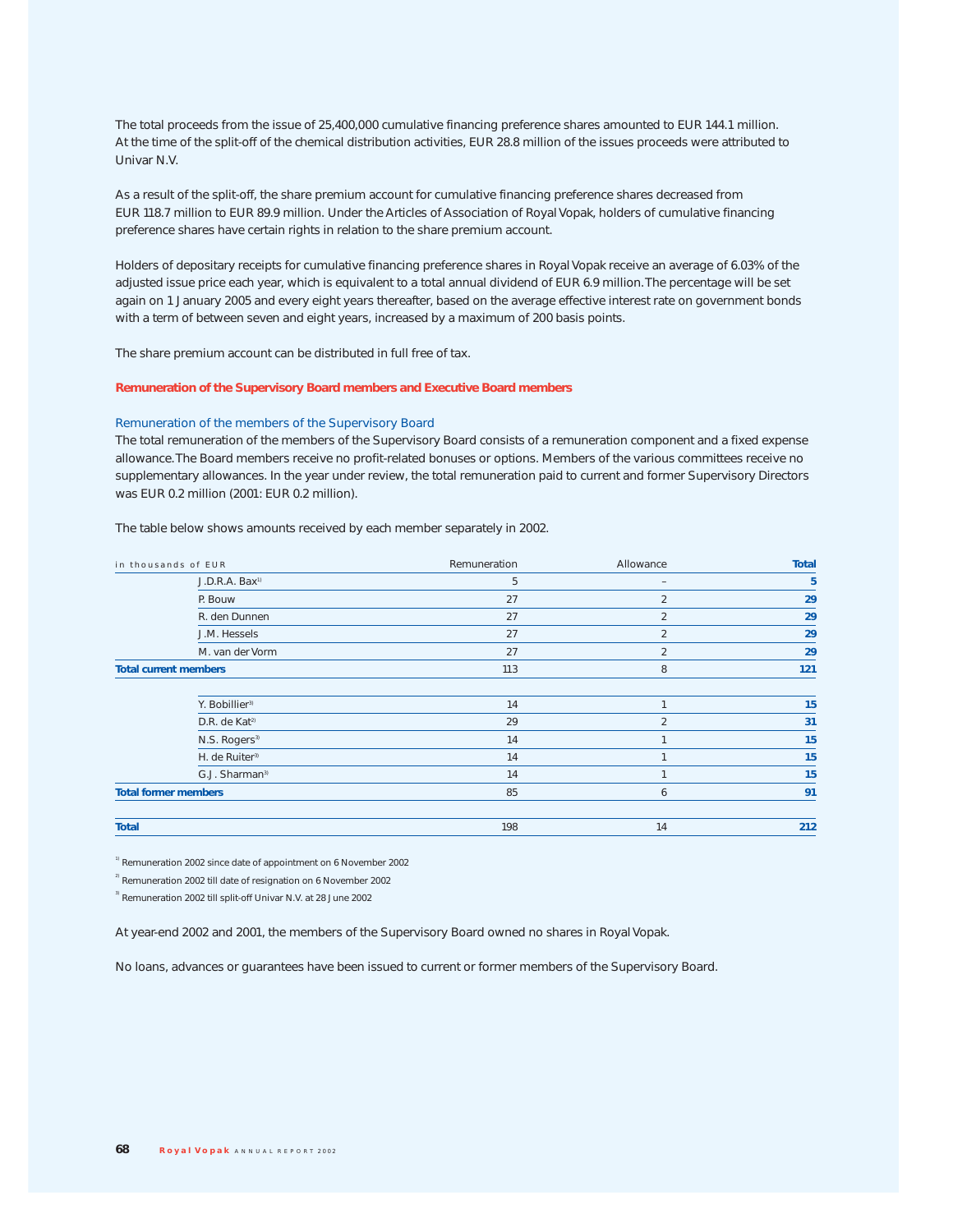## *Remuneration of the members of the Executive Board*

The total remuneration paid to current and former members of the Executive Board amounted to EUR 3.3 million (2001: EUR 1.9 million). The breakdown for current and former Executive Directors is as follows:

| in thousands of EUR          |                                    |                 |                          |                   |                   | <b>Total</b>             | Total |
|------------------------------|------------------------------------|-----------------|--------------------------|-------------------|-------------------|--------------------------|-------|
|                              |                                    | <b>Salaries</b> | <b>Bonus</b>             | Pensions          | Allowance         | 2002                     | 2001  |
|                              | C.J. van den Driest <sup>1)</sup>  | 225             | 33                       | $\qquad \qquad -$ | $\qquad \qquad -$ | 258                      |       |
|                              | P.R.M. Govaart                     | 318             | 57                       | 194               | $\qquad \qquad -$ | 569                      | 557   |
| <b>Total current members</b> |                                    | 543             | 90                       | 194               | $\qquad \qquad -$ | 827                      |       |
|                              | N.J.A. von Hombracht <sup>2)</sup> | 398             | 57                       | 183               | 957               | 1,595                    | 559   |
|                              | A.H. Spoor <sup>3)</sup>           | 170             | $\overline{\phantom{a}}$ | 87                | 640               | 897                      | 743   |
|                              | G.E. Pruitt <sup>4)</sup>          | $\qquad \qquad$ | $\qquad \qquad -$        | $\qquad \qquad -$ |                   | $\overline{\phantom{a}}$ | 61    |
| <b>Total former members</b>  |                                    | 568             | 57                       | 270               | 1,597             | 2,492                    | 1,363 |
| <b>Total</b>                 |                                    | 1,111           | 147                      | 464               | 1,597             | 3,319                    | 1,920 |

*1) Remuneration 2002 since date of appointment, salary includes pension costs* 

*2) Remuneration 2002 till date of resignation, allowance covers severance package* 

*3) Remuneration 2002 till date of resignation, allowance covers severance package* 

*4) Remuneration 2001 since date of appointment, remuneration 2002 is for the account of Univar N.V.*

The members of the Executive Board are not members of a defined benefit plan, but where appropriate, members of a defined contribution plan based on a retirement age of 60 years.

In 2002, the members of the Executive Board received no options. Movements in existing options are shown under Options.

The members of the Executive Board are entitled to a performance related bonus.

No loans, advances or guarantees were issued to current or former members of the Executive Board.

Of the current members of the Executive Board, Mr van den Driest and Mr Govaart owned 500 and 2,200 shares respectively at year-end 2002 (year-end 2001: nil).

# **Options**

Options were granted in previous years. Due to the issue of new shares and the Univar split-off, the exercise prices of these options were adjusted as follows:

| <b>Term</b>     | Year of | Original       |           | Recalculated exercise price |
|-----------------|---------|----------------|-----------|-----------------------------|
|                 | options | exercise price | Vopak     | Univar                      |
|                 |         | in euro's      | in euro's | in euro's                   |
| till 11-09-2002 | 1997    | 27.77          | 20.73     | 14.02                       |
| till 10-10-2002 | 1997    | 31.31          | 23.38     | 15.80                       |
| till 29-10-2003 | 1998    | 19.81          | 14.79     | 10.00                       |
| till 09-10-2003 | 1998    | 18.88          | 14.10     | 9.52                        |
| till 01-03-2005 | 2000    | 24.70          | 18.45     | 12.46                       |
| till 10-11-2006 | 2001    | 16.73          | 12.49     | 8.44                        |

Each option holder on exercising the option is entitled to one Royal Vopak share and half a Univar share. Exercising the right to both shares must take place simultaneously.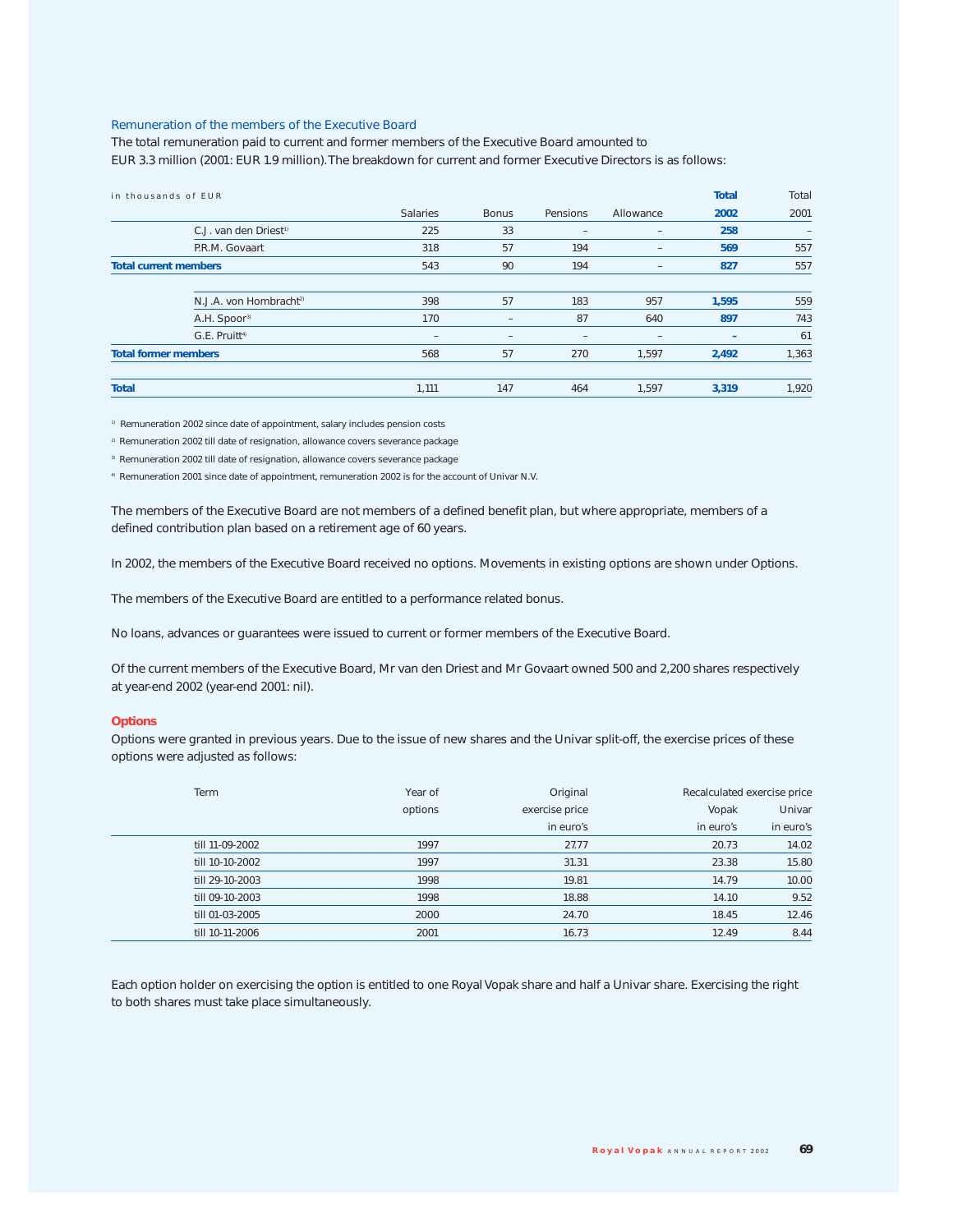The options have a term of five years from the year of grant. The option holder can exercise the option during the exercise periods, subject to observance of a specific model code. Conditional employee stock options can be exercised three years after being granted.

#### Breakdown of outstanding options:

|              |                       |         |           | Recalculated   |           | Outstanding rights at |
|--------------|-----------------------|---------|-----------|----------------|-----------|-----------------------|
|              |                       | Year of | Options   | exercise price |           | 31 December           |
|              | Term                  | options | granted   | in euro's      | 2002      | 2001                  |
|              | Unconditional options |         |           |                |           |                       |
|              | till $11 - 09 - 2002$ | 1997    | 20,100    | 20.73          | -         | 20,100                |
|              | till 10 - 10 - 2002   | 1997    | 300,000   | 23.38          | -         | 277,750               |
|              | till 29 - 10 - 2003   | 1998    | 402,000   | 14.79          | 310,460   | 312,890               |
|              | till 09 - 10 - 2003   | 1998    | 300,000   | 14.10          | 238,625   | 238,625               |
|              |                       |         | 1,022,100 |                | 549,085   | 849,365               |
|              | Conditional options   |         |           |                |           |                       |
|              | till $01 - 03 - 2005$ | 2000    | 857,000   | 18.45          | 768,000   | 817,000               |
|              | till 10 - 11 - 2006   | 2001    | 40,000    | 12.49          | 40,000    | 40,000                |
|              |                       |         | 897,000   |                | 808,000   | 857,000               |
| <b>Total</b> |                       |         | 1,919,100 |                | 1,357,085 | 1,706,365             |

No new options were granted in the year under review. In total, 1,500 options were exercised and 347,780 lapsed, of which 49,000 were conditional options.

The breakdown of options granted to current and former members of the Executive Board in 2002, as included in the breakdown above, is as follows:

|                      |         |         | Recalculated   |        | Outstanding rights at |  |
|----------------------|---------|---------|----------------|--------|-----------------------|--|
|                      | Year of | Options | exercise price |        | 31 December           |  |
|                      | options | granted | in euro's      | 2002   | 2001                  |  |
| P.R.M. Govaart       | 1998    | 10.050  | 14.79          | 10,050 | 10,050                |  |
|                      | 2000    | 12,000  | 18.45          | 12,000 | 12,000                |  |
| N.J.A. von Hombracht | 1998    | 6,000   | 14.10          | 6,000  | 6,000                 |  |
|                      | 2000    | 40,000  | 18.45          | 40,000 | 40,000                |  |
| G.E. Pruitt          | 1998    | 4,000   | 14.10          | 4,000  | 4,000                 |  |
|                      | 2000    | 8,000   | 18.45          | 8,000  | 8,000                 |  |
|                      | 2001    | 40,000  | 12.49          | 40,000 | 40,000                |  |
| A.H. Spoor           | 1998    | 13.000  | 14.10          | 13,000 | 13,000                |  |
|                      | 2000    | 40.000  | 18.45          |        | 40,000                |  |
|                      |         |         |                |        |                       |  |

In 2002, no options were exercised and 40,000 lapsed.

#### *Off-balance-sheet commitments*

Koninklijke Vopak N.V. is the head of a fiscal unit including virtually all the Dutch wholly owned group companies; based on this, the entity is severally liable for taxes payable of the fiscal unit in total.

Guarantees and security provided on behalf of equity participations and third parties amounted to EUR 41.1 million at yearend 2002 (2001: EUR 55.6 million). Guarantees and security provided on behalf of group companies amounted to EUR 246.0 million at year-end 2002 (2001: EUR 642.0 million).

Joint and several liability undertakings were issued to an amount of EUR 250.0 million at year-end 2002 (2001: EUR 327.0 million) for bank credits granted to Royal Vopak and its subsidiaries. EUR 7.0 million at year-end 2002 (2001: EUR 67.0 million) of this related to bank credits granted to foreign subsidiaries.

Under section 334t, Book 2, of the Netherlands Civil Code, Royal Vopak is jointly and severally liable for debts transferred to Univar.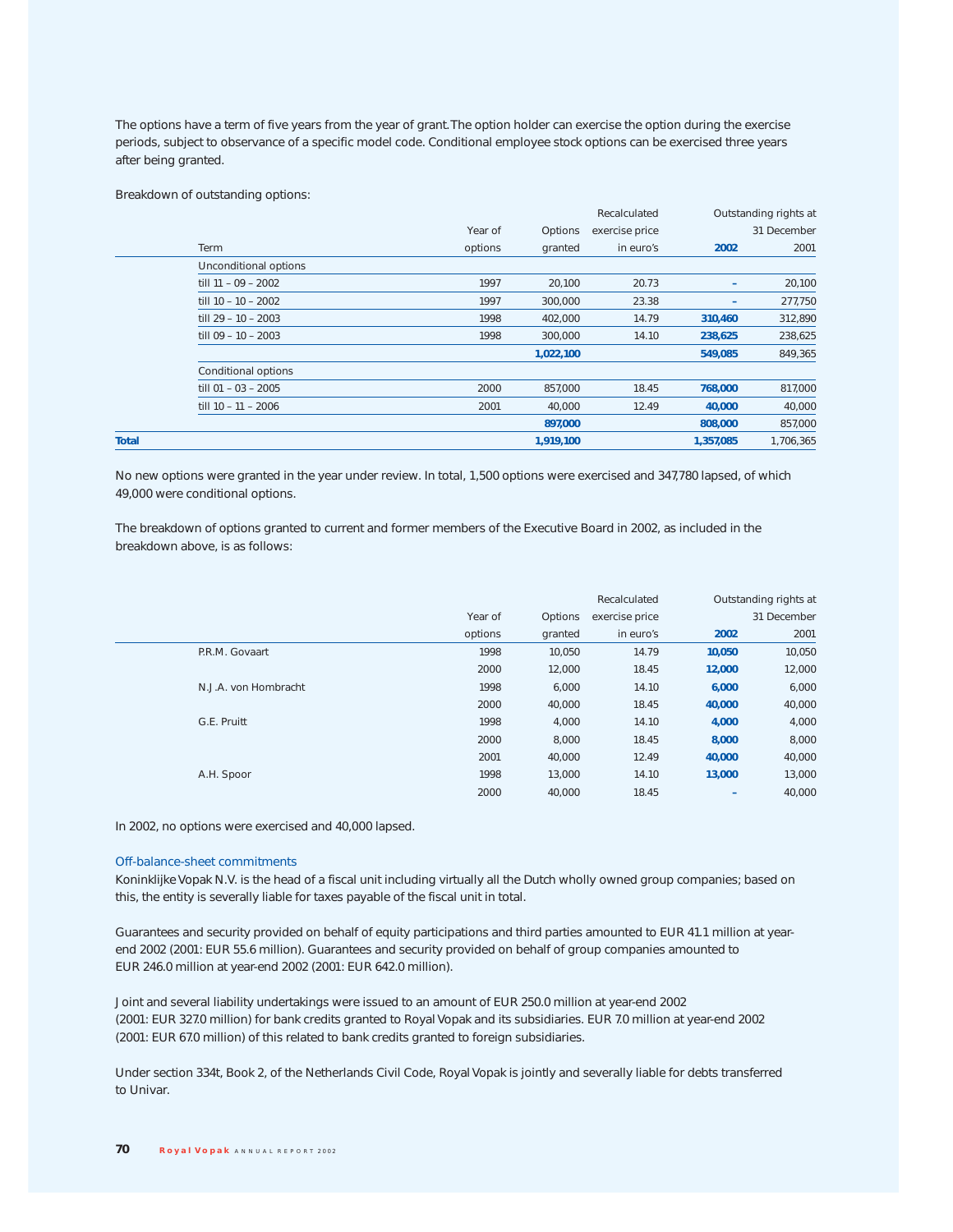The company has issued joint and several liability undertakings for a number of its Dutch group companies. These written undertakings have been filed with the office of the Company Registry in whose area of jurisdiction the group company concerned has its registered office. The list of equity participations filed with the Company Registry for inspection states for which Royal Vopak group companies joint and several liability undertakings have been issued.

Rotterdam, 5 March 2003

C.J. van den Driest, Chairman J.D.R.A. Bax, Chairman P.R.M. Govaart P. Bouw J.P. de Kreij R. den Dunnen

## **The Executive Board The Supervisory Board**

J.M. Hessels M. van der Vorm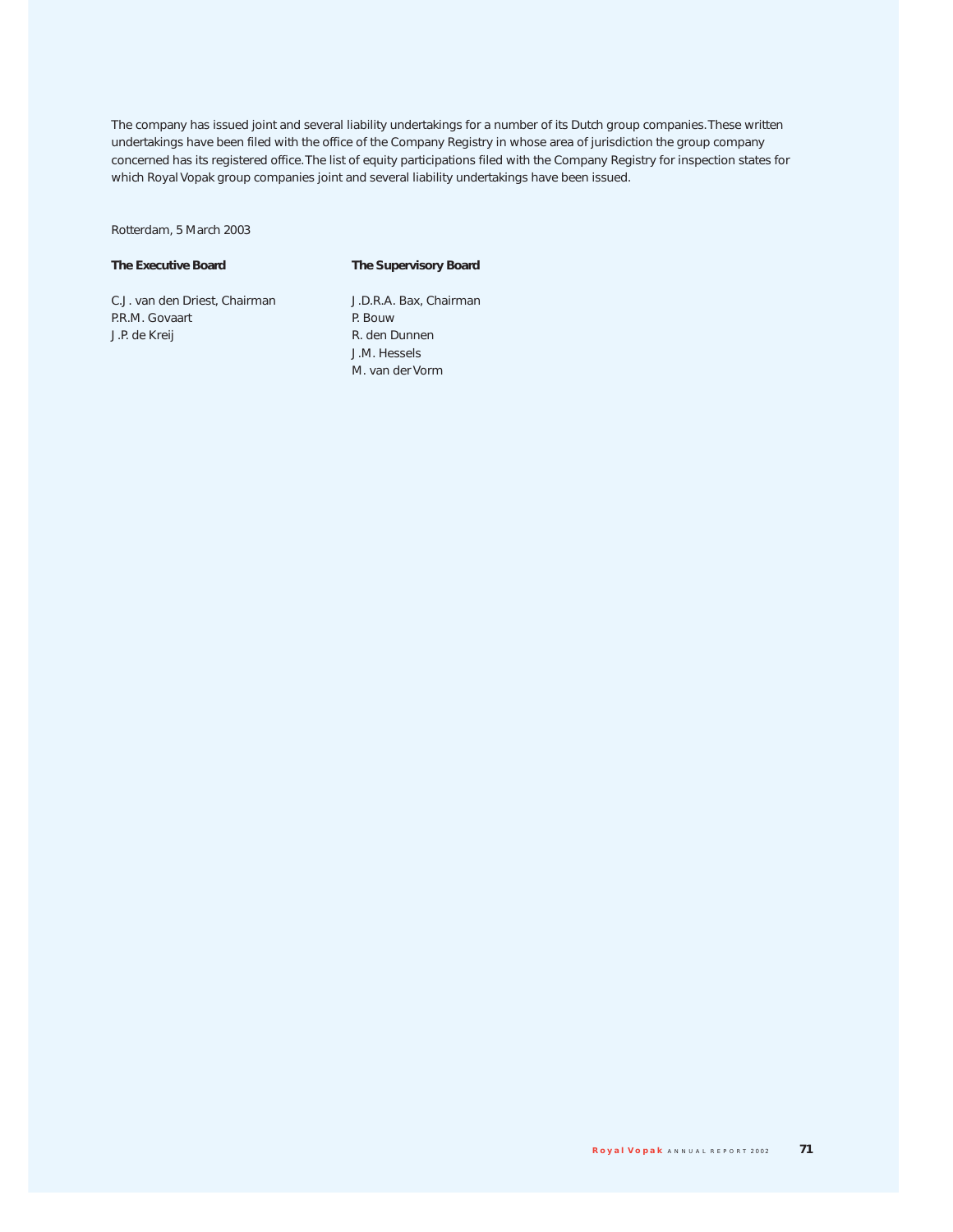# **Other information**

## **Auditors' report**

## **Introduction**

We have audited the financial statements of Royal Vopak in Rotterdam for the year 2002. These financial statements are the responsibility of the company's management. Our responsibility is to express an opinion on these financial statements based on our audit.

## **Scope**

We conducted our audit in accordance with auditing standards generally accepted in the Netherlands. Those standards require that we plan and perform the audit to obtain reasonable assurance about whether the financial statements are free of material misstatement. An audit includes examining, on a test basis, evidence supporting the amounts and disclosures in the financial statements. An audit also includes assessing the accounting principles used and significant estimates made by management, as well as evaluating the overall financial statement presentation. We believe that our audit provides a reasonable basis for our opinion.

## **Opinion**

In our opinion, the financial statements give a true and fair view of the financial position of the company as at 31 December 2002 and of the result for the year then ended in accordance with accounting principles generally accepted in the Netherlands and comply with the financial reporting requirements included in Part 9 of Book 2 of the Netherlands Civil Code.

Rotterdam, 5 March 2003

*KPMG Accountants N.V.* 

## **Articles of Association provisions governing the distribution of net income**

The Articles of Association provisions governing the distribution of net income are contained in articles 19 and 27.

The relevant paragraphs of these articles are as follows:

19.2. At the Annual General Meeting;

- b. the annual accounts prepared by the Executive Board will be submitted to the General Meeting for adoption and subject to article 27 of these articles of association, the profit allocation will be determined.
- 27.7. Such amounts of the profit remaining after the application of the preceding paragraphs will be reserved as the Executive Board determines, subject to the approval of the Supervisory Board. Insofar as such profit is not reserved by the application of the preceding sentence, it is at the free disposal of the General Meeting, on the understanding that no further dividends will be paid out on the preference shares and the financing preference shares.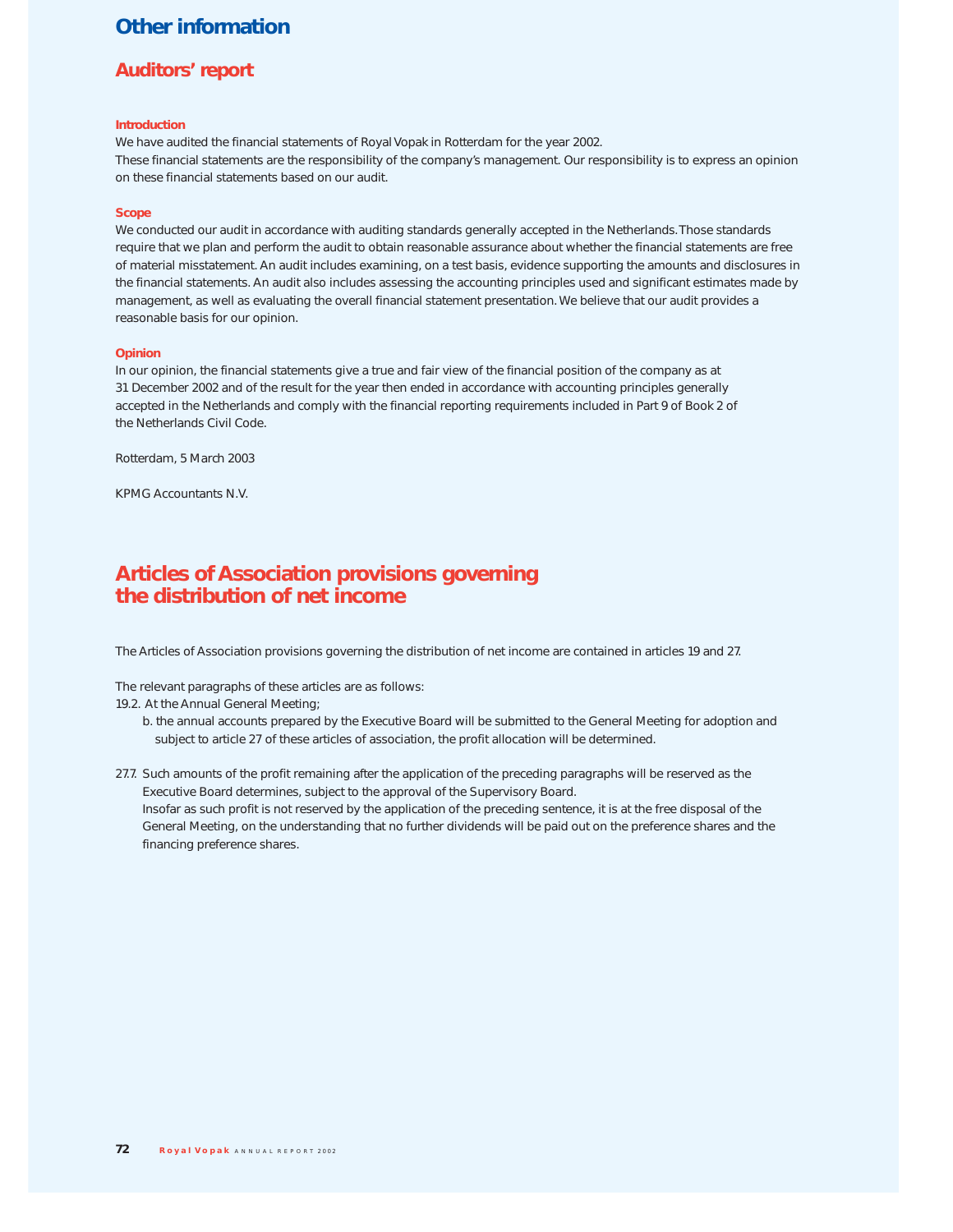## **Proposed distribution of net income**

The dividend on the cumulative financing preference shares amounts to EUR 6.9 million. It will be proposed to the Annual General Meeting that a cash dividend of EUR 0.50 be distributed for 2002 (2001: nil) per common share of EUR 1.00 nominal value each. Provided that the Annual General Meeting adopts the profit and loss account, balance sheet and dividend proposal, the dividend for the 2002 financial year will be made payable on 14 May 2003.

## **Stichting Vopak**

The objective of Stichting Vopak, established in Rotterdam, is to promote the interests of Royal Vopak and of all those involved with this company or any of its affiliated companies in order to safeguard the company's continuity, identity and independence.

The Board is currently made up as follows:

- W.E. de Vin, Chairman
- J.D.R.A. Bax
- C.J. Oort
- R.E. Selman
- A.P. Timmermans

During the year under review the Board of Stichting Vopak has convened twice. During these meetings the Board has been extensively briefed by the Chairman of the Executive Board about the developments in the company.

No cumulative preference shares in Royal Vopak were issued as at the balance sheet date.

Royal Vopak and Stichting Vopak entered into a Preference Share Option Agreement for the company's cumulative preference shares on 1 November 1999. Under this agreement, Stichting Vopak undertook vis-à-vis Royal Vopak to take, where necessary, cumulative preference shares in the share capital of Royal Vopak, but subject to a maximum amount equal to 100% of the nominal value of the share capital issued to third parties in the form of common and financing preference shares at the time the option is exercised, less the nominal value of one common share.

Stichting Vopak is authorised to exercise the option if in its judgement this is deemed necessary to achieve its objective.

Rotterdam, 5 March 2003

## **Stichting Vopak**

## **Statement of independence**

The Executive Board of Royal Vopak and the Board of Stichting Vopak hereby declare that, in their joint opinion, the requirements of Appendix X of the Listing Regulations of Euronext N.V., Amsterdam, have been satisfied in respect of the independence of the directors of Stichting Vopak.

Rotterdam, 5 March 2003

**Stichting Vopak**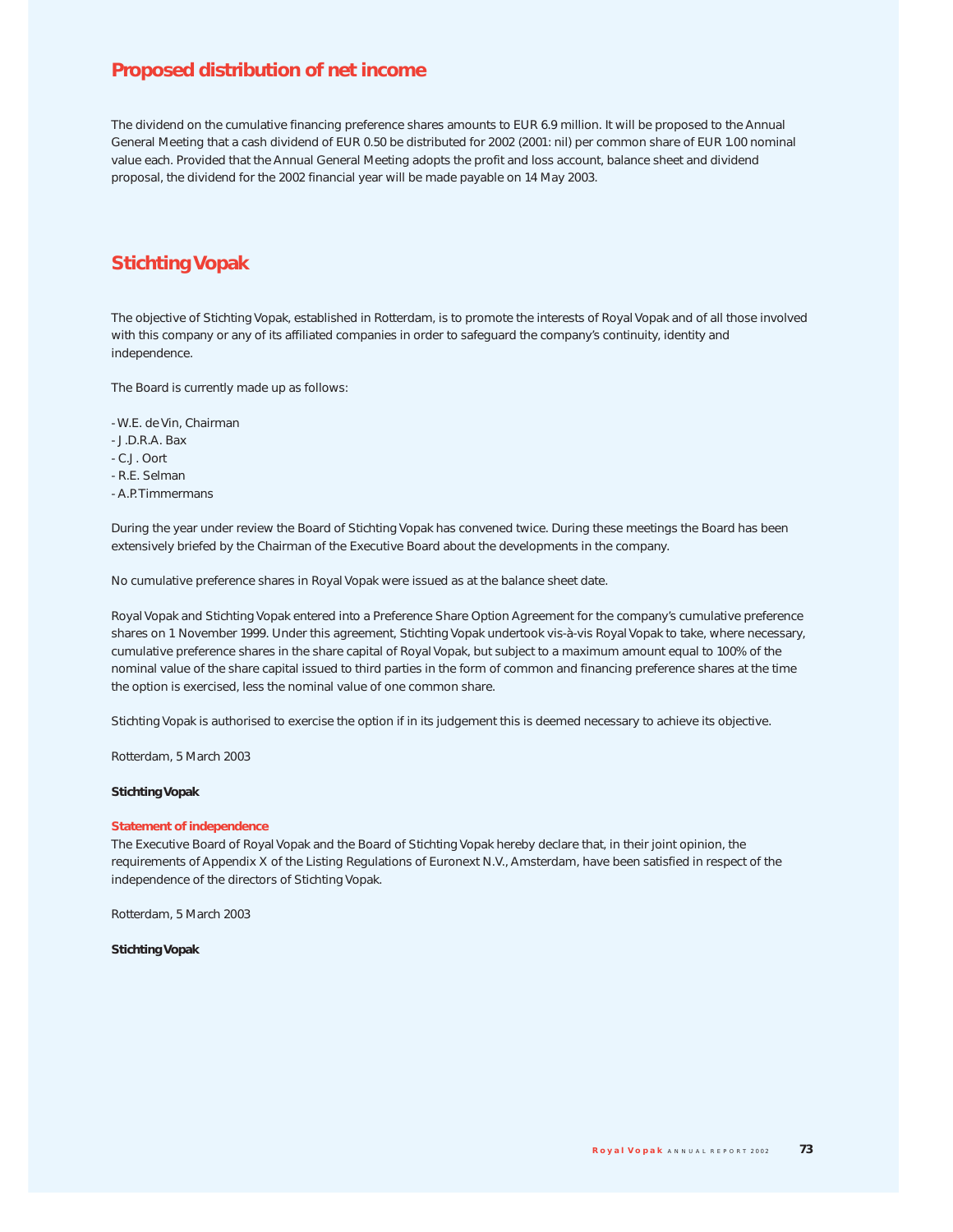## **Information on the Executive Board members**

| Nationality                      | : Dutch                            |
|----------------------------------|------------------------------------|
| Year of birth                    | : 1947                             |
| Previous important               |                                    |
| positions held                   | : President of Europe Combined     |
|                                  | Terminals B.V.                     |
|                                  | Chairman of the Executive Board of |
|                                  | Koninklijke Van Ommeren N.V.       |
| Supervisory Board                |                                    |
| memberships                      | : Anthony Veder Group N.V.         |
|                                  | Dura Vermeer Groep N.V.            |
|                                  | Goudse Verzekeringen B.V.          |
|                                  | <b>HES Beheer N.V.</b>             |
|                                  | Van der Hoop Effectenbank N.V.     |
|                                  | Van Oord Groep N.V.                |
| Number of Vopak shares held: 500 |                                    |
| Date of appointment              | : 29 June 2002                     |

## **Personal details regarding Mr P.R.M. Govaart**

| Nationality                        | $:$ Dutch                   |
|------------------------------------|-----------------------------|
| Year of birth                      | : 1947                      |
| Previous important                 |                             |
| positions held                     | : President Vopak Chemicals |
|                                    | Logistics Europe & Africa   |
| Supervisory Board                  |                             |
| memberships                        | : Broström AB               |
| Number of Vopak shares held: 2,200 |                             |
| Date of appointment                | : 3 November 2000           |

## **Personal details regarding Mr J.P. de Kreij**

| Nationality                       | : Dutch                     |
|-----------------------------------|-----------------------------|
| Year of birth                     | : 1959                      |
| Previous important                |                             |
| positions held                    | : Senior Partner at         |
|                                   | PriceWaterhouseCoopers N.V. |
|                                   | Managing Partner for        |
|                                   | <b>Transaction Services</b> |
| <b>Supervisory Board</b>          |                             |
| memberships                       | : none                      |
| Number of Vopak shares held: none |                             |
| Date of appointment               | : 1 January 2003            |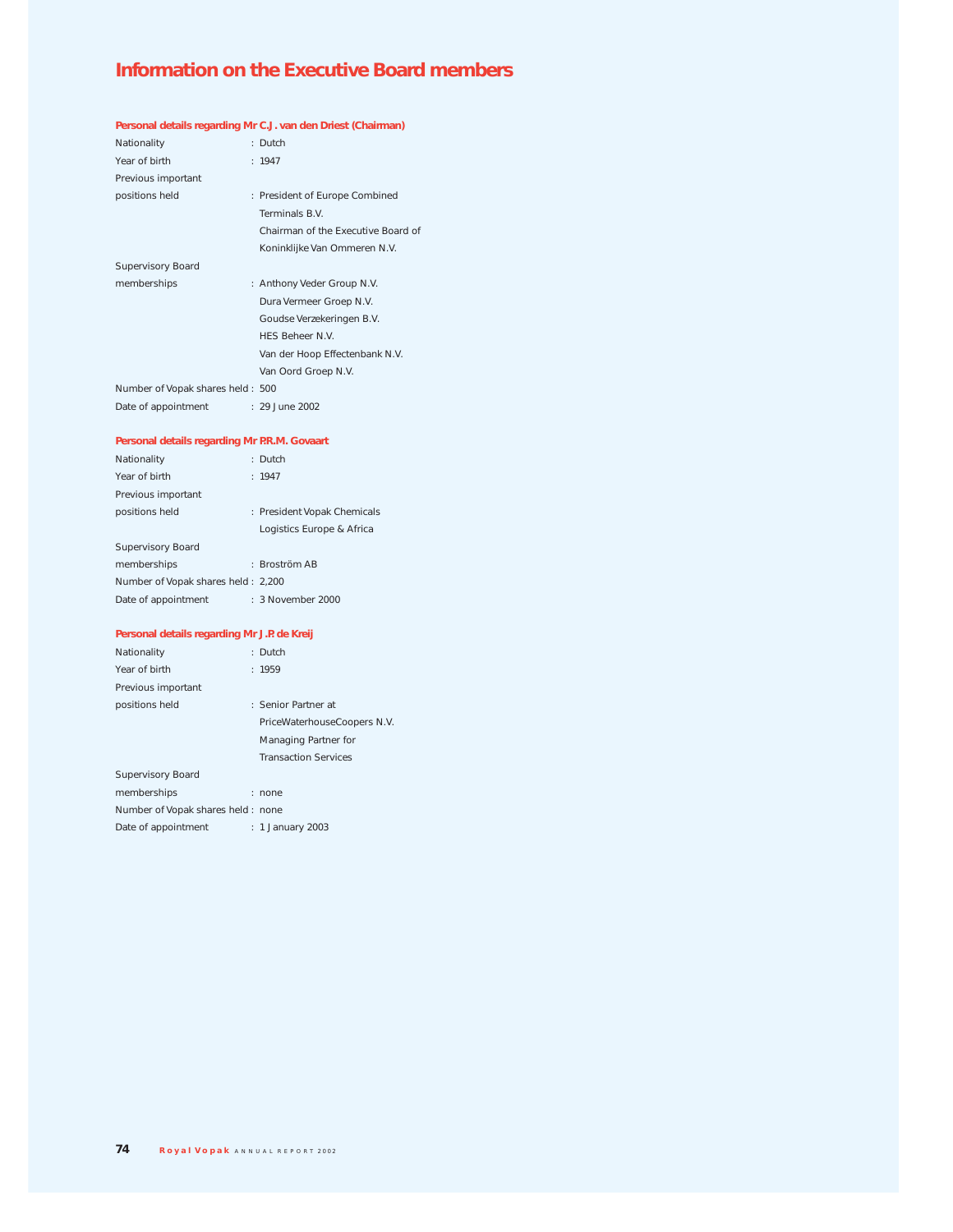# **Information on the Supervisory Board members**

| Personal details regarding Mr J.D.R.A. Bax (Chairman) |                                    | Personal details regarding Mr J.M. Hessels (member) |                                                        |
|-------------------------------------------------------|------------------------------------|-----------------------------------------------------|--------------------------------------------------------|
| Nationality                                           | : Dutch                            | Nationality                                         | : Dutch                                                |
| Year of birth                                         | : 1936                             | Year of birth                                       | : 1942                                                 |
| Previous important                                    |                                    | Previous important                                  |                                                        |
| positions held                                        | : President IHC Caland N.V.        | position held                                       | : Chairman of the Executive Board.                     |
| <b>Supervisory Board</b>                              |                                    |                                                     | Koninklijke Vendex KBB N.V.,                           |
| memberships                                           | : Corio N.V., Vice-Chairman        |                                                     | Amsterdam                                              |
|                                                       | Handelsveem Beheer B.V.            | Supervisory Board                                   |                                                        |
|                                                       | Heerema Fabrication Group B.V.,    | memberships                                         | : Euronext N.V., Chairman                              |
|                                                       | Chairman                           |                                                     | N.V. Schiphol Groep                                    |
|                                                       | <b>IHC Caland N.V.</b>             |                                                     | Koninklijke Philips Electronics N.V.                   |
|                                                       | Koninklijke Frans Maas Groep N.V.  |                                                     | Laurus N.V.                                            |
|                                                       | Mammoet Holdings N.V., Chairman    |                                                     | Heineken N.V.                                          |
|                                                       | Nederlands Loodswezen B.V.         |                                                     | Fortis N.V.                                            |
|                                                       | Oranjewoud Beheer B.V., Chairman   | Number of Vopak shares held : none                  |                                                        |
|                                                       | Smit Internationale N.V., Chairman | Date of first appointment                           | : 2 September 1999                                     |
|                                                       | TBI Holdings B.V., Chairman        | Year of resignation                                 | : 2003                                                 |
| Number of Vopak shares held : none                    |                                    | Member of the Remuneration Committee                |                                                        |
| Date of first appointment                             | : 6 November 2002                  |                                                     |                                                        |
| Year of resignation                                   | : 2006                             |                                                     | Personal details regarding Mr M. van der Vorm (member) |
| Chairman of the Remuneration Committee                |                                    | Nationality                                         | : Dutch                                                |
|                                                       |                                    | Year of birth                                       | : 1958                                                 |
|                                                       | .                                  |                                                     |                                                        |

## **Personal details regarding Mr P. Bouw (member)**

| Nationality                        | : Dutch                         |  |
|------------------------------------|---------------------------------|--|
| Year of birth                      | : 1941                          |  |
| Previous important                 |                                 |  |
| position held                      | : President of KLM              |  |
| Supervisory Board                  |                                 |  |
| memberships                        | : Getronics N.V., Vice-Chairman |  |
|                                    | De Nederlandsche Bank N.V.      |  |
|                                    | Océ N.V.                        |  |
|                                    | CSM N.V., Chairman              |  |
|                                    | NUON N.V.                       |  |
| Number of Vopak shares held : none |                                 |  |
| Date of first appointment          | : 2 September 1999              |  |
| Year of resignation                | : 2006                          |  |
| Chairman of the Audit Committee    |                                 |  |

## **Personal details regarding Mr R. den Dunnen (member)**

| : Dutch                               |
|---------------------------------------|
| : 1939                                |
|                                       |
| : Secretary General, Ministry of      |
| Housing, Regional Development         |
| and the Environment                   |
| Alderman for Port Matters of the      |
| <b>Rotterdam Municipality</b>         |
|                                       |
| : SHB Personeelsplanning B.V.,        |
| Chairman                              |
| <b>VDP</b> (Management Consultants)   |
| Number of Vopak shares held<br>: none |
| : 4 November 1999                     |
| : 2006                                |
|                                       |

## **Personal details regarding Mr J.M. Hessels (member)**

| Nationality               | : Dutch                                                             |
|---------------------------|---------------------------------------------------------------------|
| Year of birth             | : 1958                                                              |
| Profession or             |                                                                     |
| principal occupation      | : Chairman of the Executive Board                                   |
|                           | of HAL Holding N.V.                                                 |
|                           | (see also page 38 - information                                     |
|                           | for shareholders)                                                   |
| Supervisory Board         |                                                                     |
| memberships               | : Anthony Veder Group N.V.                                          |
|                           | Koninklijke Boskalis Westminster N.V                                |
|                           | Univar N.V.                                                         |
|                           |                                                                     |
| Date of first appointment | : 3 November 2000                                                   |
| Year of resignation       | : 2004                                                              |
|                           |                                                                     |
|                           | Number of Vopak shares held : none<br>Member of the Audit Committee |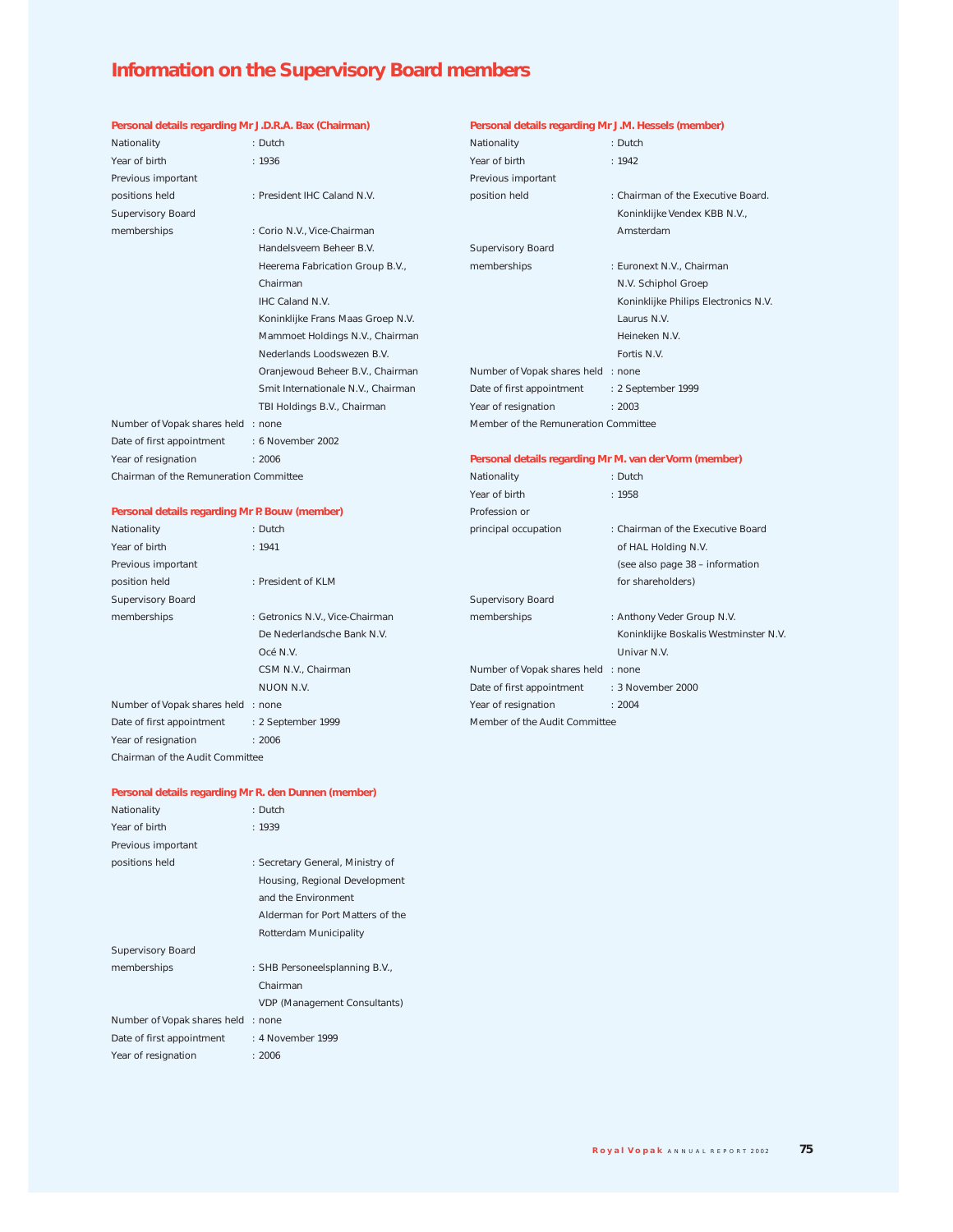## **List of most important company officers**

## **Chemicals Logistics Europe & Africa**

## *Division Management*

Bert Jaski President Niek Verbree Operations Eddy van Rhede van der Kloot Finance & Control

## *Business Units*

Gilles Bonny Forwarding Ian Cochrane Finland Kelly Dworaczyk Sabtank, Saudi

Geert Eysink Vegoil Theo van der Hoest Warehousing Pierre Kreuze until 1 April 2003 Barging Rob Kasteel from 1 April 2003 Barging Paul Leurink Shared Services Peter van Loef Shipping Ronald Okker Chemgas Colin Scott South Africa

## *Equity participations*

Antonio Cano Terquimsa, Spain

*Division Management* Ted van Dam Merrett President

Piet Hoogerwaard Agencies Ard Huisman Finance & Control

## *Business Units*

Juergen Franke Hamburg Igor Lepetukhin Moscow

Christer Lundblad Sweden Koos Schaberg Switzerland

## *Equity participations*

Jan Buiter Cross-Ocean,

Eelco Hoekstra Fujairah, United Arab

Piet van der Staal Pakterminal, Estonia

Frits Ploeg Sales & Marketing

Rien de Jong Human Resources

David Bishop United Kingdom Arabia

Klaus Günther Dupeg, Germany M. Mazel CFTG, France

## **Oil Logistics Europe & Middle East**

- Hari Dattatreya Sales & Marketing Jeroen Wijtenburg Operations & Human Resources Sjaak Exalto Terminal Manager
	-
	- representative office

The Netherlands

Emirates

## **Asia**

## *Division Management*

Rob Nijst Business

## *Business Unit*

## *Equity participations*

Eric Arnold Shanghai, China Brian Davies Lanshan, China Chester Lee Ningbo, China Moriwaki Nippon Vopak Wim de Ridder Xiamen, China Jan Bert Schutrops Kertih Terminals,

Surapong Karnsuwan Thai Tank Terminal

## **North America**

*Division Management* Gene Sabatier President John Baker Sales & Marketing Jim Dubose Operations Mike Chieco Finance & Control

*Business Unit*

## **Latin America**

*Division Management* Pieter Bakker President

## *Business Units*

Osvaldo Caparelli Brazil Casper Pieper Chile Dick Richelle Mexico

*Equity participations* Jot Visser Serlipsa, Peru

John Paul Broeders President Development Rob Dompeling Operations Wim Samlal Finance & Control Lee Marn Seng Human Resources

Len Daly Australia

# Javed Akbar Engro Vopak, Pakistan J.I. Lee Vopak Terminals Korea Malaysia

Mike Dilick Logistics Services

Bert Vermeer Finance & Control

## **Corporate staff**

Hugo Brink Tax Bon de Jonge

Henk Mol Control Michiel van Ravenstein Human Resources Wim Rietveld **Information Services** Paul Runderkamp Legal Affairs &

Dirk van Slooten PEPI Jan Zwiep **Risk Management** 

Wim Avontuur Treasury Monty Blom Operational Audit

van Ellemeet Communication & Investor Relations Company Secretary Richard Smith **Business Support** 

**76 Royal Vopak** ANNUAL REPORT <sup>2002</sup>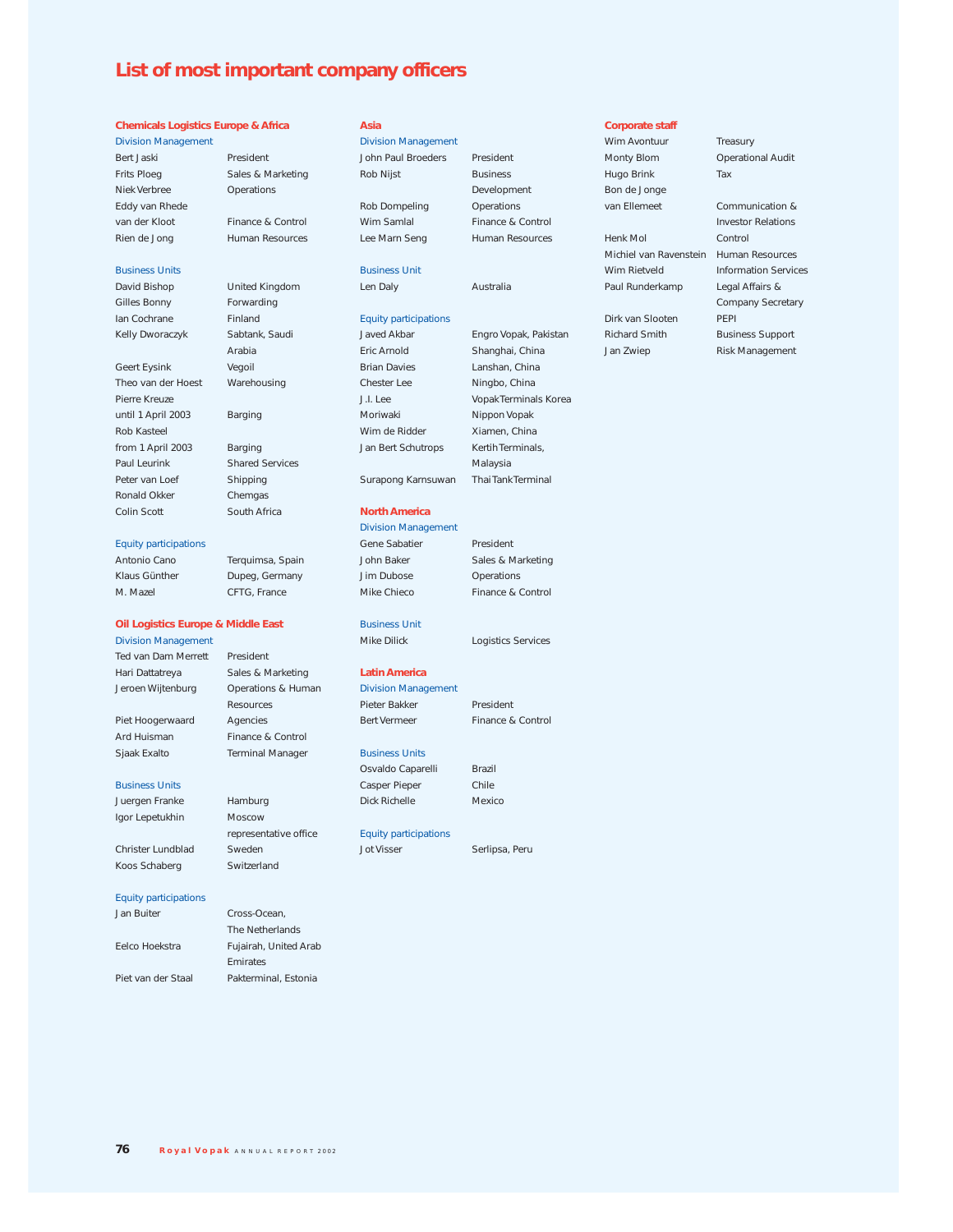## **List of most important group companies and equity participations**

## **Europe, Africa and the Middle East** *The Netherlands*

Chemgas Shipping B.V. Chemgas Terminal Vlissingen B.V. De Humber Amsterdam B.V. Vopak Agencies Amsterdam B.V. Vopak Agencies Rotterdam B.V. Vopak Agencies Terneuzen B.V. Vopak Barging Europe B.V. Vopak Chemical Tankers B.V. Vopak Chemicals Logistics Europe & Africa B.V. Vopak Chemicals Logistics Netherlands B.V. Vopak Logistic Services Dordrecht B.V. Vopak Logistic Services Netherlands B.V. Vopak Logistic Services Pernis B.V. Vopak Mineral Oil Barging B.V. Vopak Oil Logistics Europe & Middle East B.V. Vopak Shared Services B.V. Vopak Terminal Botlek B.V. Vopak Terminal Botlek-Noord B.V. Vopak Terminal Chemiehaven B.V. Vopak Terminal Europoort B.V. Vopak Terminal Laurenshaven B.V. Vopak Terminal TTR B.V. Vopak Terminal Vlaardingen B.V. Vopak Vegoil Barging B.V. Vopak Vegoil Logistics B.V. Cross-Ocean B.V. (50%) Dockwise Transport B.V. (13.41%) Dutch P & I Services B.V. (42.5%) Dutch Shipping Defence NV (42.5%) Interstream Barging B.V. (50%) Maasvlakte Olie Terminal NV (16.67%) MultiCore CV (25%) Van Ommeren Clipper Shipholdings B.V. (33.33%)

## *Belgium*

Vopak Agencies Antwerpen NV Vopak Barging Belgium NV Vopak Chemicals Logistics Belgium NV Vopak Logistics Management Antwerp NV Vopak Logistic Services Belgium NV Vopak Tanker Chartering Belgium NV Vopak Terminal ACS NV

#### *Germany*

Vopak Logistic Services Düsseldorf GmbH Vopak Mineral Oil Barging Düsseldorf GmbH Vopak Mineral Oil Barging Hamburg Vopak Terminal Hamburg GmbH Vopak Vegoil Barging Germany GmbH DUPEG Tank Terminal (50%) Interstream Barging GmbH (50%) VOTG Tanktainer GmbH (40%)

## *Estonia*

Pakterminal Ltd. (50%)

## *Finland*

Vopak Chemicals Logistics Finland Oy

#### *France*

Vopak Agencies France Sarl Vopak Logistic Management France SA Vopak Logistic Management Lyon SA Compagnie Fluviale de Transport Gaz S.A. (50%)

#### *Russia*

Koninklijke Vopak N.V.; Moscow representative office

*Saudi Arabia* SABIC Terminal Services Company Ltd. (10%)

*South Africa* Vopak Terminal Durban (Pty) Ltd.

*Spain* Terminals Quimicos SA (Terquimsa) (50%)

*Sweden* Vopak Logistics Nordic AB

*Switzerland* Vopak (Schweiz) AG Vopak Brag AG (75%)

*United Arab Emirates* Vopak ENOC Terminal Fujairah Ltd. (30%)

#### *United Kingdom*

Vopak Logistic Services UK Ltd. Vopak Terminal Barry Ltd. Vopak Terminal Ipswich Ltd. Vopak Terminal London Ltd. Vopak Terminal Purfleet Ltd. Vopak Terminal Teesside Ltd. Vopak Terminal Windmill Ltd.

## **Asia and Australia**

*Australia* Australian Petro Chemical Storage Pty Ltd. (55%) Vopak Terminals Australia Pty Ltd. Vopak Terminals Sydney Pty Ltd.

## *China*

Xiamen Paktank Company Ltd. (40%) Vopak Logistics Asia Pte. Ltd., Shanghai representative office Vopak Terminals Lanshan (60%) \*1 Vopak Terminals Ningbo Co. Ltd. (37.5%) Vopak Shanghai Logistics Company Ltd. (50%)

*Japan* Nippon Vopak Co. Ltd. (39.77%)

*Malaysia* Kertih Terminals Sdn. Bhd. (30%) \*2

*Pakistan* Engro Vopak Terminal Ltd. (50%)

## *Singapore*

Vopak Holding Singapore Pte. Ltd. Vopak Terminals Singapore Pte. Ltd. (69.5%) \*3 Vopak Terminal Penjuru Pte. Ltd. (83.33%) \*4 Vopak Gas Tankers Singapore Pte. Ltd.

*South Korea* Vopak Terminals Korea Ltd. (49%)

*Taiwan* Vopak Logistic Services Taiwan Ltd. (25%)

*Thailand* Thai Tank Terminal Ltd. (49%)

## **North America**

## *United States of America*

Vopak Logistics Latin America LLC Vopak Logistics North America Inc. Vopak Terminals North America Inc. Vopak Terminal Deer Park Inc. Vopak Terminal Galena Park Inc. Vopak Terminal Savannah Inc. Vopak Terminal Westwego Inc. Vopak Terminal Wilmington Inc. Vopak Industrial Services Inc. Paktank Corporation – Los Angeles Terminal

## *Canada*

Vopak Terminals of Canada Inc.

## **Latin America**

*Chile* Vopak Terminal San Antonio Limitada

#### *Brazil*

Vopak Brasterminais Armazens Gerais SA Uniao-Vopak Armazens Gerais Limitada (50%)

*Mexico* Vopak Terminals Mexico SA de CV

*Peru* Vopak Serlipsa SA (49%)

**The Netherlands Antilles** *Curaçao* Cableship Contractors Holding NV (20%)

- *\*1 Vopak Terminal Penjuru Pte. Ltd. owns 60% of Vopak Terminals Lanshan*
- *\*2 Vopak Terminal Penjuru Pte. Ltd. owns 30% of Kertih Terminals*
- *\*3 Vopak Holding Singapore Pte. Ltd. owns 69.5% of Vopak Terminals Singapore Pte Ltd.*
- *\*4 Vopak Terminals Singapore Pte. Ltd. owns 83.33% of Vopak Terminal Penjuru Pte. Ltd.*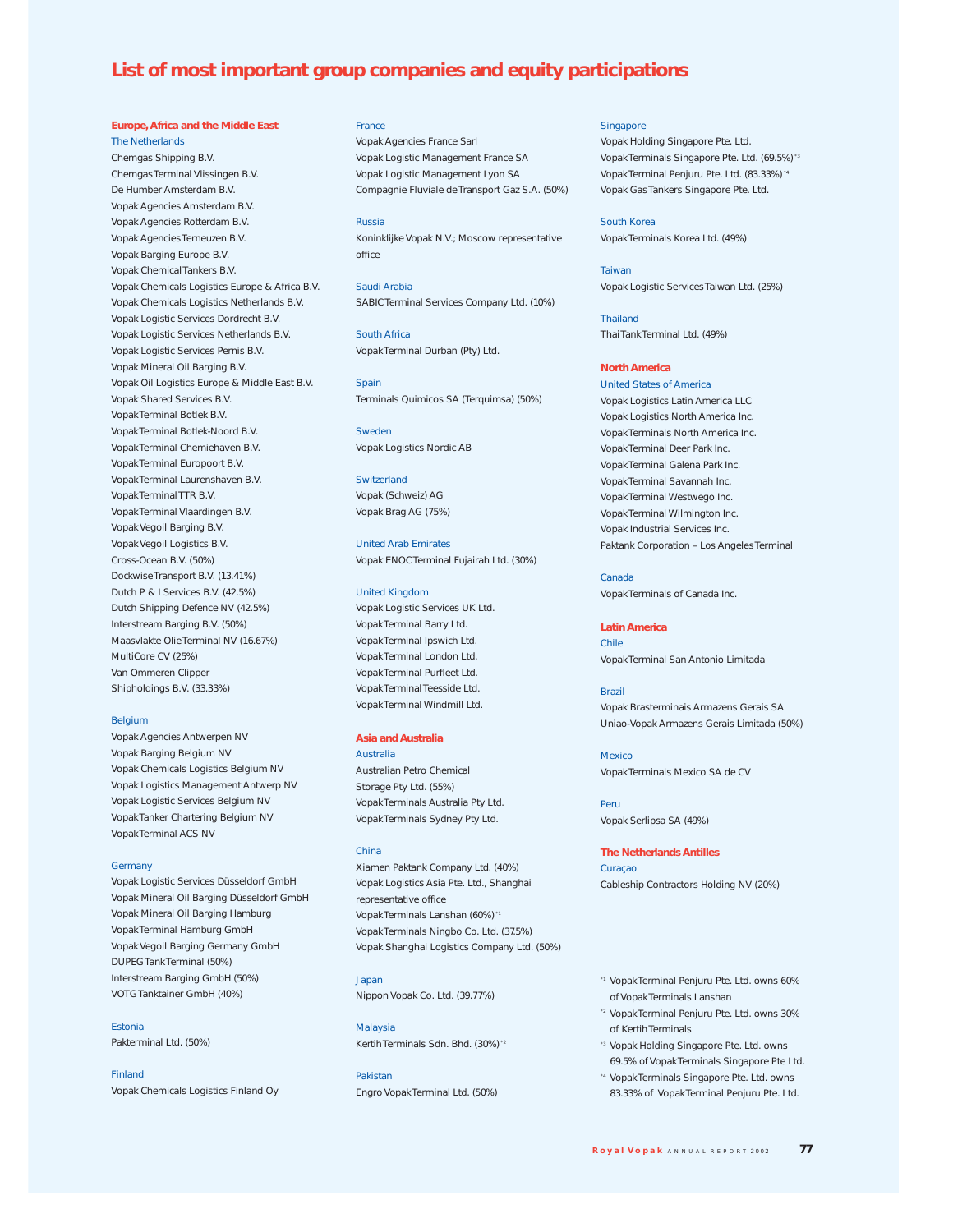# **Five-year consolidated review\***

| <b>Abridged income statement</b><br>Net sales<br>796<br>811<br>786<br>754<br>710<br>$\mathbf{1}$<br>5<br>$\overline{4}$<br>5<br>Other operating income<br>$\overline{\phantom{0}}$<br>797<br>715<br><b>Total operating income</b><br>815<br>759<br>786<br>$-536$<br>$-529$<br>$-507$<br>$-502$<br>$-472$<br>Operating expenses<br>$-89$<br>Depreciation and amortization<br>$-109$<br>$-112$<br>$-106$<br>$-101$<br><b>Total operating expenses</b><br>$-645$<br>$-641$<br>$-613$<br>$-603$<br>$-561$<br>Income from equity participations<br>48<br>63<br>55<br>58<br>69<br><b>Group operating income</b><br>200<br>237<br>228<br>214<br>223<br>$-58$<br>$-78$<br>$-23$<br>Interest<br>$-41$<br>$-42$<br>Income from ordinary activities before income taxes<br>159<br>187<br>200<br>142<br>172<br>$-32$<br>$-35$<br>$-48$<br>$-48$<br>Income taxes<br>$-46$<br>Income from ordinary activities after income taxes<br>110<br>124<br>124<br>152<br>141<br>6<br>31<br>$-50$<br>Extraordinary income/expense after income taxes<br>16<br>$\equiv$<br><b>Consolidated net income</b><br>126<br>155<br>74<br>158<br>141<br>$-9$<br>Third-party interests in consolidated net income<br>$-15$<br>$-10$<br>$-8$<br>$-11$<br><b>Net income</b><br>111<br>146<br>131<br>66<br>147<br>Dividend on cumulative financing<br>$-7$<br>$-7$<br>$-7$<br>$-5$<br>$-5$<br>preference shares<br>Net income for holders of common shares<br>104<br>139<br>124<br>61<br>142<br>Allocated as follows:<br>Addition to reserves<br>74<br>139<br>59<br>$-3$<br>79<br>30<br>63<br>Dividend on common shares<br>65<br>64<br><b>Abridged balance sheet</b><br>$\boldsymbol{6}$<br>Intangible fixed assets<br>6<br>Tangible fixed assets<br>1,107<br>1,219<br>1,266<br>1,265<br>1,069<br><b>Financial fixed assets</b><br>395<br>476<br>445<br>430<br>476<br><b>Total fixed assets</b><br>1,508<br>1,701<br>1,711<br>1,695<br>1,545<br>594<br>391<br><b>Total current assets</b><br>485<br>572<br>466<br><b>Total current liabilities</b><br>397<br>541<br>633<br>538<br>617<br><b>Current assets less current liabilities</b><br>88<br>53<br>$-151$<br>$-147$<br>$-61$<br><b>Total assets less current liabilities</b><br>1,596<br>1,754<br>1,544<br>1,398<br>1,650<br>825<br>1,090<br>801<br>580<br>Long-term debt<br>624<br><b>Total provisions</b><br>240<br>267<br>232<br>250<br>182 |                     | In EUR millions | 2002 | 2001 | 2000 | 1999 | 1998 |
|--------------------------------------------------------------------------------------------------------------------------------------------------------------------------------------------------------------------------------------------------------------------------------------------------------------------------------------------------------------------------------------------------------------------------------------------------------------------------------------------------------------------------------------------------------------------------------------------------------------------------------------------------------------------------------------------------------------------------------------------------------------------------------------------------------------------------------------------------------------------------------------------------------------------------------------------------------------------------------------------------------------------------------------------------------------------------------------------------------------------------------------------------------------------------------------------------------------------------------------------------------------------------------------------------------------------------------------------------------------------------------------------------------------------------------------------------------------------------------------------------------------------------------------------------------------------------------------------------------------------------------------------------------------------------------------------------------------------------------------------------------------------------------------------------------------------------------------------------------------------------------------------------------------------------------------------------------------------------------------------------------------------------------------------------------------------------------------------------------------------------------------------------------------------------------------------------------------------------------------------------------------------------------------------------------------------------------------------------------------|---------------------|-----------------|------|------|------|------|------|
|                                                                                                                                                                                                                                                                                                                                                                                                                                                                                                                                                                                                                                                                                                                                                                                                                                                                                                                                                                                                                                                                                                                                                                                                                                                                                                                                                                                                                                                                                                                                                                                                                                                                                                                                                                                                                                                                                                                                                                                                                                                                                                                                                                                                                                                                                                                                                              |                     |                 |      |      |      |      |      |
|                                                                                                                                                                                                                                                                                                                                                                                                                                                                                                                                                                                                                                                                                                                                                                                                                                                                                                                                                                                                                                                                                                                                                                                                                                                                                                                                                                                                                                                                                                                                                                                                                                                                                                                                                                                                                                                                                                                                                                                                                                                                                                                                                                                                                                                                                                                                                              |                     |                 |      |      |      |      |      |
|                                                                                                                                                                                                                                                                                                                                                                                                                                                                                                                                                                                                                                                                                                                                                                                                                                                                                                                                                                                                                                                                                                                                                                                                                                                                                                                                                                                                                                                                                                                                                                                                                                                                                                                                                                                                                                                                                                                                                                                                                                                                                                                                                                                                                                                                                                                                                              |                     |                 |      |      |      |      |      |
|                                                                                                                                                                                                                                                                                                                                                                                                                                                                                                                                                                                                                                                                                                                                                                                                                                                                                                                                                                                                                                                                                                                                                                                                                                                                                                                                                                                                                                                                                                                                                                                                                                                                                                                                                                                                                                                                                                                                                                                                                                                                                                                                                                                                                                                                                                                                                              |                     |                 |      |      |      |      |      |
|                                                                                                                                                                                                                                                                                                                                                                                                                                                                                                                                                                                                                                                                                                                                                                                                                                                                                                                                                                                                                                                                                                                                                                                                                                                                                                                                                                                                                                                                                                                                                                                                                                                                                                                                                                                                                                                                                                                                                                                                                                                                                                                                                                                                                                                                                                                                                              |                     |                 |      |      |      |      |      |
|                                                                                                                                                                                                                                                                                                                                                                                                                                                                                                                                                                                                                                                                                                                                                                                                                                                                                                                                                                                                                                                                                                                                                                                                                                                                                                                                                                                                                                                                                                                                                                                                                                                                                                                                                                                                                                                                                                                                                                                                                                                                                                                                                                                                                                                                                                                                                              |                     |                 |      |      |      |      |      |
|                                                                                                                                                                                                                                                                                                                                                                                                                                                                                                                                                                                                                                                                                                                                                                                                                                                                                                                                                                                                                                                                                                                                                                                                                                                                                                                                                                                                                                                                                                                                                                                                                                                                                                                                                                                                                                                                                                                                                                                                                                                                                                                                                                                                                                                                                                                                                              |                     |                 |      |      |      |      |      |
|                                                                                                                                                                                                                                                                                                                                                                                                                                                                                                                                                                                                                                                                                                                                                                                                                                                                                                                                                                                                                                                                                                                                                                                                                                                                                                                                                                                                                                                                                                                                                                                                                                                                                                                                                                                                                                                                                                                                                                                                                                                                                                                                                                                                                                                                                                                                                              |                     |                 |      |      |      |      |      |
|                                                                                                                                                                                                                                                                                                                                                                                                                                                                                                                                                                                                                                                                                                                                                                                                                                                                                                                                                                                                                                                                                                                                                                                                                                                                                                                                                                                                                                                                                                                                                                                                                                                                                                                                                                                                                                                                                                                                                                                                                                                                                                                                                                                                                                                                                                                                                              |                     |                 |      |      |      |      |      |
|                                                                                                                                                                                                                                                                                                                                                                                                                                                                                                                                                                                                                                                                                                                                                                                                                                                                                                                                                                                                                                                                                                                                                                                                                                                                                                                                                                                                                                                                                                                                                                                                                                                                                                                                                                                                                                                                                                                                                                                                                                                                                                                                                                                                                                                                                                                                                              |                     |                 |      |      |      |      |      |
|                                                                                                                                                                                                                                                                                                                                                                                                                                                                                                                                                                                                                                                                                                                                                                                                                                                                                                                                                                                                                                                                                                                                                                                                                                                                                                                                                                                                                                                                                                                                                                                                                                                                                                                                                                                                                                                                                                                                                                                                                                                                                                                                                                                                                                                                                                                                                              |                     |                 |      |      |      |      |      |
|                                                                                                                                                                                                                                                                                                                                                                                                                                                                                                                                                                                                                                                                                                                                                                                                                                                                                                                                                                                                                                                                                                                                                                                                                                                                                                                                                                                                                                                                                                                                                                                                                                                                                                                                                                                                                                                                                                                                                                                                                                                                                                                                                                                                                                                                                                                                                              |                     |                 |      |      |      |      |      |
|                                                                                                                                                                                                                                                                                                                                                                                                                                                                                                                                                                                                                                                                                                                                                                                                                                                                                                                                                                                                                                                                                                                                                                                                                                                                                                                                                                                                                                                                                                                                                                                                                                                                                                                                                                                                                                                                                                                                                                                                                                                                                                                                                                                                                                                                                                                                                              |                     |                 |      |      |      |      |      |
|                                                                                                                                                                                                                                                                                                                                                                                                                                                                                                                                                                                                                                                                                                                                                                                                                                                                                                                                                                                                                                                                                                                                                                                                                                                                                                                                                                                                                                                                                                                                                                                                                                                                                                                                                                                                                                                                                                                                                                                                                                                                                                                                                                                                                                                                                                                                                              |                     |                 |      |      |      |      |      |
|                                                                                                                                                                                                                                                                                                                                                                                                                                                                                                                                                                                                                                                                                                                                                                                                                                                                                                                                                                                                                                                                                                                                                                                                                                                                                                                                                                                                                                                                                                                                                                                                                                                                                                                                                                                                                                                                                                                                                                                                                                                                                                                                                                                                                                                                                                                                                              |                     |                 |      |      |      |      |      |
|                                                                                                                                                                                                                                                                                                                                                                                                                                                                                                                                                                                                                                                                                                                                                                                                                                                                                                                                                                                                                                                                                                                                                                                                                                                                                                                                                                                                                                                                                                                                                                                                                                                                                                                                                                                                                                                                                                                                                                                                                                                                                                                                                                                                                                                                                                                                                              |                     |                 |      |      |      |      |      |
|                                                                                                                                                                                                                                                                                                                                                                                                                                                                                                                                                                                                                                                                                                                                                                                                                                                                                                                                                                                                                                                                                                                                                                                                                                                                                                                                                                                                                                                                                                                                                                                                                                                                                                                                                                                                                                                                                                                                                                                                                                                                                                                                                                                                                                                                                                                                                              |                     |                 |      |      |      |      |      |
|                                                                                                                                                                                                                                                                                                                                                                                                                                                                                                                                                                                                                                                                                                                                                                                                                                                                                                                                                                                                                                                                                                                                                                                                                                                                                                                                                                                                                                                                                                                                                                                                                                                                                                                                                                                                                                                                                                                                                                                                                                                                                                                                                                                                                                                                                                                                                              |                     |                 |      |      |      |      |      |
|                                                                                                                                                                                                                                                                                                                                                                                                                                                                                                                                                                                                                                                                                                                                                                                                                                                                                                                                                                                                                                                                                                                                                                                                                                                                                                                                                                                                                                                                                                                                                                                                                                                                                                                                                                                                                                                                                                                                                                                                                                                                                                                                                                                                                                                                                                                                                              |                     |                 |      |      |      |      |      |
|                                                                                                                                                                                                                                                                                                                                                                                                                                                                                                                                                                                                                                                                                                                                                                                                                                                                                                                                                                                                                                                                                                                                                                                                                                                                                                                                                                                                                                                                                                                                                                                                                                                                                                                                                                                                                                                                                                                                                                                                                                                                                                                                                                                                                                                                                                                                                              |                     |                 |      |      |      |      |      |
|                                                                                                                                                                                                                                                                                                                                                                                                                                                                                                                                                                                                                                                                                                                                                                                                                                                                                                                                                                                                                                                                                                                                                                                                                                                                                                                                                                                                                                                                                                                                                                                                                                                                                                                                                                                                                                                                                                                                                                                                                                                                                                                                                                                                                                                                                                                                                              |                     |                 |      |      |      |      |      |
|                                                                                                                                                                                                                                                                                                                                                                                                                                                                                                                                                                                                                                                                                                                                                                                                                                                                                                                                                                                                                                                                                                                                                                                                                                                                                                                                                                                                                                                                                                                                                                                                                                                                                                                                                                                                                                                                                                                                                                                                                                                                                                                                                                                                                                                                                                                                                              |                     |                 |      |      |      |      |      |
|                                                                                                                                                                                                                                                                                                                                                                                                                                                                                                                                                                                                                                                                                                                                                                                                                                                                                                                                                                                                                                                                                                                                                                                                                                                                                                                                                                                                                                                                                                                                                                                                                                                                                                                                                                                                                                                                                                                                                                                                                                                                                                                                                                                                                                                                                                                                                              |                     |                 |      |      |      |      |      |
|                                                                                                                                                                                                                                                                                                                                                                                                                                                                                                                                                                                                                                                                                                                                                                                                                                                                                                                                                                                                                                                                                                                                                                                                                                                                                                                                                                                                                                                                                                                                                                                                                                                                                                                                                                                                                                                                                                                                                                                                                                                                                                                                                                                                                                                                                                                                                              |                     |                 |      |      |      |      |      |
|                                                                                                                                                                                                                                                                                                                                                                                                                                                                                                                                                                                                                                                                                                                                                                                                                                                                                                                                                                                                                                                                                                                                                                                                                                                                                                                                                                                                                                                                                                                                                                                                                                                                                                                                                                                                                                                                                                                                                                                                                                                                                                                                                                                                                                                                                                                                                              |                     |                 |      |      |      |      |      |
|                                                                                                                                                                                                                                                                                                                                                                                                                                                                                                                                                                                                                                                                                                                                                                                                                                                                                                                                                                                                                                                                                                                                                                                                                                                                                                                                                                                                                                                                                                                                                                                                                                                                                                                                                                                                                                                                                                                                                                                                                                                                                                                                                                                                                                                                                                                                                              |                     |                 |      |      |      |      |      |
|                                                                                                                                                                                                                                                                                                                                                                                                                                                                                                                                                                                                                                                                                                                                                                                                                                                                                                                                                                                                                                                                                                                                                                                                                                                                                                                                                                                                                                                                                                                                                                                                                                                                                                                                                                                                                                                                                                                                                                                                                                                                                                                                                                                                                                                                                                                                                              |                     |                 |      |      |      |      |      |
|                                                                                                                                                                                                                                                                                                                                                                                                                                                                                                                                                                                                                                                                                                                                                                                                                                                                                                                                                                                                                                                                                                                                                                                                                                                                                                                                                                                                                                                                                                                                                                                                                                                                                                                                                                                                                                                                                                                                                                                                                                                                                                                                                                                                                                                                                                                                                              |                     |                 |      |      |      |      |      |
|                                                                                                                                                                                                                                                                                                                                                                                                                                                                                                                                                                                                                                                                                                                                                                                                                                                                                                                                                                                                                                                                                                                                                                                                                                                                                                                                                                                                                                                                                                                                                                                                                                                                                                                                                                                                                                                                                                                                                                                                                                                                                                                                                                                                                                                                                                                                                              |                     |                 |      |      |      |      |      |
|                                                                                                                                                                                                                                                                                                                                                                                                                                                                                                                                                                                                                                                                                                                                                                                                                                                                                                                                                                                                                                                                                                                                                                                                                                                                                                                                                                                                                                                                                                                                                                                                                                                                                                                                                                                                                                                                                                                                                                                                                                                                                                                                                                                                                                                                                                                                                              |                     |                 |      |      |      |      |      |
|                                                                                                                                                                                                                                                                                                                                                                                                                                                                                                                                                                                                                                                                                                                                                                                                                                                                                                                                                                                                                                                                                                                                                                                                                                                                                                                                                                                                                                                                                                                                                                                                                                                                                                                                                                                                                                                                                                                                                                                                                                                                                                                                                                                                                                                                                                                                                              |                     |                 |      |      |      |      |      |
|                                                                                                                                                                                                                                                                                                                                                                                                                                                                                                                                                                                                                                                                                                                                                                                                                                                                                                                                                                                                                                                                                                                                                                                                                                                                                                                                                                                                                                                                                                                                                                                                                                                                                                                                                                                                                                                                                                                                                                                                                                                                                                                                                                                                                                                                                                                                                              |                     |                 |      |      |      |      |      |
|                                                                                                                                                                                                                                                                                                                                                                                                                                                                                                                                                                                                                                                                                                                                                                                                                                                                                                                                                                                                                                                                                                                                                                                                                                                                                                                                                                                                                                                                                                                                                                                                                                                                                                                                                                                                                                                                                                                                                                                                                                                                                                                                                                                                                                                                                                                                                              |                     |                 |      |      |      |      |      |
|                                                                                                                                                                                                                                                                                                                                                                                                                                                                                                                                                                                                                                                                                                                                                                                                                                                                                                                                                                                                                                                                                                                                                                                                                                                                                                                                                                                                                                                                                                                                                                                                                                                                                                                                                                                                                                                                                                                                                                                                                                                                                                                                                                                                                                                                                                                                                              |                     |                 |      |      |      |      |      |
|                                                                                                                                                                                                                                                                                                                                                                                                                                                                                                                                                                                                                                                                                                                                                                                                                                                                                                                                                                                                                                                                                                                                                                                                                                                                                                                                                                                                                                                                                                                                                                                                                                                                                                                                                                                                                                                                                                                                                                                                                                                                                                                                                                                                                                                                                                                                                              | <b>Group equity</b> |                 | 531  | 397  | 617  | 670  | 636  |

*\* Pro forma figures for 1998 till 2001, unaudited*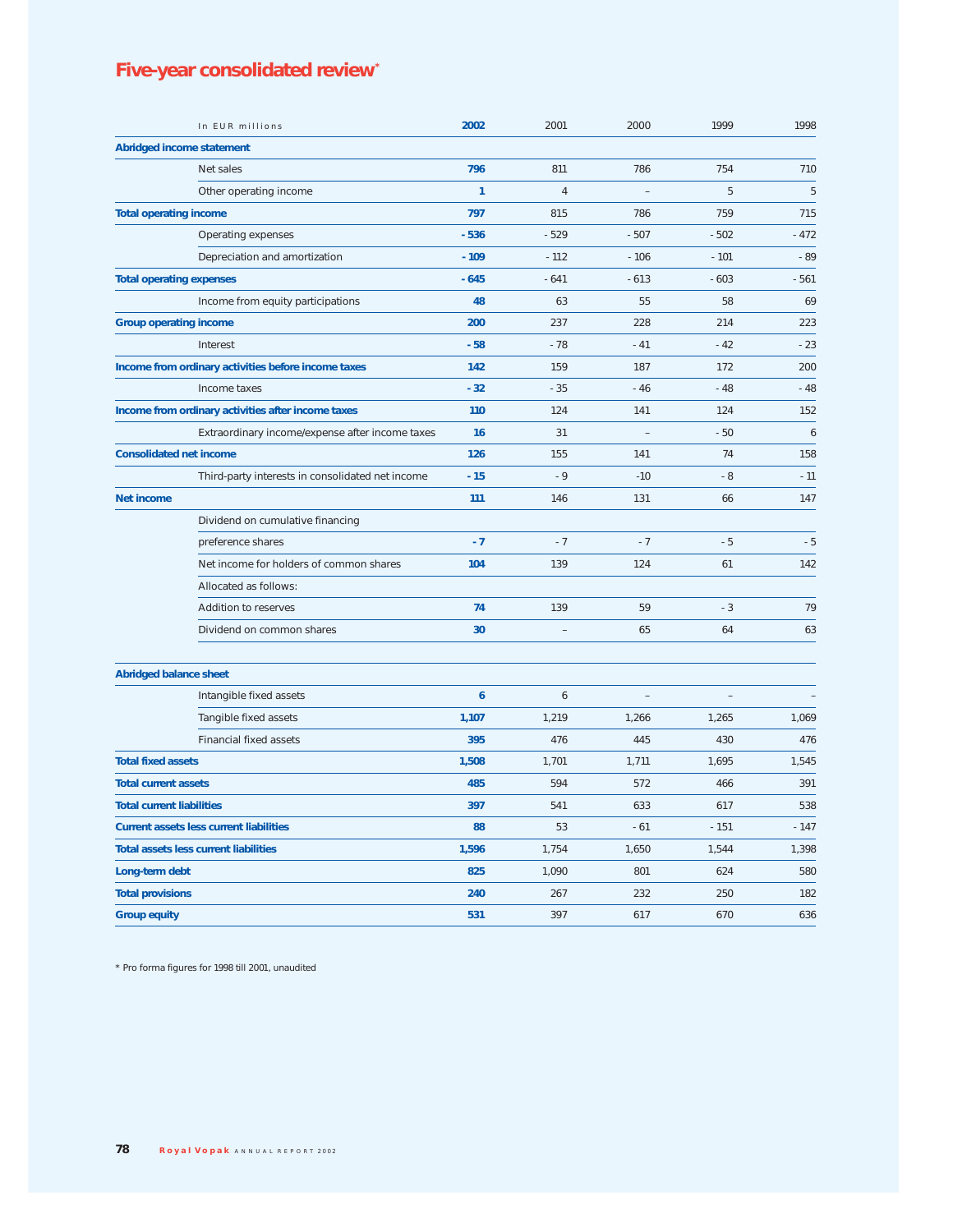## **Glossary**

| Agency                                  | Representative of a shipping company at a port                                                                        |
|-----------------------------------------|-----------------------------------------------------------------------------------------------------------------------|
| <b>Audit Committee</b>                  | Committee within the Supervisory Board assisting the Board with fulfilling its supervisory                            |
|                                         | duties regarding, for example, the integrity of the financial statements, financial reporting,                        |
|                                         | internal control procedures and the relationship with and independence of the external auditors                       |
| Blending                                | Blending of different types of products                                                                               |
| <b>Bunker</b>                           | <b>Fuel for vessels</b>                                                                                               |
| Clean oil products                      | Kerosene, naphtha, gasoline, gas oil and diesel oil                                                                   |
| Commodity chemicals                     | Bulk quantity of standardised chemical feedstocks, transported and stored for processing by<br>industry               |
| Corporate governance                    | The manner in which the company is managed and supervision of management is structured                                |
| Deadweight (dwt)                        | Load capacity of a vessel expressed in tonnes                                                                         |
| Drumming                                | Repackaging in drums                                                                                                  |
| <b>EBIT</b>                             | Earnings before interest and taxation                                                                                 |
| <b>EBITDA</b>                           | Earnings before interest and taxation, depreciation and amortization                                                  |
| <b>ERP</b>                              | Enterprise Resource Planning: using a standard software package to fully support all the                              |
|                                         | business processes in an organisation                                                                                 |
| HR.                                     | <b>Human Resources</b>                                                                                                |
| Hub                                     | Regional storage and transport centre                                                                                 |
| Integrated Risk Management Audit (IRMA) | System for carrying out an internal audit that simultaneously reviews operating methods,                              |
|                                         | insurance risks, environmental risks and safety risks                                                                 |
| Industrial terminalling                 | Terminal whose services are integrated with a chemical complex or oil refinery                                        |
| Lost Time Injury rate (LTIR)            | Number of accidents entailing absence from work per million hours worked                                              |
| <b>LPG</b>                              | Liquefied Petroleum Gas (propane/butane) used as fuel for cars, domestic equipment and in                             |
|                                         | industry, as well as a feedstock for the petrochemical industry                                                       |
| Multimodal transport                    | The different complementary modes of transport, such as the transport by sea, road and rail                           |
| <b>NAFTA</b> region                     | North American Free Trade Area: a free-trade area comprising the US, Canada and Mexico                                |
| Oleochemicals                           | Semi-finished chemical products derived from vegetable oils                                                           |
| Outsourcing                             | The full or partial sub-contracting of individual business activities                                                 |
| Product tanker                          | Vessel fitted with multiple tanks for the simultaneous transportation of different oil products and<br>base chemicals |
| <b>Remuneration Committee</b>           | Committee within the Supervisory Board that prepares the decision-making process on the                               |
|                                         | remuneration for members of the Executive Board and the Supervisory Board                                             |
| Safety Management System                | System for ensuring safety on a terminal in a structured manner                                                       |
| Seveso Directives                       | EEC directive that defines the conditions under which hazardous products may be stored                                |
| Shared Service Organisation             | Vopak organisation that provides support services to the Dutch Vopak companies                                        |
| <b>SHE</b>                              | Safety, Health and Environment                                                                                        |
| Spot market                             | Market for concluding short-term contracts                                                                            |
| <b>Stakeholders</b>                     | Various groups, each having a specific interest in a company, such as shareholders, financiers,                       |
|                                         | employees and customers                                                                                               |
| Supply chain                            | The logistics chain connecting the producer to the consumer                                                           |
| Throughput                              | Volume of a product handled by a terminal in a given period, calculated as $(ln + Out)/2$                             |
| Warehousing                             | Storage and transshipment of packaged goods                                                                           |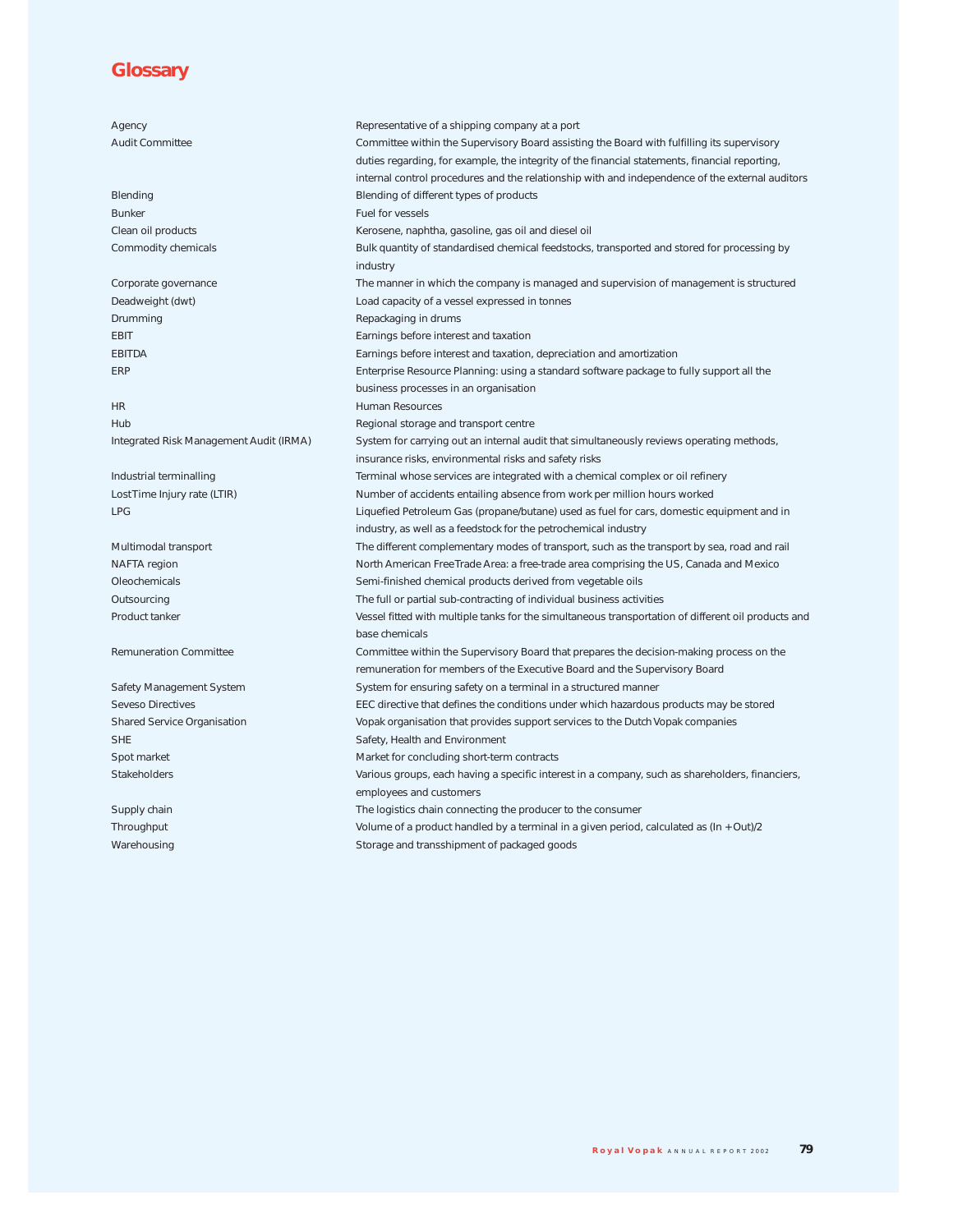## **Colophon**

*Final editing* Corporate Communication & Investor Relations, Royal Vopak

*Text advice* Jonkergouw & van den Akker, Amsterdam

*Photography* Frank Dorren, Noordwijk Royal Vopak and others

*Design* Niek Wensing, Huis ter Heide

*Printing and typesetting* Druk & Data, Rotterdam

The report, including the cover, is printed on chlorine-free paper.